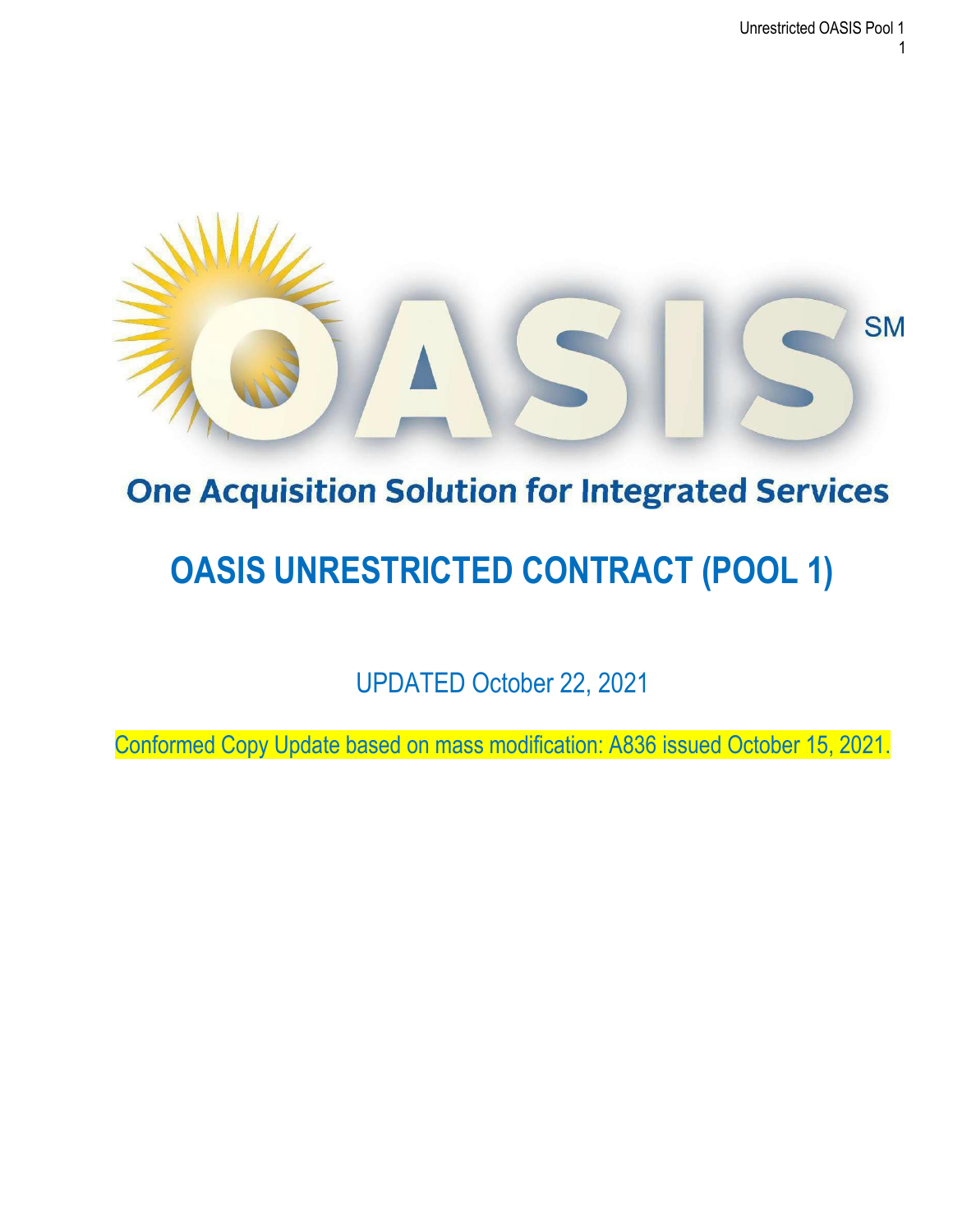## **OASIS TABLE OF CONTENTS**

## PART I – THE SCHEDULE

### SECTION B – SUPPLIES OR SERVICES AND PRICES/COSTS

| <b>BACKGROUND</b><br>B.1.                                   |    |
|-------------------------------------------------------------|----|
| B.1.1. Authority                                            |    |
| B.1.2. Economy Act                                          |    |
| B.1.3. Contract Type                                        |    |
| B.1.4. Minimum Guarantee and Maximum Ceiling                |    |
| B.1.5. Contract Access Fee (CAF)                            |    |
| <b>TASK ORDER PRICING</b><br>B.2.                           |    |
| B.2.1. Standardized Labor Categories                        |    |
| B.2.2. Fixed Price Task Orders                              |    |
| B.2.3. Cost Reimbursement Task Orders                       |    |
| B.2.4. Incentive Task Orders                                |    |
| B.2.5. T&M and L-H Task Orders                              | 8  |
| B.2.5.1. Ceiling Rates for T&M and L-H Task Orders          | 9  |
| ANCILLARY SUPPORT<br>B.3.                                   | 10 |
| B.3.1. Specialized Professional Services Labor              | 10 |
| B.3.2. Construction Wage Rate Requirements                  | 10 |
| B.3.3. Service Contract Labor Standards                     | 10 |
| B.3.4. Labor outside the Continental United States (OCONUS) | 11 |
| B.3.5. Travel                                               | 11 |
| B.3.6. Materials and Equipment                              | 11 |
| B.3.7. Subcontracting                                       | 11 |

## SECTION C - DESCRIPTION / SPECIFICATIONS / STATEMENT OF WORK

| C.1<br><b>OBJECTIVE</b>                                         | 11 |
|-----------------------------------------------------------------|----|
| C.2.<br><b>SCOPE</b>                                            | 12 |
| C.2.1.<br><b>Mission Spaces</b>                                 | 12 |
| C.2.1.1. Protection and Defense                                 | 12 |
| C.2.1.2. Quality of Life                                        | 12 |
| C.2.1.3. Commerce                                               | 13 |
| C.2.1.4. Natural Resources                                      | 13 |
| C.2.1.5. Other                                                  | 13 |
| C.2.2. Core Disciplines                                         | 14 |
| C.2.2.1. Program Management Services                            | 14 |
| C.2.2.2. Management Consulting Services                         | 15 |
| C.2.2.3. Scientific Services                                    | 15 |
| C.2.2.4. Engineering Services                                   | 16 |
| C.2.2.5. Logistics Services                                     | 17 |
| C.2.2.6. Financial Management Services                          | 17 |
| INFORMATION TECHNOLOGY AND NON-INFORMATION TECHNOLOGY<br>C.3.   | 18 |
| ANCILLARY OUT-OF-SCOPE SUPPORT SERVICES<br>C.4.                 | 19 |
| C.4.1.<br>Ancillary Support Services for Information Technology | 19 |
| SERVICES NOT IN SCOPE<br>C.5.                                   | 19 |
|                                                                 |    |

### SECTION D - PACKAGING AND MARKING

| D.1. | PACKAGING AND MARKING                 | 20 |
|------|---------------------------------------|----|
|      | SECTION E - INSPECTION AND ACCEPTANCE |    |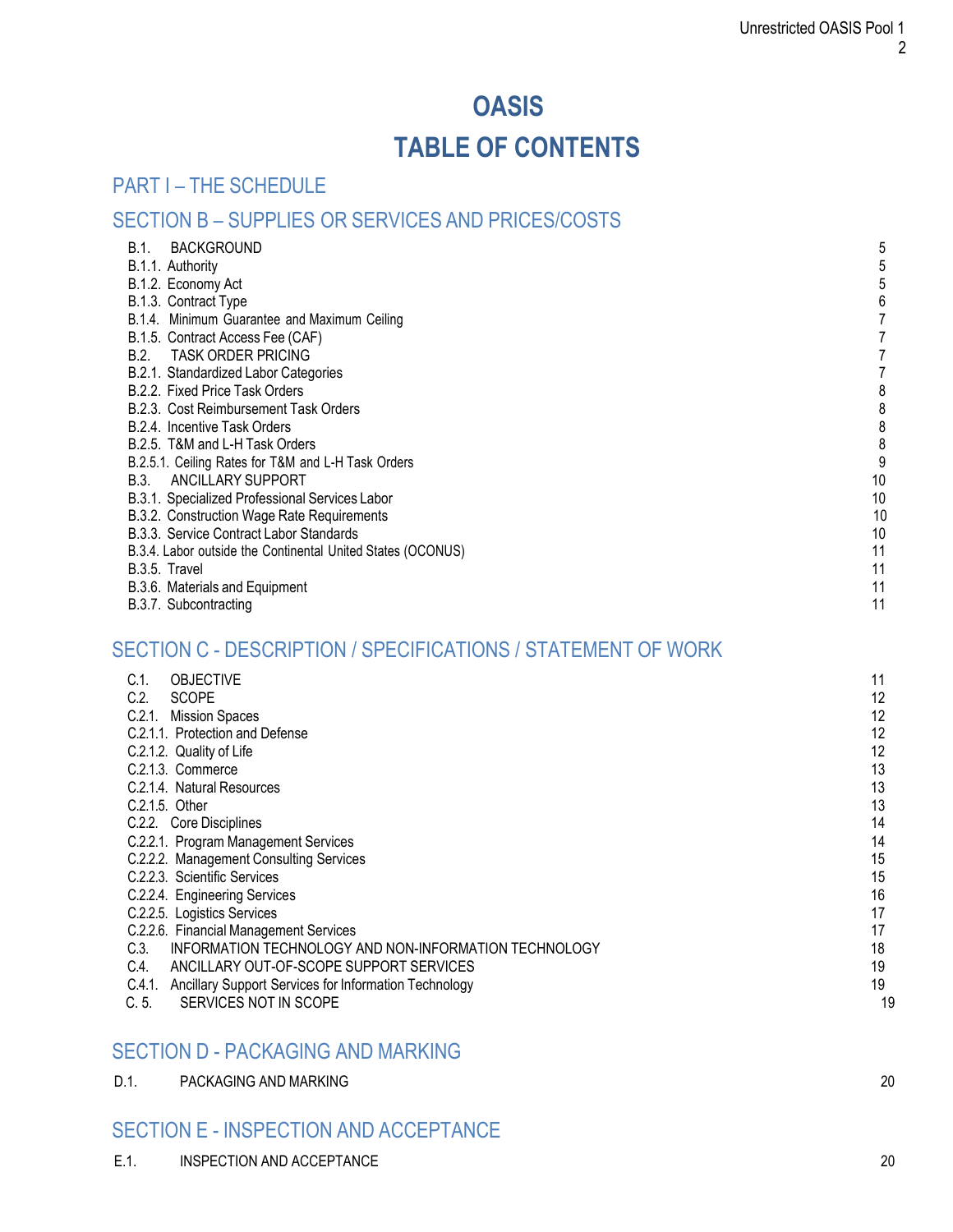## SECTION F - DELIVERIES OR PERFORMANCE

| F.1.   | DELIVERIES OR PERFORMANCE CLAUSES      | 20 |
|--------|----------------------------------------|----|
| F.2.   | PLACE OF PERFORMANCE                   | 20 |
| F.3.   | PERIOD OF PERFORMANCE                  | 20 |
| F.4.   | PERFORMANCE STANDARDS                  | 21 |
| F.4.1. | Deliverable and Reporting Requirements | 21 |
| F.4.2. | Compliances                            | 25 |
|        |                                        |    |

## SECTION G - CONTRACT ADMINISTRATION DATA

| G.1    | <b>BACKGROUND</b>                                                                            | 26 |
|--------|----------------------------------------------------------------------------------------------|----|
| G.2.   | ROLES AND RESPONSIBILITIES OF KEY PERSONNEL                                                  | 26 |
| G.2.1. | Program Manager (PM)                                                                         | 26 |
| G.2.2. | Contracting Officer (CO)                                                                     | 27 |
| G.2.3. | Ombudsman                                                                                    | 27 |
| G.2.4. | Industrial Operations Analyst (IOA)                                                          | 27 |
| G.2.5. | Ordering Contracting Officer (OCO)                                                           | 27 |
|        | G.2.5.1. Contracting Officer's Representative (COR)                                          | 28 |
| G.2.6. | Contractor Key Personnel                                                                     | 28 |
|        | G.2.6.1. Corporate OASIS Program Manager (COPM)                                              | 28 |
|        | G.2.6.2. Corporate OASIS Contract Manager (COCM)                                             | 29 |
| G.3.   | CONTRACTOR ADMINISTRATION REQUIREMENTS                                                       | 29 |
| G.3.1. | Contract Access Fee (CAF)                                                                    | 29 |
| G.3.2. | Contractor Payment Reporting Module (CPRM)                                                   | 30 |
|        | G.3.2.1. Task Order Award Data                                                               | 30 |
|        | T&M/Labor Hour Award Data                                                                    | 30 |
|        | <b>Fixed Price Award Data</b>                                                                | 31 |
|        | <b>Cost Reimbursement Award Data</b>                                                         | 31 |
|        | Reserved                                                                                     | 31 |
|        | G.3.2.2. Task Order Modification Data                                                        | 31 |
|        | G.3.2.3. Invoice Data                                                                        | 31 |
|        | G.3.2.4. CAF Payment Data                                                                    | 32 |
|        | G.3.2.5. Closeout Data                                                                       | 32 |
| G.3.3. | Subcontracting Plan                                                                          | 33 |
| G.3.4. | Past Performance                                                                             | 33 |
|        | G.3.4.1. Contractor Self-Assessment                                                          | 33 |
|        | G.3.4.2. Task Order CPARS                                                                    | 34 |
| G.3.5. | Insurance                                                                                    | 34 |
| G.3.6. | Mergers, Acquisitions, Novation's, and Change-Of-Name Agreements                             | 34 |
| G.3.7. | Responsibility and FAPIIS                                                                    | 35 |
| G.3.8. | VETS-4212 Reports                                                                            | 35 |
| G.3.9. | <b>FSRS Reports</b>                                                                          | 36 |
|        | G.3.10. Post Award Small Business Program Re-Representation                                  | 36 |
| G.4.   | OASIS AND TASK ORDER CLOSE-OUTS                                                              | 36 |
|        | G.5. Agile Task Order and Contract Administration Systems, Process and/or Procedures Changes |    |

## SECTION H - SPECIAL CONTRACT REQUIREMENTS

| H.1.   | <b>BACKGROUND</b>                                     | 37 |
|--------|-------------------------------------------------------|----|
| H.2.   | OBSERVANCE OF FEDERAL HOLIDAYS                        | 37 |
| H.3.   | ORDERING PROCEDURES                                   | 37 |
| H.3.1  | Reserved                                              | 38 |
| H.4.   | NORTH AMERICAN INDUSTRY CLASSIFICATION SYSTEM (NAICS) | 38 |
| H.4.1. | Pool 1 NAICS Codes                                    | 38 |
| H.4.2. | Predominant Task Order NAICS Determination            | 38 |
| H.5.   | PRODUCT SERVICE CODES (PSC)                           | 39 |
| H.6.   | SYSTEMS, CERTIFICATIONS, AND CLEARANCES               | 39 |
| H.6.1. | Acceptable Accounting System                          | 40 |
| H.6.2. | <b>Acceptable Estimating System</b>                   | 40 |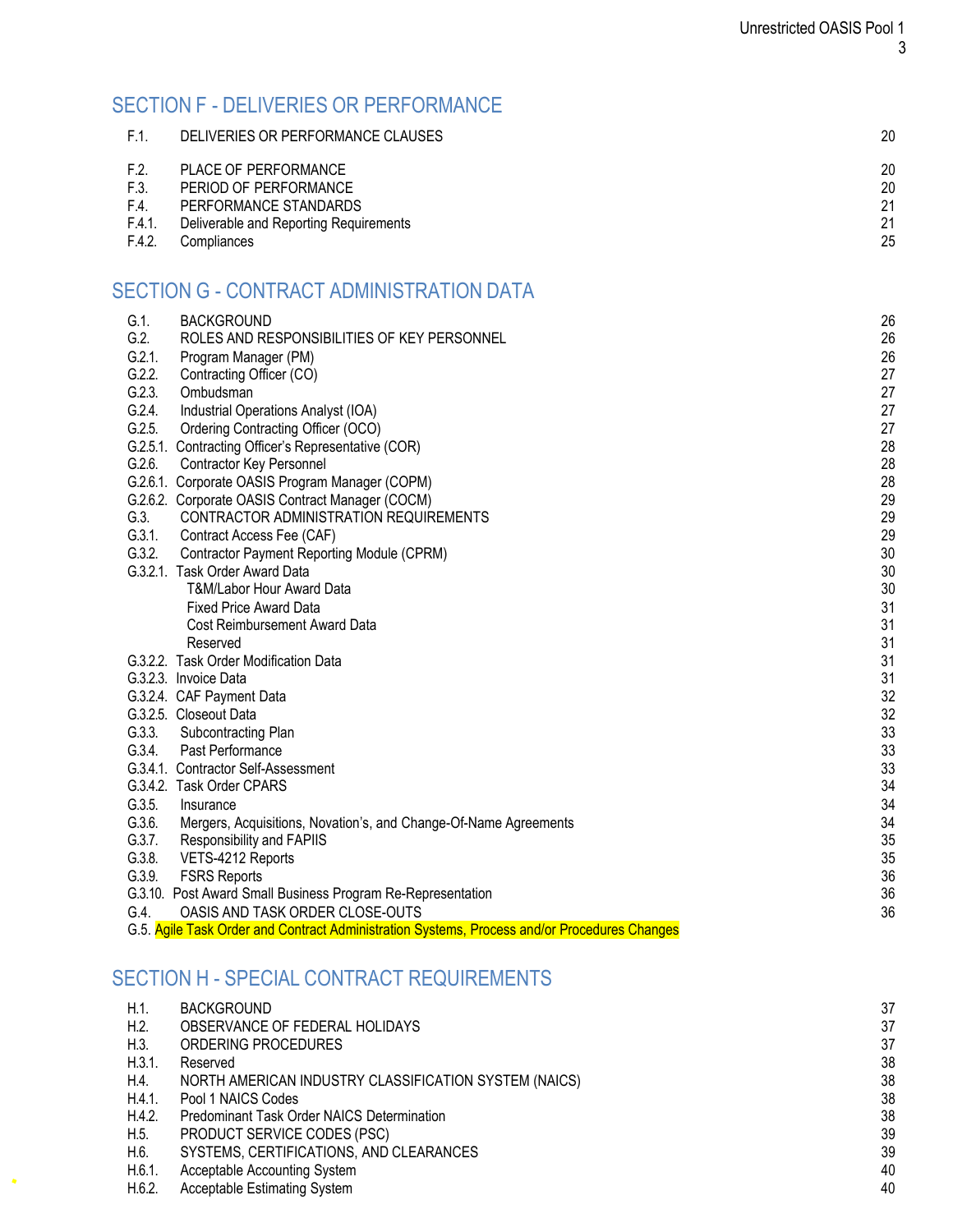| 4<br>H.6.3.<br>Cost Accounting Standards (CAS)<br>40<br>H.6.4.<br>Forward Pricing Rate Agreements, Forward Pricing Rate Recommendations, and Approved Billing Rates<br>41<br>H.6.5.<br>Approved Purchasing System<br>41<br>42<br>H.6.6.<br>Earned Value Management System<br>H.6.7.<br>42<br>ISO 9001 Certification,<br>H.6.8.<br>42<br>ISO 17025 Certification,<br>H.6.9.<br>42<br>ISO 14001 Certification,<br>H.6.10. AS9100 Certification,<br>43<br>H.6.11. CMMI Maturity Level Certification<br>43 |
|--------------------------------------------------------------------------------------------------------------------------------------------------------------------------------------------------------------------------------------------------------------------------------------------------------------------------------------------------------------------------------------------------------------------------------------------------------------------------------------------------------|
|                                                                                                                                                                                                                                                                                                                                                                                                                                                                                                        |
|                                                                                                                                                                                                                                                                                                                                                                                                                                                                                                        |
|                                                                                                                                                                                                                                                                                                                                                                                                                                                                                                        |
|                                                                                                                                                                                                                                                                                                                                                                                                                                                                                                        |
|                                                                                                                                                                                                                                                                                                                                                                                                                                                                                                        |
|                                                                                                                                                                                                                                                                                                                                                                                                                                                                                                        |
|                                                                                                                                                                                                                                                                                                                                                                                                                                                                                                        |
|                                                                                                                                                                                                                                                                                                                                                                                                                                                                                                        |
|                                                                                                                                                                                                                                                                                                                                                                                                                                                                                                        |
| H.6.12. Meaningful Relationship Commitment Letters<br>43                                                                                                                                                                                                                                                                                                                                                                                                                                               |
| H.7.<br>SECURITY CLEARANCE REQUIREMENTS<br>43                                                                                                                                                                                                                                                                                                                                                                                                                                                          |
| H.7.1.<br><b>Facility Clearance Level</b><br>44                                                                                                                                                                                                                                                                                                                                                                                                                                                        |
| H.7.2.<br><b>Employee Security Clearance</b><br>44                                                                                                                                                                                                                                                                                                                                                                                                                                                     |
| H.7.3.<br>HSPD-12<br>44                                                                                                                                                                                                                                                                                                                                                                                                                                                                                |
| H.8.<br>SUSTAINABILITY<br>44                                                                                                                                                                                                                                                                                                                                                                                                                                                                           |
| H.9.<br>PROPRIETARY SOLUTIONS<br>45                                                                                                                                                                                                                                                                                                                                                                                                                                                                    |
| H.10.<br><b>RESERVED</b><br>45                                                                                                                                                                                                                                                                                                                                                                                                                                                                         |
| H.11.<br><b>PARTNERING</b><br>45                                                                                                                                                                                                                                                                                                                                                                                                                                                                       |
| H.11.1. Meetings<br>45                                                                                                                                                                                                                                                                                                                                                                                                                                                                                 |
| H.11.2. GSA OASIS Webpage<br>46                                                                                                                                                                                                                                                                                                                                                                                                                                                                        |
| H.11.3. Contractor OASIS Webpage<br>46                                                                                                                                                                                                                                                                                                                                                                                                                                                                 |
| H.11.4. Marketing<br>46                                                                                                                                                                                                                                                                                                                                                                                                                                                                                |
| H.11.5. Reserved<br>47                                                                                                                                                                                                                                                                                                                                                                                                                                                                                 |
| H.12.<br><b>TRAINING AND PERMITS</b><br>47                                                                                                                                                                                                                                                                                                                                                                                                                                                             |
| H.13.<br>ETHICS AND CONDUCT<br>47                                                                                                                                                                                                                                                                                                                                                                                                                                                                      |
| H.13.1. Supervision<br>47                                                                                                                                                                                                                                                                                                                                                                                                                                                                              |
| H.13.2. Conduct<br>48                                                                                                                                                                                                                                                                                                                                                                                                                                                                                  |
| H.13.3. Conflicts of Interest<br>48                                                                                                                                                                                                                                                                                                                                                                                                                                                                    |
| H.13.4. Cooperation with other Contractors on Government Sites<br>49                                                                                                                                                                                                                                                                                                                                                                                                                                   |
| H.14.<br><b>GOVERNMENT PROPERTY</b><br>49                                                                                                                                                                                                                                                                                                                                                                                                                                                              |
| H.14.1. Leasing of Real and Personal Property<br>49                                                                                                                                                                                                                                                                                                                                                                                                                                                    |
| H.14.2. Government Facilities<br>49                                                                                                                                                                                                                                                                                                                                                                                                                                                                    |
| H.14.3. Rights of Ingress and Egress<br>50<br>H.15.                                                                                                                                                                                                                                                                                                                                                                                                                                                    |
| <b>ON-RAMPING</b><br>50<br>H.15.1. Reserved<br>50                                                                                                                                                                                                                                                                                                                                                                                                                                                      |
| H.15.2. Vertical Contract On-Ramping<br>50                                                                                                                                                                                                                                                                                                                                                                                                                                                             |
| H.15.3. Open Season On-Ramping<br>51                                                                                                                                                                                                                                                                                                                                                                                                                                                                   |
| H.15.4. Focused On-Ramping (SubPool Creation)<br>52                                                                                                                                                                                                                                                                                                                                                                                                                                                    |
| H.16.<br>52<br>DORMANT STATUS                                                                                                                                                                                                                                                                                                                                                                                                                                                                          |
| H.17.<br>53<br>OFF-RAMPING                                                                                                                                                                                                                                                                                                                                                                                                                                                                             |

#### PART II – CONTRACT CLAUSES

#### SECTION I – CONTRACT CLAUSES

| TASK ORDER CLAUSES                                                                                                                       | 53 |
|------------------------------------------------------------------------------------------------------------------------------------------|----|
| <b>OASIS CLAUSES</b>                                                                                                                     | 54 |
| FAR 52.252-2 CLAUSES INCORPORATED BY REFERENCE                                                                                           | 54 |
| GSAR 552.252-6 AUTHORIZED DEVIATIONS IN CLAUSES (DEVIATION FAR 52.252-6) (SEP 1999)                                                      | 54 |
| <b>GSAR CLAUSES INCORPORATED BY REFERENCE</b>                                                                                            | 56 |
| FAR AND GSAR CLAUSES IN FULL TEXT                                                                                                        | 57 |
| I.4.1.<br>FAR 52.209-9 Updates of Publicly Available Information Regarding Responsibility Matters (FEB 2012)                             | 57 |
| FAR 52.216-18 Ordering (OCT 1995)                                                                                                        | 57 |
| FAR 52.216-19 Order Limitations (OCT 1995)                                                                                               | 57 |
| FAR 52.216-22 Indefinite Quantity (OCT 1995)                                                                                             | 58 |
| 52.216-32 Task-Order and Delivery-Order Ombudsman. (Sept 2019)                                                                           |    |
| FAR 52.217-8 Option to Extend Services (NOV 1999)                                                                                        | 58 |
| I.4.7.<br>FAR 52.217-9 Option to Extend the Term of the Contract (MAR 2000)                                                              | 58 |
| 1.4.8.<br>FAR 52.223-99 Ensuring Adequate Covid-19 Safety Protocols for Federal Contractors (Oct 2021) (deviation)                       |    |
| I.4.9.                                                                                                                                   |    |
| 1.4.10.                                                                                                                                  |    |
| 1.4.11.<br>FAR 52.230-4 Disclosure and Consistency of Cost Accounting Practices-Foreign Concerns (DEVIATION 2018-O0015) (MAY 2018) *  60 |    |
|                                                                                                                                          |    |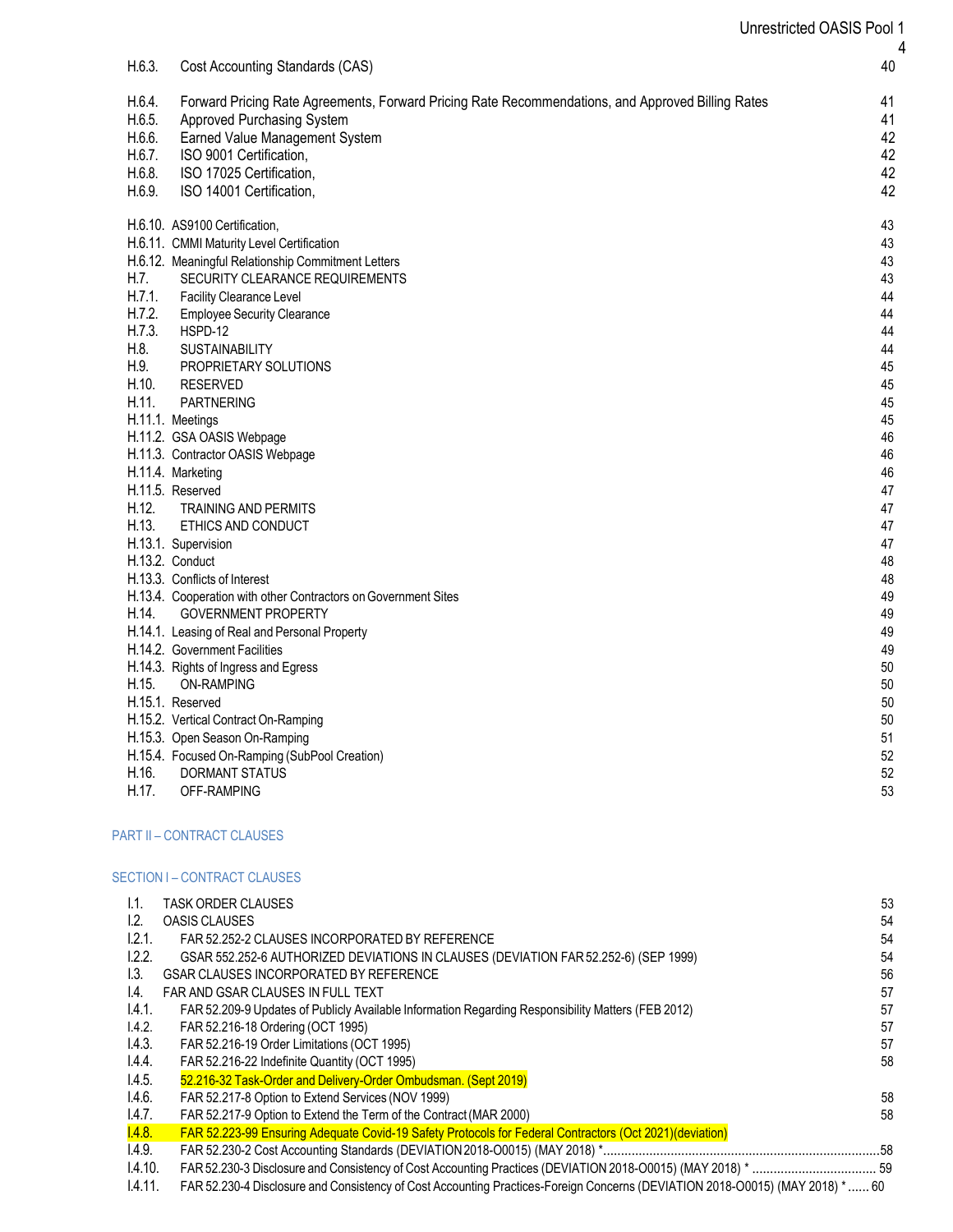I.4.12. FAR 52.204-24 Representation Regarding Certain Telecommunications and Video Surveillance Services or Equipment (AUG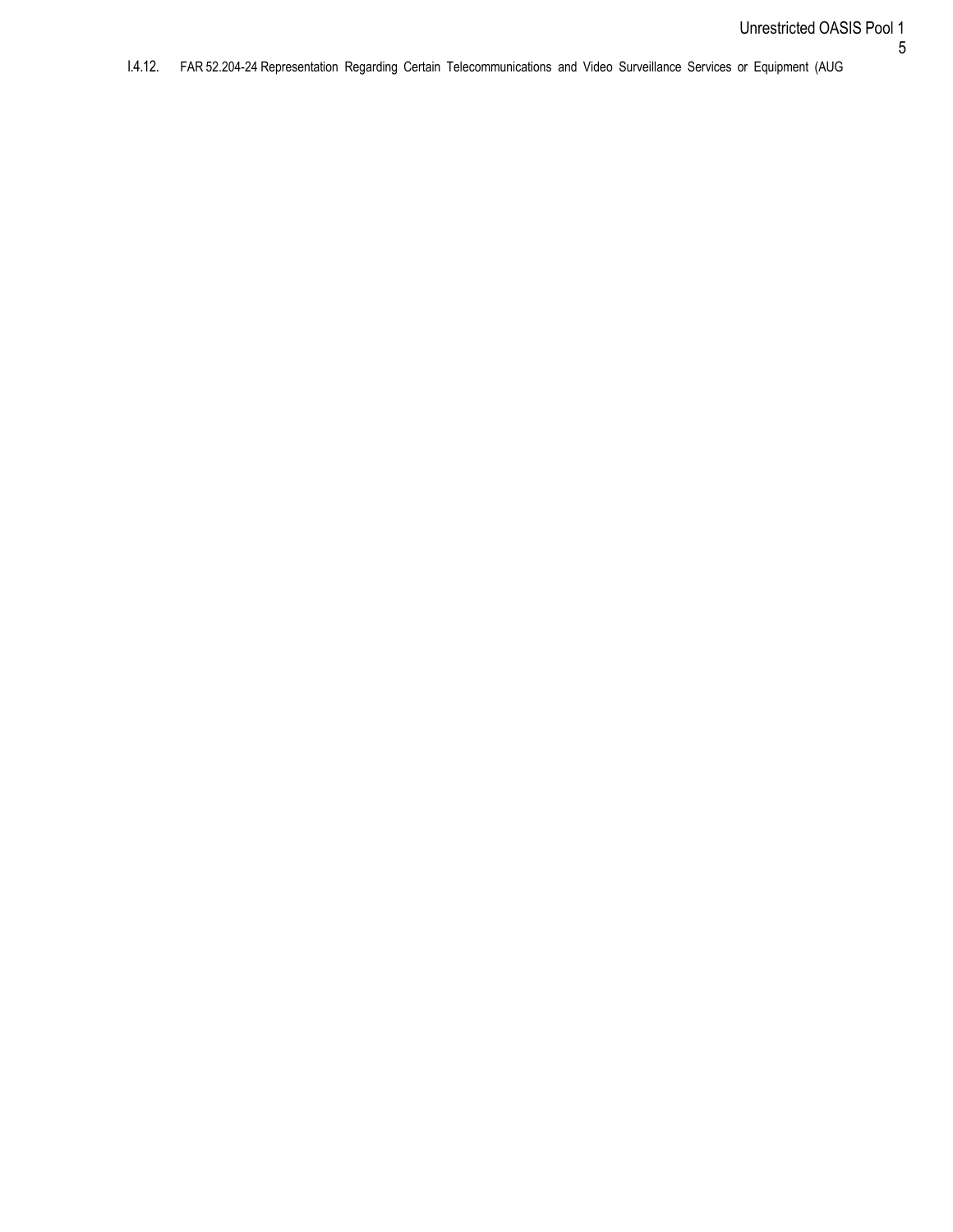| ×,                |
|-------------------|
| Ö,                |
| ×<br>i<br>×<br>۰. |

|        |                                                                                                                  | -60  |
|--------|------------------------------------------------------------------------------------------------------------------|------|
| 1.4.13 | FAR 52.205-25 PROHIBITION ON CONTRACTING FOR CERTAIN TELECOMMUNICATIONS AND VIDEO SURVEILLANCE SERVICES          |      |
|        |                                                                                                                  |      |
| 14.14  | GSAR 552.204-70 Representation Regarding Certain Telecommunications and Video Surveillance Services or Equipment | - 61 |

#### PART III – LIST OF DOCUMENTS, EXHIBITS, ANDOTHER ATTACHMENTS

#### SECTION J – LIST OF ATTACHMENTS

- 
- J.1. LABOR CATEGORIES AND DEFINITIONS Attachment (1)<br>J.2. \*PROPRIETARY CEILING RATES FOR SOLE-SOURCE T&M and L-H TASK ORDERS Attachment (2) (incorporated herein by reference) 63 \*PROPRIETARY CEILING RATES FOR SOLE-SOURCE T&M and L-H TASK ORDERS - Attachment (2) (incorporated herein by reference) 63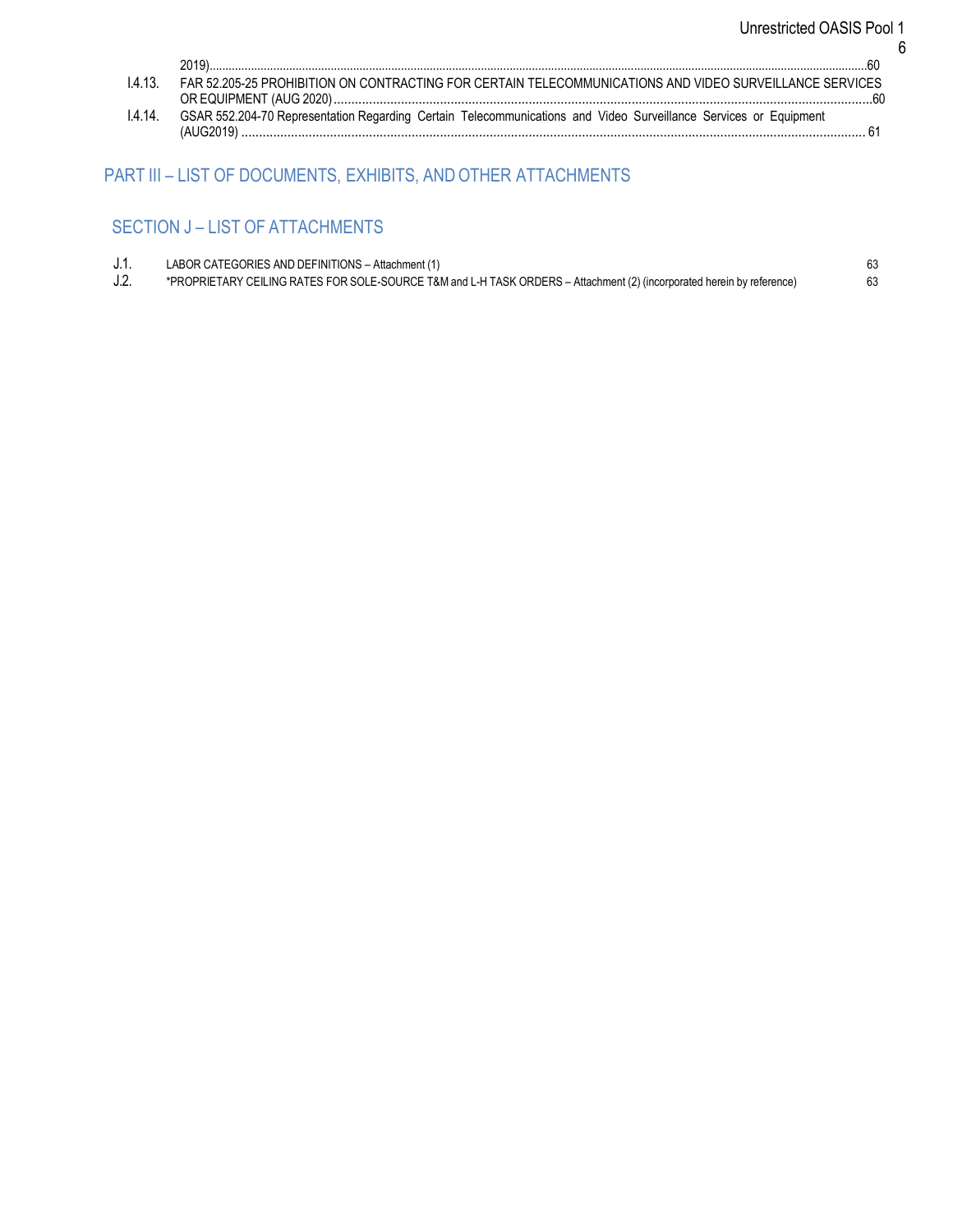## **PART I – THE SCHEDULE**

## **SECTION B – SUPPLIES OR SERVICES AND PRICES/COSTS**

#### **B.1. BACKGROUND**

One Acquisition Solution for Integrated Services (OASIS) is designed to address agencies' need for a full range of service requirements that integrate multiple professional service disciplines and ancillary services/products with the flexibility for all contract types and pricing at the task order level.

OASIS is a family of 7 separate Government-wide Multiple Award, Indefinite Delivery, Indefinite Quantity (MA-IDIQ) task order contracts that span 29 North American Industry Classification System (NAICS) Codes and 6 NAICS Code Exceptions under the economic subsector 541, Professional, Scientific, and Technical Services.

Each of the 7 separate MA-IDIQ task order contracts will be individually referred to as "Pools" within OASIS. This OASIS MA-IDIQ task order contract falls under Pool 1 in accordance with Section H.4.1.

The services to be provided under OASIS are intended to meet the professional service mission requirements of all Federal agencies, including all organizations within the Department of Defense (DoD) and National Security Community.

The scope of professional services under OASIS is defined in Section C.

#### **B.1.1. Authority**

The Administrator of the U.S. General Services Administration (GSA) is specifically authorized to purchase supplies and nonpersonal services on behalf of other agencies under the Federal Property and Administrative Services Act (40 U.S.C. 501).

The authority for the award and administration of OASIS and the delegation of authority for the award and administration of task orders under OASIS are defined in Section G.

Hereafter, the "OASIS Contracting Officer" will be referred to as the "OASIS CO" and the "Ordering Contracting Officer" at the task order level will be referred to as the "OCO".

#### **B.1.2. Economy Act**

In accordance with FAR 17.502-2(b), the Economy Act does not apply to task orders awarded under OASIS under the authority of 40 U.S.C. 501.

#### **B.1.3. Contract Type**

OASIS is a family of Multiple Award, Indefinite Delivery, Indefinite Quantity (MA-IDIQ) task order contracts for Governmentwide professional service-based requirements which is available for use by all Federal agencies and other entities as listed in the current General Services Administration (GSA) Order, OGP 4800.2I, Eligibility to Use GSA Sources of Supply and Services.

OASIS allows for all contract types at the task order level (e.g., Cost-Reimbursement (all types), Fixed-Price (all types), Timeand-Materials, and Labor-Hour). Task orders may also combine more than one contract type (e.g., FFP/Cost, FFP/Labor Hour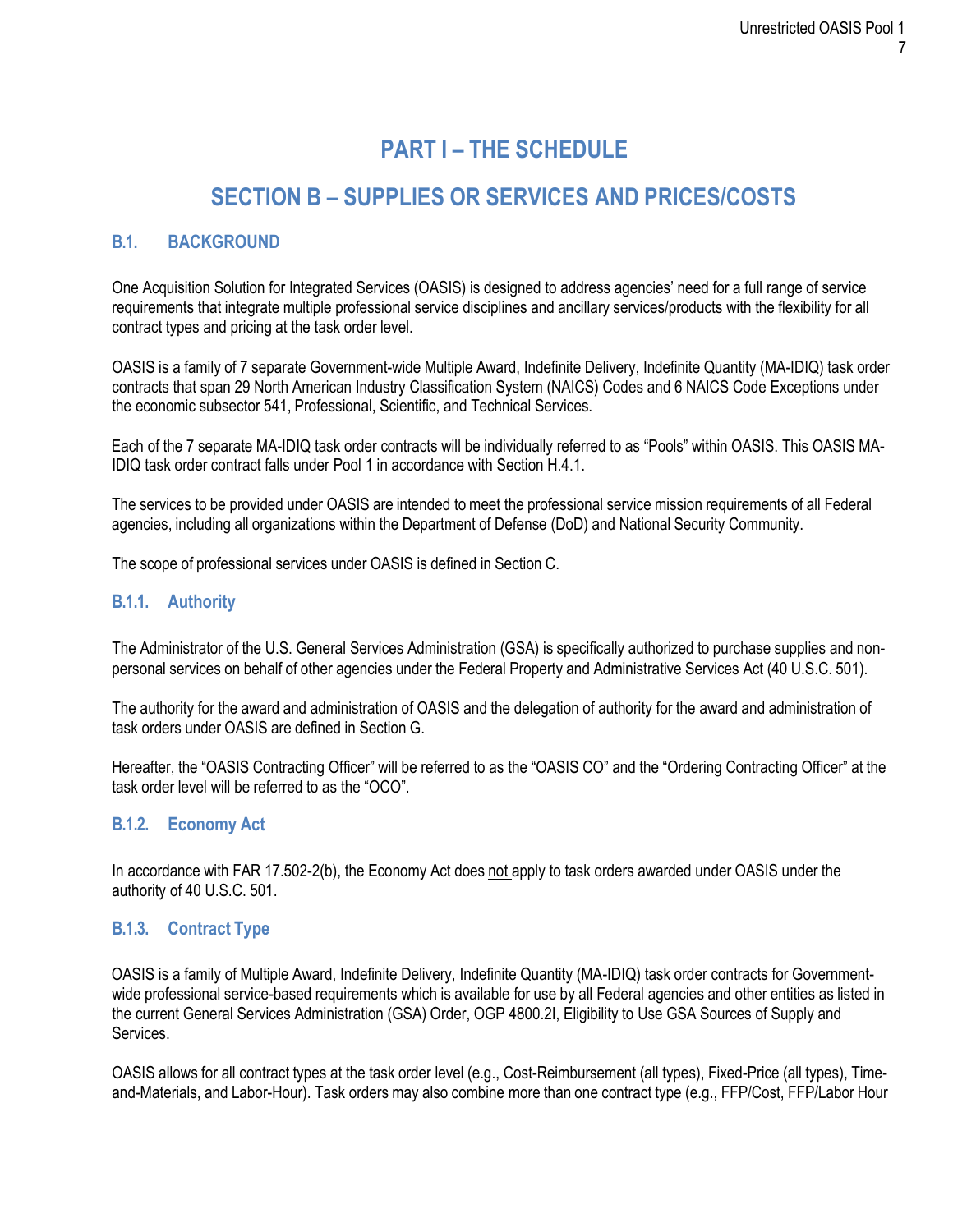etc.). Additionally, task orders may include incentives, performance-based measures, multi-year or option periods, and commercial or non-commercial items.

#### **B.1.4. Minimum Guarantee and Maximum Ceiling**

The minimum guarantee is \$2,500 for each OASIS Contractor that does not obtain a task order award for the term of OASIS, including Option I, if exercised.

The minimum dollar limitation for an individual task order must exceed the Simplified Acquisition Threshold as defined in FAR Subpart 2.101, as amended. There is no maximum dollar ceiling for each individual task order placed under OASIS. An unlimited number of task orders may be placed under OASIS for the term of OASIS, including Option I, if exercised.

There is no maximum dollar ceiling for OASIS, including Option I, if exercised.

#### **B.1.5. Contract Access Fee (CAF)**

GSA operating costs associated with the management and administration of OASIS are recovered through a CAF. The CAF is a percentage of the total task order amount invoiced and the CAF percentage is set at the discretion of GSA. GSA maintains the unilateral right to change the percentage at any time. See Section G.3.1. for more details regarding CAF.

#### **B.2. TASK ORDER PRICING**

OASIS provides all Federal agencies the flexibility to determine fair and reasonable pricing tailored to the ordering agency's requirement dependent upon level of competition, risk, uncertainties, complexity, urgency, and contract type. The OCO has the authority and responsibility for the determination of cost or price reasonableness for their agency's task order requirements. Adequate price competition at the task order level, in response to an individual requirement, establishes the most accurate, fair, and reasonable pricing for that requirement.

The OCO must identify the applicable contract type for all CLINs in each OASIS task order.

#### **B.2.1. Standardized Labor Categories**

OASIS provides standardized labor categories that correspond to the Office of Management and Budget's (OMB) Standard Occupational Classification (SOC) for which the Bureau of Labor Statistics (BLS) maintains compensation data.

In accordance with Section J.1., Attachment (1), all of the OASIS standardized labor categories are either an individual labor category that is mapped to a single SOC and functional description or a labor category group that is mapped to multiple SOC Numbers and functional descriptions. The OASIS labor category groups were established based upon BLS published data regarding similar direct labor compensation within a grouping of multiple SOC numbers and functional descriptions.

The OCO must specifically state in the task order solicitation if the standardized labor categories in Section J.1., Attachment (1) apply or do not apply. OCOs will be trained by GSA in the use of the SOC direct labor pricing estimates for their task order requirements, which incorporates pricing considerations for over 640 metropolitan and non-metropolitan areas in the CONUS and US territories.

The Contractor shall become proficient in the use of the BLS SOC system in preparation for submitting cost/price proposals under task order solicitations that require standardized labor category submissions in accordance with Section J.1., Attachment (1).

For each SOC, the BLS provides a National 50th Percentile estimate, a National 75th Percentile estimate, and a National 90th Percentile estimate. Also identified are the states where each occupation is paid the highest. While not identified on the BLS website, the BLS provides a 50th Percentile estimate, a 75th Percentile estimate, and a 90th Percentile estimate for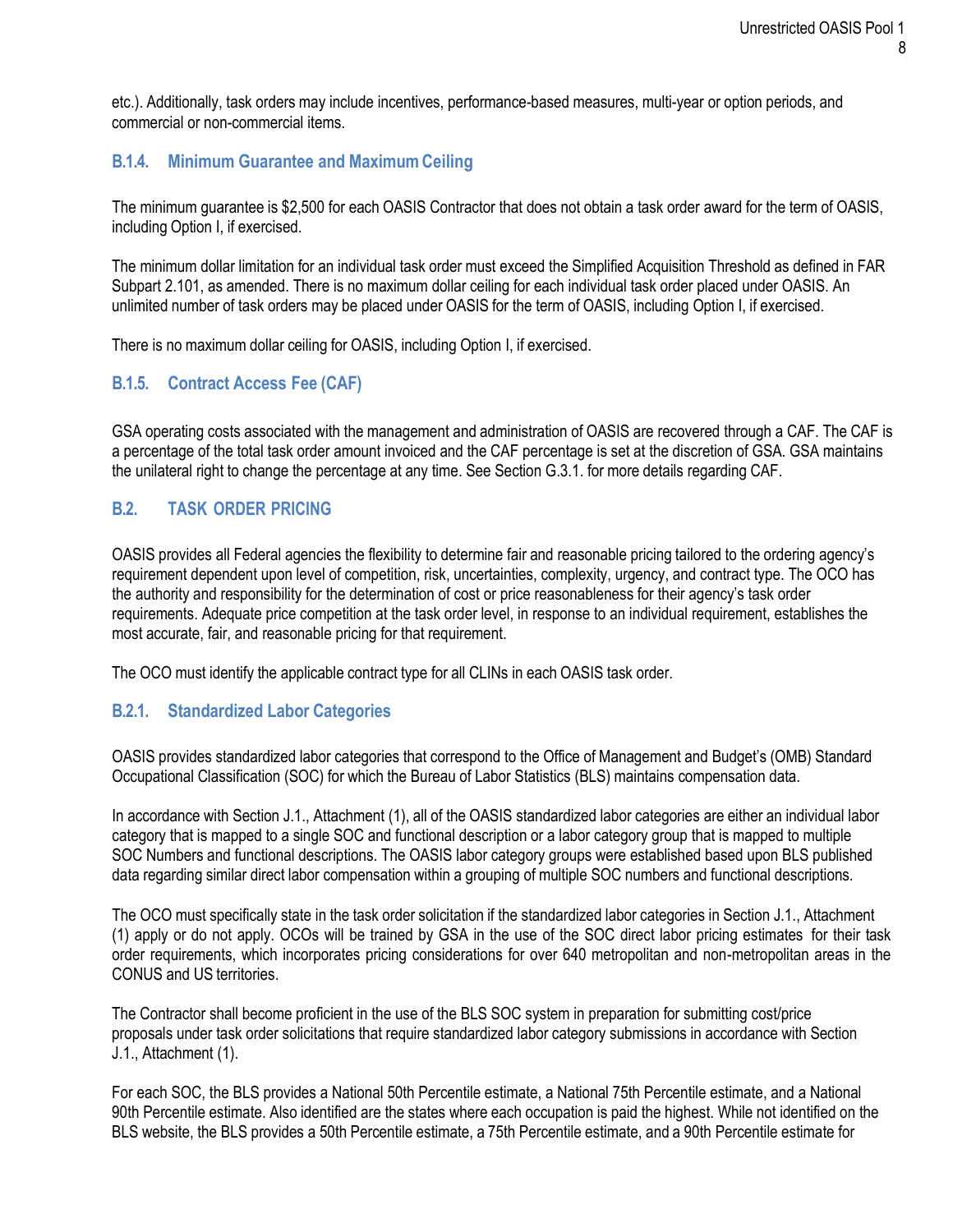each SOC in each state, metropolitan, and non-metropolitan area in the United States. This information will be incorporated into a labor estimating tool to be provided to OCOs and Contractors on the official GSA OASIS webpage at [http://www.gsa.gov/oasis.](http://www.gsa.gov/oasis)

Except for ancillary labor as defined under Section B.3., when responding to a request for proposal under task order solicitations, regardless of contract type, the Contractor may be required by the OCO to identify both Prime and Subcontractor labor using the OASIS Labor Categories and corresponding SOC Number that applies. The Contractor may deviate from the Junior, Journeyman, Senior, and Subject Matter Expert (SME) definitions in Section J.1., as long as the Contractor clearly identifies the deviation in their proposals. Additionally, the following qualification substitution chart applies:

| <b>Bachelor's Degree</b> | 6 years' work experience may be<br>substituted for a bachelor's degree   | Associate degree plus 4 years' work experience may besubstituted<br>for a bachelor's degree                                                            |
|--------------------------|--------------------------------------------------------------------------|--------------------------------------------------------------------------------------------------------------------------------------------------------|
| Master's Degree          | 12 years' work experience may be<br>substituted for a master's degree    | Bachelor's Degree plus 8 years' work experience may be substituted<br>for a master's degree                                                            |
| Doctorate's Degree       | 20 years' work experience may be<br>substituted for a Doctorate's Degree | Bachelor's Degree plus 16 years' work experience, or a master's<br>degree plus 12 years work experience may be substituted for a<br>Doctorate's Degree |

#### **B.2.2. Fixed Price Task Orders**

Fixed price is defined under Federal Acquisition Regulation (FAR) Subpart 16.2, Fixed-Price Contracts, and other applicable agency-specific regulatory supplements.

#### **B.2.3. Cost Reimbursement Task Orders**

Cost Reimbursement is defined under FAR Subpart 16.3, Cost-Reimbursement Contracts, and other applicable agencyspecific regulatory supplements. FAR Part 30, Cost Accounting Standards Administration and FAR Part 31, Contract Cost Principles and Procedures, may apply to cost-reimbursement task orders.

The Contractor shall have and maintain an acceptable accounting system that will permit timely development of all necessary cost data in the form required by the proposed contract type.

The Contractor may be required to submit a cost proposal with supporting information for each cost element, including, but not limited to, direct labor, fringe benefits, overhead, general and administrative (G&A) expenses, facilities capital cost of money, other direct costs, and fee consistent with their cost accounting system, provisional billing rates, forward pricing rate agreements, and/or CAS.

Cost Reimbursement task orders shall only be used for the acquisition of non-commercial items.

#### **B.2.4. Incentive Task Orders**

Incentives are defined under FAR Subpart 16.4, Incentive Contracts, and other applicable agency-specific regulatory supplements.

#### **B.2.5. T&M and L-H Task Orders**

Time and Materials (T&M) and Labor Hour (L-H) is defined under FAR Subpart 16.6, T&M and L-H Contracts, and other applicable agency-specific regulatory supplements.

The Contractor may provide separate and/or blended loaded hourly labor rates for prime Contractor labor, each Subcontractor, and/or each Division, Subsidiary, or Affiliate in accordance with the provisions set forth in FAR 52.216-29,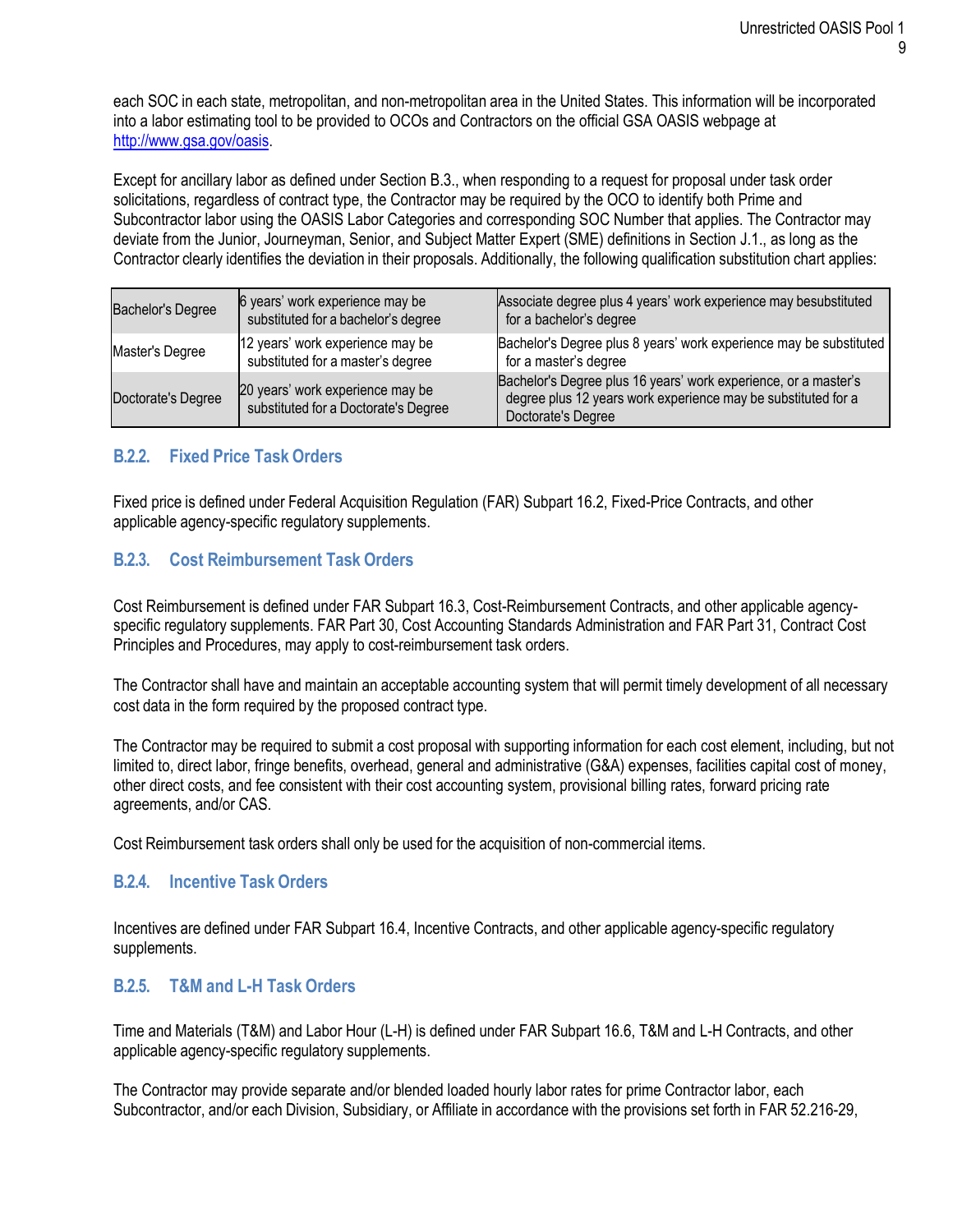DFARs 252.216-7002, FAR 52.216-30, or FAR 52.216-31. The OCO must identify which provision is applicable in the task order solicitation and the Contractor must comply with the provision.

T&M and L-H task orders require labor categories and their associated rates to be identified in the task order award document.

Ancillary subcontract labor shall be proposed and awarded as Materials in accordance with FAR 52.232-7, Payments under Time-and-Materials and Labor-Hour Contracts.

#### **B.2.5.1. Ceiling Rates for T&M and L-H Task Orders**

When preparing solicitations for T&M and/or L-H task order Contract Line-Item Numbers (CLINs), the OCO must select one of the following provisions in the task order solicitation.

- 1. FAR 52.216-29 Time-and-Materials/Labor-Hour Proposal Requirements—Non-Commercial Item Acquisition with Adequate Price Competition
- 2. FAR 52.216-30 Time-and-Materials/Labor-Hour Proposal Requirements—Non-Commercial Item Acquisition Without Adequate Price Competition
- 3. FAR 52.216-31 Time-and-Materials/Labor-Hour Proposal Requirements—Commercial Item Acquisition

For organizations within DoD, when selecting FAR 52.216-29, the OCO must also select DFARs 252.216-7002, Alternate A.

When the provision FAR 52.216-30,Time-and-Materials/Labor-Hour Proposal Requirements--Non Commercial Item Acquisitions Without Adequate Price Competition is selected or; FAR 52.216-31, Time-and-Materials/Labor-Hour Proposal Requirements--Commercial Item Acquisition is selected and there is an exception to fair opportunity, OASIS establishes maximum allowable labor rates in the form of fully burdened ceiling rates for all professional, non-ancillary, CONUS, T&M/L-H labor for both Government and Contractor Sites. Based on the specific task order requirements, the OCO is authorized to exceed the OASIS ceiling rates for those labor categories that include Secret/Top Secret/SCI labor and/or OCONUS locations, if necessary.

The ceiling rates do not apply when the provision FAR 52.216-29 Time-and-Materials/Labor-Hour Proposal Requirements— Non-Commercial Item Acquisition with Adequate Price Competition is selected or; FAR 52.216-29 with DFARs 252.216-7002, Alternate A, is selected or; FAR 52.216-31, Time-and-Materials/Labor-Hour Proposal Requirements-Commercial Item Acquisition is selected and there is not an exception to fair opportunity.

The fully burdened T&M ceiling rates awarded at initial contract award shall serve as the basis for all future year pricing for those ceiling rates. In order to determine future year ceiling rate pricing, the originally awarded rates will have an escalation factor applied. This escalation factor will be the average annual Bureau of Labor Statistics (BLS) Economic Cost Index (ECI) for the previous three years. In Year 5 of OASIS, if the average annual ECI for the previous three years is higher than at time of OASIS award, the ceiling rates for Years 6 through 15 will be adjusted by the difference of percentage increase. For example, if the BLS ECI index was 2.23% at time of proposal submission and the BLS ECI index is 3.16% in Year 5 of OASIS, the ceiling rates for years 6 through 15 will be adjusted by 0.93% per year on a cumulative basis. If BLS ECI index in Year 5 of OASIS is equal to or below the BLS ECI index at time of award, the ceiling rates will remain unchanged.

In Year 10 of OASIS, if the previous three-year average annual BLS ECI index for the previous three years is higher than Year 5 of OASIS, the ceiling rates for Years 11 through 15 will be adjusted by the difference of percentage increase in accordance with the example above. If the average index in Year 10 is equal to or below the average index in Year 5, the ceiling rates will remain unchanged.

The OASIS ceiling rates that are in effect at the time a task order is awarded shall remain with the task order award during the entire term of the task order, including task orders with option periods.

See Section F.3., Period of Performance, for OASIS and task orders awarded under OASIS.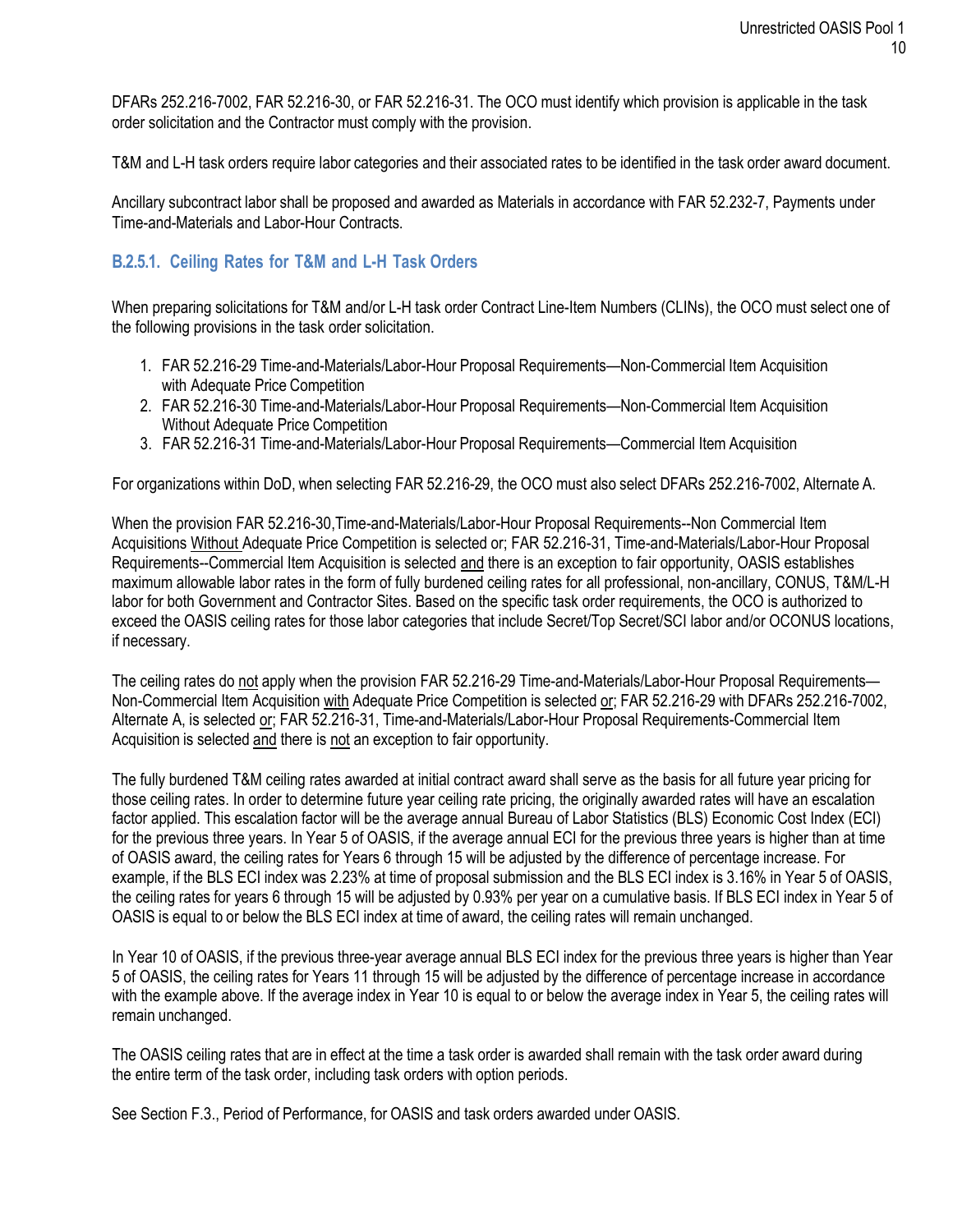#### **B.3. ANCILLARY SUPPORT**

Ancillary support, integral and necessary as part of a total integrated solution within the scope of OASIS for which there is not a labor category specified in OASIS or includes other direct costs such as travel, materials, equipment, Subcontractors, etc., to obtain a total professional service solution, are allowable costs and may be included within an individual task order under OASIS.

Ancillary support may be either:

"Ancillary-In-Scope," meeting the definition of an employee employed in a bona fide professional capacity contained in 29 CFR 541, Subpart D or Other Direct Costs as described above, OR

"Ancillary-Out-of-Scope," as described in section C.4.

The Contractor should propose and identify each ancillary support service or other direct costs separately and the OCO should identify each ancillary support service or other direct costs by a separate CLIN on the task order award.

The Contractor shall report in the CPRM all ancillary labor in accordance with Section G.3.2.

#### **B.3.1. Specialized Professional Services Labor**

Specialized professional services labor is defined as bona fide executive, administrative, or professional skills for which the expertise required, or duties performed are within the scope of OASIS but, are so specialized that they are not explicitly defined in any labor category description in Section J.1., Attachment (1). The Contractor may propose specialized professional services labor when proposing "Ancillary-In-Scope" support as defined in Section B.3; however, the OCO will determine whether circumstances merit the use of specialized professional skills. Whenever possible, this specialized professional labor shall be mapped to the BLS SOC.

If the use of specialized professional services labor becomes frequent, additional labor categories and their associated ceiling rates may be added by bilateral modification to OASIS.

#### **B.3.2. Construction Wage Rate Requirements**

To the extent that any ancillary labor for construction, alteration and repair are within the scope of OASIS and subject to the construction wage rate requirements in accordance with FAR Subpart 22.4 and other applicable agency specific regulatory supplements, the OCO must identify such work in the task order solicitation and make a determination as to whether wage determinations are to be applied or not.

OASIS does not include clauses applicable to any construction, alteration, or repair work that is part of a total solution within the scope of OASIS. The OCO must incorporate the appropriate clauses and provisions in each task order solicitation and subsequent award when construction wage rate requirements apply.

#### **B.3.3. Service Contract LaborStandards**

The OASIS labor categories, identified in Section J.1., are considered bona fide executive, administrative, and professional labor that are exempt from service contract labor standards.

To the extent that any ancillary labor for services is within the scope of OASIS and subject to service contract labor standards in accordance with FAR Subpart 22.10 and other applicable agency specific regulatory supplements, the OCO mustidentify such work in the task order solicitation and make a determination as to whether service contract wage determinations are to be applied or not.

OASIS does not include clauses applicable to any service contract labor standards that are part of a total solution within the scope of OASIS. The OCO must incorporate the appropriate clauses and provisions in each task order solicitation and subsequent award when service contract labor standards apply.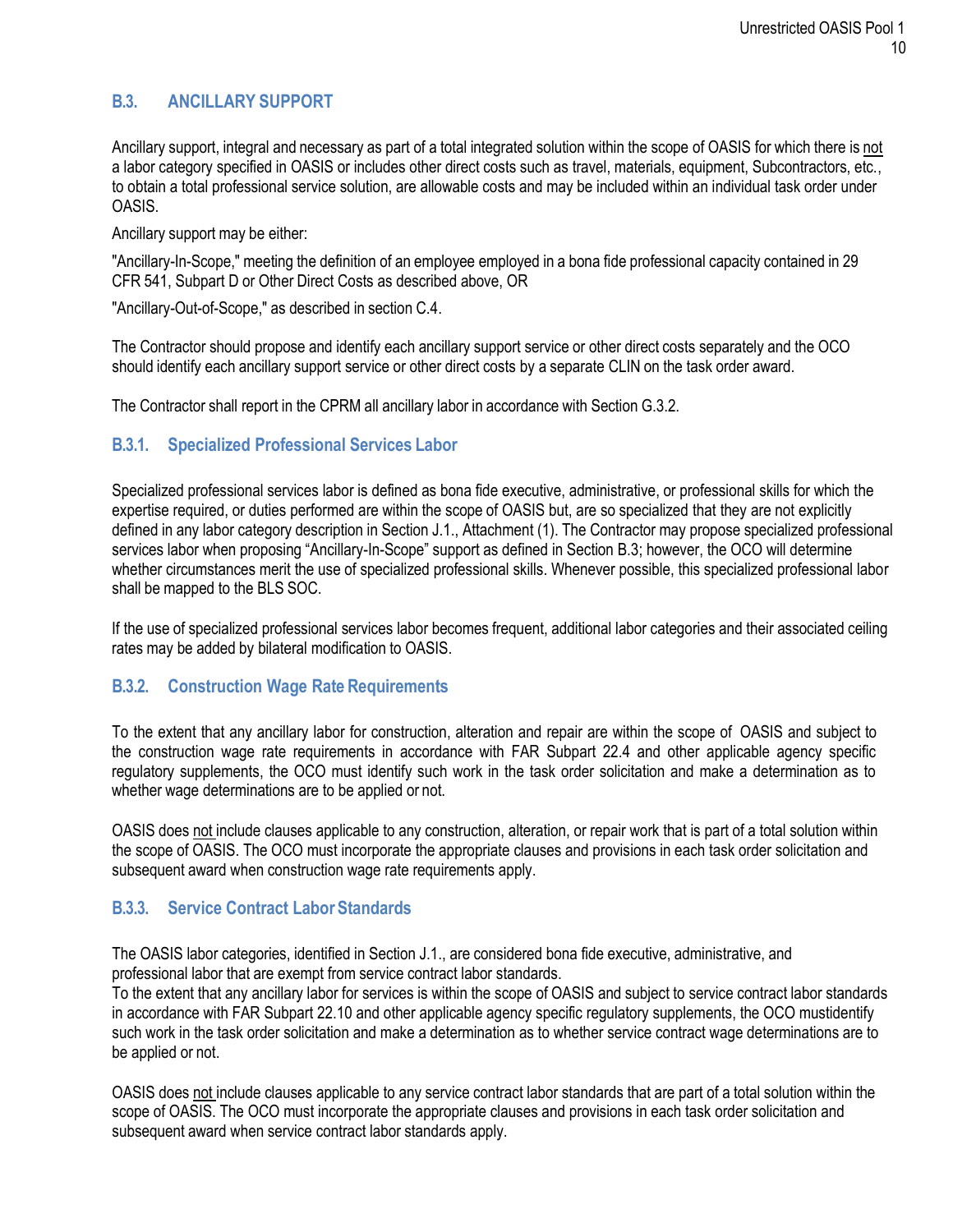#### **B.3.4. Labor outside the Continental United States (OCONUS)**

"OCONUS" is defined as other than the 48 contiguous states plus the District of Columbia. It is anticipated that there may be task orders for work OCONUS.

The U.S. Department of State's Bureau of Administration Office of Allowances, publishes quarterly report indexes of living costs abroad, per-diem rate maximums, quarter's allowances, hardship differentials, and danger pay allowances.

The Department of State Standardized Regulations (DSSR) is the controlling regulations for allowances and benefits available to all U.S. Government civilians assigned to foreign areas. For task orders issued under OASIS, Contractor civilians assigned to foreign areas may receive the allowances and benefits in the DSSR but, shall not receive allowance and benefits in excess of those identified in the DSSR.

For OCONUS task orders where costs are not specifically addressed in the DSSR, the Government will reimburse the Contractor for all reasonable, allowable, and allocable costs in accordance with FAR 31, Contract Cost Principles and Procedures, and other applicable agency specific regulatory supplements.

#### **B.3.5. Travel**

Travel costs may be firm fixed price or reimbursed at actual cost in accordance with the limitations set forth in FAR 31.205-46 and other applicable agency-specific regulatory supplements. Unless otherwise directed by task order terms and conditions, the Contractor may apply indirect costs to travel consistent with the Contractor's usual accounting practices.

#### **B.3.6. Materials and Equipment**

Material means property that may be consumed or expended during performance, component parts of a higher assembly, or items that lose their individual identity through incorporation into an end item. Equipment means a tangible item that is functionally complete for its intended purpose, durable, nonexpendable, and needed for performance.

Materials and Equipment shall be priced in accordance with the terms of the task order award, contract type, and applicable FAR and agency-specific regulatory supplements. Unless otherwise directed by task order terms and conditions, the Contractor may apply indirect costs to materials and equipment consistent with the Contractor's usual accounting practices.

#### **B.3.7. Subcontracting**

For non-commercial items, subcontracting shall follow the procedures set forth in FAR Part 44, Subcontracting Policies and Procedures, and other applicable agency-specific regulatory supplements. For commercial items, subcontracting shall follow the procedures set forth in FAR Part 12, Acquisition of Commercial Items, and other applicable agency-specific regulatory supplements.

(END OF SECTION B)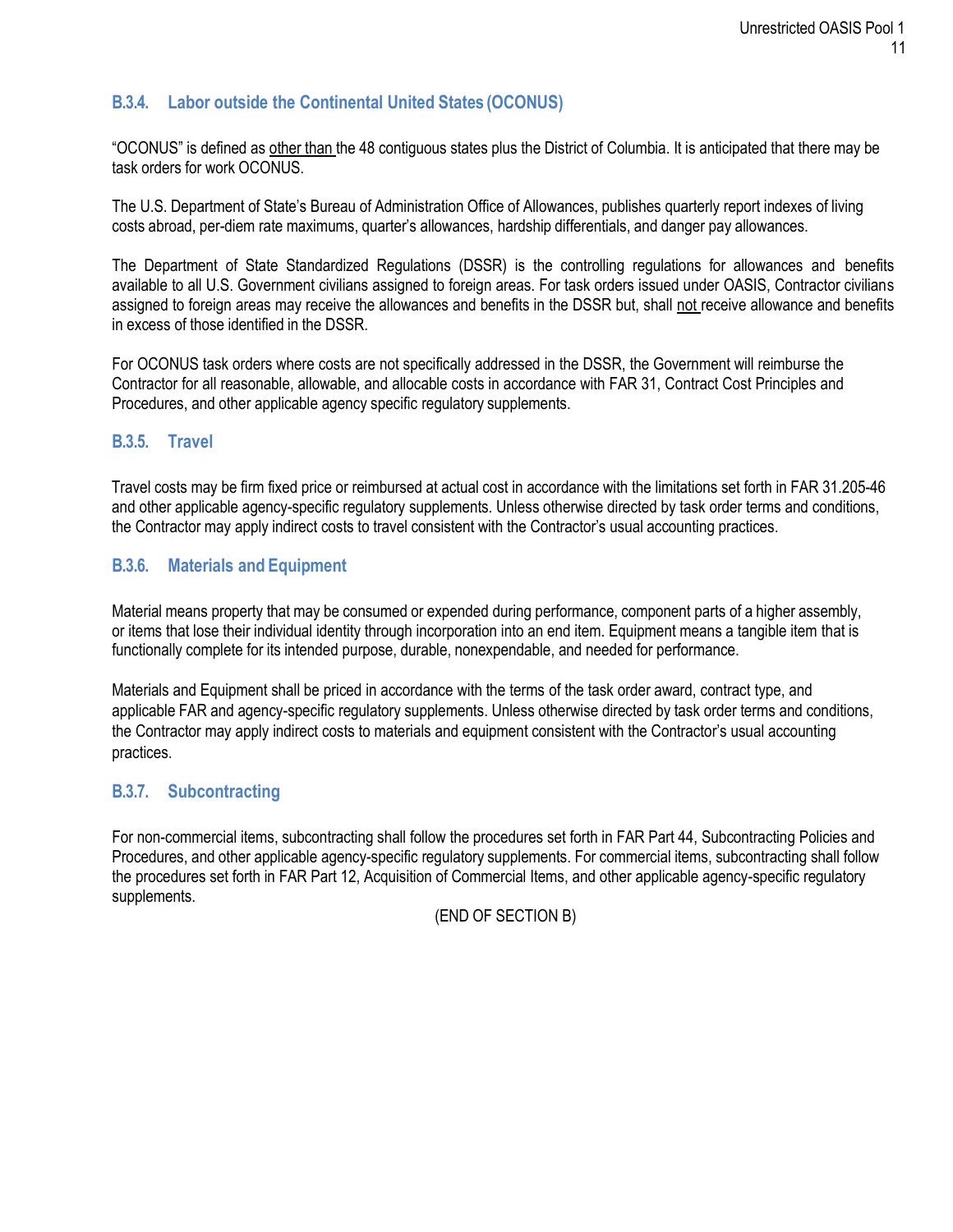## **SECTION C - DESCRIPTION / SPECIFICATIONS / STATEMENT OF WORK**

#### **C.1. OBJECTIVE**

The objective of OASIS is to provide Government agencies with total integrated solutions for a multitude of professional service-based requirements on a global basis.

These professional service requirements may call for solutions that cross over multiple disciplines, include ancillary support, and require commercial and/or non-commercial items, using a variety of contract types including fixed price (all types), cost reimbursement (all types), time and materials/labor hour, or a hybrid mix of contract types.

OASIS is available for use by all Federal agencies and other entities as listed in GSA Order ADM 4800.2I, Eligibility to Use GSA Sources of Supply and Service as amended.

#### **C.2. SCOPE**

The scope of OASIS spans many areas of expertise and includes any and all components required to formulate a total solution to a professional services-based requirement, except for those services specifically prohibited in Section C.5. These areas of expertise include but are not limited to the following categories.

- 1. Communication
- 2. Compliance
- 3. Defense
- 4. Disaster
- 5. Energy
- 6. Environment
- 7. Financial
- 8. Health
- 9. Intelligence
- 10. Security
- 11. Transportation

#### **C.2.1. Mission Spaces**

Additionally, OASIS is designed to support any and all mission spaces of the U.S. Federal Government. These mission spaces include but are not limited to the following categories and Federal agencies described in Sections C.2.1.1 through C.2.1.5.

#### **C.2.1.1. Protection and Defense**

Protecting American interests at home and abroad through security and diplomacy.

- 1. Department of Defense
- 2. Department of Homeland Security
- 3. Department of Justice
- 4. Department of State
- 5. Central Intelligence Agency
- 6. Federal Bureau of Investigation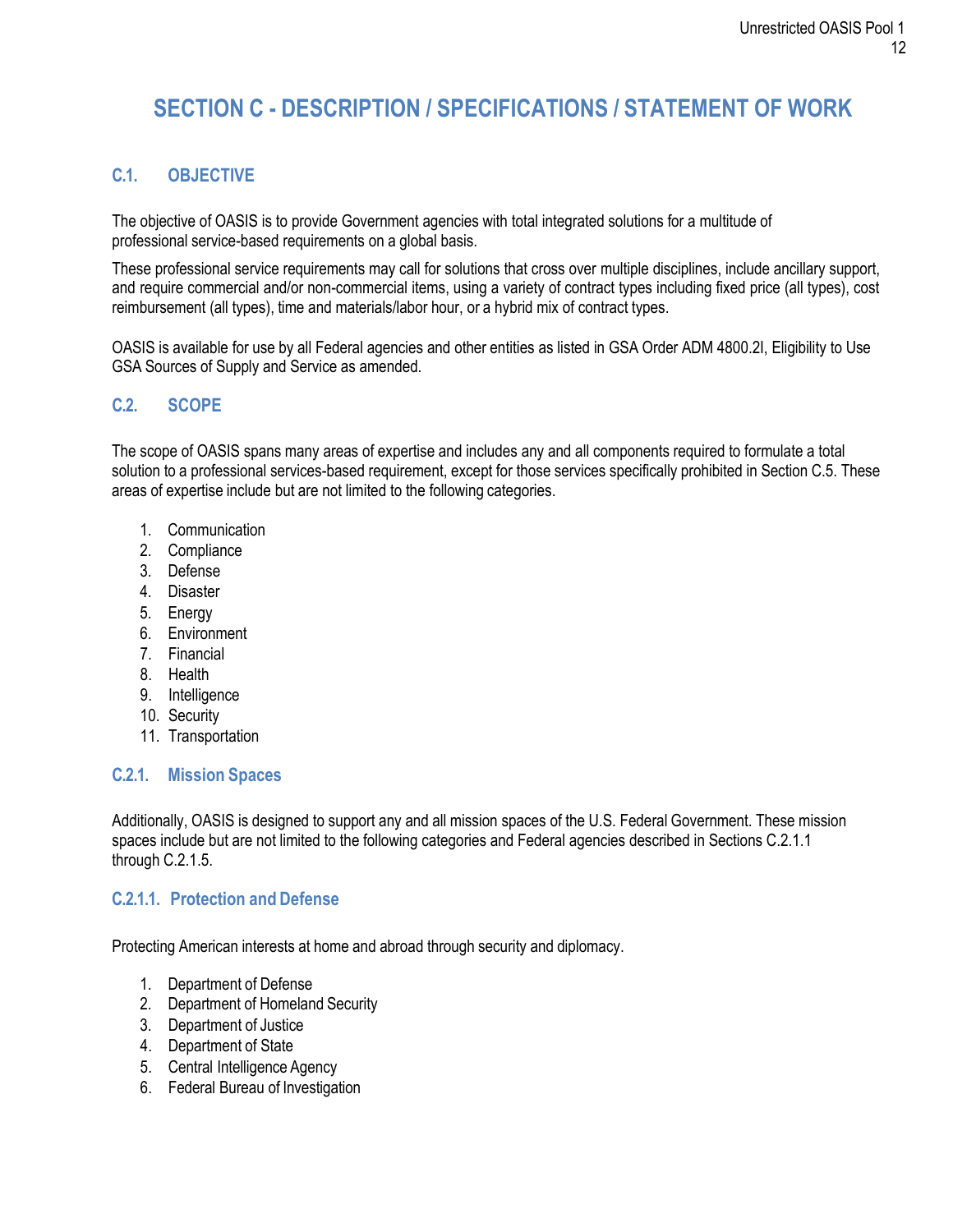#### **C.2.1.2. Quality of Life**

Improving the quality of life for Americans and others throughout the world.

- 1. Department of Education
- 2. Department of Health and Human Services
- 3. Department of Veterans Affairs
- 4. US Agency for International Development
- 5. Department of Housing and Urban Development
- 6. National Aeronautics and Space Administration
- 7. Peace Corps

#### **C.2.1.3. Commerce**

Maintaining and improving commerce and economic growth, stability and prosperity in America.

- 1. Department of Commerce
- 2. Department of Treasury
- 3. Small Business Administration
- 4. Department of Labor
- 5. Department of Transportation
- 6. Social Security Administration
- 7. General Services Administration
- 8. Federal Reserve
- 9. Securities and Exchange Commission

#### **C.2.1.4. Natural Resources**

Protecting America's great outdoors and natural resources.

- 1. Department of Agriculture
- 2. Department of Interior
- 3. Department of Energy
- 4. Environmental Protection Agency
- 5. Nuclear Regulatory Commission

#### **C.2.1.5. Other**

1. All other U.S. Federal Government Agencies, Independent U.S. Federal Government Agencies, U.S. Federal Government Corporations not listed above.

Regardless of the particular area of expertise or mission space of the agency originating the requirement, OASIS may be used to support and/or improve an organization's Program Management, Management Consulting, Engineering, Scientific, Logistics, and Financial disciplines that span all life cycle phases for a total integrated solution as depicted in the OASIS Program Architecture illustration below.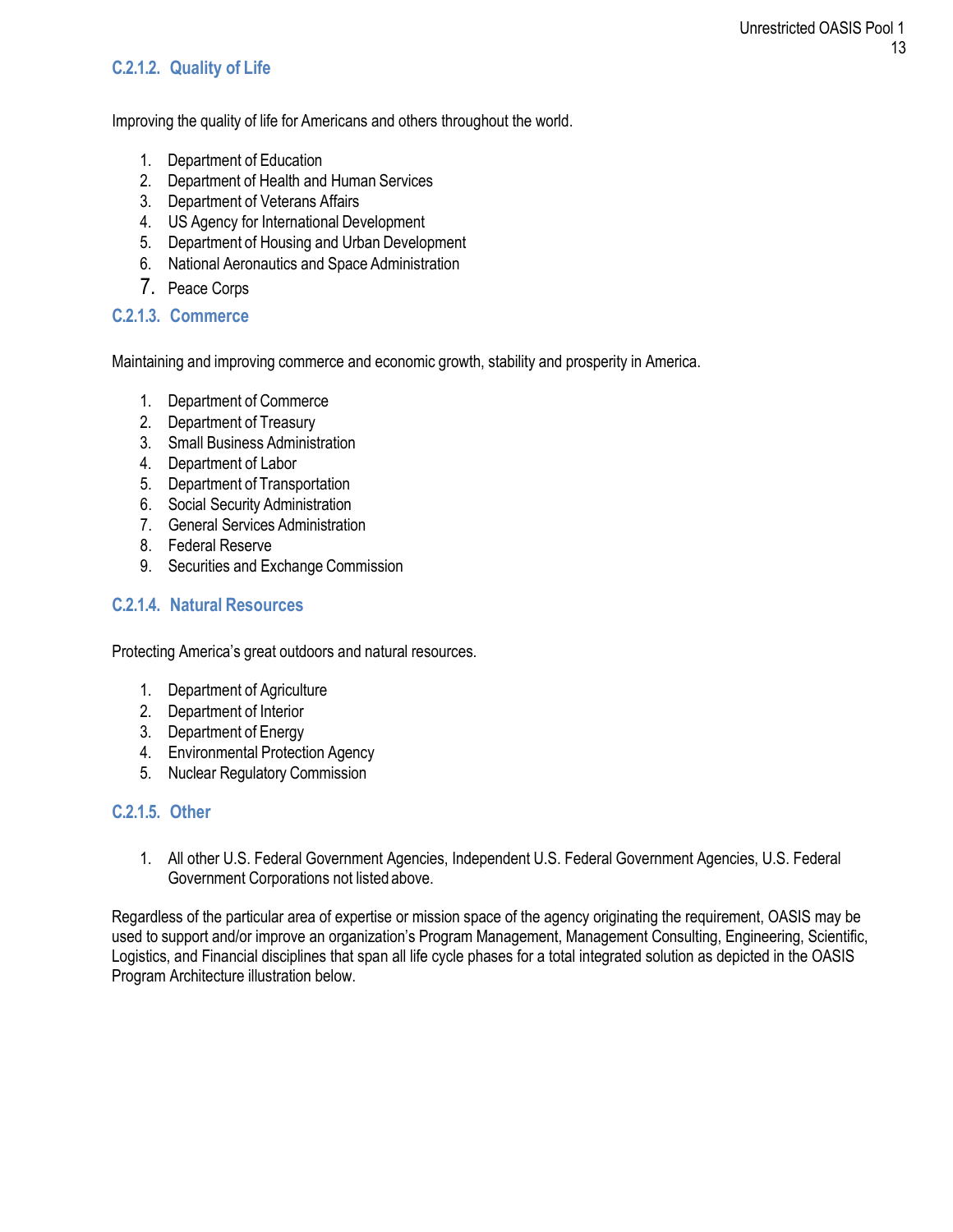

#### **C.2.2. Core Disciplines**

For task orders placed under OASIS, professional services may be defined as those categories of services provided under one or more of the following Core Disciplines:

#### **C.2.2.1. Program Management Services**

Definition: Program Management Services includes all services related to leading, facilitating, and ensuring the strategic planning, implementation, coordination, integration, and evaluation of programmatic activities and administrative systems.

Examples: Service areas that are included under the Program Management Services discipline include, but are not limited to the following:

- 1. Acquisition Support
- 2. Business Intelligence Support
- 3. Cost/Schedule/Performance Analysis
- 4. Cost Estimation and Analysis
- 5. Cost/Performance Trade-Off Analysis and Studies
- 6. Earned Value Management (EVM) Analysis
- 7. E-Business Support
- 8. Information Analytics
- 9. Investigative Services
- 10. Program Management
- 11. Integrated Program Management
- 12. Program Documentation
- 13. Project Management
- 14. Regulatory Compliance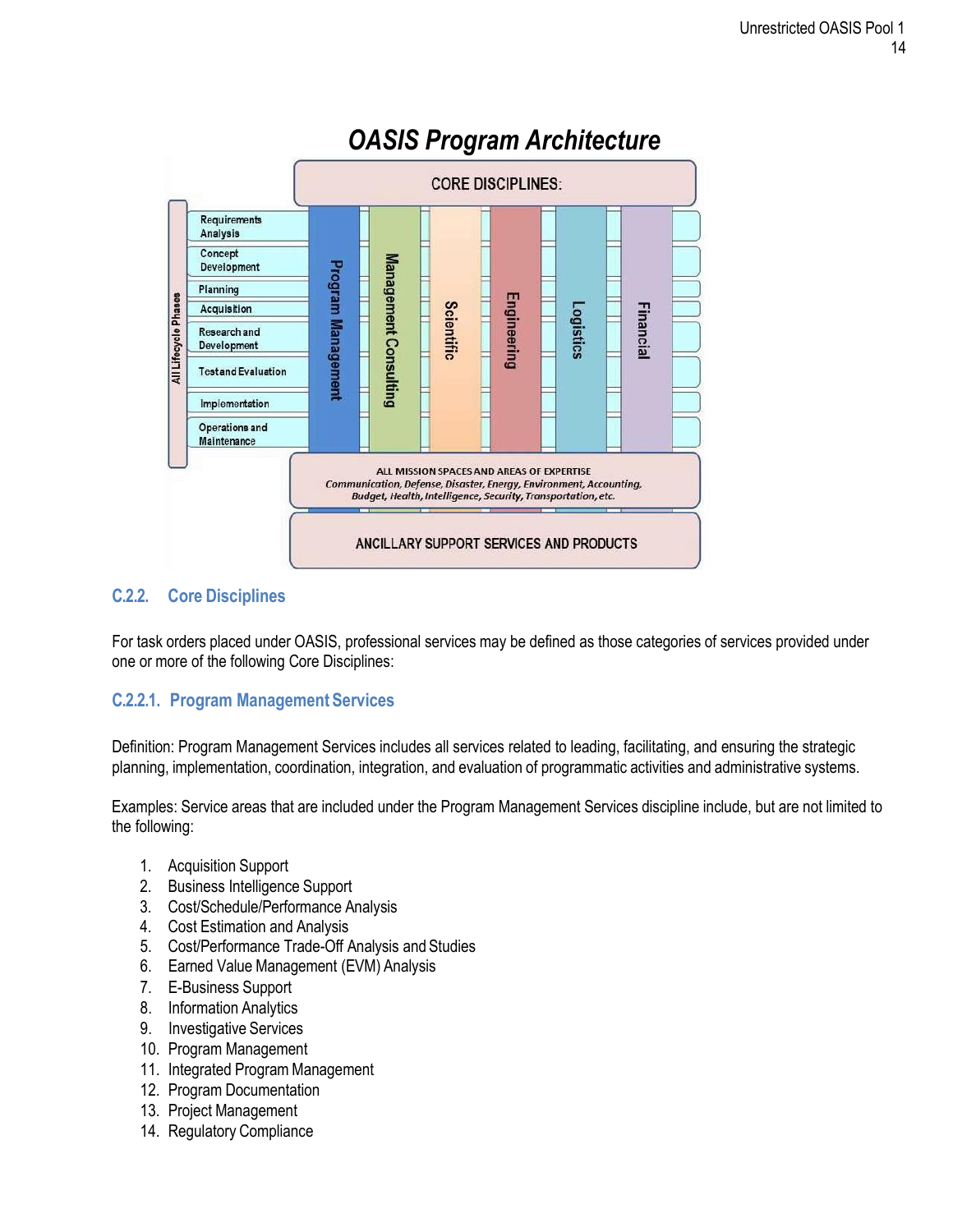- 15. Risk Assessment and Mitigation
- 16. Integration of Support Systems
- 17. Planning, Programming, Budgeting, and Execution Processes
- 18. Capabilities Integration and Development
- 19. Manpower Estimating
- 20. Stakeholder Requirements Analysis
- 21. Decision Analysis
- 22. Technical Planning
- 23. Technical Assessment
- 24. Requirements Management
- 25. Risk Management
- 26. Configuration Management
- 27. Technical Data Management
- 28. Interface Management
- 29. Intelligence Analysis
- 30. Threat Analysis
- 31. Knowledge Based Acquisition
- 32. Vulnerability Assessment
- 33. Counterintelligence Support
- 34. Horizontal Protection

#### **C.2.2.2. Management Consulting Services**

Definition: Management Consulting Services includes all services related to the practice of helping organizations to improve their performance, primarily through the analysis of existing organizational problems and development of plans for improvement.

Examples: Service areas that are included under the Management Consulting Services discipline include, but are not limited to the following:

- 1. Business Process Reengineering
- 2. Business Case Development Support
- 3. Change Management
- 4. Concept Development and Requirements Analysis
- 5. Cost/Schedule/Performance Improvement
- 6. Information Analytics
- 7. Knowledge Management
- 8. Relations and Coordination with Law and Policy Making Entities
- 9. Social Media Consulting
- 10. Tactical and Readiness Planning
- 11. Technical Advisory Services
- 12. Training and Facilitation
- 13. Strategic Planning
- 14. Strategic Forecasting
- 15. Long-Range Planning, Futures, and Forecasting
- 16. Strategy Development

#### **C.2.2.3. Scientific Services**

Definition: Scientific Services includes all services that are primarily involved in the application of comprehensive scientific and professional knowledge in planning, conducting, evaluating, and managing fundamental research, knowledge enhancement, and/or technology development and innovation.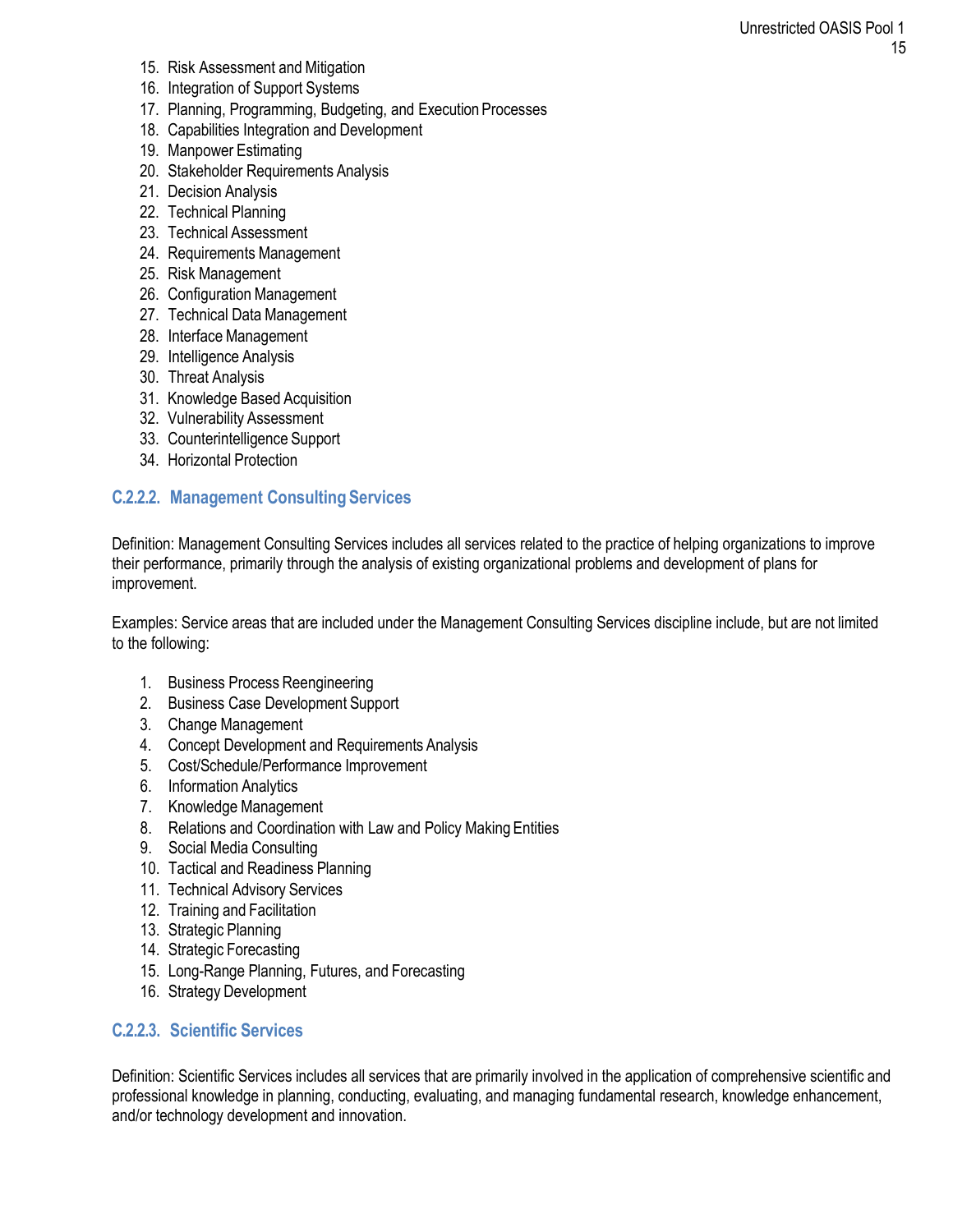Service areas that are included under the Scientific Services discipline include, but are not limited to the following:

- 1. Environmental Sciences
- 2. Engineering Sciences
- 3. Life Sciences
- 4. Physical Sciences
- 5. Psychological Sciences
- 6. Mathematical Sciences
- 7. Social Sciences
- 8. Decision Support Sciences

#### **C.2.2.4. Engineering Services**

Definition: Engineering Services includes any service or creative work, the adequate performance of which requires education, training and experience in the application of special knowledge in consulting, investigating, evaluating, planning and designing, engineering principles. Engineering Services covered by the Brooks Architect-Engineers Act (40 U.S.C. 1102) are not covered in the primary scope of OASIS.

Examples: Service areas that are included under the Engineering Services discipline include, but are not limited to the following:

- 1. Systems Engineering
- 2. Advanced Technology Pilots and Trials
- 3. Alternative Energy Sources and Engineering
- 4. Configuration Management
- 5. Concept Development
- 6. Design Documentation and Technical Data
- 7. Energy Services to include Management Planning and Strategies, Audit Services andMetering
- 8. Engineering (Aeronautical, Astronautical, Chemical, Electrical, Mechanical, Metallurgy/Materials,etc.)
- 9. Engineering Process Improvement
- 10. Environmental Management
- 11. Environmental Consulting and Remediation
- 12. Human Factors/Usability Engineering
- 13. Independent Verification and Validation
- 14. Integration
- 15. Interoperability
- 16. Life Cycle Management
- 17. Modeling and Simulation
- 18. Natural Resources Management
- 19. Operation and Maintenance or Direct Support of an existing Weapon System or MajorSystem
- 20. Prototyping and Fabrication Support
- 21. Quality Assurance
- 22. Red Teaming and Wargaming
- 23. Requirements Analysis
- 24. System Design
- 25. System Integration
- 26. System Safety Engineering
- 27. Test and Evaluation
- 28. Technical Documentation
- 29. Mission Assurance
- 30. Data Analytics
- 31. Architecture Design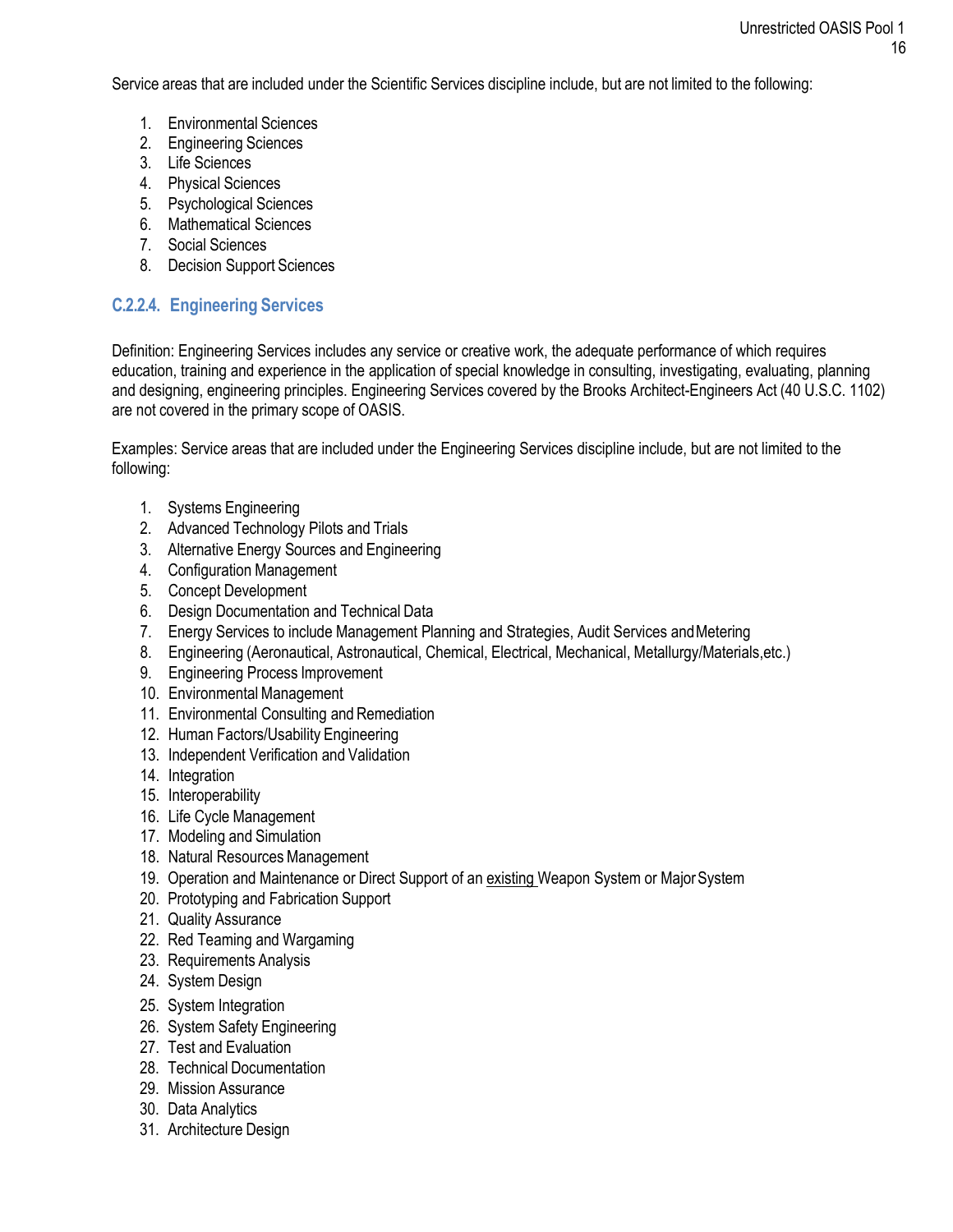- 32. System Verification and Validation
- 33. Human Systems Integration
- 34. Baseline (Configuration) Management
- 35. Data Management
- 36. Risk Management
- 37. Technical Planning
- 38. Systems Engineering Training
- 39. System Security and Information Assurance
- 40. System Effectiveness and Analysis
- 41. Launch Processing and Verification
- 42. Software Development (for non-IT requirements)
- 43. Software Independent Verification and Validation (for non-IT requirements)
- 44. Radar Engineering
- 45. Optical Engineering
- 46. Communications Engineering

#### **C.2.2.5. Logistics Services**

Definition: Logistics Services includes the management of the flow of resources, not only goods, between the point of origin and the point of destination in order to meet the requirements of organizations. Logistics services involves the integration of information, transportation, inventory, warehousing, material handling, packaging, security, and any other function necessary to the flow of resources.

Examples: Service areas that are included under the Logistic Services discipline include, but are not limited to the following:

- 1. Analysis and Recommendation of Support Equipment
- 2. Deployment Logistics
- 3. Disaster Management/Contingency Operations
- 4. Distribution and Transportation Logistics Services
- 5. Infrastructure Services Including Transportation and Delivery
- 6. Integrated Logistics Support (ILS) Technical Requirement Creation
- 7. ILS Risk Assessments
- 8. ILS Schedules Creation and Performance Tracking
- 9. Inventory Management
- 10. Logistical Studies and Evaluations
- 11. Logistics Design
- 12. Logistics Management and Support Services
- 13. Logistics Operations Support
- 14. Logistics Operations and Maintenance
- 15. Logistics Optimization
- 16. Logistics Training Services
- 17. Repair and Alteration
- 18. Security
- 19. Supply Chain Management and Provisioning
- 20. Value Chain Management
- 21. Technology and Industrial Base Analysis
- 22. Test Range Support
- 23. Life Cycle Sustainment
- 24. Supportability Analysis and Implementation
- 25. Integrated Logistics Support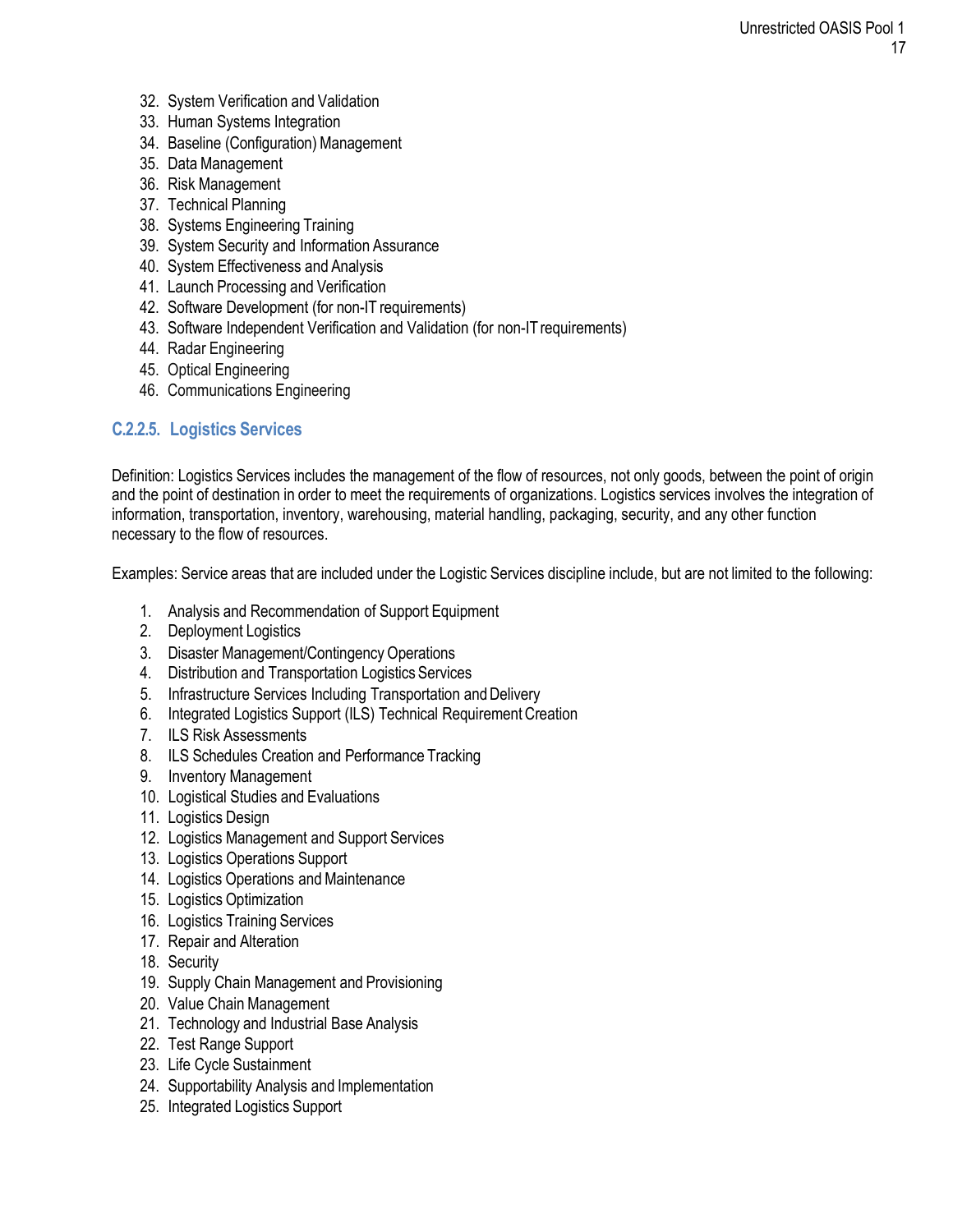#### **C.2.2.6. Financial Management Services**

Definition: Financial Management Services includes the planning, directing, monitoring, organizing, and controlling of the monetary resources of an organization.

Examples: Service areas that are included under the Financial Management Services discipline include, but are not limited to the following:

- 1. Budget Analysis and Tracking
- 2. Business Information Services
- 3. Cost Estimating and Analysis Support
- 4. Cost Performance Risk Assessments
- 5. Disbursement and Reconciliation Support
- 6. Financial and Financial Risk Analysis
- 7. Financial Management, Accounting, and Auditing Services
- 8. Impact Statement Development
- 9. Program Management for Financial Services
- 10. Program Objective Memorandum (POM) Creation and Documentation
- 11. Oversight and Fraud Detection
- 12. Safeguarding Personal Data
- 13. Loan Management
- 14. Grant Management
- 15. Economic Analysis
- 16. Return on Investment Analysis
- 17. Life Cycle Cost Determination
- 18. Total Ownership Cost Determination
- 19. Affordability Analysis
- 20. Analysis of Cost Alternatives
- 21. Should-Cost Determinations

#### **C.3. INFORMATION TECHNOLOGY AND NON-INFORMATIONTECHNOLOGY**

Information Technology (IT), by legal definition, means any equipment, or interconnected system(s) or subsystem(s) of equipment that is used for the automatic acquisition, storage, analysis, evaluation, manipulation, management, movement, control, display, switching, interchange, transmission, or reception of data or information by the agency. For purposes of this definition, equipment is used by an agency if the equipment is used by the agency directly or is used by a Contractor under a contract with the agency that require its use, or to a significant extent, its use in the performance of a service or the furnishing of a product.

IT is considered an ancillary support service or product on OASIS task orders and may be performed only when the service or product is integral and necessary to complete a total integrated solution under a professional service-based requirement within the scope of OASIS.

"Non-IT" includes any service or equipment that is acquired by a Contractor incidental to a contract or contains imbedded IT that is used as an integral part of the service or product, but the principal function of which is not the acquisition, storage, analysis, evaluation, manipulation, management, movement, control, display, switching, interchange, transmission, or reception of data or information. (For example, HVAC (heating, ventilation, and air conditioning) equipment, such as thermostats or temperature control devices, and medical equipment where IT is integral to its operation, is non-IT).

Non-IT also includes any equipment or services related to a National Security System. The term "National Security System" means a telecommunications or information system operated by the Federal Government, the function, operation, or use of which involves intelligence activities, cryptologic activities related to national security, command and control of military forces, equipment that is an integral part of a weapon or weapons system; or, is critical to the direct fulfillment of military or intelligence missions, not including a system to be used for routine administrative and business applications (including payroll, finance, logistics, and personnel management applications).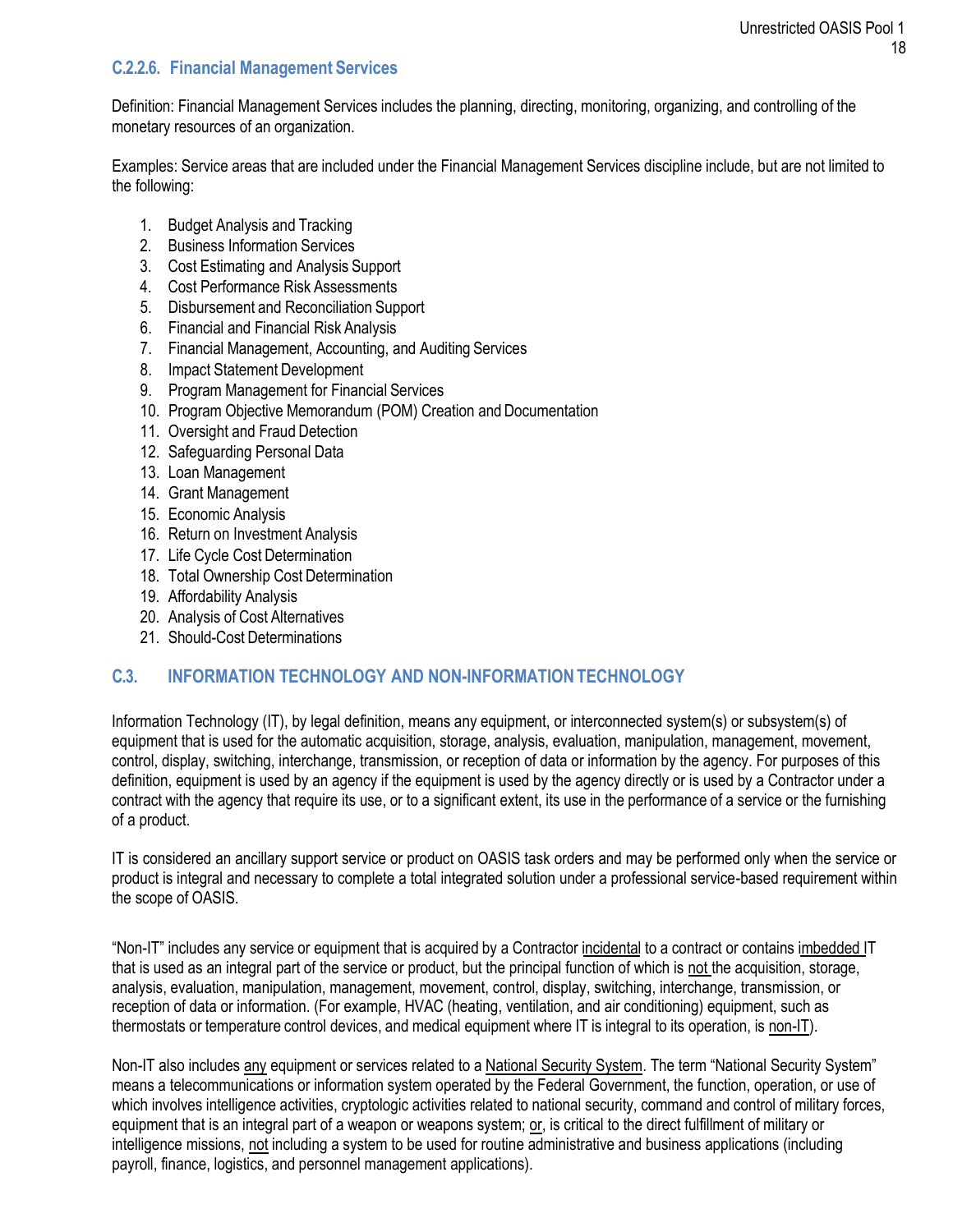Non-IT may include imbedded IT components including software, IT hardware, and other items and services traditionally considered IT on IT requirements.

Non-IT professional services are not considered ancillary support services. Non-IT professional services are considered to be within the primary scope of OASIS.

#### **C.4. ANCILLARY OUT-OF-SCOPE SUPPORT SERVICES**

"Ancillary Out-of-Scope" support services are defined as services not within the scope of OASIS that are integral and necessary to complete a total integrated solution under a professional service-based requirement within the scope of OASIS.

Ancillary Out-of-Scope support services may include but are not limited to other professional and/or non-professional services; commercial and/or non-commercial items; IT services and/or components, administrative support; data entry; and, subject matter expertise.

The OCO may allow and the Contractor may propose a labor category or labor categories at the task order level not identified in Section J.1., provided that the Contractor complies with all applicable contract clauses and labor laws, including the Service Contract Labor Standards or Construction Wage Rate Requirements, if applicable.

#### **C.4.1. Ancillary Support Services for InformationTechnology**

When providing ancillary support for IT services and/or components, the Contractor shall promote IT initiatives and best practices that support Federal Government operational requirements for standardized technology and application service components. This shall facilitate integration requirements for broad Federal IT and E-Gov initiatives, as well as promote the sharing, consolidation, and re-use of business processes and systems across the Federal Government. The Contractor shall promote the use of open source solutions and open technology development where practicable to enable this re-use.

#### **C. 5. SERVICES NOT IN SCOPE**

The OCO shall not issue a task order and a Contractor shall not accept or perform work for the following services when the predominant task order scope of work\* is:

- 1. An "Ancillary Out-of-Scope" support service as defined in Section C.4.
- 2. A requirement that does not include substantive effort by employees performing in a bona fide executive, administrative, or professional capacity as defined in 29 CFR Part 541. A requirement that utilizes a significant number of employees primarily employed as labor or mechanics as defined in FAR Subpart 22.401 (i.e., Service Contract Labor Standards employees) may indicate that the requirement is not consistent with the scope of Section C.2. However, provided the requirement is within scope of Section C.2. and any amount of SCLS labor needed is necessary and integral to support the Professional Services (29 CFR Part 541) requirement, such SCLS labor usage is permitted and considered within scope of OASIS.
- 3. Inherently Governmental Functions as defined in FAR Subpart 2.101
- 4. Personal Services as defined in FAR Subpart 2.101
- 5. Architect & Engineering (A&E) Services as defined in FAR Subpart 2.101 and subject to the Brooks Architect-Engineers Act (40 U.S.C. 1102)

\*Please note "scope of work" does not directly correlate to labor mix/breakdown. Scope of work instead refers to the principle purpose or objective of the work required under the task order.

(END OF SECTION C)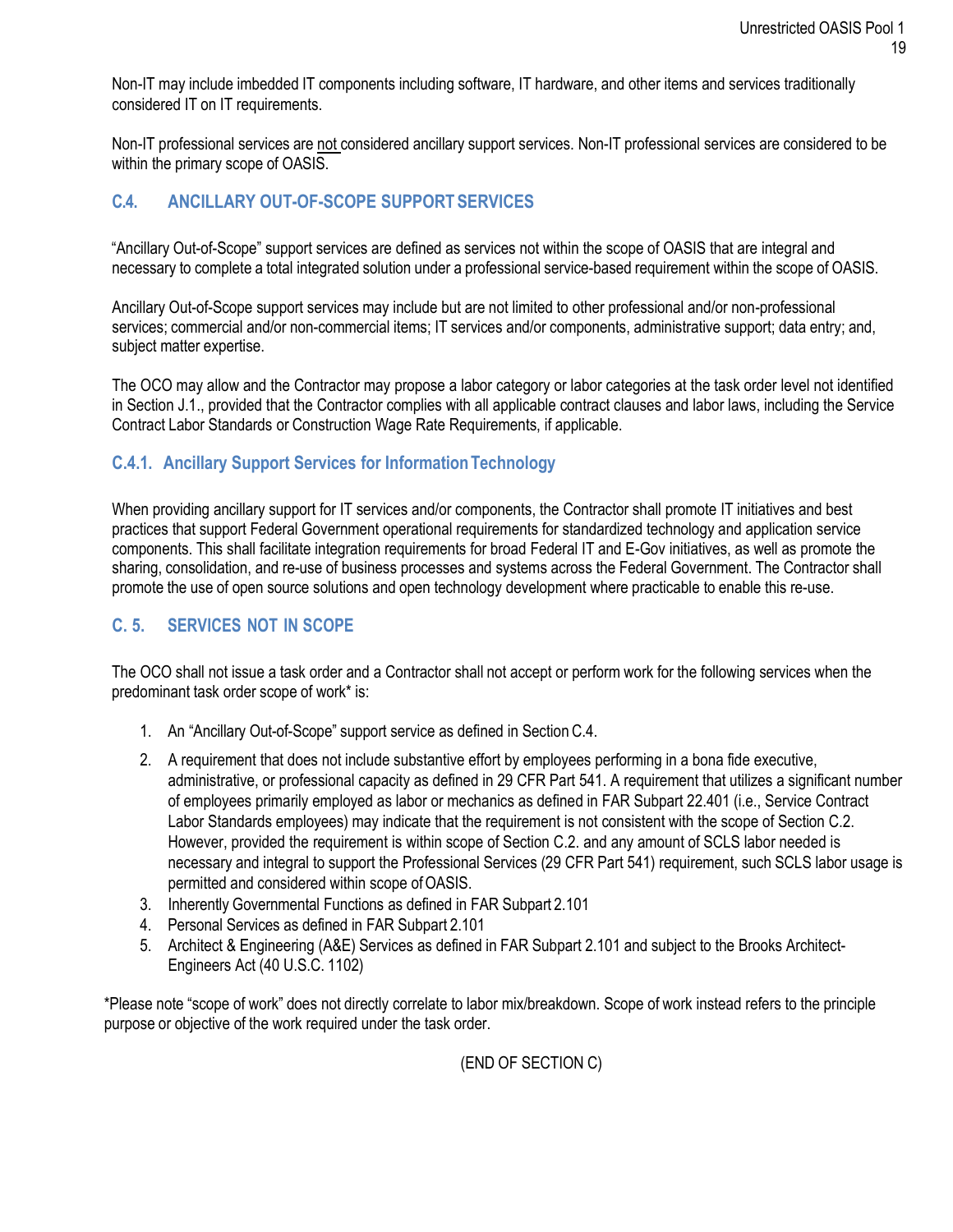## **SECTION D - PACKAGING AND MARKING**

#### **D.1. PACKAGING AND MARKING**

Packaging and marking of all deliverables must conform to normal commercial packing standards to assure safe delivery at destination. Clauses and other requirements regarding packaging and marking shall be designated by the OCO at the task order level.

(END OF SECTION D)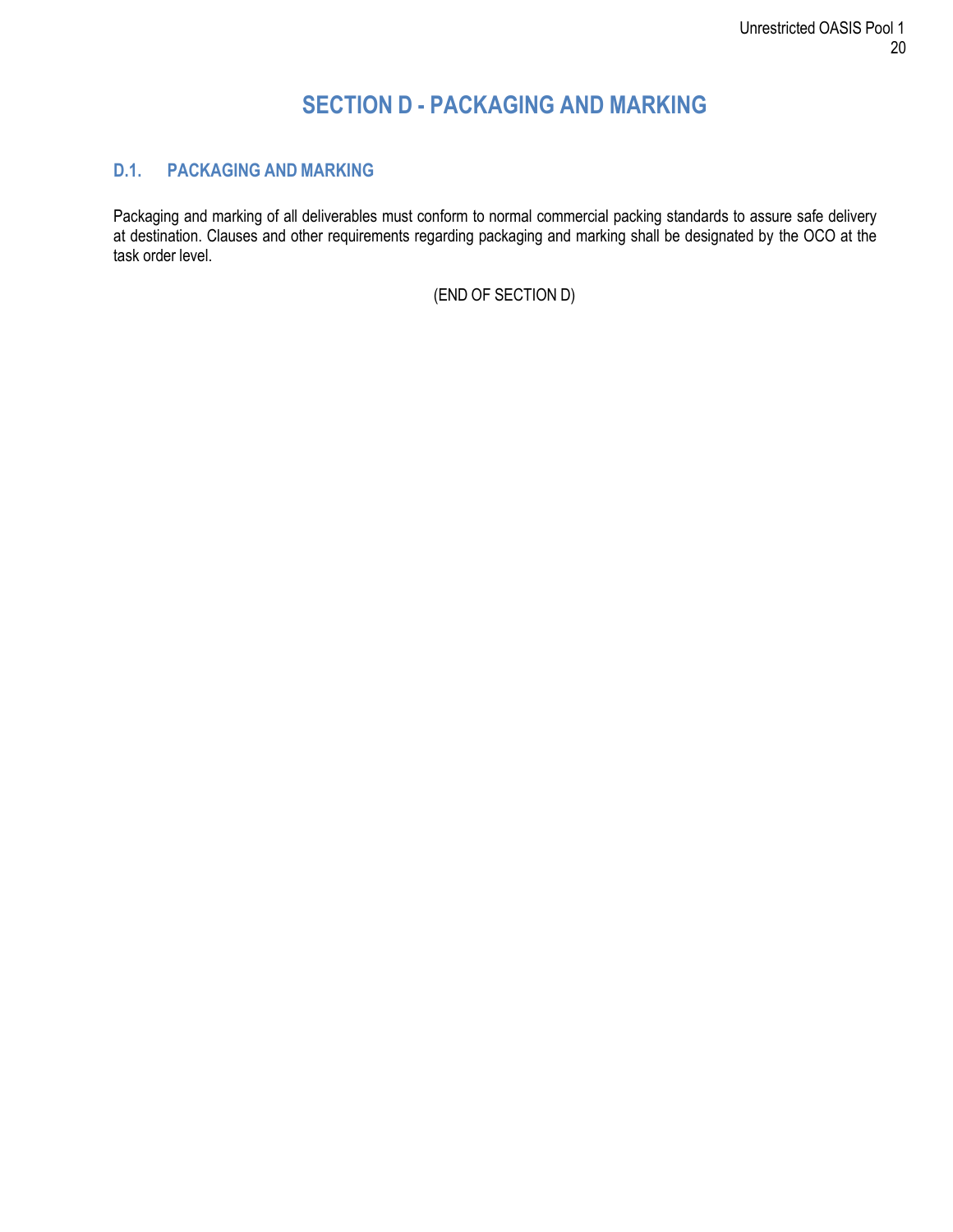## **SECTION E - INSPECTION AND ACCEPTANCE**

#### **E.1. INSPECTION AND ACCEPTANCE**

Inspection and acceptance for OASIS is:

| <b>AR</b> | <b>ITLE</b>                                      | <b>ATE</b>     |
|-----------|--------------------------------------------------|----------------|
| 2.246-4   | Inspection of Services - Fixed<br><b>I</b> Price | <b>UG 1996</b> |

Clauses and other requirements regarding inspection and acceptance shall be designated by the OCO at the task order level.

(END OF SECTION E)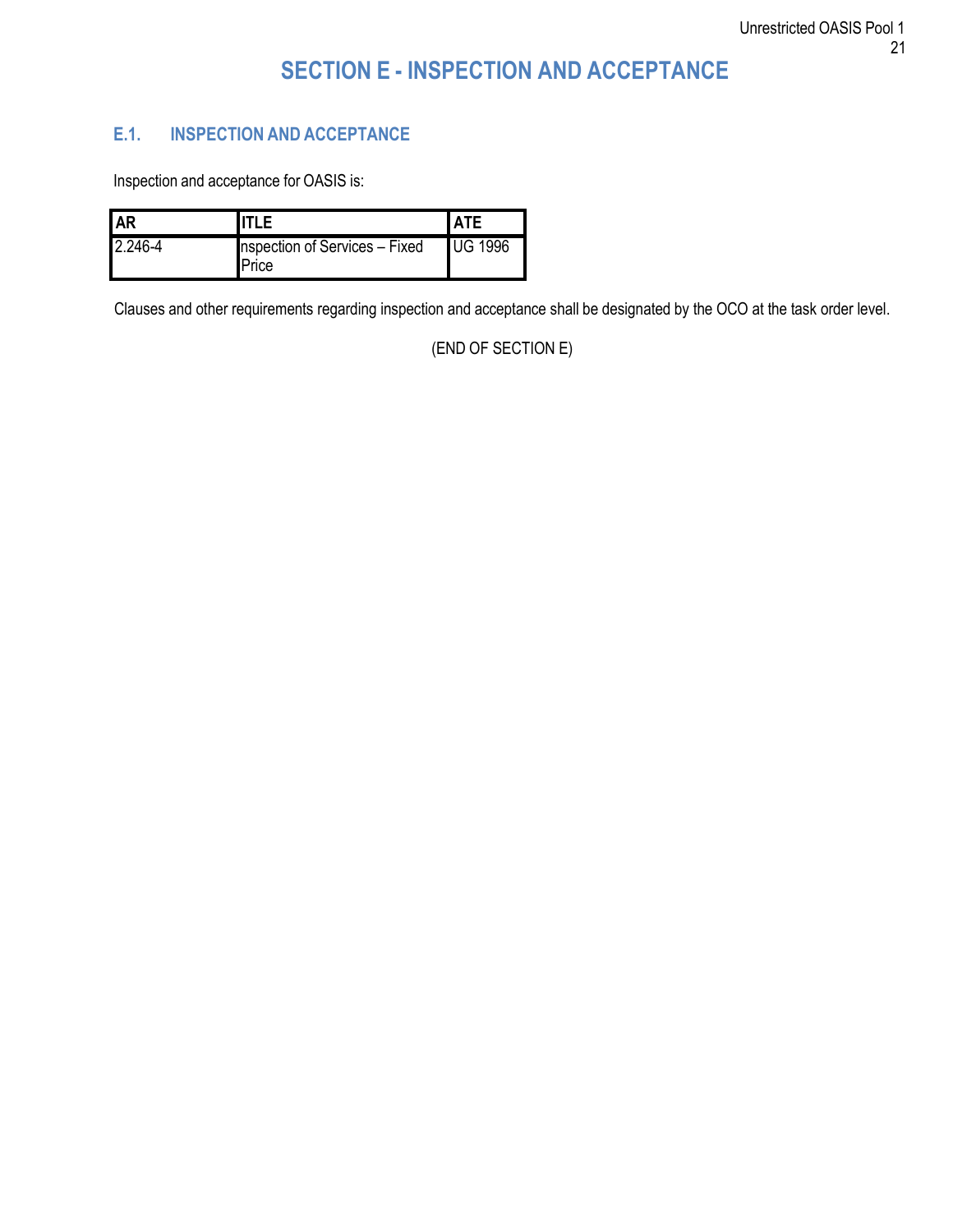## **SECTION F - DELIVERIES OR PERFORMANCE**

#### **F.1. DELIVERIES OR PERFORMANCE CLAUSES**

Clauses regarding deliveries or performance for OASIS:

| <b>IAR</b> | IITLE             | <b>ATE</b> |
|------------|-------------------|------------|
| 2.242-15   | top Work Order    | UG 1989    |
| 2.247-34   | .O.B. Destination | OV 1991    |

Clauses and other requirements regarding deliveries or performance shall be designated by the OCO at the task order level.

#### **F.2. PLACE OF PERFORMANCE**

The services to be provided under OASIS shall be accomplished at the locations identified in the task order and may include locations in the Continental United States (CONUS) and Outside the CONUS (OCONUS).

#### **F.3. PERIOD OF PERFORMANCE**

The period of performance of OASIS is from September 3, 2014 through September 2, 2024 as exercised in accordance with FAR 52.217-9, Option to Extend the Term of the Contact.

The period of performance for each task order awarded under OASIS shall be specified in the task order by the ordering agency. Task orders must be solicited and awarded prior to the OASIS term expiring and may extend up to 5 years after the OASIS term expires.

Task order option periods may be exercised after the OASIS term expires as long as the final task order option period does not extend the cumulative term of the task order beyond 5 years after the OASIS term expires.

After the OASIS term expires, OASIS will remain an active contract until the final task order is closed-out and shall govern the terms and conditions with respect to active task orders to the same extent as if it were completed during the OASIS term.

Accordingly, the cumulative term of all task orders placed under OASIS may span up to September 2, 2029.

#### **F.4. PERFORMANCE STANDARDS**

OASIS is a performance-based contract with measurable standards in terms of quality and timeliness of deliverables and compliances in accordance with Section F.4.1. and F.4.2.

In the event the CPRM is not operational, deliverable and reporting requirements designated for input into the CPRM shall be provided as directed by the OASIS CO within the stated timeframes.

The OASIS CO or an authorized representative shall have the right to examine and audit all supporting records and materials, regardless of whether such items are in written form, in the form of computer data, or in any other form, for the purpose of enforcing all deliverables and compliances herein.

Acceptable Accounting Systems are mandatory for all Contractors on OASIS. Cost Accounting Standards (CAS) are mandatory unless, covered by exemption under 48 CR 9903.201-1 and 48 CFR 9903.201-2. All other systems and certifications are optional; however, Contractors are encouraged to acquire these systems and certifications.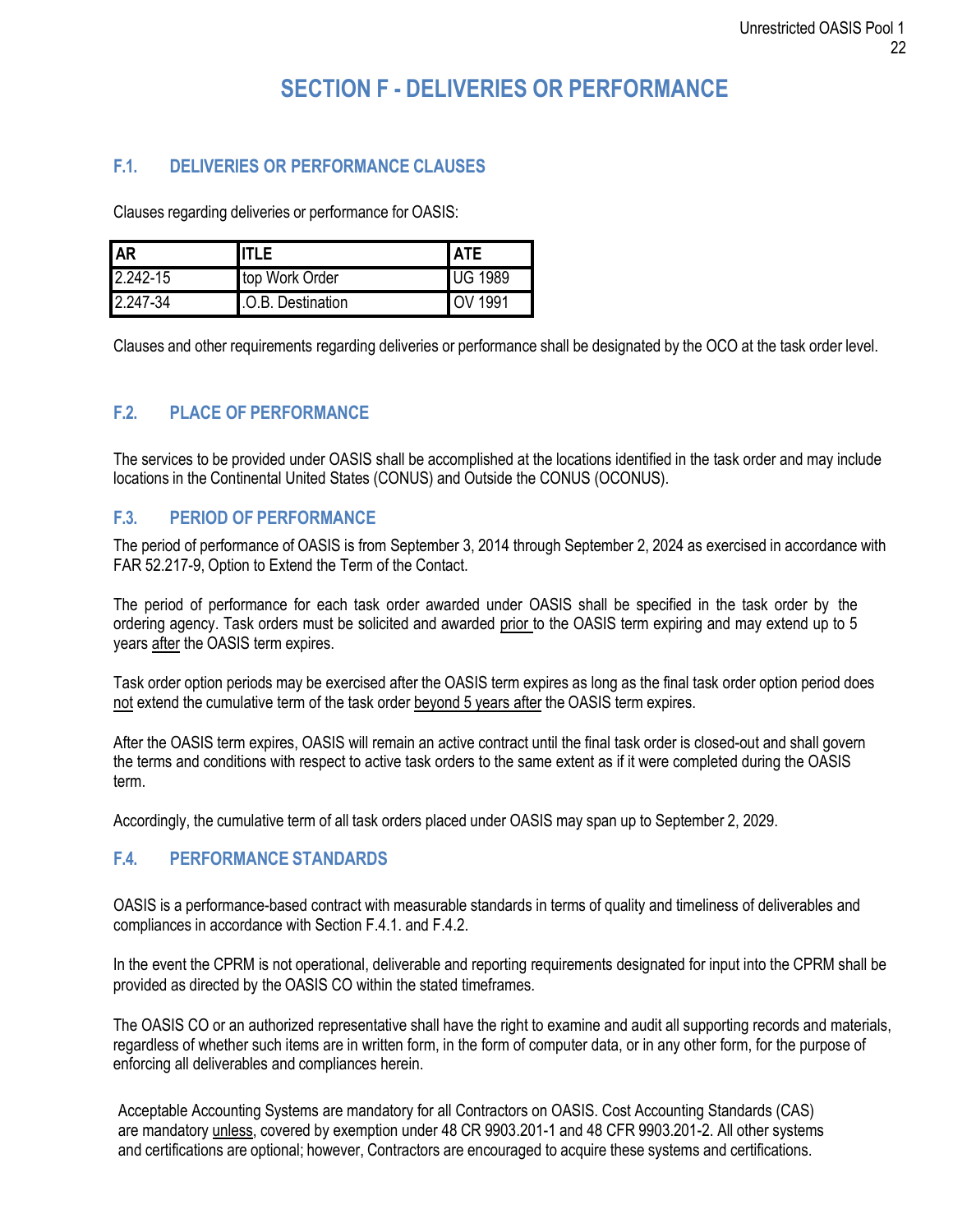All Systems, Compliances, and Certifications must be maintained at the Contractors current level at time of award or higher throughout the period of performance of OASIS. For example, if a Contractor received an evaluation credit for having an Approved Purchasing System and CMMI Level 3 certification at time of award, then the Contractor must maintain an Approved Purchasing System and CMMI Level 3 certification level or higher for the life of OASIS.

Failure to meet the following deliverables, reports, or compliance standards may result in activation of Dormant Status and/or result in a Contractor being Off-Ramped (See Sections H.16. and H.17.).

#### **F.4.1. Deliverable and ReportingRequirements**

The following table contains deliverables and reports required for OASIS. Task order deliverables and reporting will be specified in the task order. The Government does not waive its right to request other deliverables or reports not specifically listed in the table below. Deliverables or reports are required until the final task order is closed-out for each Contractor. If a deliverable is due on a calendar day that falls on a weekend day or a Government holiday, the deliverable or report is due the following business day.

For Quarterly reporting use the following calendar:

| <b>Calendar Quarters</b>                | <b>CAF Due Date</b>        |
|-----------------------------------------|----------------------------|
| 1st Quarter January 1st - March 31st    | No later than April 30th   |
| 2nd Quarter April 1st - June 30th       | No later than July 30th    |
| 3rd Quarter July 1st - September 30th   | No later than October 30th |
| 4th Quarter October 1st - December 31st | No later than January 30th |

| <b>SECTION</b>                  | <b>REFERENCE</b>                                    | <b>DESCRIPTION</b>                                                                                | <b>FREQUENCY</b>                                                                                                                                               | <b>LOCATION</b>                                          |
|---------------------------------|-----------------------------------------------------|---------------------------------------------------------------------------------------------------|----------------------------------------------------------------------------------------------------------------------------------------------------------------|----------------------------------------------------------|
| G.2.6.                          | Contractor Key<br>Personnel                         | Updated COPM or COCM Point<br>of Contact Information                                              | Within 5 calendars days of the<br>substitution                                                                                                                 | OASIS CO via<br><u>oasismods@gsa.gov</u>                 |
| G.3.1.<br>and<br>G.3.2.4.       | <b>Contract Access Fee</b><br>(CAF) Remittance      | CAF for all task orders awarded<br>during the previous quarter on a<br>cumulative basis           | Quarterly (April 30th, July 30th,<br>October 30th, and January 30th)                                                                                           | Electronic Funds Transfer (EFT)<br>via the CPRM website  |
| G.3.2.2.<br>through<br>G.3.2.5. | <b>CPRM</b>                                         | Task Order Award, Modification,<br>Invoice, CAF data, and Close-out<br>data on a cumulative basis | Monthly (30th calendar day of each<br>month, last day in February)                                                                                             | Electronically via the CPRM<br>website                   |
| G.3.2.1<br>through<br>G.3.2.5.  | <b>CPRM Contract</b><br>Administrative<br>Reporting | Task Order Award Data, including<br>$G.3.2.1.1 - G.3.2.1.3$ as<br>applicable                      | Report all order data within 30<br>calendar days after the month the<br>document was signed by the Ordering<br>Contracting Officer (OCO)                       | Electronically via the Contract<br>Payment Module CPRM   |
| G.3.2.1.4                       | <b>CPRM Contract</b><br>Administrative<br>Reporting | Limitations on Subcontracting<br>Reporting Data                                                   | <b>Not Required</b>                                                                                                                                            | <b>Not Required</b>                                      |
| G.3.2.2                         | <b>CPRM Contract</b><br>Administrative<br>Reporting | <b>Task Order Modification Data</b>                                                               | Report all order data within 30<br>calendar days after the month the<br>document was signed by the Ordering<br>Contracting Officer (OCO)                       | Electronically via the Contract<br>Payment Module (CPRM) |
| G.3.2.3                         | <b>CPRM Contract</b><br>Administrative<br>Reporting | <b>Invoice Data</b>                                                                               | Report invoice data from each paid or Electronically via the Contract<br>remitted invoice within 30 calendar<br>days after the end of the reporting<br>quarter | Payment Module (CPRM)                                    |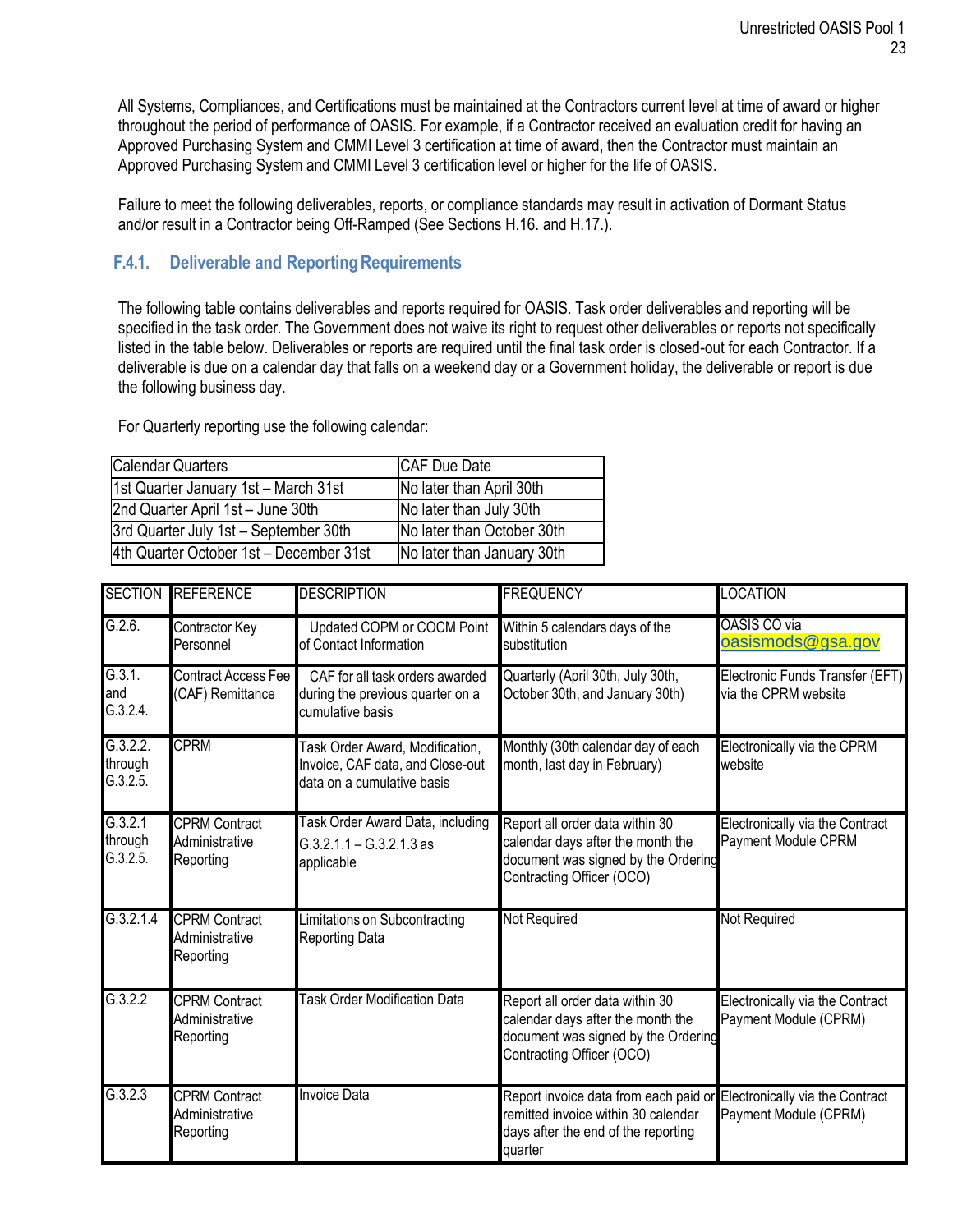| G.3.2.4  | <b>CPRM Contract</b><br>Administrative<br>Reporting | <b>CAF Payment Data</b>                                                        | Report CAF Payment data from each<br>paid or remitted invoice within 30<br>calendar days after the end of the<br>reporting quarter                         | Electronically via the Contract<br>Payment Module (CPRM)                            |
|----------|-----------------------------------------------------|--------------------------------------------------------------------------------|------------------------------------------------------------------------------------------------------------------------------------------------------------|-------------------------------------------------------------------------------------|
| G.3.3.   | Individual<br>Subcontracting<br>Reports (ISR)       | If applicable,<br><b>ISRs from Individual</b><br>Subcontracting Plans on OASIS | Within 30 calendar days after the<br>close of each reporting period ending<br>March 31st, September 30th, and<br>within 30<br>days of contract completion. | Electronically via the Electronic<br>Subcontract Reporting System<br>(eSRS) website |
| G.3.3.   | Summary<br>Subcontracting<br>Reports (SSR)          | <b>GSA agency wide SSRs</b>                                                    | Within 30 calendar days after the<br>close of each reporting period ending<br>September 30th                                                               | Electronically via the Electronic<br>Subcontract Reporting System<br>(eSRS) website |
| G.3.4.1. | Contactor Self-<br>Assessment                       | Self-Assessment Report                                                         | Annually on November 15th for the<br>preceding reporting period of<br>September 3rd through September<br>2nd                                               | OASIS CO via online CSA tool                                                        |

| <b>SECTION</b> | <b>REFERENCE</b>                                                                         | <b>DESCRIPTION</b>                                                                        | <b>FREQUENCY</b>                                                                                                                                                                                                                                                | <b>LOCATION</b>                                                                                                                                                                |
|----------------|------------------------------------------------------------------------------------------|-------------------------------------------------------------------------------------------|-----------------------------------------------------------------------------------------------------------------------------------------------------------------------------------------------------------------------------------------------------------------|--------------------------------------------------------------------------------------------------------------------------------------------------------------------------------|
| G.3.5.         | Insurance                                                                                | CORD 25, Certificate of Insurance                                                         | Within 30 calendar days after<br>Notice-to-<br><b>OASIS</b><br>the<br>Proceed and any updates<br>thereafter                                                                                                                                                     | Annually notify OASIS CO via<br>online CSA tool<br>for affected task orders                                                                                                    |
| G.3.6.         | Mergers, Acquisitions,<br>Novation's, and<br>Change-of-<br>Name<br>Agreements            | If applicable, SF 30<br>Modification or other applicable<br>documents                     | Copy of SF 30 and other<br>applicable documents within 45<br>calendar days of finalization                                                                                                                                                                      | OASIS CO via<br>oasismods@gsa.gov<br>and OCOsfor affected task<br>orders                                                                                                       |
| G.3.7.         | <b>Federal Awardee</b><br>Performance and<br>Integrity<br>Information<br>System (FAPIIS) | APIIS reporting                                                                           | Semi-Annually starting 6<br>months from the anniversary<br>date of the OASIS Notice-to-<br>Proceed.                                                                                                                                                             | Electronically via SAM.GOV<br>website and notify the OASIS<br>CO annually via online CSA tool                                                                                  |
| G.3.8.         | <b>VETS-4212</b>                                                                         | ETS-4212 reporting                                                                        | 30 of each year                                                                                                                                                                                                                                                 | Annually no later than September Electronically via the Department<br>of Labor (DOL) VETS-4212<br>reporting website and notify the<br>OASIS CO annually via online<br>CSA tool |
| G.3.9.         | <b>Reporting Executive</b><br>Compensation and<br>First-Tier<br>Subcontract<br>Awards    | <b>Federal Funding Accountability</b><br>and Transparency Act (FFATA)<br>Sub-Award Report | The end of the month following<br>the month in which the prime<br>Contractor awards any sub-<br>contract greater than \$25,000<br>into the FFATA Sub-Award<br>Reporting System (FSRS)                                                                           | Electronically via FSRS website<br>and notify the OASIS<br>CO annually via online CSA tool                                                                                     |
| G.3.10.        | Post Award Small<br><b>Business</b><br>Re-<br>Program<br>Representation                  | If applicable, Small Business<br><b>Size Recertification</b>                              | Within 30 days after execution of<br>a novation agreement; within<br>30 days after a merger or<br>acquisition that does not<br>require a novation; and, within<br>60 to 120 days prior to the end<br>of the fifth year and exercising<br>the option thereafter. | OASIS CO via<br>oasismods<br>@gsa.gov                                                                                                                                          |

24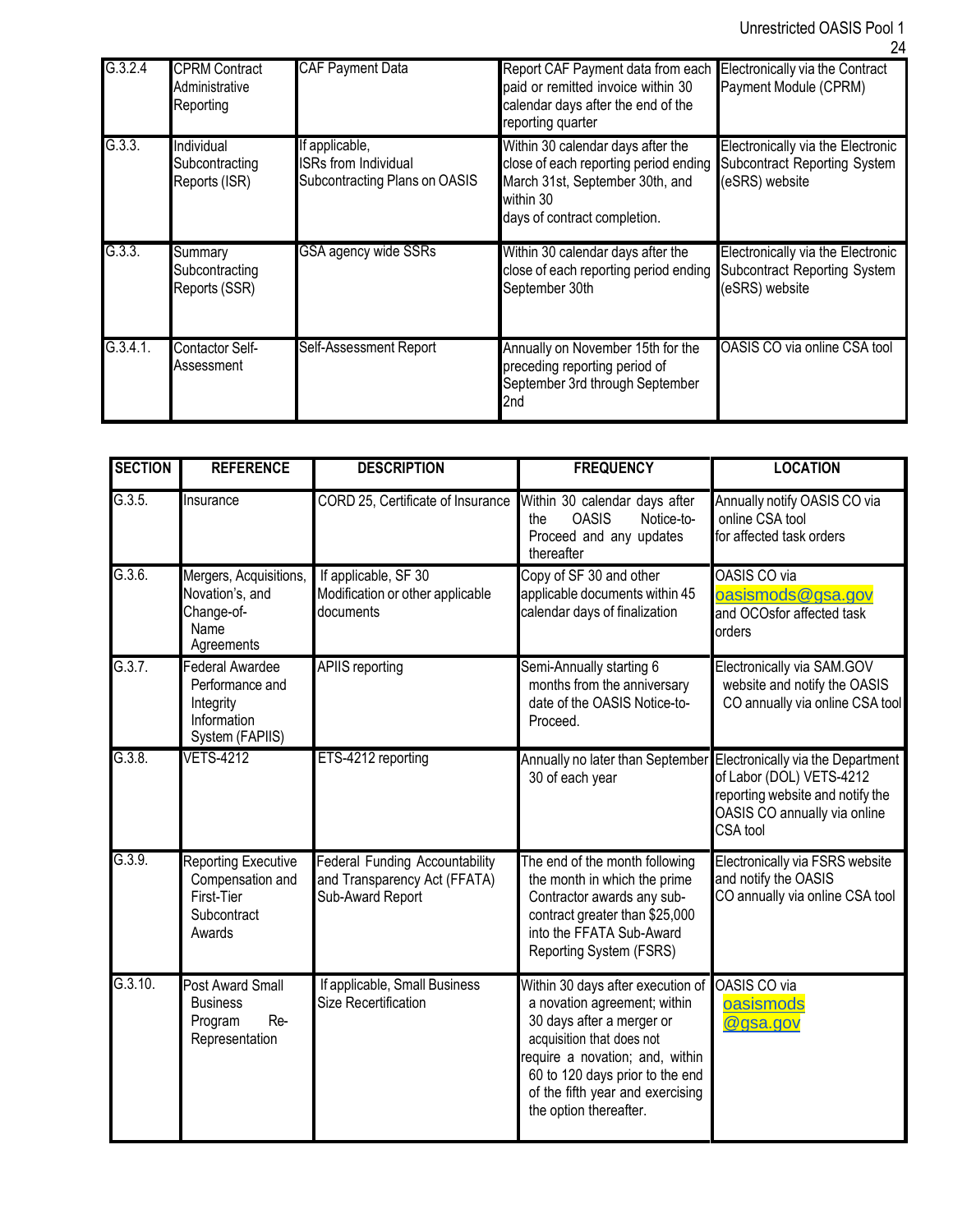|        |                                                                                                                                       |                                                                                                                                                                                                        |                                                                                                                | ∠∪                                                                                   |
|--------|---------------------------------------------------------------------------------------------------------------------------------------|--------------------------------------------------------------------------------------------------------------------------------------------------------------------------------------------------------|----------------------------------------------------------------------------------------------------------------|--------------------------------------------------------------------------------------|
| G.5    | <b>Agile Task Order</b><br>and Contract<br><b>Administration</b><br>Systems,<br>Process and/or<br><b>Procedures</b><br><b>Changes</b> | Agile changes to facilitate<br>improved contract<br>administration/performance                                                                                                                         | As directed by the Contracting<br>Officer throughout the life of<br>the master contract and all task<br>orders | <b>Not Required</b>                                                                  |
| H.6.1. | Acceptable<br><b>Accounting System</b>                                                                                                | Correspondence and audit<br>reports from DCAA/DCMA that<br>updates the current status                                                                                                                  | Within 45 calendar days after<br>the update                                                                    | Annually notify OASIS CO via<br>online CSA tool and OCOs for<br>affected task orders |
| H.6.2. | Acceptable Estimating<br>System                                                                                                       | If applicable, correspondence<br>and audit reports from<br>DCAA/DCMA or other<br>cognizant auditing entity that<br>updates the current status                                                          | Within 45 calendar days after<br>the update                                                                    | Annually notify OASIS CO via<br>Online CSA tool and OCOs for<br>affected task orders |
| H.6.3. | Cost Accounting<br><b>Standards</b><br>(CAS)                                                                                          | If applicable, correspondence<br>and audit reports from<br>DCAA/DCMA that updates the<br>current CAS Disclosure<br>Statements, Administration of<br>CAS, or Cost Accounting<br><b>Practice Changes</b> | Within 45 calendar days after<br>the update                                                                    | Annually notify OASIS CO via<br>Online CSA tool and OCOs for<br>affected task orders |

 $\hat{\mathbf{a}}$ 

| <b>SECTION</b> | <b>REFERENCE</b>                                                                                                                                  | <b>DESCRIPTION</b>                                                                                                                            | <b>FREQUENCY</b>                            | <b>LOCATION</b>                                                                      |
|----------------|---------------------------------------------------------------------------------------------------------------------------------------------------|-----------------------------------------------------------------------------------------------------------------------------------------------|---------------------------------------------|--------------------------------------------------------------------------------------|
| H.6.4.         | <b>Forward Pricing Rate</b><br>Agreements (FPRA),<br>Forward Pricing Rate<br>Recommendations<br>(FPRR) and/or<br><b>Approved Billing</b><br>Rates | If applicable, correspondence<br>and audit reports from<br>DCAA/DCMA or other<br>cognizant auditing entity that<br>updates the current status | Within 45 calendar days after<br>the update | Annually notify OASIS CO via<br>online CSA tool and OCOs for<br>affected task orders |
| H.6.5.         | Approved Purchasing<br>System                                                                                                                     | If applicable, correspondence<br>and audit reports from DCMA<br>or other cognizant auditing<br>entity that updates the current<br>latus       | Within 45 calendar days after<br>the update | Annually notify OASIS CO via<br>online CSA tool and OCOs for<br>affected task orders |
| H.6.6.         | <b>EVMS ANSI-standard</b>                                                                                                                         | If applicable, correspondence<br>and audit reports from DCMA<br>or other cognizant auditing<br>entity that updates the current<br>status      | Within 45 calendar days after<br>the update | Annually notify OASIS CO via<br>online CSA tool                                      |
| H.6.7.         | <b>ISO 9001</b><br>Certification                                                                                                                  | If applicable, correspondence<br>or audit from an ISO 9001<br>Certification Body that updates<br>the current status                           | Within 45 calendar days after<br>the update | Annually notify OASIS CO via<br>online CSA tool                                      |
| H.6.8.         | ISO 17025<br>Certification                                                                                                                        | If applicable, correspondence<br>or audit from an ISO 17025<br>Certification Body that updates<br>the current status                          | Within 45 calendar days after<br>the update | Annually notify OASIS CO via<br>online CSA tool                                      |

25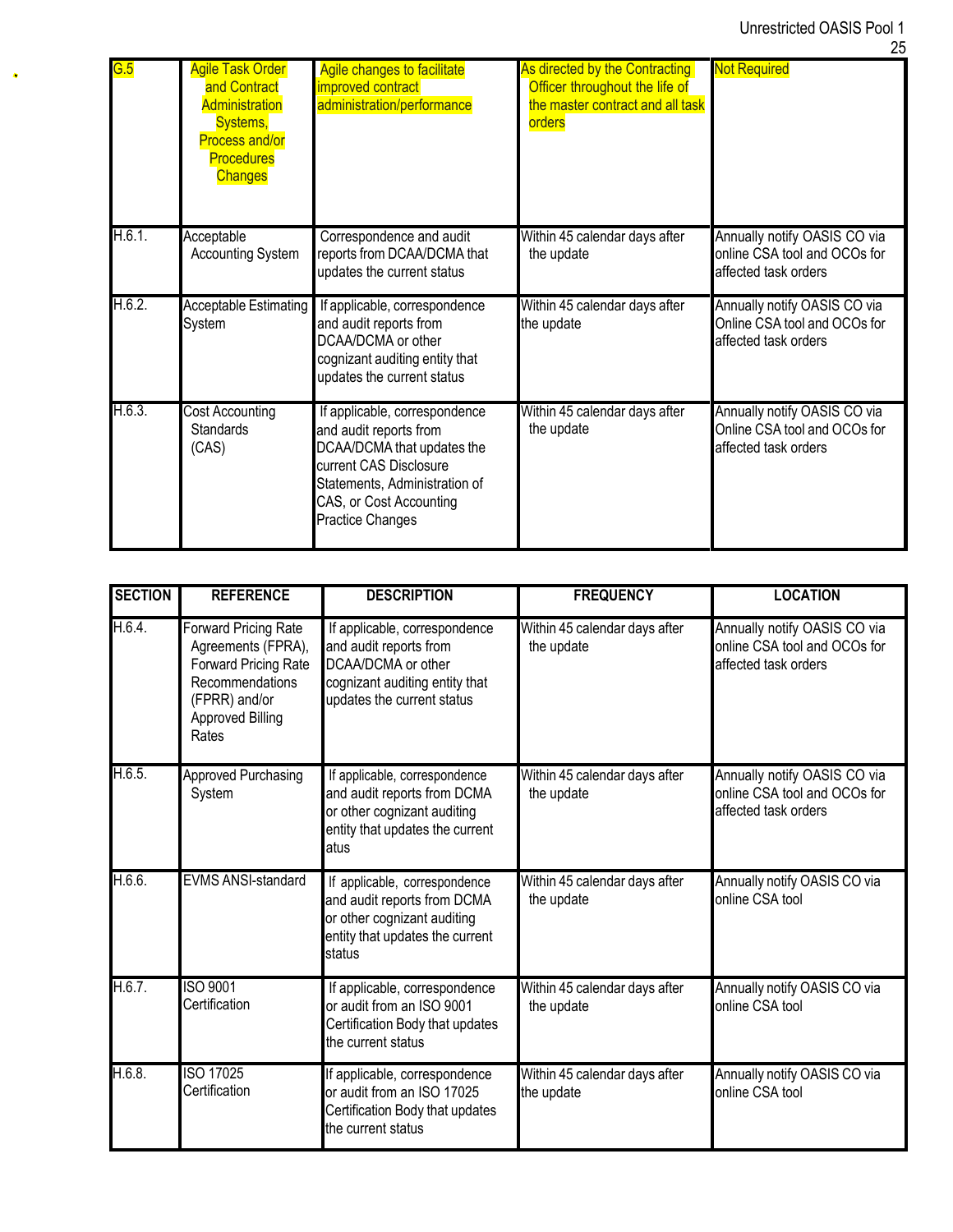|         |                                                                   |                                                                                                                                                                                                                                        |                                                                              | ZÜ.                                                                                  |
|---------|-------------------------------------------------------------------|----------------------------------------------------------------------------------------------------------------------------------------------------------------------------------------------------------------------------------------|------------------------------------------------------------------------------|--------------------------------------------------------------------------------------|
| H.6.9.  | <b>ISO 14001</b><br>Certification                                 | If applicable, correspondence<br>or audit from an ISO<br>4001 Certification Body<br>that updates the current status                                                                                                                    | Within 45 calendar days after<br>the update                                  | Annually notify OASIS CO via<br>online CSA tool                                      |
| H.6.10  | <b>AS9100 Certification</b>                                       | audit from an AS9100<br>Certification body that updates<br>the current status                                                                                                                                                          | As applicable, correspondence or Within 45 calendar days after the<br>update | Annually notify the OASIS CO via<br>online CSA tool                                  |
| H.6.11. | <b>CMMI Maturity Level</b>                                        | If applicable, correspondence<br>or audit from a CMMI Instituted<br>Certified Lead Appraiser that<br>updates the current status                                                                                                        | Within 45 calendar days after<br>the update                                  | Annually notify OASIS CO via<br>online CSA tool                                      |
| H.6.12. | Meaningful<br>Relationship<br><b>Commitment Letters</b><br>(MRCL) | If applicable, any change of<br>entity or commitment identified<br>in any MRCL submitted                                                                                                                                               | Within 45 calendar days after<br>the update                                  | Annually notify OASIS CO via<br>online CSA tool                                      |
| H.7.1.  | <b>Facility Security</b><br>Clearance                             | If applicable, correspondence<br>signed by a Facility Security<br>Officer, screen prints from the<br><b>Industrial Security Facilities</b><br>Database and DD Form 441,<br>DD Form 441-1, or SF 328<br>that updates the current status | Within 45 calendar days after<br>the update                                  | Annually notify OASIS CO via<br>online CSA tool and OCOs for<br>affected task orders |

#### **F.4.2. Compliances**

The following table contains compliances required for OASIS. Task Order compliances will be specified in the task order. The Government does not waive its right to request other compliances in order to align the OASIS contract with new statuary or regulatory requirements. The Government will provide the Contractor with at least 90 days' notice of these requirements.

|                               | <b>SECTION REFERENCE</b>                                                                       | <b>COMPLIANCE</b>                                                                                                                                                                                                                             |
|-------------------------------|------------------------------------------------------------------------------------------------|-----------------------------------------------------------------------------------------------------------------------------------------------------------------------------------------------------------------------------------------------|
| G.2.6.                        | <b>Contractor Key Personnel</b>                                                                | The Contractor shall maintain responsive and competent Contractor Key Personnel                                                                                                                                                               |
| G.3.1.<br>and<br>G.3.2.4.     | Contract Access Fee (CAF) Remittance                                                           | The Contractor shall submit timely and accurate CAF Payments                                                                                                                                                                                  |
| G.3.2.<br>through<br>G.3.2.5. | <b>CPRM</b> Data                                                                               | The Contractor shall submit timely and accurate data in the CPRM                                                                                                                                                                              |
| G.3.3.                        | Subcontracting Goals and Reporting                                                             | The Contractor shall submit timely and accurate ISR subcontract reports, if<br>applicable, and SSR subcontract reports and make good faith efforts in meeting<br>small business goals in accordance with the Contractor's subcontracting plan |
| G.3.4.1.                      | <b>Contactor Self-Assessment</b>                                                               | The Contractor shall submit timely and accurate self-assessments reports                                                                                                                                                                      |
| G.3.5.                        | Insurance                                                                                      | The Contractor shall submit timely and accurate Certificates of Insurance and<br>maintain adequate insurance coverage at the OASIS and task order level                                                                                       |
| G.3.6.                        | Mergers, Acquisitions, Novation's<br>andChange-of-Name Agreements                              | The Contractor shall submit timely notice of Merger and Acquisitions or contractual<br>copies of Novation or Change-of-Name Agreements, if applicable                                                                                         |
| G.3.7.                        | Responsibility and Federal Awardee<br>Performance and Integrity Information<br>System (FAPIIS) | The Contractor shall submit timely and accurate FAPIIS information<br>and maintain sufficient financial resources and meet the responsibility standards<br>and qualifications set forth in FAR Part 9                                         |

 $\sim$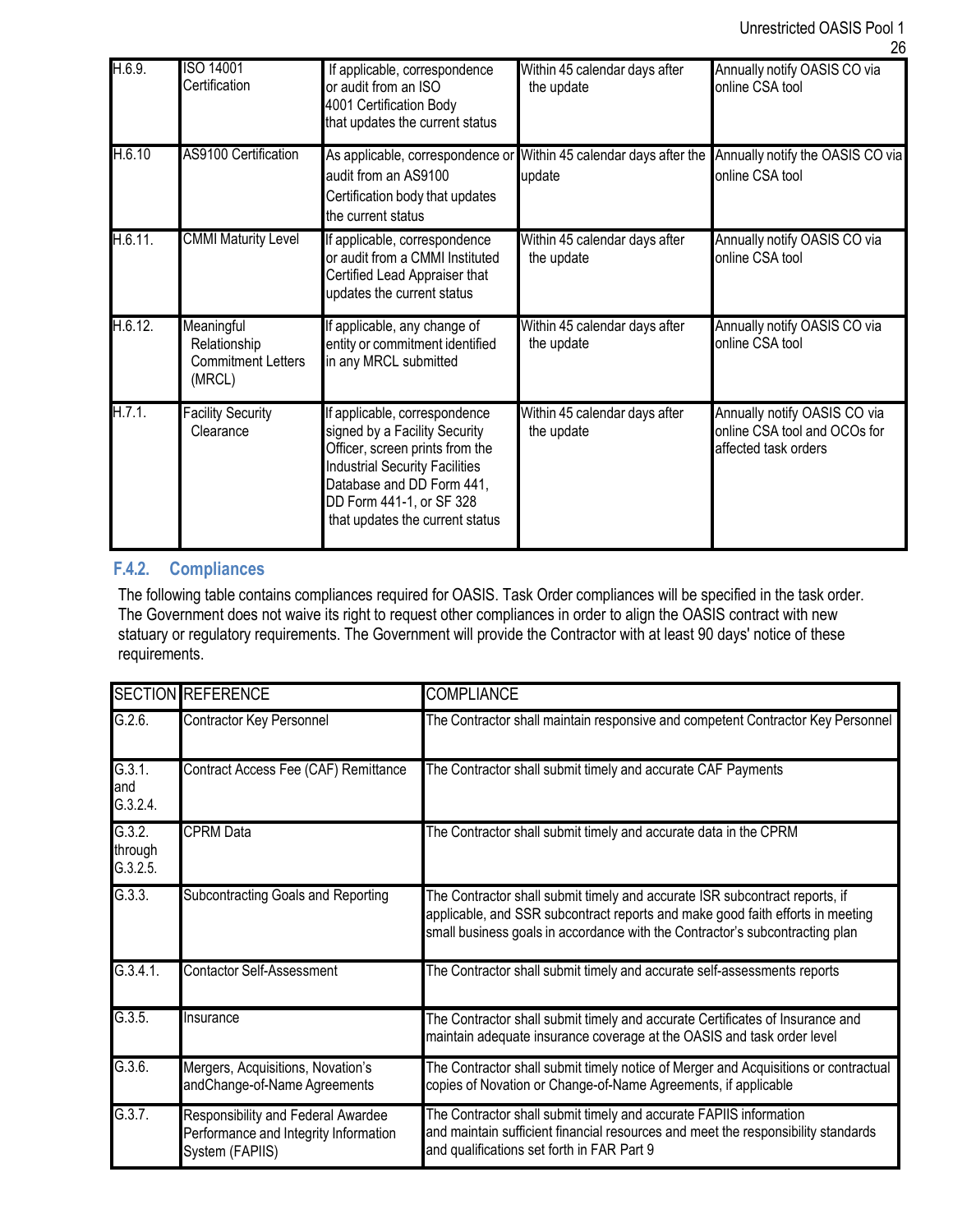|         |                                                                                                                                   | 27                                                                                                                                                                                                                                    |
|---------|-----------------------------------------------------------------------------------------------------------------------------------|---------------------------------------------------------------------------------------------------------------------------------------------------------------------------------------------------------------------------------------|
| G.3.8.  | VETS-4212 Reporting                                                                                                               | The Contractor shall report timely and accurate VETS-4212 reports in the<br>Department of Labor VETS-4212 website and send confirmation to the OASIS CO<br>via the CSA tool                                                           |
| G.3.9.  | Reporting Executive Compensation and<br><b>First-Tier Subcontract Awards</b>                                                      | The Contractor shall report timely and accurate sub-award and executive<br>compensation data regarding first-tier sub-awards in FSRS to meet the FFATA<br>reporting requirements & send confirmation to the OASIS CO via the CSA tool |
| G.3.10. | Post-Award Small Business Program Re-<br>Representation                                                                           | If applicable, The Contractor shall report timely and accurately their small business<br>program re-representation and update SAM.gov.                                                                                                |
| G.4.    | ask Order Close-Out                                                                                                               | The Contractor agrees to cooperate with the OCO to close out task orders as soon<br>as practical after expiration, cancellation, or termination.                                                                                      |
| H.6.1.  | Acceptable Accounting System                                                                                                      | The Contractor shall maintain the acceptable/approved status of their Accounting<br>System and submit updates to the current status                                                                                                   |
| H.6.2.  | <b>Acceptable Estimating System</b>                                                                                               | The Contractor shall maintain the acceptable status of their Estimating System and<br>submit updates to the current status, if applicable                                                                                             |
| H.6.3.  | Cost Accounting Standards (CAS)                                                                                                   | The Contractor shall maintain CAS compliance and submit updates to the current<br>status, if applicable                                                                                                                               |
| H.6.4.  | Forward Pricing Rate Agreements<br>(FPRA), Forward Pricing Rate<br>Recommendations (FPRR) and/or<br><b>Approved Billing Rates</b> | The Contractor shall maintain their FPRA, FPRR, and/or Approved Billing Rates<br>and submit updates, if applicable                                                                                                                    |

|         | <b>SECTION REFERENCE</b>                             | <b>COMPLIANCE</b>                                                                                                                                                                                                                                                 |
|---------|------------------------------------------------------|-------------------------------------------------------------------------------------------------------------------------------------------------------------------------------------------------------------------------------------------------------------------|
| H.6.5.  | Approved Purchasing System                           | The Contractor shall maintain an Approved Purchasing System and submit<br>updates, if applicable                                                                                                                                                                  |
| H.6.6.  | <b>EVMS ANSI-standard</b>                            | The Contractor shall maintain or exceed their EVMS ANSI-standard and submit<br>updates, if applicable                                                                                                                                                             |
| H.6.7.  | ISO 9001 Certification                               | The Contractor shall maintain or exceed their ISO 9001 Certification and submit<br>updates, if applicable                                                                                                                                                         |
| H.6.8.  | ISO 17025 Certification                              | The Contractor shall maintain or exceed their ISO 17025 Certification and submit<br>updates, if applicable                                                                                                                                                        |
| H.6.9.  | ISO 14001 Certification                              | The Contractor shall maintain or exceed their ISO 14001 Certification and submit<br>updates, if applicable                                                                                                                                                        |
| H.6.10. | AS9100 Certification                                 | The Contractor shall maintain or exceed their AS9100 Certification and submit<br>updates, if applicable                                                                                                                                                           |
| H.6.11. | <b>CMMI Maturity Level</b>                           | The Contractor shall maintain or exceed their CMMI Maturity Level and submit<br>updates, if applicable                                                                                                                                                            |
| H.6.12. | Meaningful Relationship Commitment<br>Letters (MRCL) | The Contractor shall honor the commitments contained in all MRCLs, if<br>applicable                                                                                                                                                                               |
| H.7.1   | <b>Facility Security Clearance (FSC)</b>             | The Contractor shall maintain or exceed their FSC and submit updates, if applicable                                                                                                                                                                               |
| H.11.1. | Meetings                                             | The Contractor's Key Personnel shall attend and actively participate in all meetings,<br>including all PMR Meetings. It is preferred that both Key Personnel (COPM and<br>COCM) attend all PMRs; at a minimum, one of the Key Personnel shall attend each<br>PMR. |
| H.11.3. | Contractor OASIS Webpage                             | The Contractor shall maintain an OASIS Webpage that meets the minimum<br>webpage requirements                                                                                                                                                                     |
| H.13.   | <b>Ethics and Conduct</b>                            | The Contractor shall adhere to the standards under Section H.13.                                                                                                                                                                                                  |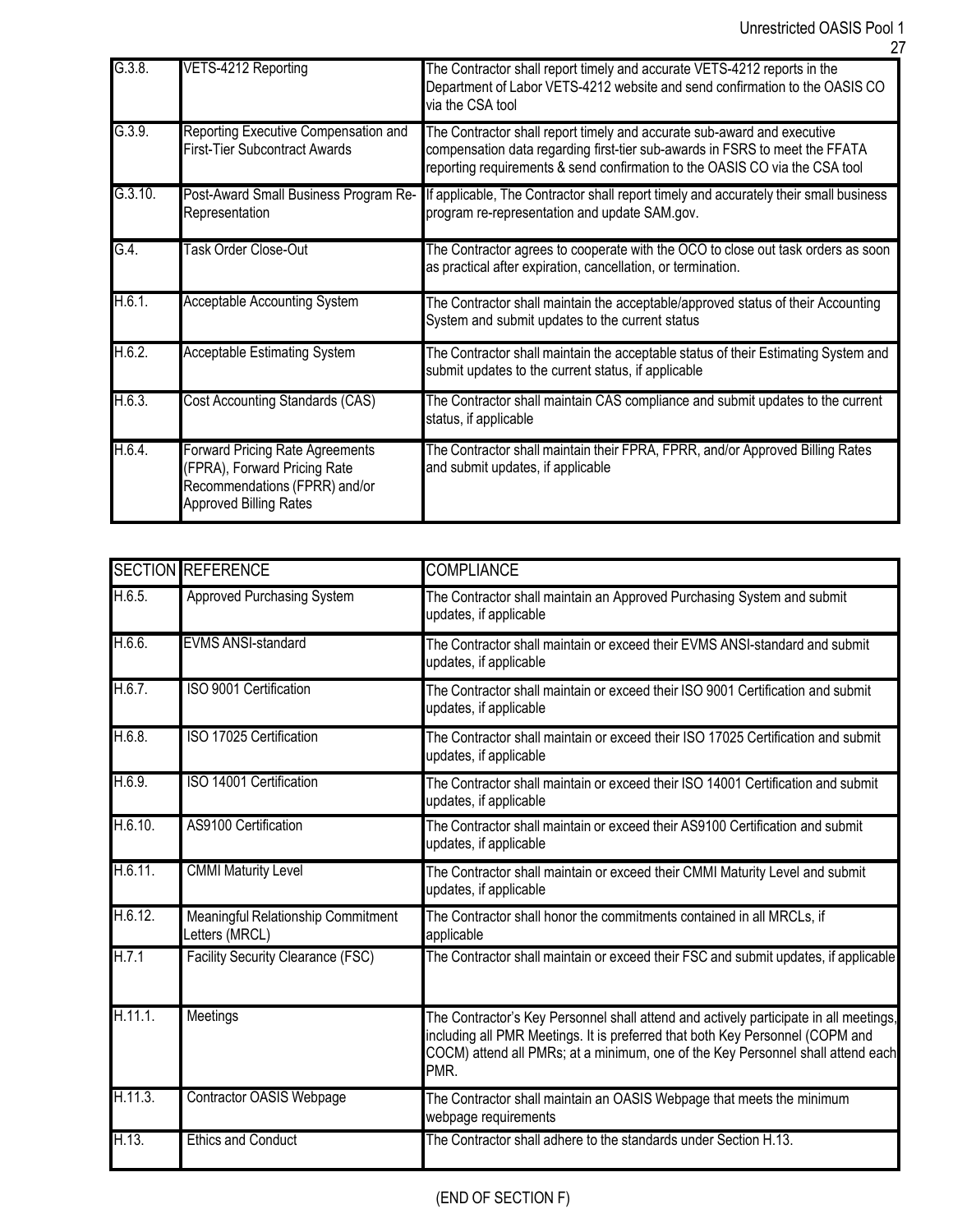## **SECTION G - CONTRACT ADMINISTRATION DATA**

#### **G.1. BACKGROUND**

This section provides roles, responsibilities, and contract administration requirements for OASIS and each task order placed under OASIS. Clauses and other requirements regarding contract administration may be designated by the OCO at the task order level.

#### **G.2. ROLES AND RESPONSIBILITIES OF KEY PERSONNEL**

This section describes the roles and responsibilities of Government and Contractor personnel. The current point of contact information of GSA's Key Personnel for OASIS will be maintained on the official GSA OASIS webpage at [http://www.gsa.gov/oasis.](http://www.gsa.gov/oasis)

#### **G.2.1. Program Manager (PM)**

The OASIS PM is a GSA Government official who performs various programmatic functions for the overall success of the OASIS program.

#### **G.2.2. Contracting Officer (CO)**

The OASIS CO is the sole and exclusive GSA Government official with actual authority to administer and/or modify the terms of OASIS, monitor the Contractor's performance in the areas of contract compliance and contract administration, and assist the Contractor and OCO on matters related to the OASIS terms and conditions.

The OASIS CO may delegate routine administrative functions to an authorized OASIS representative.

#### **G.2.3. Ombudsman**

In accordance with GSAM 516.505 and FAR Clause 52.216-32: *The GSA Task-Order and Delivery Order Ombudsman shall* review and resolve complaints from contractors concerning all task and delivery order actions made by GSA. Complaints *regarding task and delivery order actions of other agencies using GSA contract vehicles shall be directed to the ordering agency's Task-Order and Delivery-Order Ombudsman.* For orders issued by GSA, see https:[//www.gsa.gov/policy](http://www.gsa.gov/policy-)regulations/policy/acquisition-policy/gsa-ombudsman . For orders issued by another ordering activity (outside of GSA), refer to their Ombudsman.

#### **G.2.4. Industrial Operations Analyst (IOA)**

The IOA is a GSA Government official who audits Contractor records and conducts Contractor Assistance Visits (CAVs) to the Contractor's place of business to assist the Contractor with task order reporting, Contract Access Fee (CAF) management, and other general contract administration functions deemed necessary by the Government.

#### **G.2.5. Ordering Contracting Officer (OCO)**

For purposes of OASIS Contracts authorized users are identified as OCOs. Only an authorized user, who is a delegated OCO, may solicit, award, and administer a task order under OASIS Contracts. In order to qualify as an authorized user, a duly warranted Contracting Officer of the Federal Government, as defined in FAR Subpart 2.101, in good standing, must have received a Delegation of Procurement Authority (DPA) from the OASIS Program.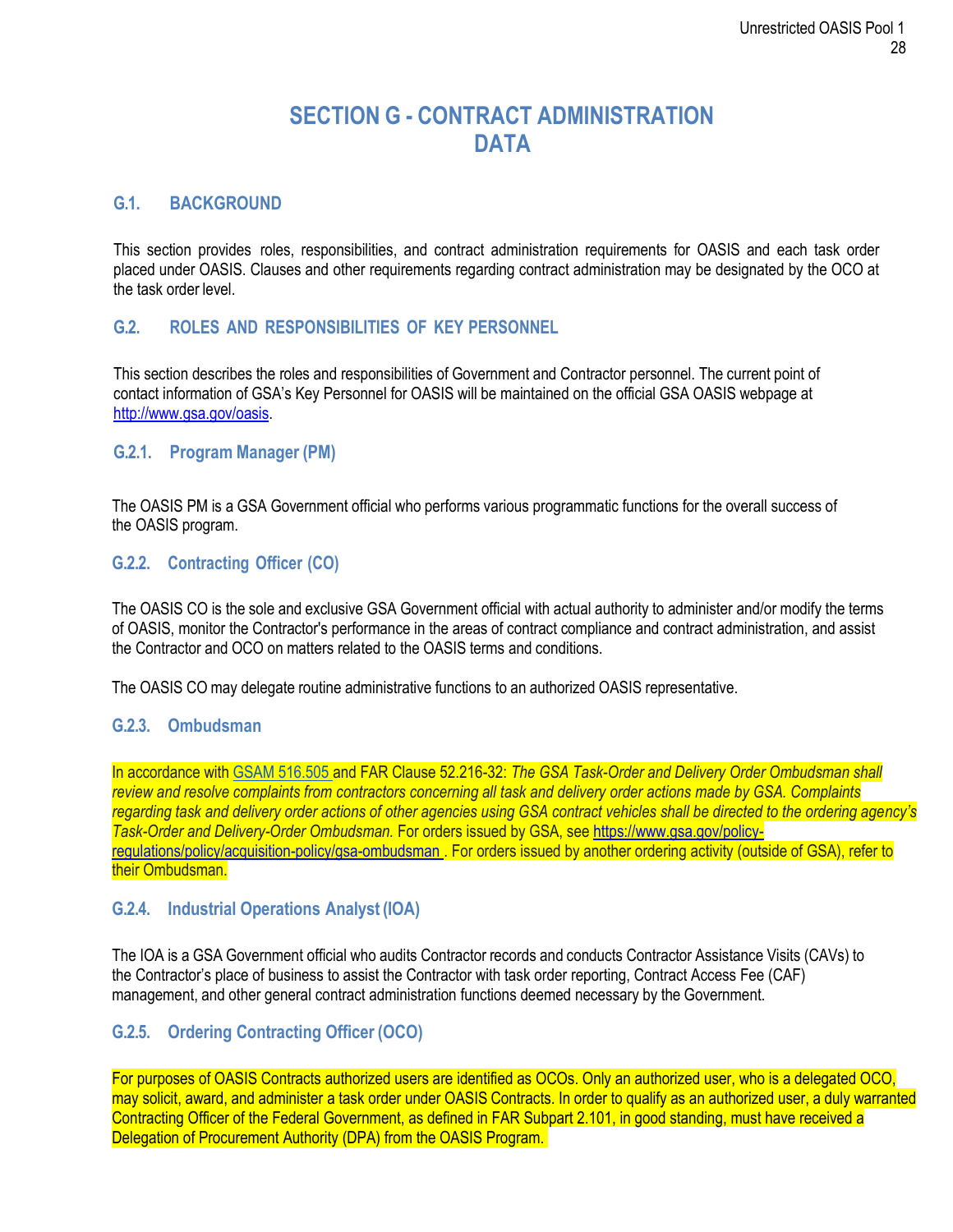29

Contractor employees authorized under FAR 51.1 Contractor Use of Government Supply Sources to use OASIS are considered OCOs and are not required to obtain a DPA as their authority is granted to them by a Federal Government Contracting Officer administering an applicable contract (e.g.,a FFRDC).

The OCO for each task order is the sole and exclusive official with actual authority to solicit, award, administer, and/or modify a task order under OASIS Contracts.

#### The OCO is encouraged to contact the OASIS Program Office for any OASIS related assistance including, but not limited to, the following:

1. Training on the OASIS program and ordering procedures

- 2. Task order scope compliance
- 3. Task order Solicitation development
- 4. Assistance on order disputes, claims, or protests
- 5. Contractor performance

The OCO duties include, but are not limited to:

- 1. Requesting and receiving a Delegation of Procurement Authority (DPA) prior to soliciting and awarding a task order
- 2. Complying with the terms and conditions of OASIS SB (See Section H.3)
- 3. Complying with the ordering procedures outlined in FAR Subpart 16.505, and other agency specific regulatory supplements

4. Issuing task order Solicitations under the proper NAICS Code and corresponding OASIS SB Multiple Award (MA)-Indefinite

- Delivery Indefinite Quantity (IDIQ) Contract Number (See Section H.4)
- 5. Allowing a reasonable time for fair opportunity proposal submission
- 6. Resolving any performance issues, disputes, claims or protests at the task order level
- 7. Responding to all Freedom of Information Act (FOIA) requests at the task order level
- 8. Entering task order performance evaluation in the Contractor Performance Assessment Reporting System (CPARS) or

alternative past performance assessment reporting system mandated by customer agencies that do not require the use of CPARS 9. Entering task order award data in the Federal Procurement Data System – Next Generation (FPDS-NG) upon task order award, if applicable

10. Providing Solicitation and task order award data to the OASIS SB Contracting Officer in accordance with the OASIS SB Ordering Guide and Appendices located at https:/[/www.gsa.gov/oasis](http://www.gsa.gov/oasis)

11. Closing out task orders in a timely manner

#### **G.2.5.1. Contracting Officer's Representative (COR)**

The OCO for each task order may designate a Contracting Officer Representative (COR) or Contracting Officer Technical Representative (COTR) to perform specific administrative or technical functions.

The specific rights and responsibilities of the COR or COTR for each task order shall be described in writing, which upon request, shall be provided to the Contractor. A COR/COTR has no actual, apparent, or implied authority to bind the Government.

#### **G.2.6. Contractor Key Personnel**

The Contractor shall assign a Corporate OASIS Program Manager (COPM) and Corporate OASIS Contract Manager (COCM) as Contractor Key Personnel to represent the Contractor as primary points-of-contact to resolve issues, perform administrative duties, and other functions that may arise relating to OASIS and task orders solicited and awarded under OASIS. Additional Key Personnel requirements may be designated by the OCO at the task order level.

There is no minimum qualification requirements established for Contractor Key Personnel. Additionally, Contractor Key Personnel do not have to be full-time positions; however, the Contractor Key Personnel are expected to be fully proficient in the performance of their duties.

The Contractor shall ensure that the OASIS CO has current point-of-contact information for both the COPM and COCM. In the event of a change to Contractor Key Personnel, the Contractor shall notify the OASIS CO and provide all Point of Contact information for the new Key Personnel within 5 calendar days of the change.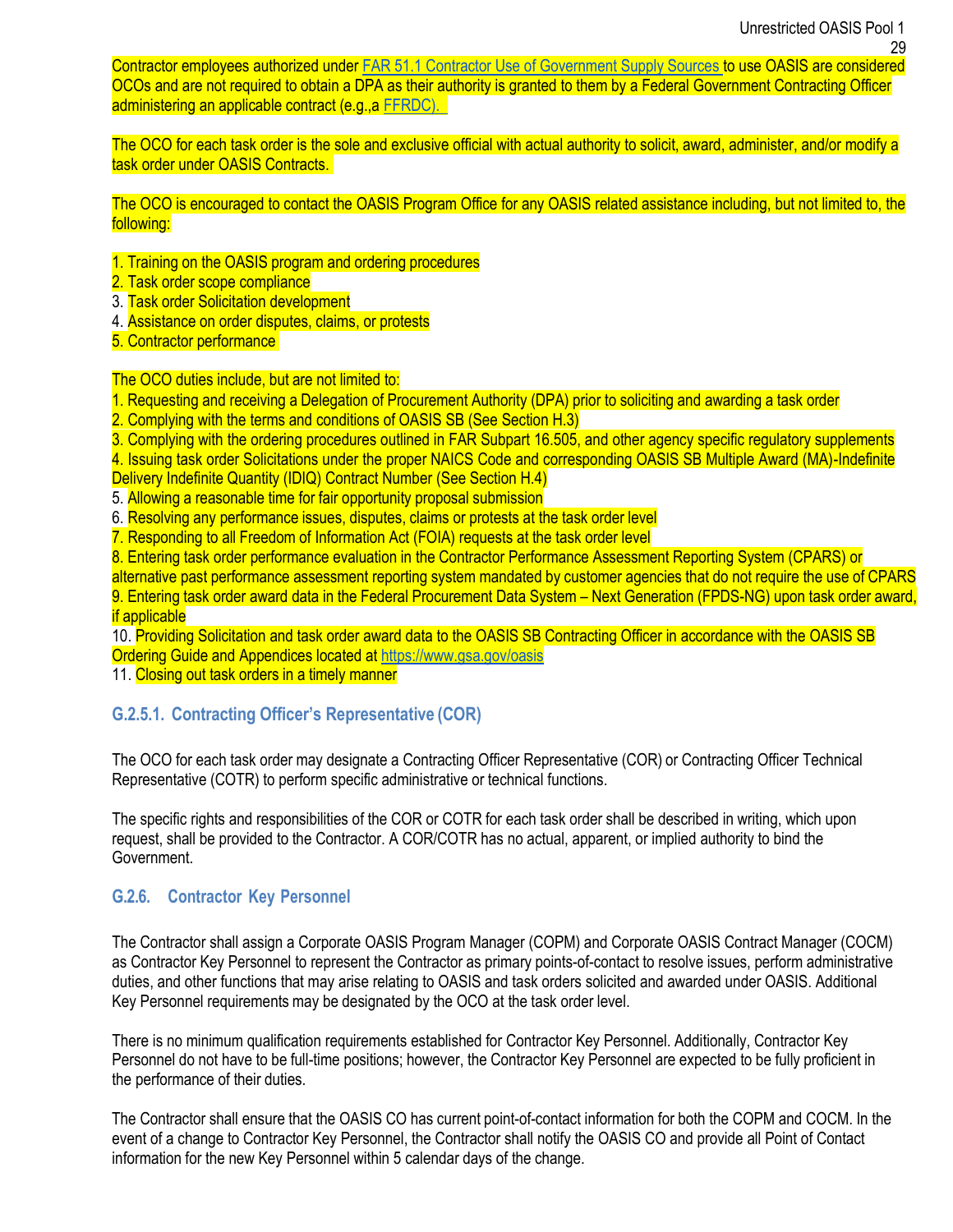All costs associated with Contractor Key Personnel duties shall be handled in accordance with the Contractor's standard accounting practices; however, no costs for Contractor Key Personnel may be billed to the OASIS Program Office.

Failure of Contractor Key Personnel to effectively and efficiently perform their duties will be construed as conduct detrimental to contract performance and may result in activation of Dormant Status and/or Off-Ramping (See Sections H.16. and H.17.).

#### **G.2.6.1. Corporate OASIS Program Manager (COPM)**

The Contractor's corporate management structure shall guarantee senior, high-level, program management of the OASIS Program, including a COPM to represent the company in all OASIS program-related matters.

The COPM duties include, but are not limited to:

- 1. Advising and assisting current and potential OASIS customers regarding the technical scope of OASIS and the overall attributes of the OASIS Program
- 2. Promoting customer use of the OASIS contract
- 3. Being ultimately responsible for ensuring that all reporting information required under OASIS is provided accurately, thoroughly and timely
- 4. Being ultimately responsible for all performance issues related to OASIS and task orders awarded under OASIS
- 5. Ensuring at least one of the Key Personnel attends all OASIS UNR Program Management Review (PMR) Meetings and other OASIS UNR meetings as scheduled

#### **G.2.6.2. Corporate OASIS Contract Manager(COCM)**

The Contractor's corporate management structure shall guarantee senior, high-level, program management of the OASIS Program, including a COCM to represent the company in all OASIS contract-related matters.

The COCM duties include, but are not limited to:

- 1. Ensuring the company's task order awards under OASIS are contractually in compliance with OASIS (See Section
	- H.3.)
- 2. Ensuring all data within the CPRM is current, accurate, and complete (See SectionG.3.2.)
- 3. Ensuring contract administrative functions and meeting all the performance reporting and compliance standards listed under Section F.4., aremaintained
- 4. Being ultimately responsible for ensuring that all contractual agreements, including modifications, are negotiated and put in place expeditiously
- 5. Being ultimately responsible for ensuring that all task order invoicing is accurate and timely
- 6. Ensuring at least one of the Key Personnel attends all OASIS UNR Program Management Review (PMR) Meetings and other OASIS UNR meetings as scheduled

**G.3.**

#### **CONTRACTOR ADMINISTRATION REQUIREMENTS**

The following sections describe the administration requirements for OASIS and task orders awarded under OASIS. The COCM shall be the primary point-of-contact for these requirements.

Failure to meet administration requirements may result in activation of Dormant Status and/or Off-Ramping (See Sections H.16. and H.17.).

#### **G.3.1. Contract Access Fee (CAF)**

CAF rates, once established and verified as correct, shall be used for the entire life of the order (to include base + options).

The default CAF rate is 0.75%. The only exception to the default CAF rate is for customer organizations with a CAF Memorandum of Understanding (MOU) agreement in place with the OASIS Program Office. See https:/[/www.gsa.gov/oasis](http://www.gsa.gov/oasis) to find the latest list of customer organizations and their reduced CAF rate specified in the MOU agreement.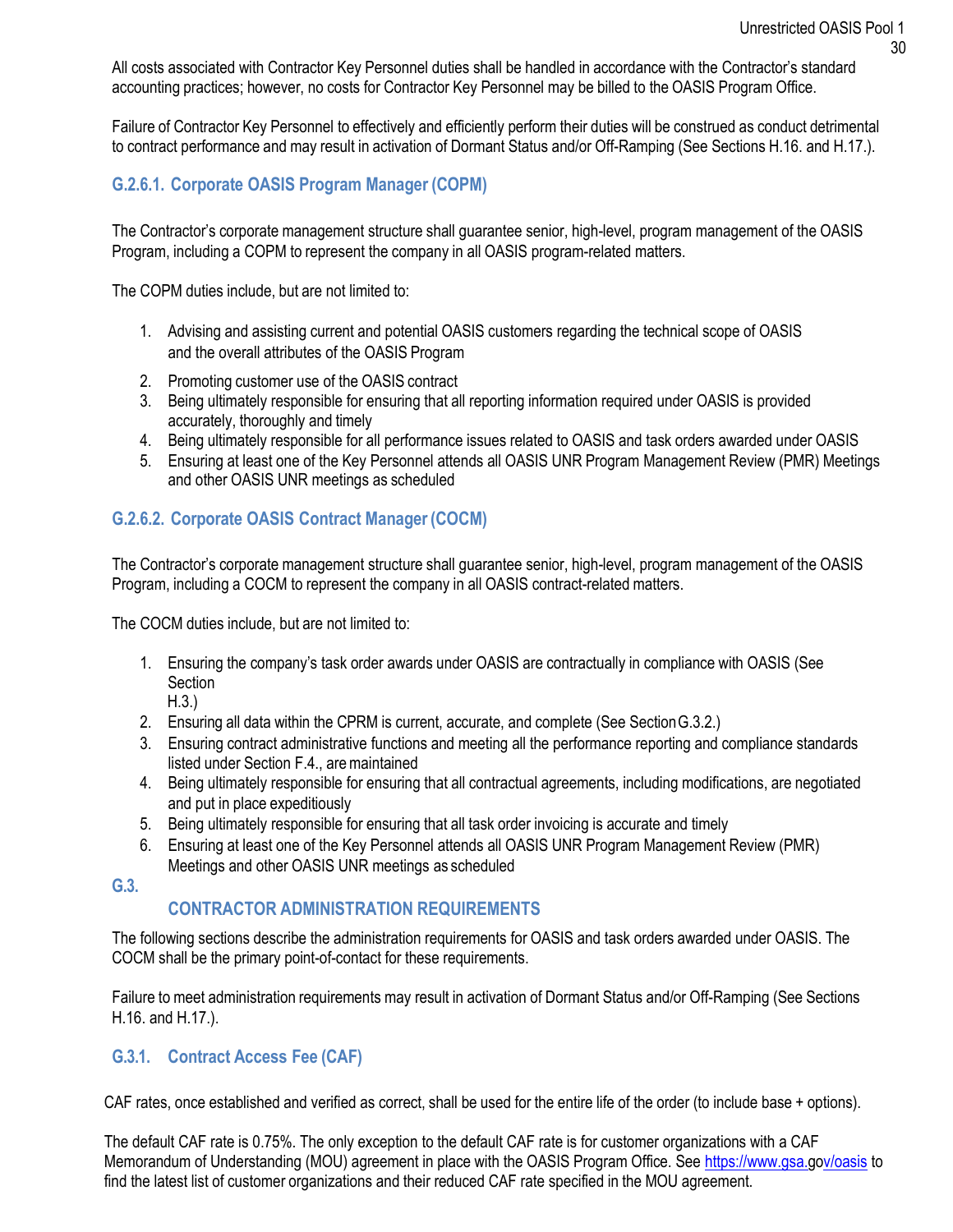In response to all task order solicitations, regardless of order type (fixed price, cost-reimbursable, etc) the CAF shall be proposed as a separate and distinct Contract Line Item (CLIN) for the base period and each option period (if applicable). For other than Firm Fixed Price proposals, the CAF line item shall be proposed as a Not to Exceed (NTE) amount.

Each invoice billed under the task order shall include a separate CAF line item as in the following example:

CLIN 0001 Labor \$100.00 CLIN 0002 Material \$50.00 CLIN 0003 Travel \$50.00 Subtotal \$200.00 CLIN 0004 CAF (0.75% of subtotal) \$1.50 Total Invoice including CAF \$201.50

The OCO must establish a separate and distinct CAF CLIN in all task order awards for the base year(s) and each option period (if applicable).

#### **G.3.2. Contractor Payment Reporting Module (CPRM)**

The specific system for all unclassified task order award, modification, invoice, and CAF payment data will be reported electronically through the CPRM system located within the GSA Assisted Acquisition Services (AAS) Business Systems Portal. For classified task orders please contact the OASIS Contracting Officer for further instruction. Do not send classified information to the OASIS Program Management Office.

Task order and modification data issued through the AAS Business System Portal may automatically populate into the CPRM; however, it is the Contractor's responsibility to ensure the data has been reported into the CPRM.

CPRM is an operational system under continuous enhancement. The system may not allow for some contractually required data elements identified herein to be directly reported until a future enhancement is accomplished.

#### **G.3.2.1. Task Order Award Data**

The Contractor shall report all task order award data in G.3.2.1 (and applicable subsections below) in CPRM within 30 calendar days after month task order was signed by the OCO. For example, if the task order was signed on June 01 the task order award data must be reported by July 31.

Regardless of contract type, all task order award data shall include:

- 1. OASIS MA-IDIQ Contract Number
- 2. Task Order Award Number (**NOT** the Solicitation Number)
- 3. Task Order Description (i.e., Type of Professional Services Project)
- 4. Government-Site, Contractor-Site, or Both
- 5. Predominant Contract Type (e.g., T&M, CPFF, FFP, etc.)
- 6. Task Order NAICS Code
- 7. Task Order PSC Code
- 8. OCO Name
- 9. Customer Agency Name and Full Address
- 10. Customer Agency Code and Bureau Code
- 11. Initial Period of Performance
- 12. Award Date
- 13. Contract Line-Item Numbers (CLINs) of the task order. (Including the CAFCLIN)
- 14. Contract Type for each CLIN
- 15. An electronic copy of the complete task order solicitation issued by theOCO
- 16. An electronic copy of the complete task order awarded by anOCO

#### **G.3.2.1.1. T&M/Labor Hour Award Data**

In addition to the data required under Section G.3.2.1., all T&M/Labor Hour award data shall also include:

1. Initial Obligated/Funded amount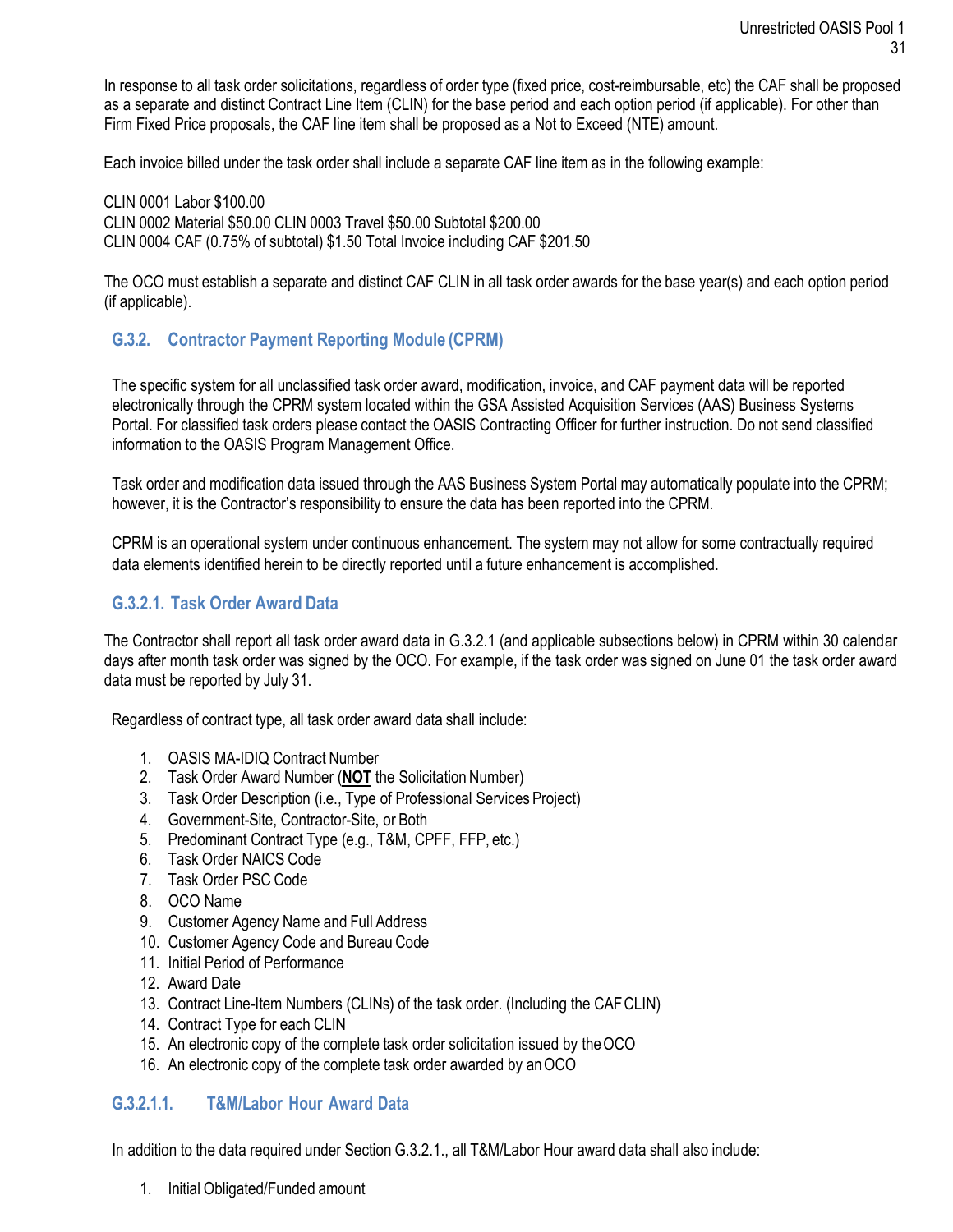- 2. Total task order ceiling, including the base and all option periods by CLIN Number
- 3. Awarded Labor Categories. (Note: If the labor categories are in accordance with Section J.1., identify the Labor ID#, SOC number, Job Title, and Contractor or Government Site)
- 4. The Loaded Hourly Labor Rate and Hours by each corresponding Labor Category, for the base and all option periods
- 5. For any ancillary labor, the Loaded Hourly Labor Rate and Hours by each Specialized Professional Services Labor, Construction Wage Rate Labor, Service Contract Labor Standards, or OCONUS Labor, including a title and description of the labor category, if applicable, for the base and all option periods

#### **G.3.2.1.2. Fixed Price Award Data**

In addition to the data required under Section G.3.2.1., all Fixed Price award data shall also include:

- 1. Initial Obligated/Funded amount
- 2. Total Firm Fixed Price, including the base and all option periods by CLIN Number
- 3. Initial Maximum Incentive or Award Fee, if applicable

#### **G.3.2.1.3. Cost Reimbursement Award Data**

In addition to the data required under Section G.3.2.1., all Cost Reimbursement award data shall also include:

- 1. Initial Obligated/Funded amount
- 2. Total Estimated Cost, including the base and all option periods by CLIN Number
- 3. Fixed Fee, if applicable
- 4. Initial Incentive or Award Fee, if applicable

#### **G.3.2.1.4. Reserved**

#### **G.3.2.2. Task Order Modification Data**

The Contractor shall report all task order modification data in CPRM within 30 calendar days after month task order modification was signed by the OCO. For example, if the modification was signed on June 01, the task order modification data must be reported by July 31.

Modification data shall include:

- 1. OASIS MA-IDIQ Contract Number
- 2. Task Order Award Number (**NOT** the Solicitation Number)
- 3. Modification Number
- 4. Modification Description (e.g., Incremental Funding, Obligation Increase or Decrease, Exercise of Option, Change Order, Period of Performance extension, etc.)
- 5. OCO Name
- 6. Modification Period of Performance (Do **NOT** change the initial start date of the task order)
- 7. Modification Date
- 8. Modification Obligated/Funded amount allocated to the applicable Contract Line-Item Numbers (CLINs)
- 9. An electronic copy of the complete modification awarded by an OCO

#### **G.3.2.3. Invoice Data**

The Contractor shall report invoice data from each paid or remitted invoice within 30 calendar days after the end of the reporting quarter, including the invoice data on task orders issued through the GSA AAS Business System Portal. (Note: Whatever method the Contractor chooses (e.g., "each paid" or "remitted") the Contractor must be consistent in their reporting method throughout the term of the OASIS Contract).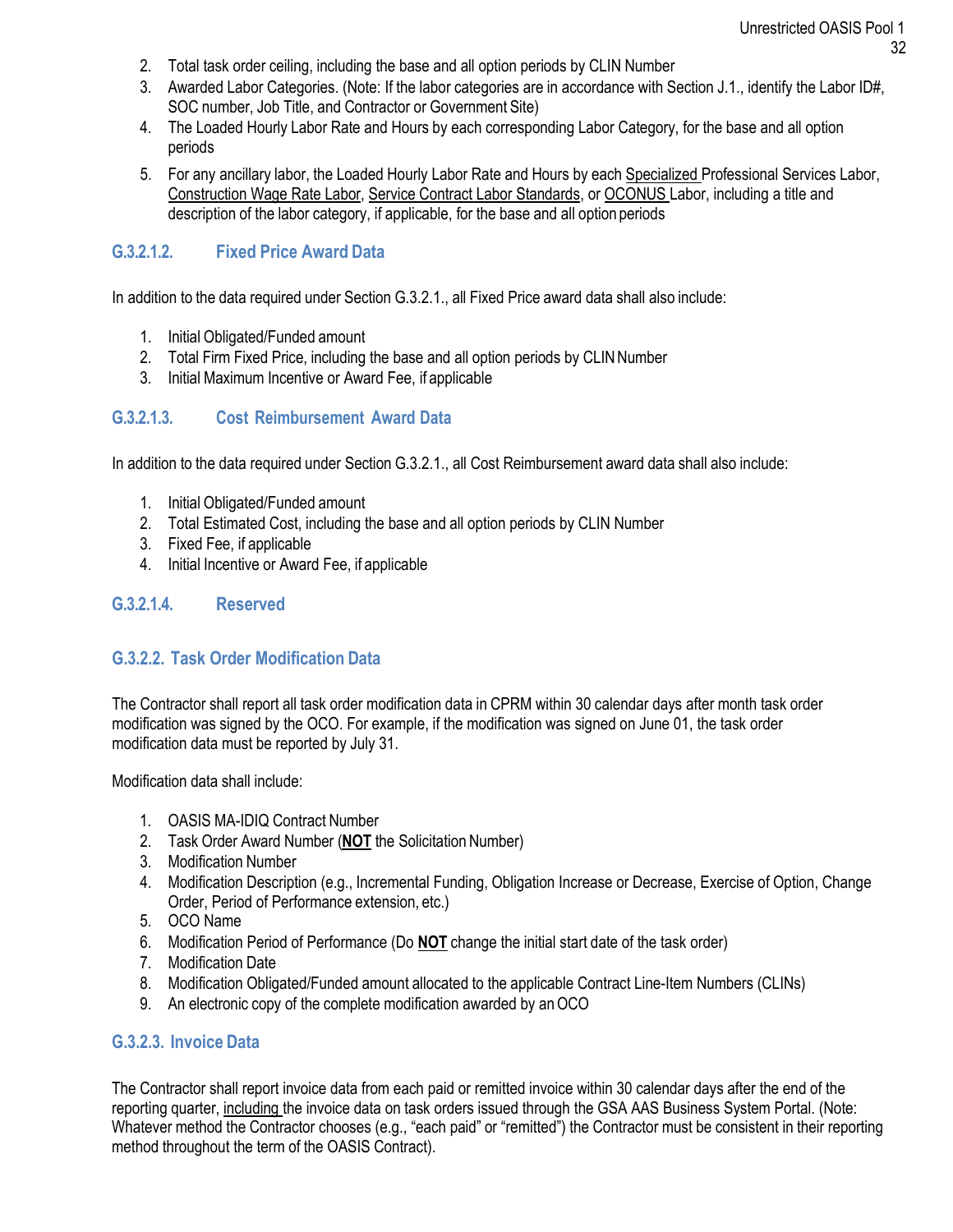If no Invoice Data was received during a required reporting period for a specific task order, the Contractor shall report in the "Zero Invoice Data" screen located in the CPRM system for that particular task order.

Regardless of contract type, the Contractor shall report the following into the CPRM:

- 1. OASIS MA-IDIQ Contract Number
- 2. Task Order Award Number (**NOT** the Solicitation Number)
- 3. Contractor Invoice Number
- 4. Date Invoice Paid
- 5. \*Amount of Invoice that was Labor
- 6. Amount of Invoice that was Other Direct Costs (if identified as separate CLIN(s) in the task order)
- 7. Amount of Invoice that was Travel (if identified as a separate CLIN in the task order)

\*For T&M or L-H type task orders, the Contractor shall report Labor Categories, Number of Hours, and Fully Loaded Labor Rates for each invoice by Contract Line-Item Number (CLIN)

#### **G.3.2.4. CAF Payment Data**

The Contractor shall remit the CAF in U.S. dollars to GSA within 30 calendar days after the end of each calendar quarter for all invoice payments received during that calendar quarter as follows:

| <b>Calendar Quarters</b>                | <b>CAF Due Date</b>        |
|-----------------------------------------|----------------------------|
| 1st Quarter January 1st - March 31st    | No later than April 30th   |
| 2nd Quarter April 1st - June 30th       | No later than July 30th    |
| 3rd Quarter July 1st - September 30th   | No later than October 30th |
| 4th Quarter October 1st - December 31st | No later than January 30th |

Failure to remit the full amount of the CAF within 30 calendar days after the end of the applicable reporting period constitutes a contract debt to the United States Government under the terms of FAR Subpart 32.6, Contact Debts. In addition, the Government may exercise all rights under the Debt Collection Improvement Act of 1996, including withholding or off setting payments and interest on the debt.

The Contractor's failure to accurately and timely remit the CAF is sufficient cause for the Government to Off-Ramp the Contractor (See Section H.17.)

CAF Payment Data shall include:

- 1. Trace Number
- 2. Total Remitted Amount
- 3. Remit Date
- 4. Amount applied to each Task Order Number (for the reported payment)

Contractors are encouraged to submit CAF payments electronically using https:/[/www.Pay.gov](http://www.pay.gov/) via the CPRM system only,

#### **G.3.2.5. Closeout Data**

The Contractor shall submit task order close-out data quarterly following the expiration of a task order. This shall be accomplished for each and every task order. This data shall include:

- 1. Final Task Order Dollar Value
- 2. Cumulative Invoiced Amount
- 3. Total CAF Amount Paid
- 4. CAF Balance Owed
- 5. Final Invoice Paid (Y/N)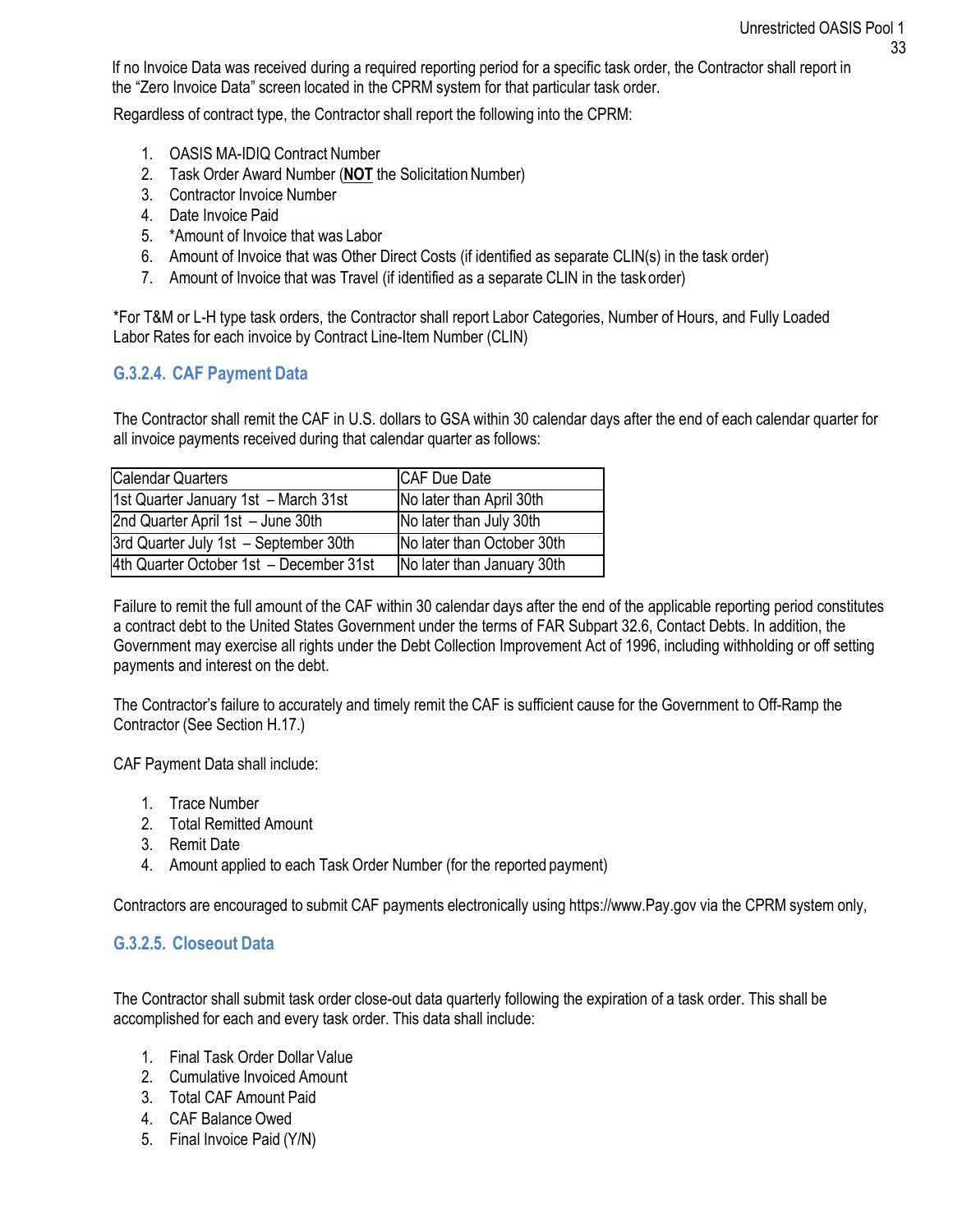- 6. Release of Claims Date
- 7. Pending Actions Preventing Close-out

#### **G.3.3. Subcontracting Plan**

The Contractor shall comply with the Contractor's Subcontracting Plan and Subcontracting Plan Addendums, incorporated into the OASIS contract by reference, to ensure that small business, small disadvantage business (SDB), women-owned business (WOSB), HUBZone small business (HUBZone), veteran-owned small business (VOSB), and service-disabled veteran-owned small business (SDVOSB), are provided the maximum practicable opportunity to participate as Subcontractors.

As stated in 15 U.S.C. 637(d)(8), any Contractor or Subcontractor failing to comply in good faith with the requirements of the subcontracting plan is in material breach of its contract. Further, 15 U.S.C. 637(d)(4)(F) directs that a Contractor's failure to make a good faith effort to comply with the requirements of the subcontracting plan shall result in the imposition of liquidated damages.

The OASIS Program Office requires use of the electronic Subcontracting Reporting System (eSRS) modules as the secure, confidential, information management tool to evaluate subcontracting goal performance for OASIS.

The Subcontracting Plan covers the OASIS program as whole, however, the Contractor shall submit Individual Subcontract Reports (ISR) for Individual Subcontracting Plans, if applicable, and Summary Subcontract Reports (SSR) per each individual Pool the Contractor has a contract award using the web-based eSRS at [http://www.esrs.gov](http://www.esrs.gov/)*.*

Affiliates of the Prime Contractor or Subcontractor are not included in these reports. Subcontract award data reported by Prime Contractors and Subcontractors shall be limited to awards made to their immediate next-tier Subcontractors.

Contractors are required to adhere to their Subcontracting Plan, incorporated into the basic contract by reference. When a Contractor does not meet any one or more of their Subcontracting Goals for a given reporting period, the Contractor shall explain, in writing, the rationale for not meeting the goals in the comments section of the ISR/SSR.

#### **G.3.4. Past Performance**

Past performance information is relevant information, for future source selection purposes, regarding a Contractor's actions under a previously awarded contract. It includes, for example, the Contractor's record of conforming to contract requirements and to standards of good workmanship; record of forecasting and controlling costs; adherence to contract schedules, including the administrative aspects of performance; history of reasonable and cooperative behavior and commitment to customer satisfaction; reporting into required databases; record of integrity and business ethics; and business-like concern for the interest of the customer.

The OASIS Program Office requires use of the Contractor Performance Assessment Reporting System (CPARS) modules as the secure, confidential, information management tool to facilitate the performance evaluation process for task orders awarded under OASIS. However, if a customer agency requires an alternative past performance assessment reporting system for a specific task order(s) other than CPARS, the alternative reporting system takes precedence over CPARS.

The COCM will serve as a primary contact and who will be authorized access to the evaluation for review and comment for OASIS and task orders awarded under OASIS. The COCM shall respond promptly to past performance evaluations as documented by the OCO at the task order level and the OASIS CO for OASIS.

In addition, the COCM will be required to identify an alternate contact that will be responsible for notifying the OASIS CO in the event the primary contact is unavailable to process evaluations within the required 30-day time frame.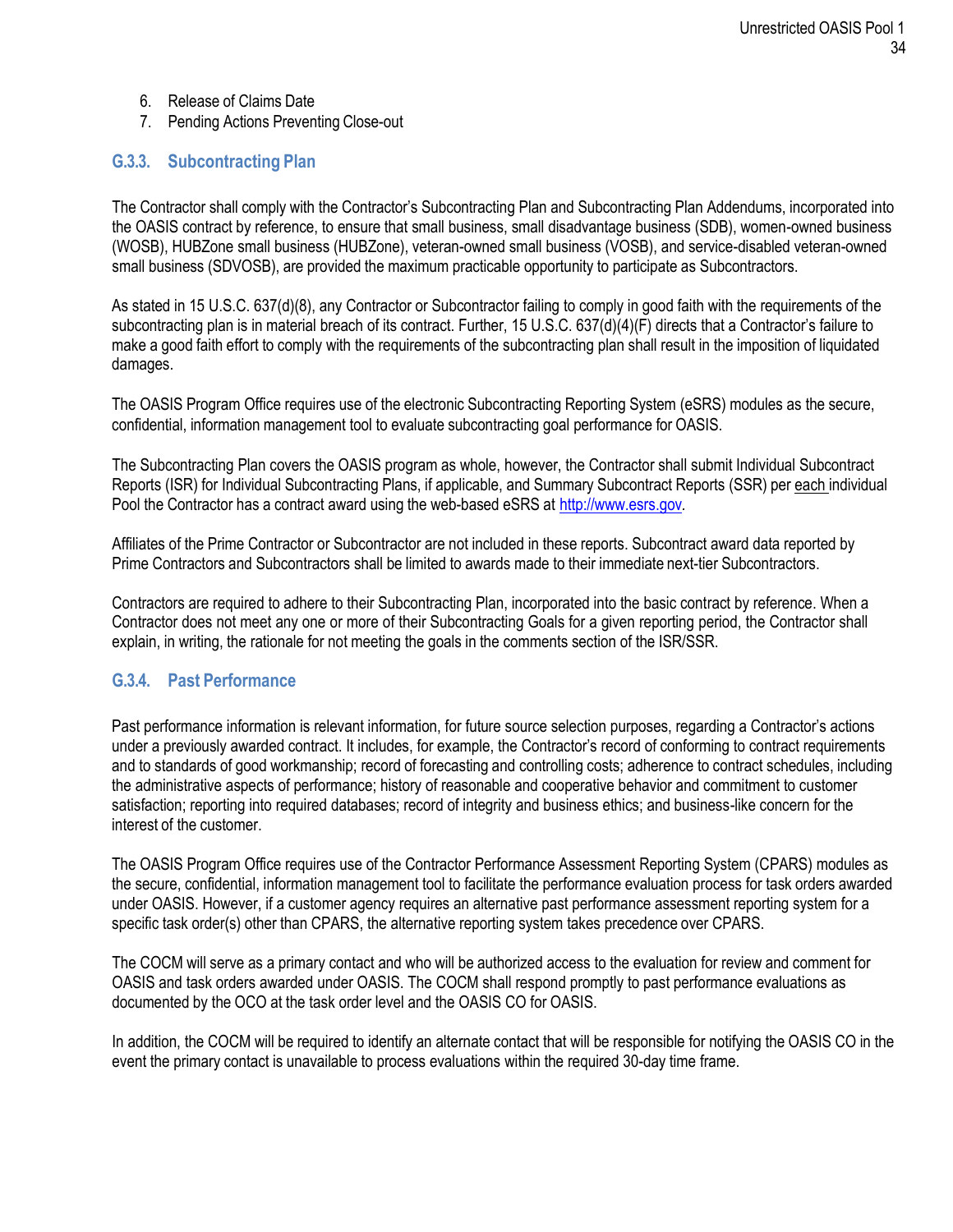#### **G.3.4.1. Contractor Self-Assessment**

For the annual reporting period of September 3rd through September 2nd, the Contractor shall provide the OASIS Contracting Officer a self-assessment on the contractual requirements herein.

The purpose of the self-assessment is to support the OASIS Contracting Officer in monitoring Contractor's performance standards and compliances outlined in Sections F.4. through F.4.2. of this contract. Self-assessments will be used to resolve any performance or compliance weaknesses, if necessary.

The OASIS Contracting Officer will provide a standardized template via the CSA online tool (https://feedback.gsa.gov/jfe/form/SV\_eLkQ59G0DibjTGl) to the COCM for submitting the self-assessment content and format. The self-assessment report is due November 15th for the preceding reporting period.

#### **G.3.4.2. Task Order CPARS**

The OASIS CO does not administer or evaluate task order performance. It is the sole responsibility of Federal customer agencies to evaluate each task order exceeding the simplified acquisition threshold under OASIS using the process and criteria in the Contractor Performance Assessment Reporting System (CPARS) or alternative past performance assessment reporting system. OCOs and customer agencies must use CPARS for task orders awarded under OASIS unless otherwise mandated by the customer agency to utilize past performance systems other than CPARS.

At a minimum, the OCO will be responsible for evaluating final Contractor performance upon task order completion. Interim performance evaluations may be conducted as prescribed by the customer agency's procedures on any task order with a period of performance exceeding one year.

Evaluations of Contractor performance will be accomplished in accordance with FAR 42.1503.

Copies of the evaluations, Contractor responses, and review comments, if any, will be retained as part of the task order file, and may be used by Federal agencies to support future award decisions.

#### **G.3.5. Insurance**

The insurance coverage specified in FAR Subpart 28.3, Insurance, is the minimum insurance requirement for OASIS. Insurance coverage applies to the OASIS program as a whole (e.g. this requirement is cumulative across Pool(s) the Contractor has been awarded OASIS contracts under).

The OCO may require additional insurance coverage or higher limits specific to a task order awarded under OASIS. If the task order does not specify any insurance coverage amounts, the minimum insurance requirements in FAR Subpart 28.3 shall apply to the task order. OCOs must tailor insurance coverage clauses, provisions, and other applicable terms and conditions specific to each task order's contract type, solicitation, and award.

The Contractor must maintain the minimum insurance coverage for the entire term of OASIS. The Contractor shall notify the OASIS CO and designated OCO for affected task orders, in writing, if there are any changes in the status of their insurance coverage and provide the reasons for the change and copies of ACORD Form, Certificate of Liability Insurance, as applicable.

The OASIS CO will maintain a record of each OASIS Contractor's status of insurance coverage for the OCO. Only those Contractors that meet the insurance coverage requirements on task order solicitations shall be eligible to compete.

#### **G.3.6. Mergers, Acquisitions, Novation's, and Change-Of-NameAgreements**

If a Contractor merges, is acquired, or recognizes a successor in interest to Government contracts when Contractor assets are transferred; or recognizes a change in a Contractor's name; or executes novation agreements and change-of-name agreements by a CO other than the OASIS CO, the Contractor must notify the OASIS CO and provide a copy of the novation or other any other agreement that changes the status of the Contractor. This notification, if applicable, applies once to the OASIS CO and not for each Pool the Contractor has an award under.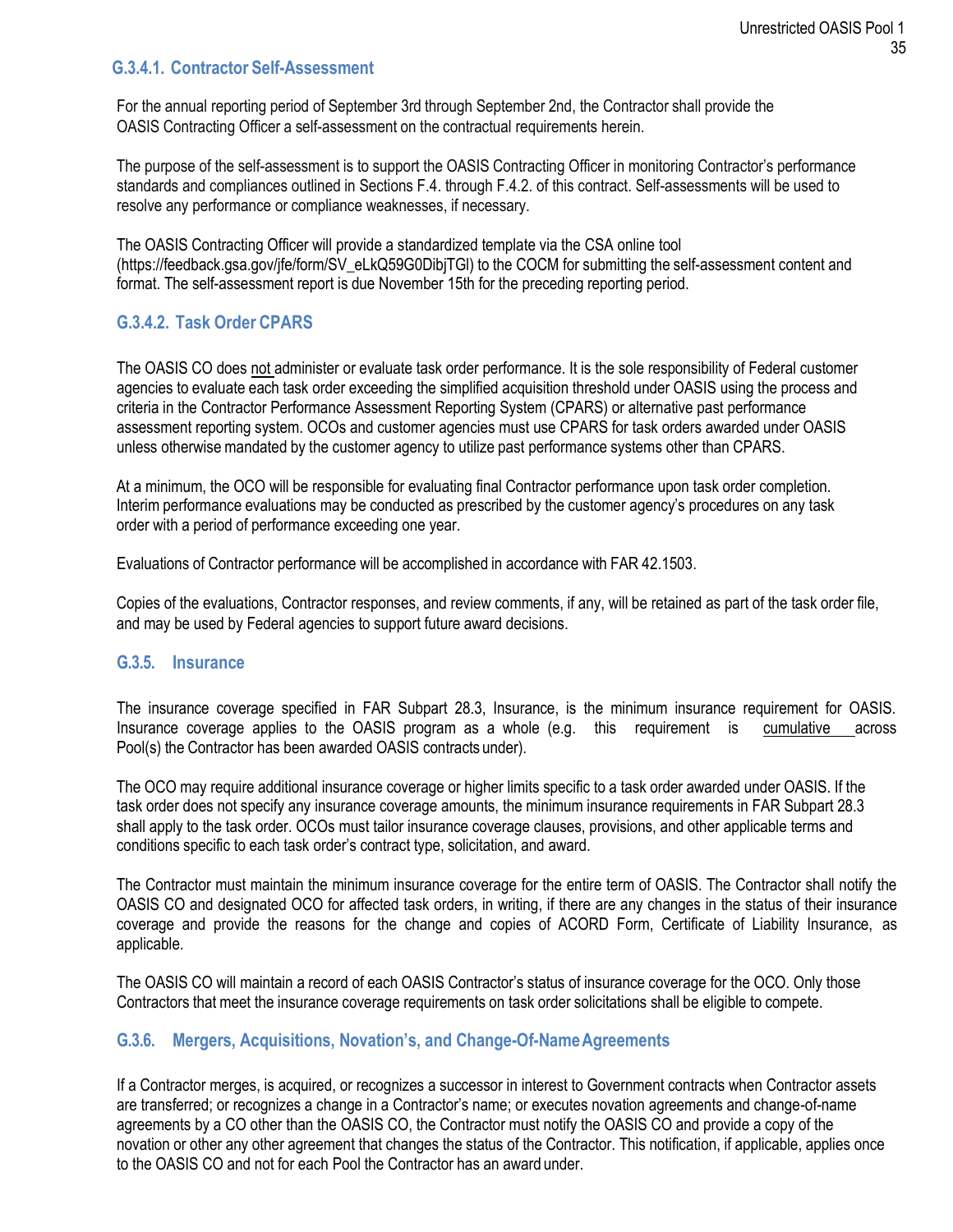If requesting a novation by the OASIS CO, the following information shall govern the request and be taken into consideration before requesting the novation:

The law (41 U.S.C. 6305) prohibits transfer of Government contracts from an awardee to a third party. However, the Government may, when in its interest, novate an awardee's contract to a third party when there is a transfer of:

- 1. All of the awardee's assets
- 2. The entire portion of the assets involved in performing the contract

When a company purchases ALL of an awardee's assets, the purchasing company will need to submit the novation requirements found at FAR 42.

When a company purchases the entire portion of the assets involved in performing the contract, the purchasing company will need to submit the novation requirements found at FAR 42.1204. IMPORTANT to note here is that the interpret of this exception means that people shall be involved in the transfer of assets along with all other non-personnel assets.

For companies with OASIS task orders, that means all of the people performing those task orders as well as the people performing at the contract level (COCM and COPM).

For companies without OASIS task orders, that means the people performing at the contract level (COCM and COPM).

No company may hold multiple contracts within the same Pool.

In the event that an existing OASIS Prime Contractor purchases ALL of the awardee's assets OR the portion of the assets involved in performing the contract of another OASIS Prime contractor in the same pool, upon finalization of the novation or change of name agreement the duplicate contract shall be considered "surrendered" and shall be placed in dormant status if there are on-going task orders or off ramped if there are no on-going task orders. If the duplicate contract is off-ramped, the OASIS CO will begin the contract close out process immediately.

If a company is considering submitting a request for the Government to recognize a successor in interest, it is highly recommended for the contractor(s) to meet with the OASIS CO before the request is submitted.

All novation packages shall be submitted to oasismods@gsa.gov, and soft/electronic copies are required. Hard copies are not required, unless otherwise directed by the responsible contracting officer. [NOTE: The requirement at 42.1204(e) "...to submit three signed copies..." is considered to be met by submission of a complete electronic/soft copy Novation file, which the CO will replicate and share as appropriate to facilitate review and approval of the package.]

#### **G.3.7. Responsibility and FAPIIS**

The Contractor shall maintain sufficient resources and meet the responsibility standards and Contractor qualifications set forth in FAR Part 9, Contractor Qualifications, to continue performance under the OASIS program.

Subject to FAR 52.209-9, Updates of Publicly Available Information Regarding Responsibility Matters, the Contractor shall update the information in the Federal Awardee Performance and Integrity Information System (FAPIIS) on a semi-annual basis, throughout the term of OASIS, by posting the required information in the System for Award Management (SAM) database. This update applies for each Pool the Contractor has an award under.

#### **G.3.8. VETS-4212 Reports**

Subject to FAR 22.1303, Applicability, and FAR 52.222-37, Employment Reports on Veterans, the Vietnam Era Veterans' Readjustment Assistance Act (VEVRAA) Contractors and Subcontractors to report annually to the Department of Labor the number of employees in their workforces, by job category and hiring location, who are qualified covered veterans. VEVRAA also requires Contractors and Subcontractors to report the number of new hires during the reporting period who are qualified covered veterans.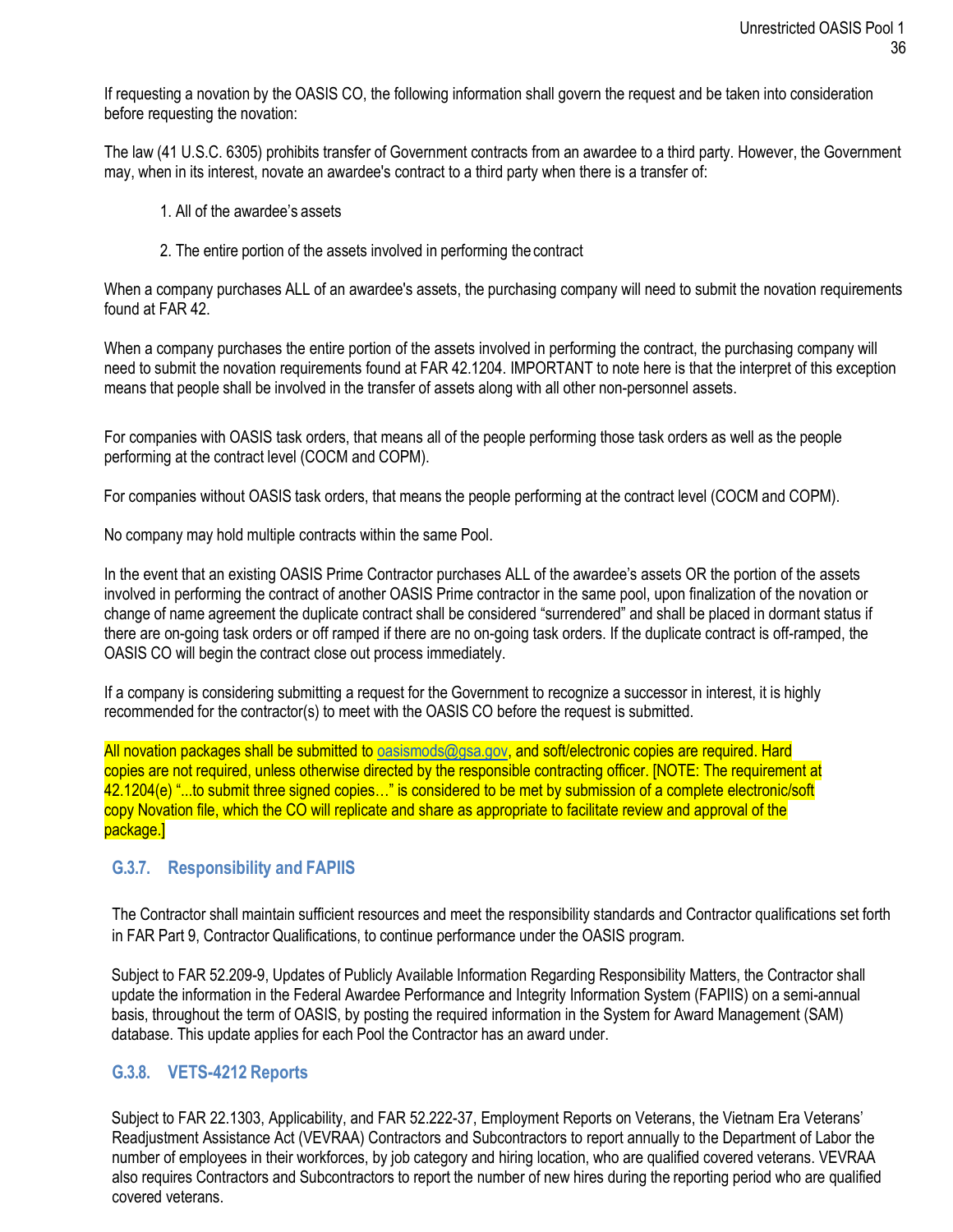Contractors shall submit a VETS-4212 report annually to the DOL VETS-4212 website and provide confirmation to the OASIS CO, even if the Contractor has no covered veterans or new employees to report during the reporting period.

This report applies for the OASIS Program as a whole, not for each Pool the Contractor has an award under.

#### **G.3.9. FSRS Reports**

Subject to FAR 52.204-10, Reporting Executive Compensation and First-Tier Subcontract Awards, Contractors are required to file a Federal Funding Accountability and Transparency Act (FFATA) Sub-Award Report by the end of the month following the month in which the prime Contractor awards any sub-contract greater than \$25,000 into the FFATA Sub-Award Reporting System (FSRS). This reporting applies for each Pool the Contractor has an award under.

#### **G.3.10. Post Award Small Business ProgramRe-Representation**

Subject to FAR 52.219-28, Post-Award Small Business Program Re-Representation, if a Contractor represented that it was a small business concern prior to award; the Contractor shall re-represent its size status upon the occurrence of any of the following:

- 1. Within 30 days after execution of a novation agreement
- 2. Within 30 days after a merger or acquisition that does not require a novation,and
- 3. Within 60 to 120 days prior to the end of the fifth year of the contract; and
- 4. Within 60 to 120 days prior to the date specified in the contract for exercising any option thereafter

The Contractor shall re-represent its size status in accordance with the size standard in effect at the time of this rerepresentation that corresponds to the North American Industry Classification System (NAICS) code assigned to the Pool(s) that corresponds to the Contractor's respective OASIS Multiple Award Contract Number(s).

The Contractor shall make the re-representation by validating and updating all its representations in the Representations and Certifications section of the System for Award Management (SAM) and its other data in SAM, as necessary, to ensure that they reflect the Contractor's current status. The Contractor shall also notify the OASIS Contracting Officer in writing, within the timeframes specified above.

#### **G.4. OASIS AND TASK ORDERCLOSE-OUTS**

OASIS contracts will be closed out upon the close-out of all task orders awarded under OASIS and all CAF fees submitted.

The OCO is responsible for closing out their task orders under OASIS. Task order close-out will be accomplished within the procedures set forth in FAR Part 4, Administrative Matters, and FAR Part 42, Contract Administration and Audit Services, and other agency specific regulatory supplements.

The OCO is encouraged to utilize FAR Subpart 42.708, Quick-Closeout Procedures, to the maximum extent practicable. The OCO has the authority to negotiate settlement of indirect costs in advance of the determination of final indirect cost rates if the task order is physically complete and the amount of unsettled indirect cost to be allocated to the task order is relatively insignificant. A determination of final indirect costs under quick-closeout procedures shall be final for the task order it covers and no adjustment shall be made to other task orders for over-or under-recoveries of costs allocated or allocable to the task order covered by the agreement. Once agreement for quick closeout is reached on an individual task order, a bilateral modification will be issued to close out the task order.

The Contractor agrees to cooperate with the OCO to close out task orders as soon as practical after expiration, cancellation,or termination. The Contractor must report all task order close outs in the CPRM (See Section G.3.2.5.).

#### **G.5. Agile Task Order and Contract Administration Systems, Process and/or Procedures Changes**

During the life of this contract there may be changes necessary to improve and enhance contract administration, data reporting, data management and overall contract performance. Such changes may occur, but are not limited to systems, processes and/or procedures utilized to administer the OASIS Program and the OASIS contracts. All OASIS prime contractors, whether in active or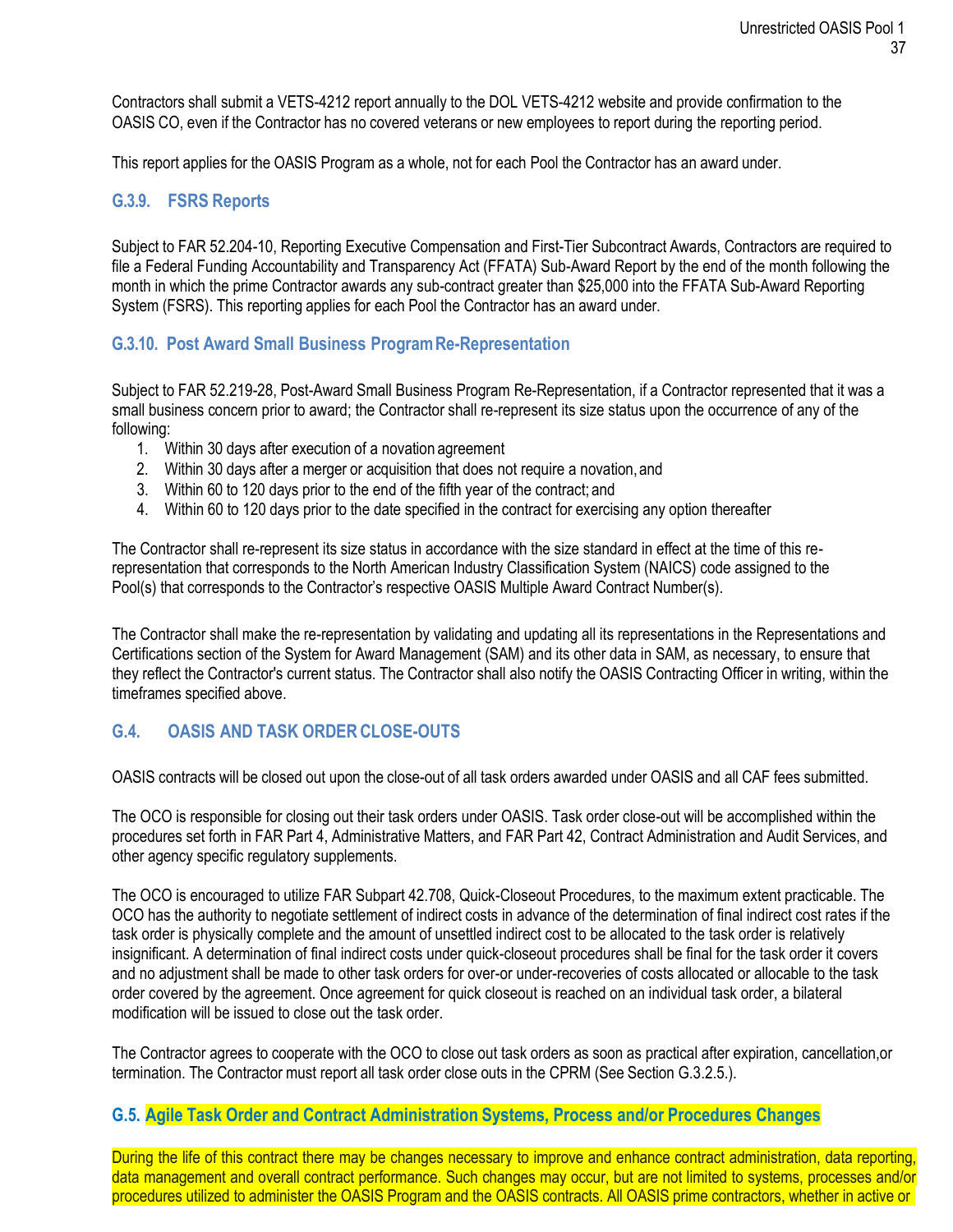dormant status, must comply and utilize all systems, processes and procedures as directed by the OASIS contracting officer(s) throughout the life of the contract, and the active period of performance of all task orders issued under an OASIS contract. Directions may not always come in the form of a modification and may be provided via email or via letter from a contracting officer. Contractors will be provided a reasonable transition time for any newly required systems, processes or procedures. Reasonable transition time will be determined by the circumstances created by the change and will vary on a case-by-case basis.

(END OF SECTION G)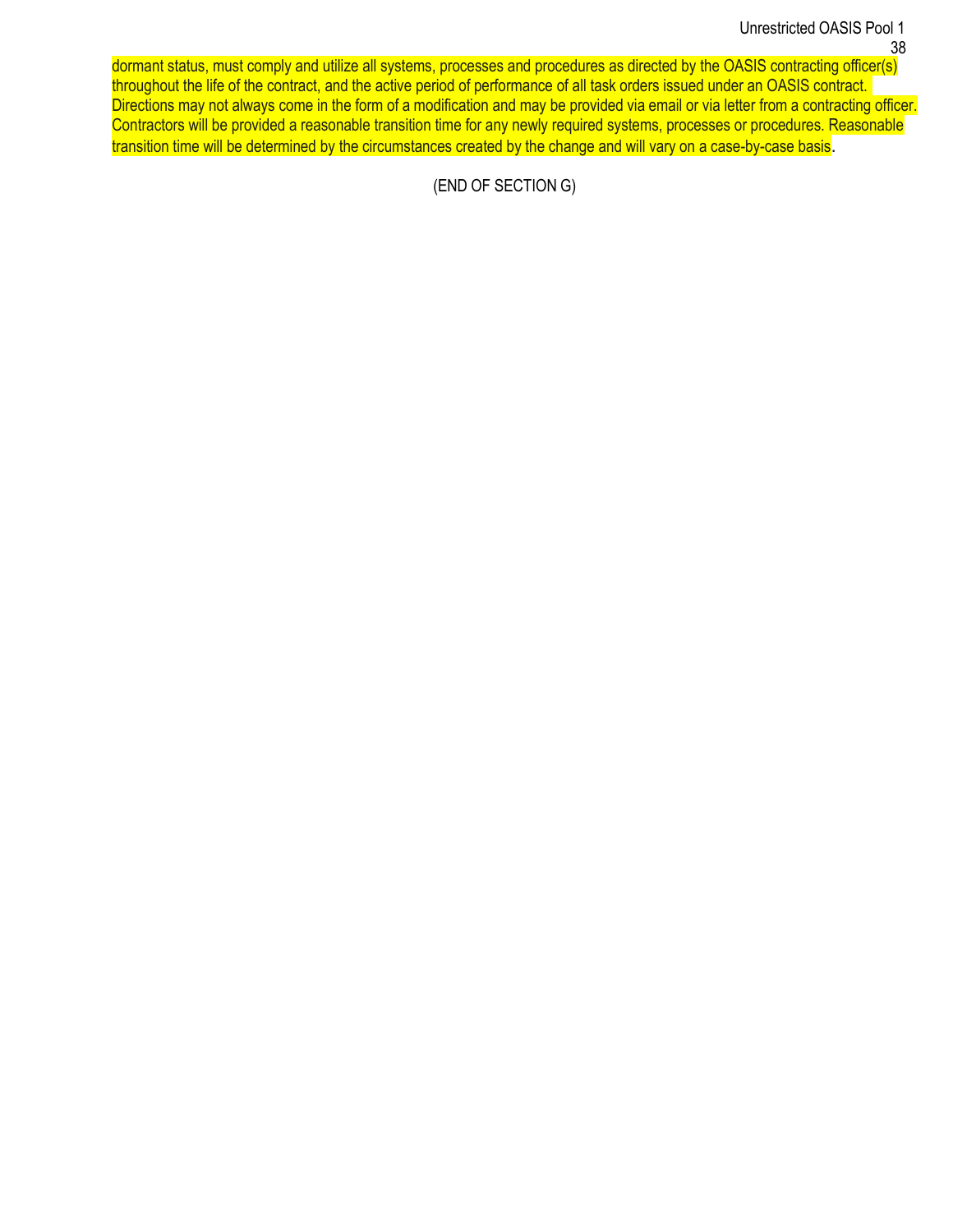## **SECTION H - SPECIAL CONTRACT REQUIREMENTS**

#### **H.1. BACKGROUND**

This section provides special contract requirements for OASIS and each task order placed under OASIS for the most effective and efficient streamlined ordering processes for customer agencies and to facilitate the overall quality and success of professional service-based solutions.

Clauses and other requirements regarding special contract requirements may be designated by the OCO at the task order level.

#### **H.2. OBSERVANCE OF FEDERAL HOLIDAYS**

The Contractor shall observe Federal holidays and other days identified in this section unless otherwise indicated in individual task orders. The Government observes the following days as holidays:

- 1. New Year's Day
- 2. Birthday of Martin Luther King Jr. Day
- 3. Washington's Birthday
- 4. Memorial Day
- 5. Independence Day
- 6. Labor Day
- 7. Columbus Day
- 8. Veterans Day
- 9. Thanksgiving Day, and
- 10. Christmas Day

In addition to the days designated as holidays, the Government may also observe the following days:

1. Any day designated by Federal Statute; Executive Order; or President's Proclamation

Notwithstanding holidays and Government closures, the Contractor shall perform in accordance with the terms established in OASIS and associated task orders.

#### **H.3. ORDERING PROCEDURES**

All task orders under OASIS must:

- 1. Be awarded by an OCO with a Delegation of Procurement Authority (DPA) or by a Contractor authorized to use the OASIS Contracts as a Government Source of Supply
- 2. Be within the scope of Section C and all other terms and conditions of the OASIS contract
- 3. Be solicited and awarded under the proper NAICS Code and corresponding OASIS MA-IDIQ Contract Number (See Section H.4.)
- 4. Identify the proper Product Service Code (See Section H.5.) and,
- 5. Comply with the OASIS Contract, OASIS DPA Training, OASIS Ordering Guide, and the Ordering Procedures in FAR Subpart 16.505, Ordering, and other applicable agency specific regulatory supplements.

The OCO must tailor all optional and agency supplemental clauses, provisions, and other applicable terms and conditions specific to the task order solicitation and award (See Section I.1 Task Order Clauses).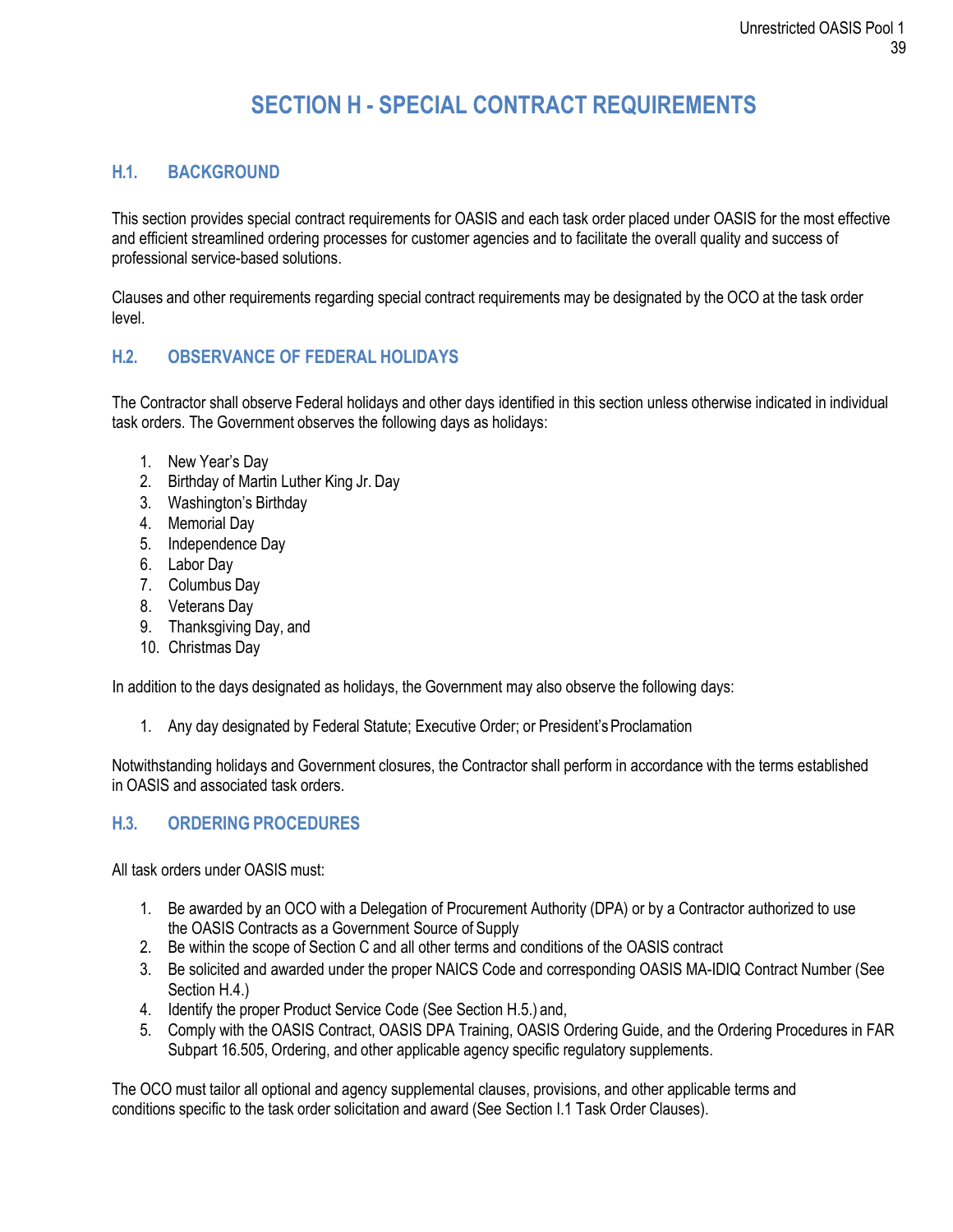All costs associated with the preparation, presentation, and discussion of the Contractor's proposal in response to a task order solicitation will be at the Contractor's sole and exclusive expense and each task order will be funded by the ordering agency at the task order level.

#### **H.3.1. Reserved**

#### **H.4. NORTH AMERICAN INDUSTRY CLASSIFICATION SYSTEM(NAICS)**

The Office of Management and Budget's (OMB's) North American Industry Classification System (NAICS) is a coding system for classifying where services are performed by type of economic activity in order to analyze economic data and promote uniformity in describing the economy.

The Small Business Administration (SBA) assigns a business size standard to each NAICS code, which is usually stated in number of employees or average annual receipts, to represent the largest size that a business (including its subsidiaries and affiliates) may be to remain classified as a small business by the SBA in order to qualify for small business socio-economic programs.

NAICS Codes and small business size standards are periodically updated and revised by SBA. If SBA revises NAICS Code(s) and small business size standard(s) that are within the scope of OASIS during the term of OASIS, the OASIS CO may need to update the OASIS MA-IDIQ task order contracts to reflect the updated NAICS Code(s) and small business size standards(s).

#### **H.4.1. Pool 1 NAICS Codes**

All NAICS Codes associated to Pool 1 are grouped under the small business size standard of \$16.5 Million and identified in Section H.4.2.

#### **H.4.2. Predominant Task Order NAICS Determination**

The OCO has the responsibility to determine which predominant NAICS code applies to a task order solicitation, whether or not the task order is unrestricted or set-aside, including the type of socio-economic set-aside if applicable, and whether or not the solicitation is sole-source or competitive. Under this unrestricted contract, a task order cannot be a set-aside or a socioeconomic set-aside. If the solicitation could be classified in two or more NAICS codes with the same or different size standard, the OCO shall only apply the OASIS Unrestricted Pool 1 NAICS code and corresponding size standard for the industry accounting for the greatest percentage of anticipated task order price/cost.

Under this contract, the OCO must identify a predominant OASIS Unrestricted Pool 1 NAICS Code and \$16.5 Million Business Size Standard from the table below in the task order solicitation.

The OCO must provide fair opportunity to all Contractors under OASIS Unrestricted Pool 1 for solicitation purposes, unless an exception to fair opportunity under Pool 1 has been properly executed. Ordering Procedures at FAR 16.505 apply.

Only OASIS Unrestricted Pool 1 NAICS Codes are eligible to be selected as the predominant NAICS Code for task **orders solicited under this contract and only OASIS Unrestricted Pool 1 Contractors are eligible to receive solicitations and task order awards under this contract.**

| POOL 1<br>(\$16.5 M Business Size Standard) |                                            |  |
|---------------------------------------------|--------------------------------------------|--|
| <b>NAICS CODE</b>                           | <b>INAICS TITLE</b>                        |  |
| 541330                                      | <b>Engineering Services</b>                |  |
| 541360                                      | Geophysical Surveying and Mapping Services |  |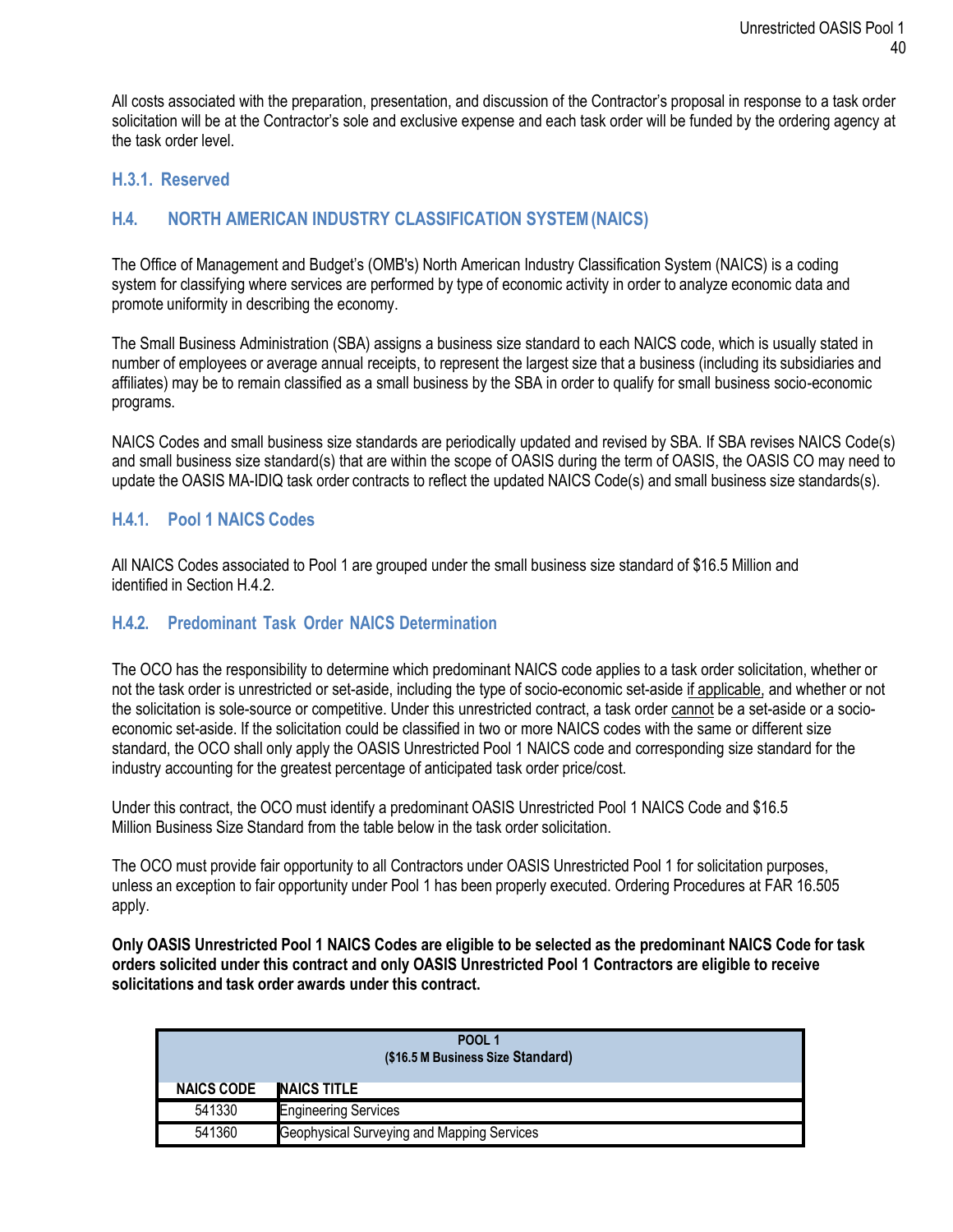| 541370 | Surveying and Mapping (Except Geophysical) Services                  |
|--------|----------------------------------------------------------------------|
| 541380 | <b>Testing Laboratories</b>                                          |
| 541611 | Administrative Management and General Management Consulting Services |
| 541612 | Human Resources Consulting Services                                  |
| 541613 | <b>Marketing Consulting Services</b>                                 |
| 541614 | Process, Physical Distribution, and Logistics Consulting Services    |
| 541618 | <b>Other Management Consulting Services</b>                          |
| 541620 | <b>Environmental Consulting Services</b>                             |
| 541690 | Other Scientific and Technical Consulting Services                   |
| 541810 | <b>Advertising Agencies</b>                                          |
| 541820 | <b>Public Relations Agencies</b>                                     |
| 541830 | Media Buying Agencies                                                |
| 541840 | Media Representatives                                                |
| 541850 | <b>Outdoor Advertising</b>                                           |
| 541860 | <b>Direct Mail Advertising</b>                                       |
| 541870 | <b>Advertising Material Distribution Services</b>                    |
| 541890 | Other Services Related to Advertising                                |
| 541910 | Marketing Research and Public Opinion Polling                        |
| 541990 | All Other Professional, Scientific, and Technical Services           |

#### **H.5. PRODUCT SERVICE CODES (PSC)**

The PSC represents what products, services, and/or research and development (R&D) was purchased by the Federal Government for each task order award reported in the Federal Procurement Data System (FPDS).

The scope of OASIS spans across many PSCs, however, the primary PSC selected must be based on the predominant service that is being purchased.

The CPRM reporting system facilitates compliance with proper PSC reporting for all federal agencies, including DoD's taxonomy for the acquisition of services that maps PSCs into 6 separate Portfolio Groups, such as, Knowledge Based Services; Facility Related Services; Transportation Services; Medical Services, Electronics & Communication Services; and Equipment Related Services.

The OCO must identify the PSC in the task order solicitation and report the PSC in the Federal Procurement Data System (FPDS).

The Contractor shall enter the PSC in CPRM for each task order award.

#### **H.6. SYSTEMS, CERTIFICATIONS, ANDCLEARANCES**

Acceptable Accounting Systems are mandatory for all Contractors on OASIS. Cost Accounting Standards (CAS) are mandatory unless, covered by exemption under 48 CR 9903.201-1 and 48 CFR 9903.201-2. All other Systems, Certifications, and Clearances are optional; however, Contractors are encouraged to acquire the following Systems, Certifications, and Clearances for the benefit of customer agencies.

All Systems, Certifications, and Clearances must be maintained at the Contractors current level at time of award or higher throughout the period of performance of OASIS. For example, if a Contractor received an evaluation credit for having an Approved Purchasing System and CMMI Level 3 certification at time of award, then the Contractor must maintain an Approved Purchasing System and CMMI Level 3 certification level or higher for the life of OASIS.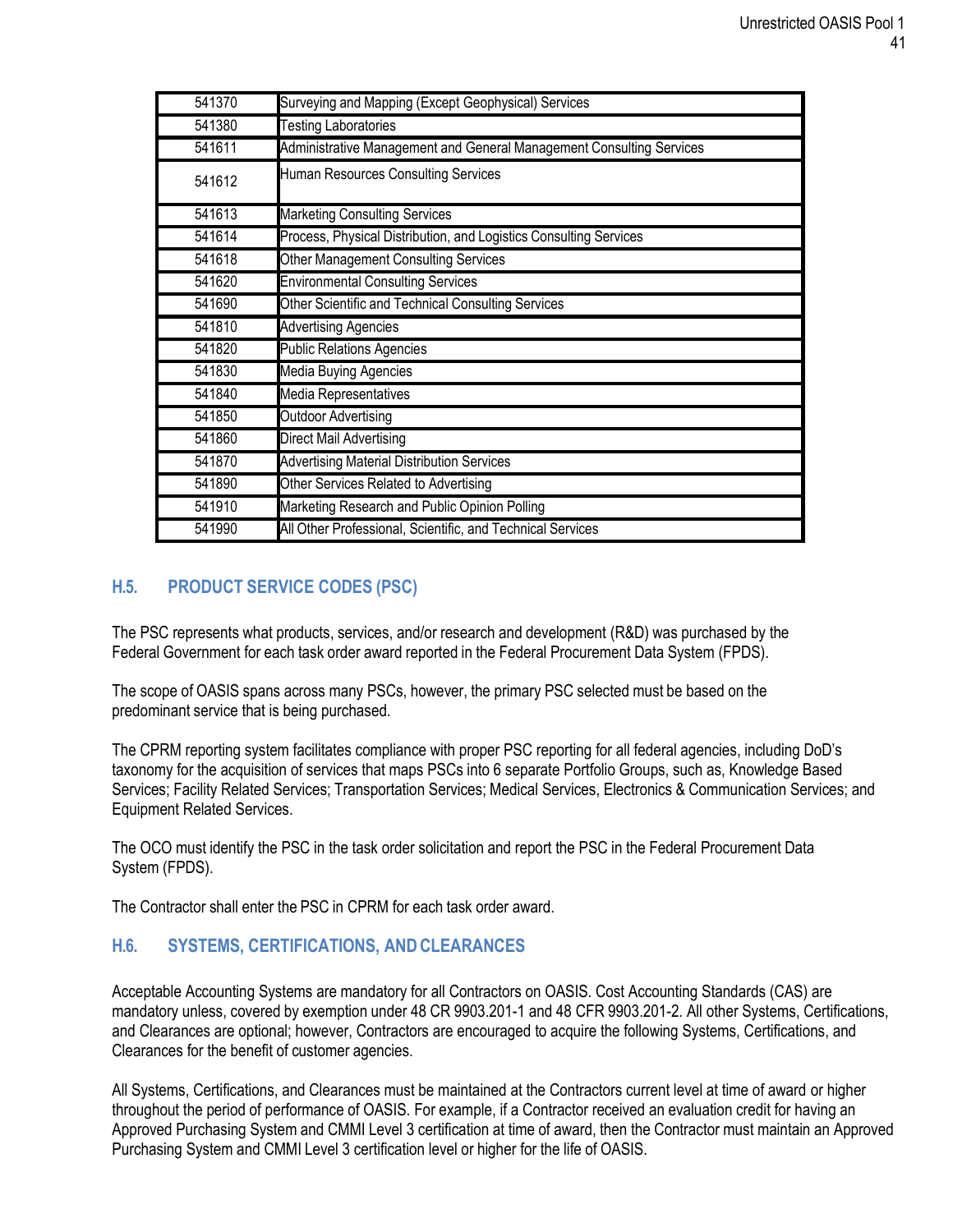Failure to meet the following deliverables, reports, or compliance standards may result in activation of Dormant Status and/or result in a Contractor being Off-Ramped (See Sections H.16. and H.17.).

For each Contractor, the OASIS Program Office will maintain a current list of all applicable Systems, Certifications, and Clearances for the OCO upon request.

#### **H.6.1. Acceptable Accounting System**

An acceptable accounting system is a system that is approved by the OASIS CO and provides for the proper segregation, identification, accumulation, and allocation of direct and indirect costs for government procurements

Acceptable Accounting Systems are mandatory. The Contractor must maintain an acceptable accounting system for the entire term of OASIS. The Contractor shall notify the OASIS CO and designated OCO for affected task orders, in writing, if there are any changes in the status of their accounting system and provide the reasons for the change and copies of audit reports, as applicable.

Only those Contractors that maintain an acceptable accounting system, as approved by the OASIS CO, shall be eligible for task order solicitations.

#### **H.6.2. Acceptable Estimating System**

An estimating system is a system that includes policies, procedures, and practices for budgeting and planning controls, and generating estimates of costs and other data included in proposals submitted to customers in the expectation of receiving contract awards.

An acceptable estimating system means an estimating system that is:

- 1. Maintained, reliable, and consistently applied
- 2. Produces, verifiable, supportable, documented, and timely cost estimates that are an acceptable basis for negotiation of fair and reasonable prices
- 3. Is consistent with and integrated with the Contractor's related management systems
- 4. Is subject to applicable financial control systems

An Acceptable Estimating System is not mandatory; however, Contractors are encouraged to have an acceptable estimating system approved by the Defense Contract Management Agency (DCMA) or other cognizant auditor for the entire term of OASIS. The Contractor shall notify the OASIS CO and designated OCO for affected task orders, in writing, if there are any changes in the status of their estimating system and provide the reasons for the change and copies of audit reports, as applicable.

#### **H.6.3. Cost Accounting Standards (CAS)**

Cost Accounting Standards (CAS) are a set of 19 standards and rules promulgated by the Government for use in determining costs on procurements and for Contractors to disclose in writing and follow consistently their cost accounting practices.

The Contractor and its Subcontractors may be subject to "full" CAS coverage which requires all 19 standards, "modified" CAS coverage which requires Standards 401, 402, 405, and 406, or be "exempt" from CAS coverage under 48 CFR 9903.201-1 and 48 CFR 9903.201-2. Also, a Contractor under "full" coverage is not subject to a standard where it does not apply.

When a Contractor is subject to CAS, the Contractor must comply with CAS coverage for task orders awarded under OASIS. CAS does not apply to task orders and subcontracts for the acquisition of commercial items under FAR Part 12 or when task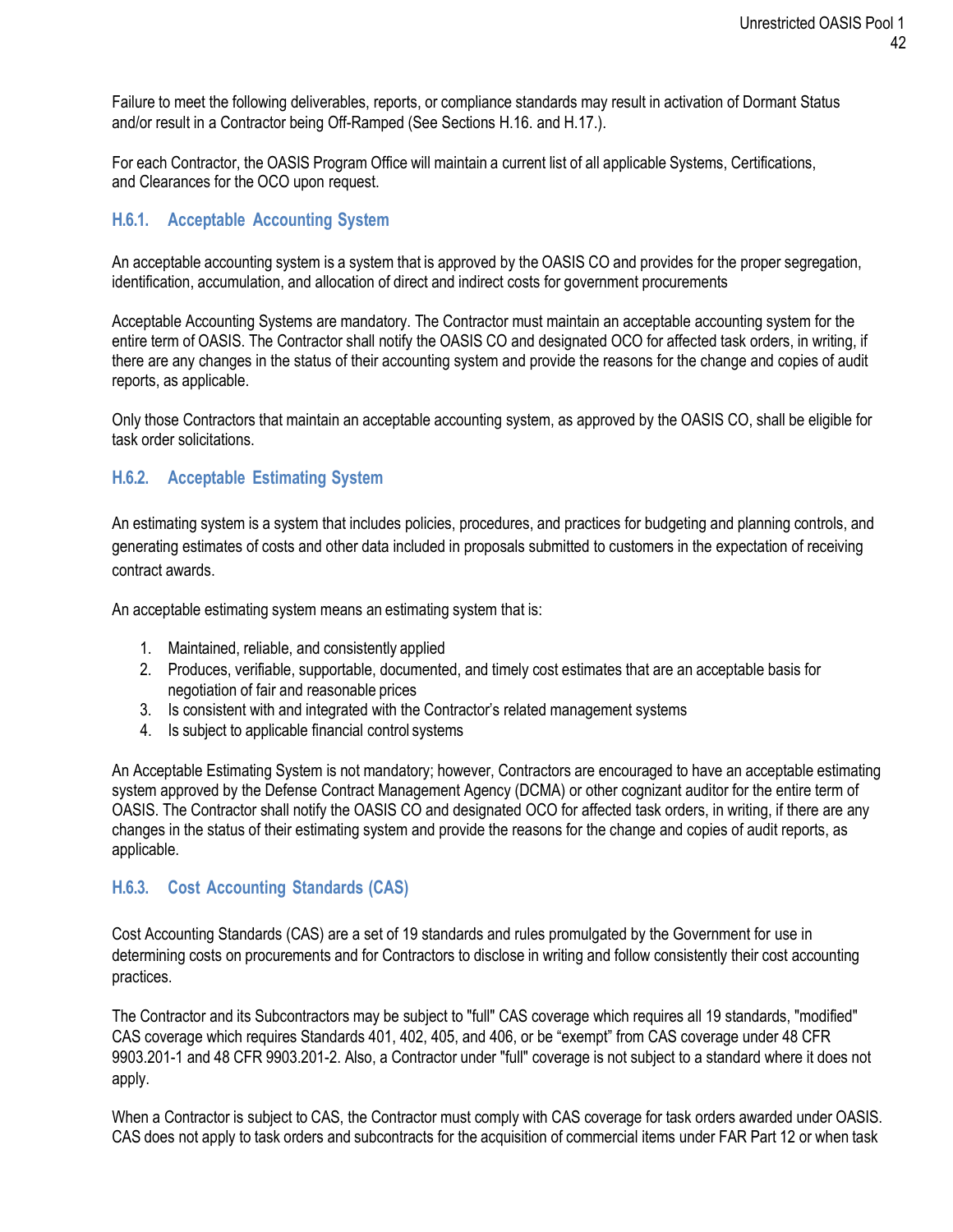orders and subcontracts are firm-fixed-price or fixed-price with economic price adjustment provided that the price adjustment is not based on actual costs incurred.

When a Contractor is subject to CAS, the Contractor must maintain CAS compliance by DCAA or other cognizant auditor for the entire term of OASIS. The Contractor shall notify the OASIS CO and designated OCO for affected task orders, in writing, if there are any changes to their CAS Disclosure Statements, Administration of CAS, or Cost Accounting Practice Changes, and provide the reasons for the change and copies of audit reports, as applicable.

CAS does not apply to task orders for the acquisition of commercial items when the task orders are firm-fixed-price or fixedprice with economic price adjustment provided that the price adjustment is not based on actual costs incurred.

#### **H.6.4. Forward Pricing Rate Agreements, Forward Pricing Rate Recommendations, and Approved Billing Rates**

Billing rates and final indirect cost rates may be used in reimbursing indirect costs under cost-reimbursement task orders and in determining progress payments under fixed-price task orders.

A Forward Pricing Rate Agreement (FPRA) means a written agreement to make certain rates available during a specified period for use in pricing contracts or modifications. These rates represent reasonable projections of specific costs that are not easily estimated for, identified with, or generated by a specific contract, contract end item, or task. These projections may include rates for such things as direct labor, indirect costs, material obsolescence and usage, and material handling.

A Forward Pricing Rate Recommendation (FPRR) means a set of rates and factors unilaterally established by the ACO for use by the Government in negotiations or other contract actions when forward pricing rate agreement negotiations have not been completed or when the Contractor will not agree to a forward pricing rate agreement.

Approved Billing Rates means an indirect cost rate established temporarily for interim reimbursement of incurred indirect costs and adjusted as necessary pending establishment of final indirect cost rates.

For Time and Material, Labor-Hour, and Cost Reimbursement (all types) task orders solicited and awarded under OASIS, Contractors are encouraged to execute a FPRA and/or approved billing rates to the maximum extent practicable. Contractors may use FPRRs when an FPRA has not been negotiated.

The Contractor shall notify the OASIS CO and designated OCO for affected task orders, in writing, if there are any changes in the status of their FPRA, FPRR, and/or approved billing rates and provide the reasons for the change and copies of audit reports, as applicable.

FPRA, FPRR, and/or Approved Billing Rates will not be disclosed on the OASIS website. Only the OCO will have access to this information upon request.

#### **H.6.5. Approved Purchasing System**

An approved purchasing system means the Contractor's purchasing system has been approved under a Contractor Purchasing System Review (CPSR) for efficiency and effectiveness with which the Contractor spends Government funds and complies with Government policy when subcontracting.

Advance notification requirements for subcontracting and consent to subcontract are not required when a Contractor has an approved purchasing system unless otherwise requested by the OCO on an individual task order or task orders with no subcontracting possibilities or for commercial items acquired under FAR Part 12.

An Approved Purchasing System is not mandatory; however, Contractors are encouraged to have a purchasing system approved by the Defense Contract Management Agency (DCMA) or other cognizant Government administration office for the entire term of OASIS.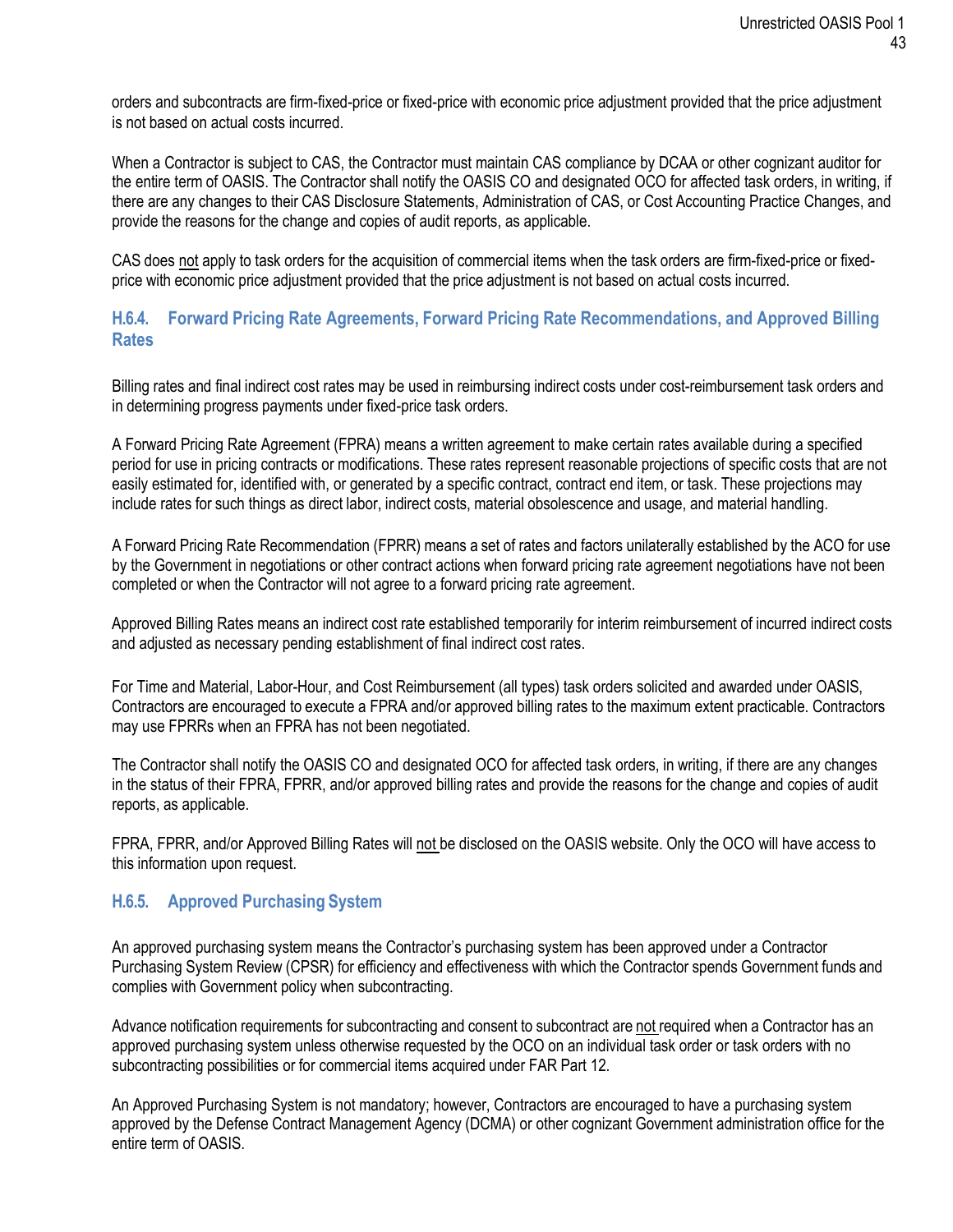The Contractor shall notify the OASIS CO and designated OCO for affected task orders, in writing, if there are any changes in the status of their purchasing system and provide the reasons for the change and copies of CPSR reports, as applicable.

#### **H.6.6. Earned Value Management System**

An earned value management system (EVMS) means a project management tool that effectively integrates the project scope of work with cost, schedule and performance elements for optimum project planning and control. The qualities and operating characteristics of EVMS are described in American National Standards Institute /Electronics Industries Alliance (ANSI/EIA) Standard-748.

An EVMS is not mandatory; however, Contractors are encouraged to have an EVMS ANSI/EIA Standard-748 during the entire term of OASIS. The Contractor shall notify the OASIS CO, in writing, if there are any changes in the status of their EVMS and provide the reasons for the change and copies of audits by the Defense Contract Management Agency (DCMA) or other cognizant Government administration office, as applicable. If only part of a Contractor's organization is EVMS ANSI/EIA Standard-748 certified, the Contractor shall make the distinction between which business units or sites and geographic locations have been certified.

#### **H.6.7. ISO 9001 Certification,**

International Organization for Standardization (ISO) 9001 Certification specifies requirements for a quality management system to demonstrate the Contractor's ability to consistently meet the customer requirements as well as statutory and regulatory requirements.

An ISO 9001 Certification is not mandatory; however, Contractors are encouraged to have ISO 9001 Certification, during the entire term of OASIS. The Contractor shall notify the OASIS CO, in writing, if there are any changes in the status of their ISO 9001 Certification and provide the reasons for the change and copies of audits from an ISO 9001 Certification Body, as applicable. If only part of a Contractor's organization is ISO 9001, certified, the Contractor shall make the distinction between which business units or sites and geographic locations have been certified.

#### **H.6.8. ISO 17025 Certification,**

International Organization for Standardization (ISO) 17025 Certification is used by laboratories to implement a quality system aimed at improving their ability to consistently produce valid results.

An ISO 17025 Certification is not mandatory; however, Contractors who desire to compete for work involving laboratories within the research and development industry are encouraged to have ISO 17025 Certification, during the entire term of OASIS. The Contractor shall notify the OASIS CO, in writing, if there are any changes in the status of their ISO 17025 Certification and provide the reasons for the change and copies of audits from an ISO 17025 Certification Body, as applicable. If only part of a Contractor's organization is ISO 17025, certified the Contractor shall make the distinction between which business units or sites and geographic locations have been certified.

#### **H.6.9. ISO 14001 Certification,**

International Organization for Standardization (ISO) 14001 Certification, is applicable to any organization that wishes to establish, implement, maintain and improve their environmental management system and to assure itself of conformity with its stated environmental policy.

An ISO 14001 Certification is not mandatory; however, Contractors who desire to compete for environmental related work are encouraged to have ISO 14001 Certification, during the entire term of OASIS. The Contractor shall notify the OASIS CO, in writing, if there are any changes in the status of their ISO 14001 Certification and provide the reasons for the change and copies of audits from an ISO 14001 Certification Body, as applicable. If only part of a Contractor's organization is ISO 14001,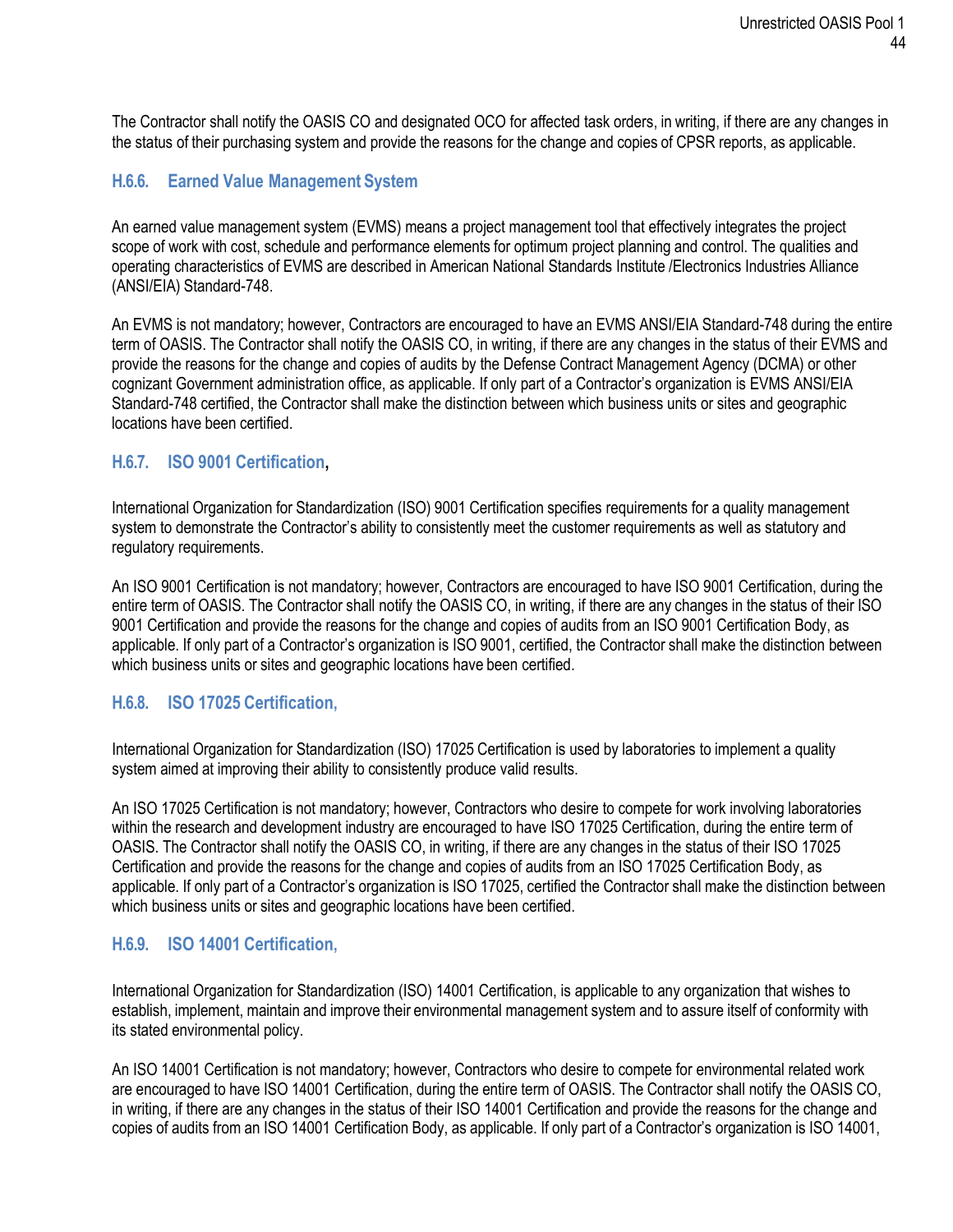certified, the Contractor shall make the distinction between which business units or sites and geographic locations have been certified.

#### **H.6.10. AS9100 Certification,**

AS9100 Certification, specifies requirements for a quality management system to demonstrate the Contractor's ability to consistently meet the customer requirements as well as statutory and regulatory requirements for the aerospace industry.

An AS9100 Certification, is not mandatory; however, Contractors who desire to compete for work within the aerospace industry are encouraged to have AS9100 Certification, during the entire term of OASIS. The Contractor shall notify the OASIS CO, in writing, if there are any changes in the status of their AS9100 Certification and provide the reasons for the change and copies of audits from an AS9100 Certification Body, as applicable. If only part of a Contractor's organization is AS9100, certified, the Contractor shall make the distinction between which business units or sites and geographic locations have been certified.

#### **H.6.11. CMMI Maturity Level Certification**

Capability Maturity Model Integration (CMMI) is a 5-level approach to improve processes across projects, divisions, or an entire organization in the areas of acquisition, services, and/or development.

CMMI Certification is not mandatory; however, Contractors are encouraged to have CMMI Maturity Level 3 or higher in acquisition, services, and/or development during the entire term of OASIS. The Contractor shall notify the OASIS CO, in writing, if there are any changes in the status of their CMMI Level and provide the reasons for the change and copies of appraisals from a CMMI Instituted Certified Lead Appraiser, as applicable. If only part of a Contractor's organization is CMMI certified, the Contractor shall make the distinction between which business units or sites and geographic locations have been certified.

#### **H.6.12. Meaningful Relationship Commitment Letters**

If applicable, Meaningful Relationship Commitment Letter(s) (MRCL) establishes the relationship and commitments of performance for Contractors who share Systems, Certifications, and Clearances from other affiliates, divisions, or subsidiaries within a Contractor's internal corporate structure.

If applicable, the Contractor must maintain and honor each MRCL for the entire term of OASIS. The Contractor shall notify the OASIS CO, in writing, if there are any changes in the status of their internal corporate relationships or commitments and provide the reasons for the change.

If applicable, the Contractor's MRCLs are incorporated by reference into the OASIS contract and the OASIS Program Office will provide MRCLs for the OCO upon request.

#### **H.7. SECURITY CLEARANCE REQUIREMENTS**

The OCO must tailor security requirements (both facility and employee), clauses, provisions, and other applicable terms and conditions specific to each task order's solicitation and award.

Only those Contractors that meet the required security clearance levels on individual task order solicitations are eligible to compete for such task orders.

In general, all necessary facility and employee security clearances shall be at the expense of the Contractor. In some cases, Government offices that conduct background investigations do not have a means for accepting direct compensation from Contractors and instead charge customer agencies for the background investigations. In these cases, the Contractor shall be flexible in establishing ways of reimbursing the Government for these expenses. The individual task order should specify the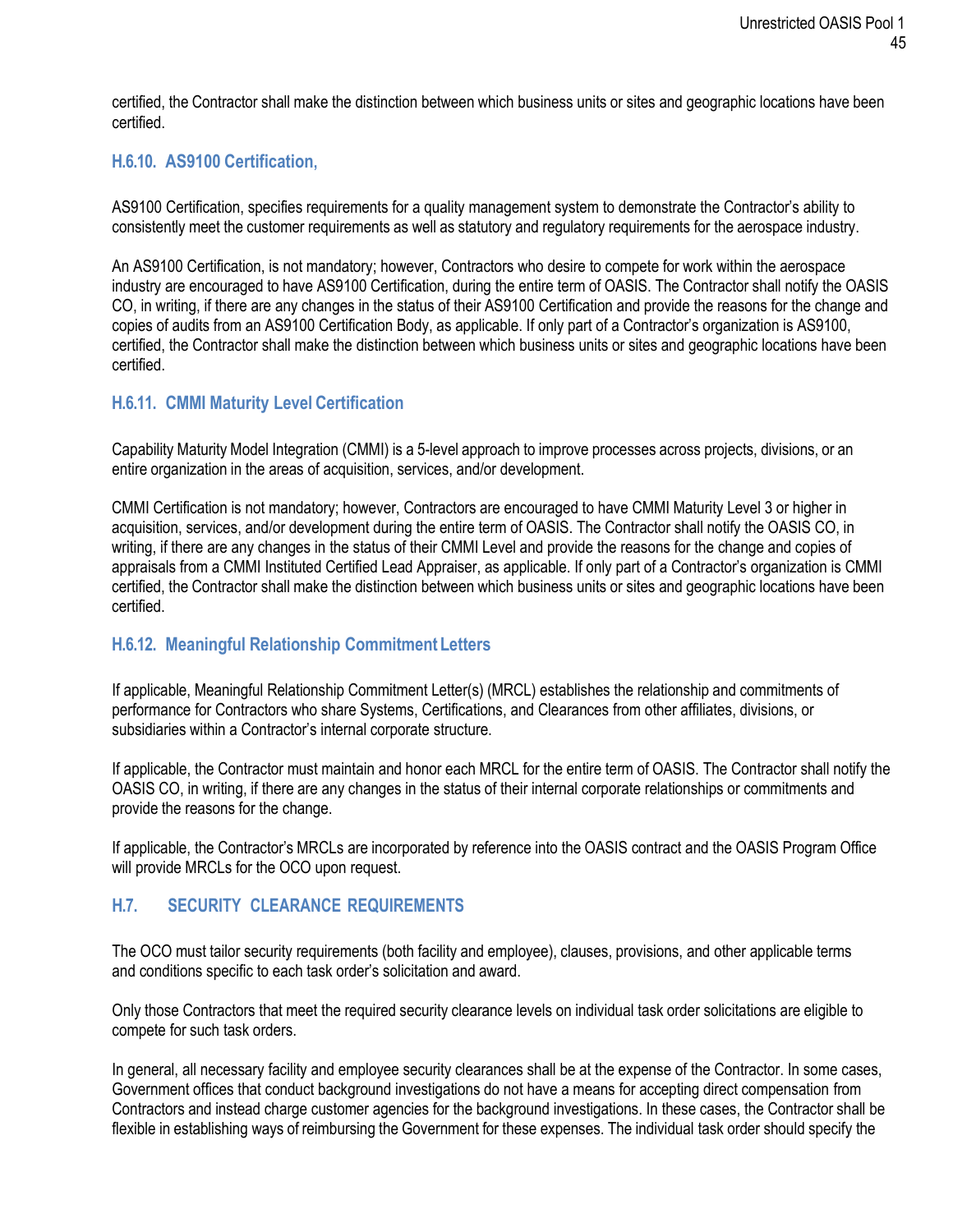terms and conditions for reimbursement, if any, for obtaining security clearances. The Contractor shall comply with all security requirements in task orders awarded under OASIS.

#### **H.7.1. Facility Clearance Level**

A facility clearance level (FCL) is when a Contractor's facility is eligible for access to classified information at the Confidential, Secret, or Top-Secret level. The FCL includes the execution of a Department of Defense (DoD) Security Agreement (DD Form 441 and DD Form 441-1) and Certificate Pertaining to Foreign Interests (SF 328).

Under the terms of a FCL agreement, the Government agrees to issue the FCL and inform the Contractor as to the security classification of information to which the Contractor will have access. The Contractor, in turn, agrees to abide by the security requirements set forth in the National Industrial Security Program Operating Manual, commonly referred to as the NISPOM.

There are no mandatory levels of facility security clearance for Contractors under OASIS; however, task orders may require an FCL at any level, under OASIS.

The Contractor, at its own expense, must maintain their FCL by the Defense Security Service (DSS) for the entire term of OASIS. The Contractor shall notify the OASIS CO and designated OCO for affected task orders, in writing, if there are any changes in the status of their FCL and provide the reasons for the change. If only part of a Contractor's organization has a FCL, the Contractor shall make the distinction between which business units or sites and geographic locations have a FCL.

Only those Contractors that meet a required FCL level on task order solicitations shall be eligible to compete.

#### **H.7.2. Employee Security Clearance**

Security clearances for Contractor employees, including Subcontractor employees, may require Confidential, Secret, Top Secret, Agency-Specific Clearances, and/or Special Background Investigations for Sensitive Compartmented Information or Special Access Programs. In such cases, the Contractor, at its own expense, is responsible for providing and maintaining personnel with the appropriate security clearances to ensure compliance with Government security regulations, as specified in the individual task order.

The Contractor shall fully cooperate on all security checks and investigations by furnishing requested information to verify the Contractor employee's trustworthiness and suitability for the position. Task orders containing classified work may also include a Contract Security Classification Specification, (i.e., DD Form 254 or civilian agency equivalent).

The Government has full and complete control over granting, denying, withholding or terminating security clearances for employees. The granting of a clearance shall not prevent, preclude, or bar the withdrawal or termination of any such clearance by the Government.

#### **H.7.3. HSPD-12**

When a Contractor or their Subcontractors are required to have physical access to a Federal controlled facility or access to a Federal information system, the Contractor shall comply with agency personal identity verification procedures in task orders that implement Homeland Security Presidential Directives-12 (HSPD-12).

#### **H.8. SUSTAINABILITY**

OASIS seeks to benefit from the use of sustainable management practices by Contractors including tracking and seeking continual reductions in energy usage, greenhouse gas emissions, water consumption, solid waste and hazardous waste, and other relevant environmental impacts and associated costs.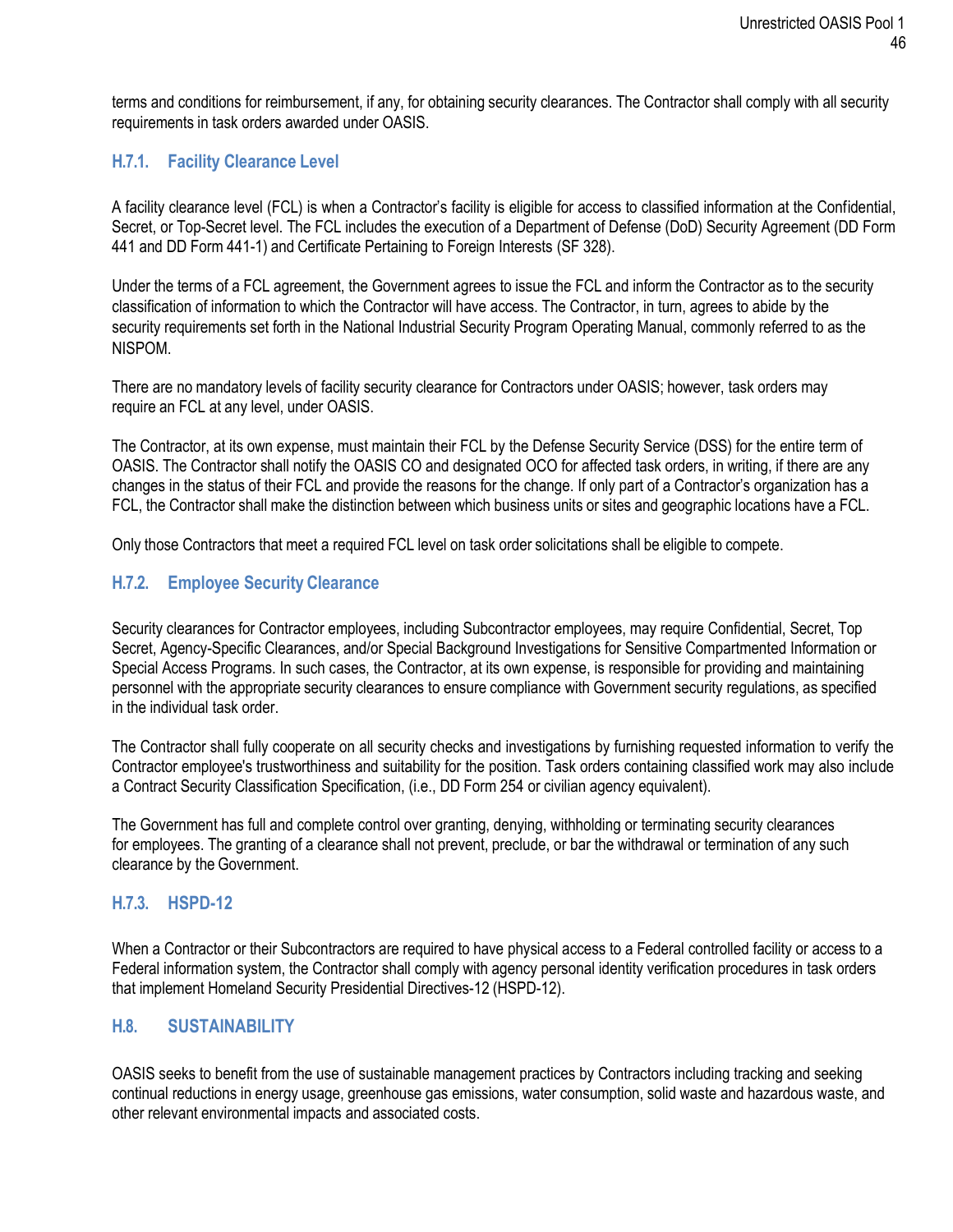Use of these sustainable management practices results in lower environmental impacts of delivered products and services, helping customers meet sustainable acquisition requirements under Executive Order 13514: Federal Leadership in Environmental, Energy and Economic Performance, and its precursors, successors and related regulations.

Public disclosures of environmental impacts and sustainable management practices have been associated with increased operational efficiency, lower overhead costs, and reduced supply chain and other business risks for disclosing companies.

Sustainability disclosures can help OASIS customers understand the major environmental impacts of procured products and services, familiarize themselves with the available strategies for reducing these impacts, and design projects and task order requirements which incorporate these strategies.

GSA encourages Contractors to provide the location(s) (Internet URL or URLs) of one or more sources of publicly available information regarding its company-wide environmental impacts and sustainable management practices (sustainability disclosures) on the Contractor's OASIS webpage. In making sustainability disclosures, the Contractor is requested to utilize existing, widely recognized third-party sustainability reporting portals and services such as the Global Reporting Initiative (GRI) Sustainability Disclosure Database (database of corporate social responsibility (CSR) reports) and the Carbon Disclosure Project (CDP) Climate Change and Water Disclosure Questionnaires. Additionally, it is strongly encouraged that all sustainability disclosure be kept up-to-date and accurate.

These sustainability-related standards, including estimates of the lifecycle costs and environmental impacts of proposed solutions, may apply at the task order level.

#### **H.9. PROPRIETARY SOLUTIONS**

Contractors are discouraged from proposing proprietary solutions in response to OASIS task order requirements that necessitate the Contractor's proprietary process, system, maintenance, and/or solution that would prevent competition at a future point or require sustained and non-competitive support.

If a proprietary solution is proposed by a Contractor for a given task order requirement, the Contractor shall mark their proposal accordingly and make it clear to the OCO all limitations and costs associated with the solution.

#### **H.10. RESERVED**

#### **H.11. PARTNERING**

GSA intends to encourage the foundation of a cohesive partnership between the OASIS Contractors, GSA OASIS personnel, and Federal agency customers to identify and achieve reciprocal goals, with effective and efficient customer-focused service, in accordance with the terms of the OASIS contract.

Failure to attend meetings, maintain a Contractor OASIS webpage, or otherwise not comply with this section may result in activation of Dormant Status and/or result in a Contractor being Off-Ramped (See Sections H.16. and H.17.).

#### **H.11.1. Meetings**

From time to time, the Government may require Contractor attendance, including the attendance of Contractor Key Personnel, at meetings at various locations.

Meetings may be via webcasting, in-person at a government facility, a commercial conference center, or a mutually agreedupon Contractor facility on a rotational basis, as determined by the Government. Follow-up meetings may be held periodically throughout the duration of OASIS in order to assess performance against the goals and to reinforce partnering principles.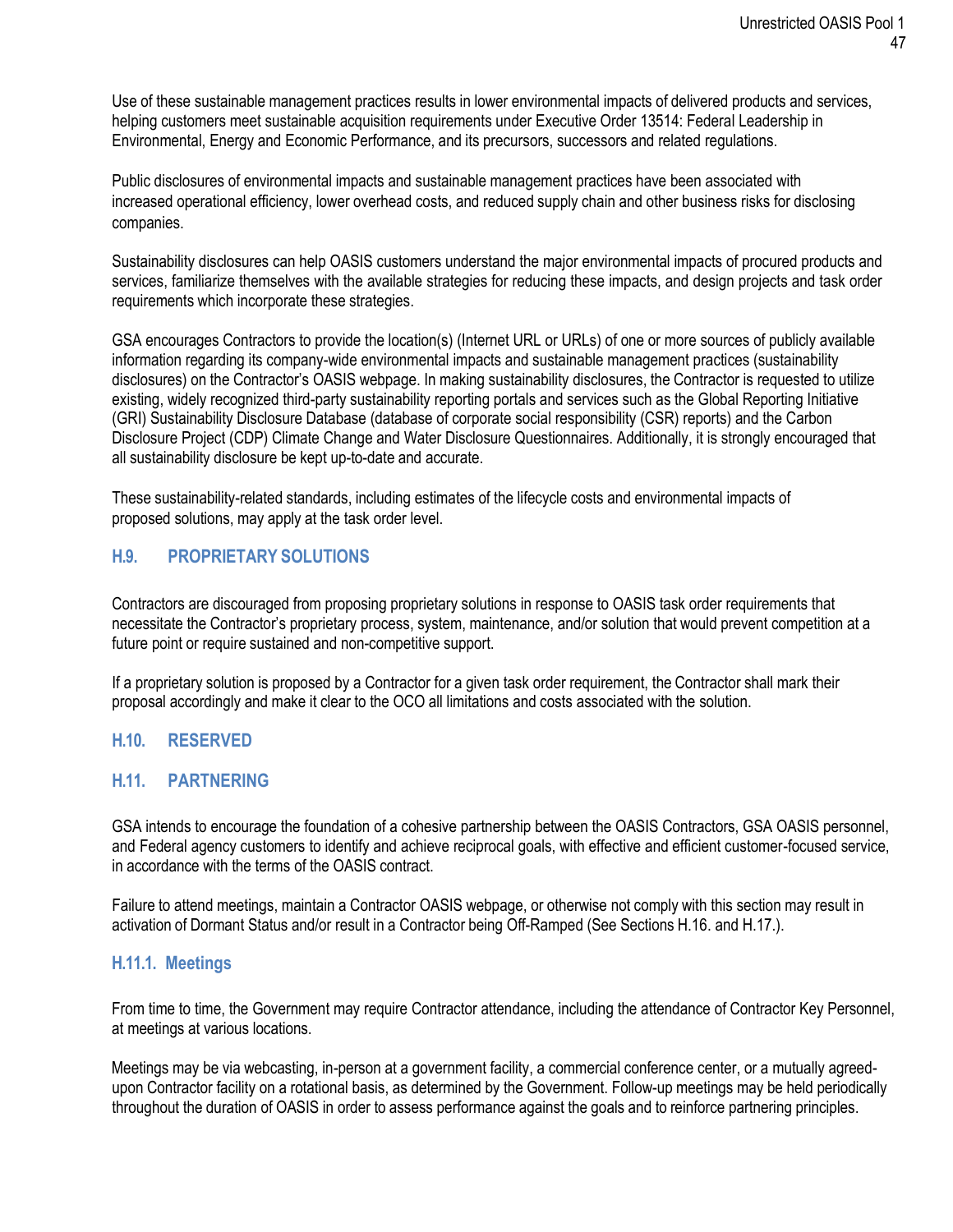GSA may require up to four OASIS Program Management Review (PMR) meetings per year. The goal of the PMR meetings is to provide a platform for OASIS Contractors, OASIS staff, and other agency representatives to communicate current issues, resolve potential problems, discuss business and marketing opportunities, review future and ongoing GSA and Government-wide initiatives, and address OASIS fundamentals. Any Contractor costs associated to PMR Meetings shall be at no direct cost to the Government.

#### **H.11.2. GSA OASIS Webpage**

GSA will establish an OASIS website for the purposes of informing our customers, stakeholders, and the general public of the attributes and procedures for OASIS.

The GSA OASIS webpage will include, but not be limited to, the following:

- 1. General overview of the attributes of OASIS
- 2. The OASIS conformed contract through the latest modification (Sections B through J)
- 3. GSA Key Personnel point of contact (POC) information (Names, Titles, Phone Numbers, E-mail Addresses)
- 4. Contractor Key Personnel POC information (Names, Titles, Phone Numbers, E-mailAddresses)
- 5. List of Contractor Numbers, Company Names by NAICS Pools and MA-IDIQ task order contracts, and direct POC for issuing task order solicitations by an OCO
- 6. Delegation of Procurement Authority (DPA) process for theOCO
- 7. OASIS Training and Ordering Guides
- 8. Sample procurement templates for the OCO
- 9. Scope review process for the OCO
- 10. Statistical information by Agency and Contractor
- 11. Links to other mandatory websites for reporting purposes or ordering procedures
- 12. List of Contractors not eligible for solicitations and awards due to Dormant Status or Off Ramped, if necessary.
- 13. Frequently Asked Questions

#### **H.11.3. Contractor OASIS Webpage**

Within 30 days of the Notice to Proceed, the Contractor shall develop and maintain a current, publicly available webpage accessible via the Internet throughout the term of OASIS and task orders awarded under OASIS. The Contractor shall make their OASIS webpage Rehabilitation Act Section 508 compliant.

The purpose of the webpage is for the Contractor to communicate with potential customers regarding the Contractor's ability to provide professional support services under OASIS.

At a minimum, this webpage must include, but is not limited to the following:

- 1. Link to the GSA OASIS webpage
- 2. General Overview of OASIS
- 3. OASIS related marketing materials and news releases
- 4. Contractor Capabilities for OASIS
- 5. Contractor Key Personnel POC information (Names, Titles, Phone Numbers, E-mailAddresses)
- 6. The OASIS conformed contract through the latest modification (Sections B through J) in Adobe format
- 7. The OASIS Contract's Awarded DUNS Number and CAGECode
- 8. Sustainability Disclosures, if any

#### **H.11.4. Marketing**

The Contractor must maintain participation by actively pursuing work and competing for task order solicitations under OASIS.

The Contractor may develop company specific OASIS brochures for distribution at trade shows, conferences, seminars, etc., and distribute printed materials to enhance awareness of OASIS.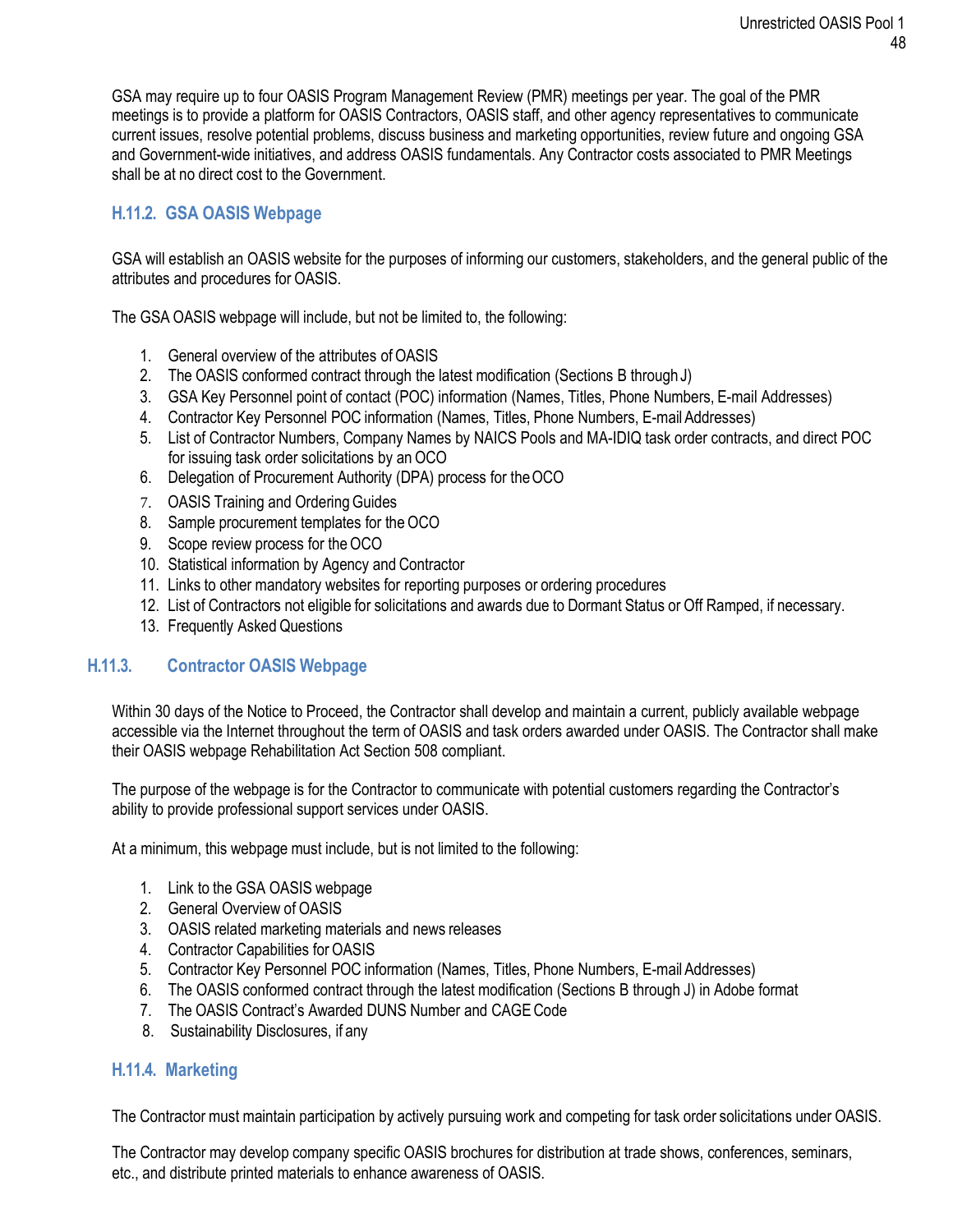The Contractor may participate in various conferences and trade shows to facilitate outreach efforts for federal agency customers and to aid in the marketing of OASIS.

All marketing, promotional materials, and news releases in connection with OASIS or task order awards under OASIS, including information on the Contractor's OASIS webpage, may be co-branded with marks owned or licensed by the Contractor and GSA, as long as the Contractor complies with GSAM 552.203-71, Restriction on Advertising.

#### **H.11.5. Reserved**

#### **H.12. TRAINING AND PERMITS**

The Contactor shall provide fully trained and experienced personnel required for performance under task orders awarded under OASIS. The Contractor shall train Contractor personnel, at its own expense, except when the OCO has given prior approval for specific training to meet special requirements that are peculiar to a particular task order.

Except as otherwise provided in an individual task order, the Contractor shall, at its own expense, be responsible for obtaining any and all licenses, certifications, authorizations, approvals, and permits, and for complying with any applicable Federal, national, state, and municipal laws, codes, and regulations, and any applicable foreign work permits, authorizations, and/or visas in connection with the performance of any applicable task order issued under OASIS.

#### **H.13. ETHICS AND CONDUCT**

Personal services are not authorized under OASIS. OASIS is strictly a non-personal services contract which means the personnel rendering the services are not subject, either by the contract's terms or by the manner of its administration, to the supervision and control usually prevailing in relationships between the Government and its employees.

The Contractor and its employees must conduct themselves with the highest degree of integrity and honesty and adhere to the policies and procedures as specified in FAR Part 3 and GSAM Part 503 Improper Business Practices and Personal Conflicts of Interest.

Failure to adhere to proper ethics and conduct may result in activation of Dormant Status and/or result in a Contractor being Off-Ramped (Sections H.16. and H.17.).

#### **H.13.1. Supervision**

The Contactor shall not supervise, direct, or control the activities of Government personnel or the employee of any other Contractor under OASIS and the Government will not exercise any supervision or control over the Contractor in the performance of contractual services under OASIS. The Contractor is accountable to the Government for the actions of its personnel.

Contractor employees shall not represent themselves as Government employees, agents, or representatives or state orally or in writing at any time that they are acting on behalf of the Government.

In all communications with third parties in connection with OASIS, the Contractor must ensure that all Contractor employees identify themselves as Contractor employees and identify the name of the company for which they work and, must not carry out any direction that violates the terms and conditions ofOASIS.

The Contactor shall ensure that all of its employees, including Subcontractor employees, working under OASIS are informed of the substance of this Section.

If the Contractor believes any action or communication has been given that would create a personal services relationship between the Government and any Contractor employee or any other potential supervision or duty violation, the Contractor must notify the OCO and OASIS CO immediately of this communication or action.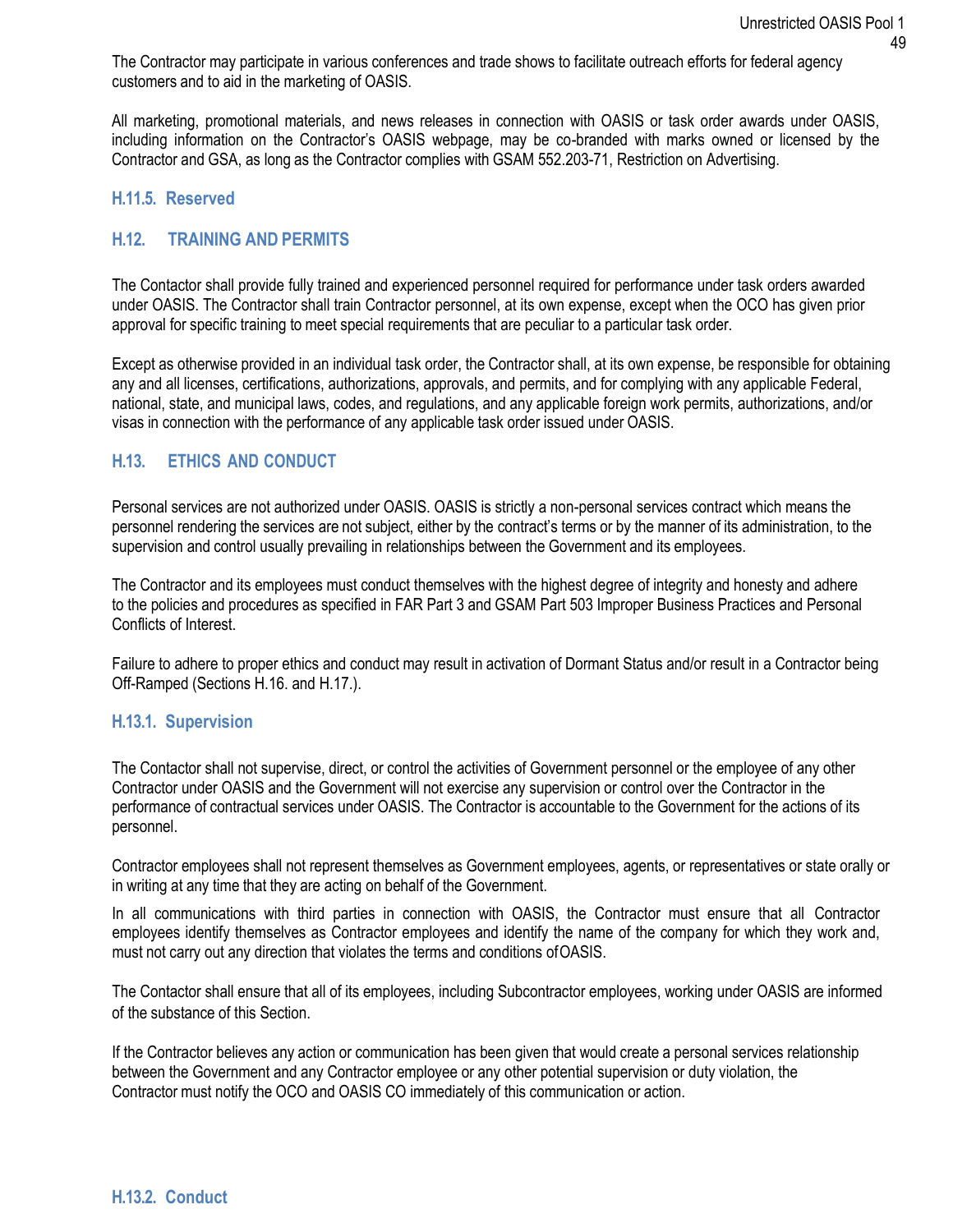The Contactor shall not discuss with unauthorized persons any information obtained in the performance of work under OASIS; conduct business other than that which is covered by OASIS during periods funded by the Government; conduct business not directly related to OASIS on Government premises; use Government computer systems and/or other Government facilities for company or personal business; recruit on Government premises; or otherwise act to disrupt official Government business.

The Contactor shall ensure that all of its employees, including Subcontractor employees, working under OASIS are informed of the substance of this clause.

If the Contractor believes any action or communication has been given that would create a business ethic or conduct violation, the Contractor must notify the OCO and OASIS CO immediately of this communication or action.

#### **H.13.3. Conflicts of Interest**

The guidelines and procedures of FAR Subpart 9.5 and GSAM Subpart 509.5, Organizational and Consultant Conflicts of Interest, and FAR Part 3 and GSAM Part 3, Improper Business Practices and Personal Conflicts of Interest, will be used in identifying and resolving any issues of a conflict of interest under OASIS. The FAR and other applicable agency specific regulatory supplements will govern task orders awarded under OASIS.

Assuming no real or potential conflict of interest, an OASIS Prime Contractor may be a Subcontractor to another Prime Contractor on task orders solicited and awarded under OASIS or OASIS SB; however, the OCO may require that the Contractor sign an Organizational Conflict of Interest (OCI) Statement in which the Contractor (and any Subcontractors or teaming partners) agree not to submit any proposal or provide any support to any firm which is submitting (as Prime or Subcontractor) any proposal for any solicitation resulting from the work on a specific task order under OASIS.

All Contractor personnel (to include Subcontractors and Consultants) who will be personally and substantially involved in the performance of any task order issued under OASIS which requires the Contractor to act on behalf of or provide advice with respect to any phase of an agency procurement shall execute and submit an "Employee/Contractor Non-Disclosure Agreement" Form. The OCO will provide the appropriate nondisclosure form specific to the procurement. This form shall be required prior to the commencement of any work on such task order and whenever replacement personnel are proposed under an ongoing task order.

The Contractor shall be responsible for identifying and preventing personal conflicts of interest of their employees. The Contractor shall prohibit employees who have access to non-public information by reason of performance on a Government contract from using that information for personal gain.

In the event that a task order requires activity that would create an actual or potential conflict of interest, the Contractor shall immediately notify the OCO of the conflict, submit a plan for mitigation, and not commence work until specifically notified by the OCO to proceed; or identify the conflict and recommend to the OCO an alternate approach to avoid the conflict.

The OCO or OASIS CO, if necessary, will review the information provided by the Contractor and make a determination whether to proceed with the task order and process a request for waiver, if necessary.

#### **H.13.4. Cooperation with other Contractors on Government Sites**

The Government may undertake or award other contracts or task orders for work at or in close proximity to the site of the work under OASIS. The Contractor shall fully cooperate with the other Contractors and with Government employees and shall carefully adapt scheduling and performing the work under OASIS to accommodate the working environment, heeding any direction that may be provided by the OCO. The Contractor shall not commit or permit any act that will interfere with the performance of work by any other Contractor or by Government employees.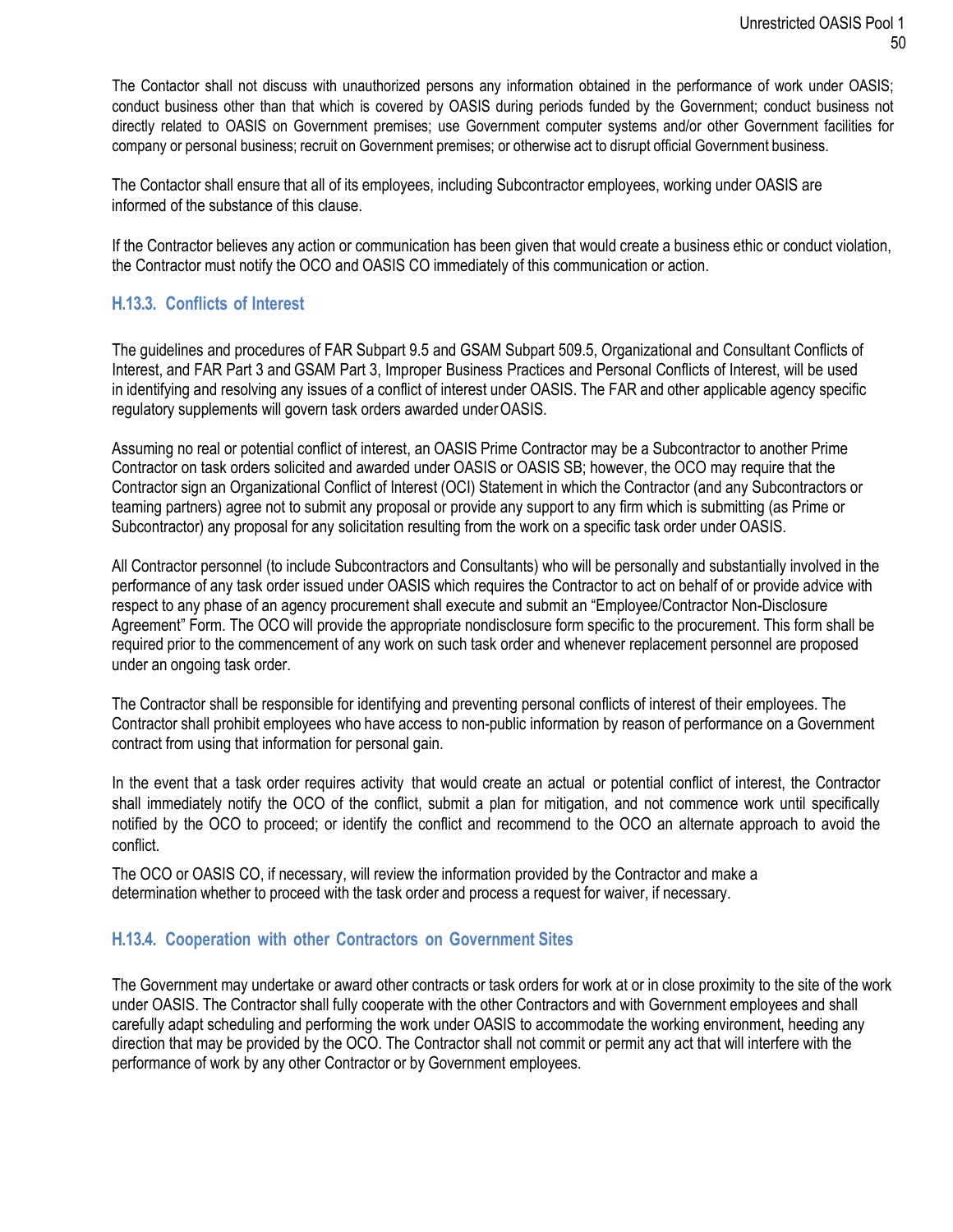#### **H.14. GOVERNMENT PROPERTY**

For task orders awarded under OASIS, Government property matters shall follow the same policies and procedures for Government property under FAR Part 45, Government Property and other applicable agency specific regulatory supplements.

FAR Part 45 does not apply to Government property that is incidental to the place of performance, when the task order requires Contractor personnel to be located on a Government site or installation, and when the property used by the Contractor within the location remains accountable to the Government.

Unless otherwise specified in a task order, the Contactor shall provide all office equipment and consumable supplies at the Contractor's sole and exclusive expense, including computers/workstations used in daily operation in support of OASIS.

The OCO must tailor property clauses, provisions, and other applicable terms and conditions specific to each task order solicitation and award.

#### **H.14.1. Leasing of Real and Personal Property**

The Government contemplates that leases may be part of a task order solution offered by a Contractor, but the Government, where the Contractor's solution includes leasing, must not be the Lessee. Under no circumstances on any task order awarded under OASIS shall the Government be deemed to have privity-of-contract with the Owner/Lessor of the Leased Items; or, the Government be held liable for early Termination/Cancellation damages if the Government decides not to exercise an option period under a task order unless the Contractor has specifically disclosed the amount of such damages (or the formula by which such damages would be calculated) as part of its proposal and the OCO for the task order has specifically approved/allowed such damages as part of the task order terms and conditions.

#### **H.14.2. Government Facilities**

The Contactor shall arrange with the OCO or other designated representative for means of access to premises, delivery and storage of materials and equipment, use of approaches, use of corridors, stairways, elevators, and similar matters.

A Contractor working in a government facility shall be responsible for maintaining satisfactory standards of employee competency, conduct, appearance, and integrity and shall be responsible for taking disciplinary action with respect to their employees as necessary.

The Contractor is responsible for ensuring that their employees do not disturb papers on desks, open desk drawers or cabinets, or use Government telephones, except as authorized. Each employee is expected to adhere to standards of behavior that reflect favorably on their employer and the Federal Government.

The Contactor shall ensure that all of its employees, including Subcontractor employees, working under OASIS are informed of the substance of this clause.

#### **H.14.3. Rights of Ingress and Egress**

The rights of ingress to, and egress from, Government facilities for the Contractor's personnel must be specified in the task order. Specific federally controlled facilities or those areas located within a given facility may have additional security clearance requirements must be specified in the task order.

Contractor employees, including Subcontractor employees, shall have in their possession, at all times while working, the specific Government identification credential issued by the Government. The identification credential shall be displayed and be visible at all times while on Government property.

During all operations on Government premises, the Contractor's personnel shall comply with the rules and regulations governing the facility access policies and the conduct of personnel. The Government reserves the right to require Contractor personnel to "sign-in" upon entry and "sign-out" upon departure from the Government facilities.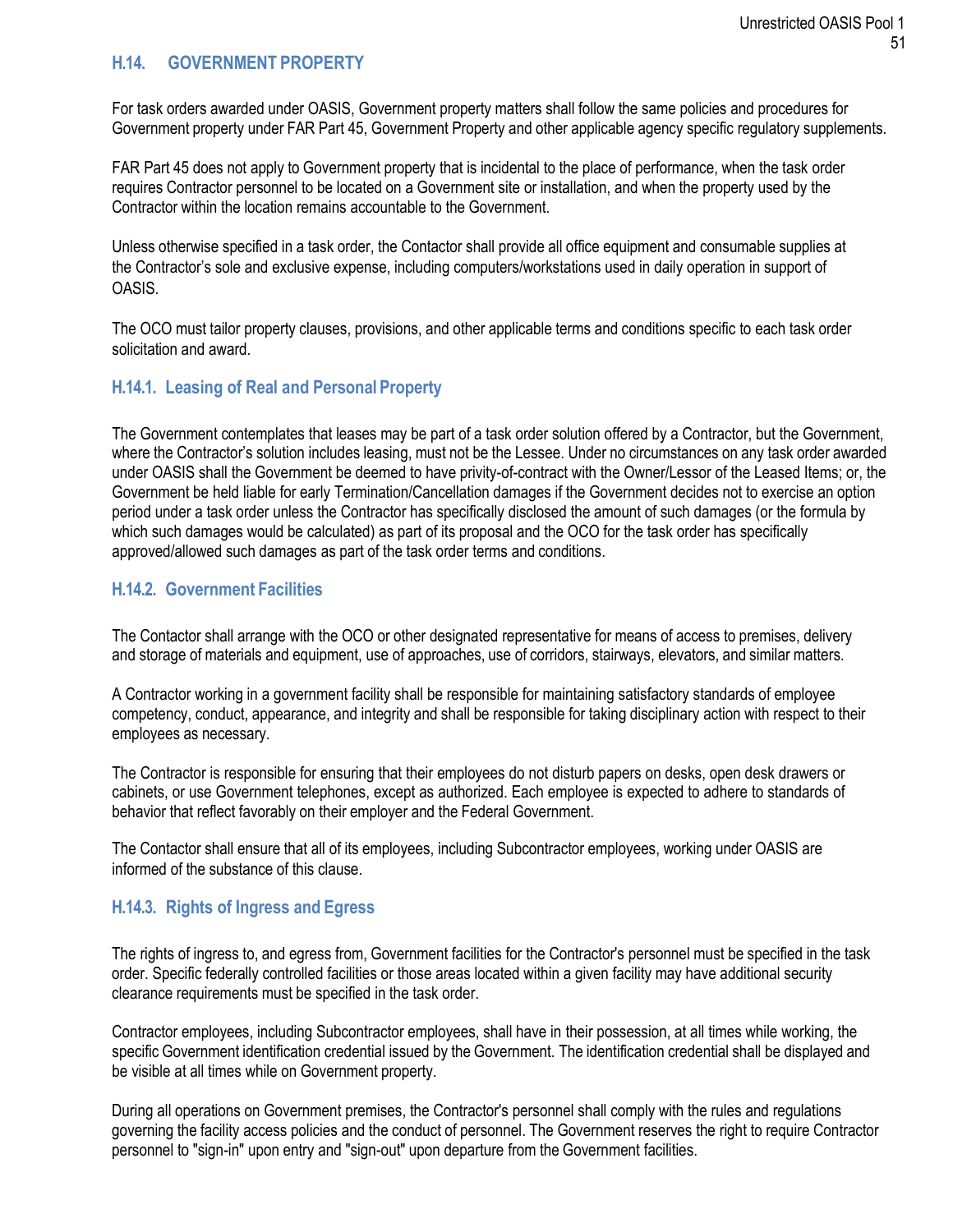The Contactor shall be responsible for ensuring that all identification credentials are returned to the issuing agency whenever contract employees leave the contract, when the task order has been completed, employees leave the company, or employees are dismissed or terminated. The Contractor shall notify the issuing agency whenever employee badges are lost.

#### **H.15. ON-RAMPING**

The total number of Contractors within any of the 7 OASIS Pools may fluctuate due to any number of reasons including but, not limited to, competition levels on task orders, mergers & acquisitions; the Government's exercise of the off-ramp process; and OASIS SB Contractors outgrowing their small business size status under their existing OASIS SB Contract.

It is in the Government's best interest that there remain an adequate number of Contractors eligible to compete for task orders in each OASIS Contract to meet the Government's professional service mission requirements.

Contractors are hereby notified that utilization of any on-ramping procedure below does not obligate the Government to perform any other on-ramping procedure. Furthermore, any on-ramping procedure may be performed for any single OASIS Pool at any time.

#### **H.15.1. Reserved**

#### **H.15.2. Vertical ContractOn-Ramping**

The OASIS Program is a family of OASIS Pools and OASIS Small Business (SB) Pools with identical scopes. Each OASIS Pool is unrestricted, and each OASIS SB Pool is a 100% Small Business Set Aside contract.

For those OASIS SB Contractors who no longer certify as a small business for their respective OASIS SB Pool, the OASIS SB Contractor may elect to be considered to be placed on the corresponding OASIS unrestricted Pool. In order to be eligible to do this, the recertification as a large business of the company must not have been achieved on the basis of a merger or acquisition; or novation agreement in recognition of a successor in interest when Contractor assets are transferred during the term of OASIS SB.

For example, if Contractor X in OASIS SB Pool 1 (\$15M size standard), can no longer certify as a small business under the \$15M size standard, Contractor X may elect to be considered for OASIS Pool 1 as a large business.

In order to vertically on-ramp, the Contractor must:

- 1. Have outgrown their small business sized standard on the basis of natural growth, not on the basis of a merger, acquisition or novation agreement in recognition of a successor in interest when Contractor assets are transferred during the term of OASIS SB
- 2. Demonstrate successful performance under OASIS SB
- 3. Submit a proposal in response to a solicitation materially identical to the original version of the OASIS unrestricted solicitation
- 4. Meet all of the Pass/Fail Criteria of the original OASIS unrestricted solicitation and,
- 5. Receive a proposal score equal to or higher than the lowest scoring Contractor within the Pool being applied for. Note: The lowest scoring Contractor is based on the lowest evaluated numerical score within a given OASIS Pool in accordance with the scoring table in Section M.6. of the OASIS unrestricted solicitation at the time of the original OASIS unrestricted Pools.

The vertical Pool on-ramping solicitation will include the same evaluation factors/sub-factors as the original OASIS unrestricted solicitation. The terms and conditions of the resulting award will be materially identical to the existing version of OASIS unrestricted. The period of performance term will be coterminous with the existing term of all other OASIS unrestricted Contractors.

Immediately upon vertical on-ramping to OASIS unrestricted, the Contractor is eligible to submit a proposal in response to any task order solicitation and receive task order awards with the same rights and obligations as any other Contractor; however, the Contractor will be placed on Dormant Status under their OASIS SB Pool. The Contractor must continue performance on active task orders under their dormant OASIS SB Pool, including the exercise of options at the task order level at the discretion of the OCO, until all active task orders are closed-out.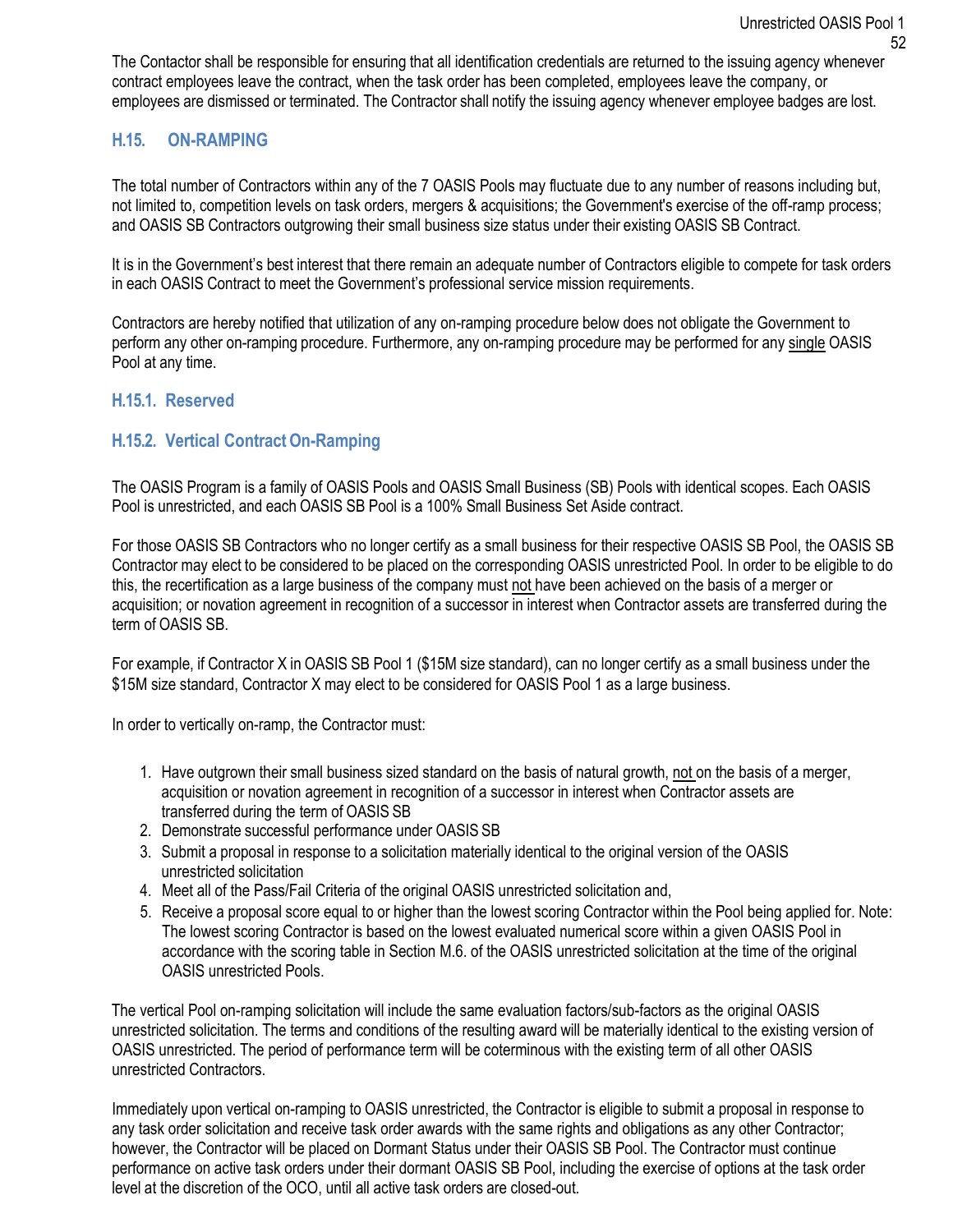The OASIS CO may conduct a vertical pool on-ramp without conducting any other form of on-ramp.

#### **H.15.3. Open Season On-Ramping**

GSA will determine whether it would be in the Government's best interest to initiate an open season to add additional Contractors to any of the OASIS Pools at any time, subject to the following conditions:

- 1. An open season notice is published in Federal Business Opportunities in accordance with FAR Part 5, Publicizing Contract Action
- 2. An open season solicitation is issued under current Federal procurement law
- 3. The solicitation identifies the total anticipated number of new contracts that GSA intends to award
- 4. Any Offeror that meets the eligibility requirements set forth in the open season solicitation may submit a proposal in response to the solicitation
- 5. The award decision under the open season solicitation is based upon substantially the same evaluation factors/sub-factors as the original solicitation
- 6. An Offeror's proposal must meet all of the Acceptability Pass/Fail Criteria of the original solicitation
- 7. If the intent of the on-ramp is to "replace" OASIS contractors acquired, merged, off-ramped, etc., an Offeror's proposal must receive a proposal score equal to or higher than the lowest scoring Contractor within the OASIS Pool being applied for Note: The lowest scoring Contractor is based on the lowest evaluated numerical score within a given OASIS Pool in accordance with the scoring table in Section M.6. of the solicitation at the time of the original awards
- 8. If the intent of the on ramp is to "add" OASIS contractors such as Sub Pool development or to increase the totalnumber of contractors in a given pool beyond the original number of awards for competition purposes, a number of contracts to be added will be announced and the highest technically rated Offerors will receive those awards regardless of how their score compared to the original awardees.
- 9. The terms and conditions of any resulting awards are materially identical to the existing version of the OASIS Pool and,
- 10. The period of performance term for any new awards is coterminous with the existing term for all other Contractors

Immediately upon on-ramping, the Contractor is eligible to submit a proposal in response to any task order solicitation and receive task order awards with the same rights and obligations as any other Contractor.

#### **H.15.4. Focused On-Ramping (Sub Pool Creation)**

GSA will determine whether it would be in the Government's best interest to initiate an open season to create a Sub Pool within established OASIS Pools. This may be done in response to client needs, competition levels, or other factors. For example, Pool 2 consists of 5 different NAICS codes. Over time, the OASIS Program Office notices that competition levels for all NAICS are healthy except for NAICS Code 541720. In response to this and based on anticipated demand, a Sub Pool for NAICS Code 541720 could be created through this on-ramping procedure.

Implementation of this form of on-ramping would be subject to the following conditions.

- 1. An open season notice is published in Federal Business Opportunities in accordance with FAR Part 5, Publicizing Contract Action
- 2. An open season solicitation is issued under current Federal procurement law
- 3. The solicitation identifies the total anticipated number of new contracts that GSA intends to award
- 4. Any Offeror already possessing a contract in the affected Pool will automatically be included in the newly formed SubPool if the Offeror can provide Pool Qualification projects for the newSubPool
- 5. Any Offeror that meets the eligibility requirements set forth in the open season solicitation may submit a proposal in response to the solicitation. This SubPool would require Pool Qualification projects associated with the NAICS Code/exception of the new SubPool.
- 6. The award decision under the open season solicitation is based upon substantially the same evaluation factors/sub-factors as the original solicitation. The newly formed SubPool will become a new MA-IDIQ contract in the family of OASIS contracts.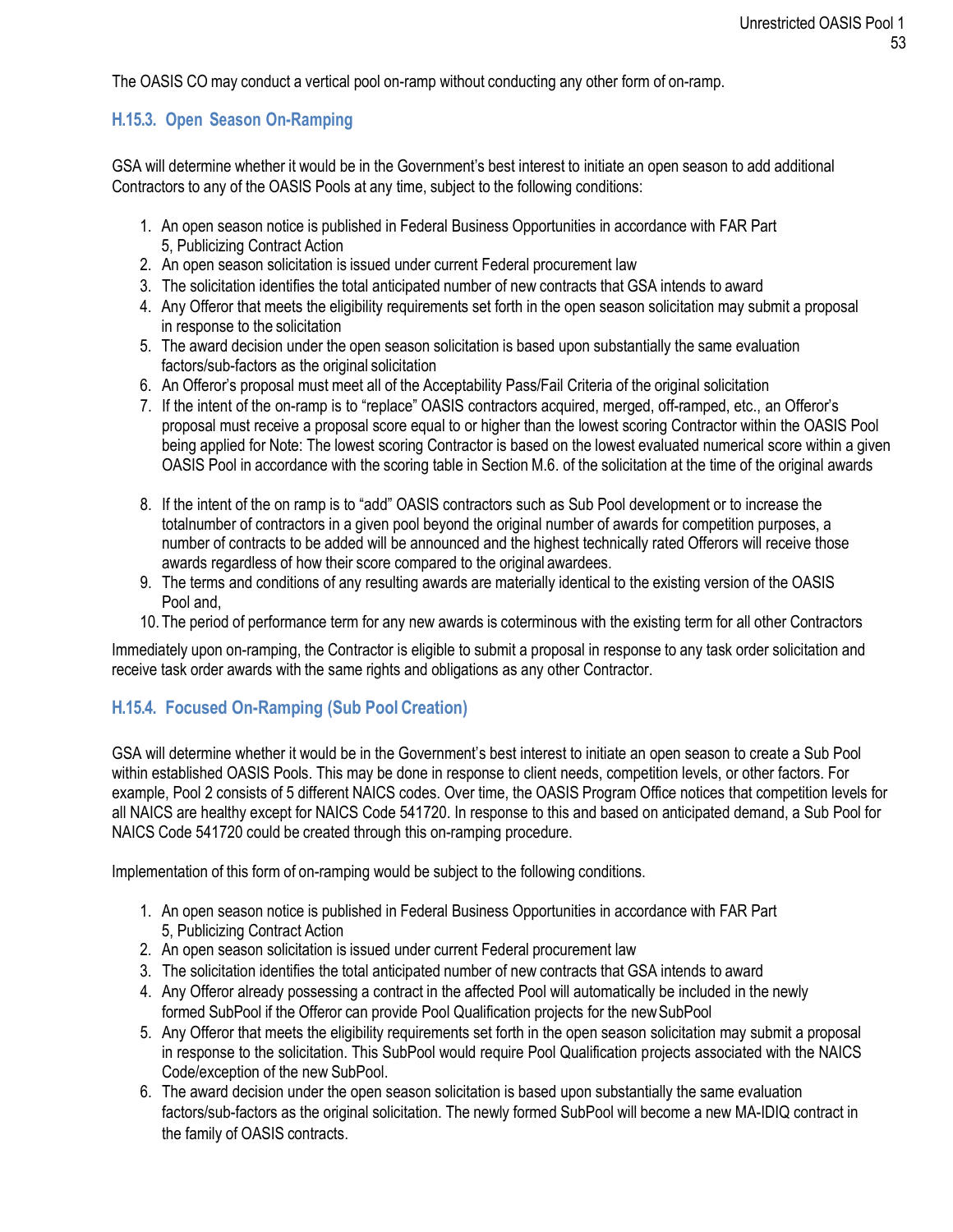- 7. An Offeror's proposal must meet all of the Acceptability Pass/Fail Criteria of the original solicitation
- 8. The terms and conditions of any resulting awards are materially identical to the existing version of the OASIS Pool and,
- 9. The period of performance term for any new awards is coterminous with the existing term for all other Contractors

#### **H.16. DORMANT STATUS**

GSA is responsible for ensuring performance and compliance with the terms of OASIS and safeguarding the interests of the Government and the American taxpayer in its contractual relationships. Additionally, GSA must ensure that Contractors receive impartial, fair, and equitable treatment. OASIS must be reserved for high performing OASIS Contractors. Accordingly, if the OASIS CO determines that any requirement of OASIS is not being met an OASIS Contractor may be placed into Dormant Status. Dormant status may be activated for a given OASIS Pool that a Contractor has been awarded or Dormant Status may be activated for all OASIS Pools.

If Dormant Status is activated, the Contractor shall not be eligible to participate or compete in any subsequent task order solicitations while the Contractor is in Dormant Status; however, Contractors placed in Dormant Status shall continue performance on previously awarded and active task orders, including the exercise of options and modifications at the task order level.

Dormant Status is not a Debarment, Suspension, or Ineligibility as defined in FAR Subpart 9.4 or a Termination as defined in FAR Part 49. Dormant Status is a condition that applies to the OASIS contract only. Grounds for being placed in Dormant Status specifically include, but are not limited to, trends or patterns of behavior associated with the failure to meet the deliverables and compliances specified under Section F.4.

Dormant status will only be imposed after careful consideration of the situation and collaboration with the Contractor to resolve the issues. To place a Contractor in Dormant Status, the OASIS CO must first send a letter to the Contractor regarding the

poor performance or non-compliance issue. The Contractor shall have reasonable time, at the discretion of the OASIS CO, to provide the OASIS CO with a remediation plan to correct the deficiencies/issues. If the OASIS CO is satisfied with the Contractor's response, the Contractor will not be placed in Dormant Status. If the OASIS CO is not satisfied with the response, or the remediation plan is not effective, the OCO may issue a final decision, in writing, placing the Contractor in a Dormant Status. The OASIS CO final decision may be appealed to the OASIS Ombudsman under Alternative Disputes Resolution (ADR), as defined in FAR Subpart 33.201 and GSAM 533.214. Using ADR does not waive the Contractor's right to appeal to the Agency Board of Contract Appeals or United States Court of Federal Claims.

#### **H.17. OFF-RAMPING**

GSA reserves the unilateral right to Off-Ramp non-performing Contractors. Contractors that are Off-Ramped have no active task orders under their OASIS Pool at the time of the Off-Ramping. Contractors under more than one OASIS Pool will only be off ramped from the OASIS Pool where the non-performing issues have occurred.

Off-ramping methods may result from one of the following conditions:

- 1. After a Contractor is placed in Dormant Status and the Contractor has completed all previously awarded task orders under OASIS
- 2. Debarment, Suspension, or Ineligibility as defined in FAR Subpart 9.4.
- 3. Termination as defined in FAR Part 49
- 4. Contractors who fail to meet the standards of performance, deliverables, or compliances
- 5. Taking any other action which may be permitted under the OASIS terms and conditions

(END OF SECTION H)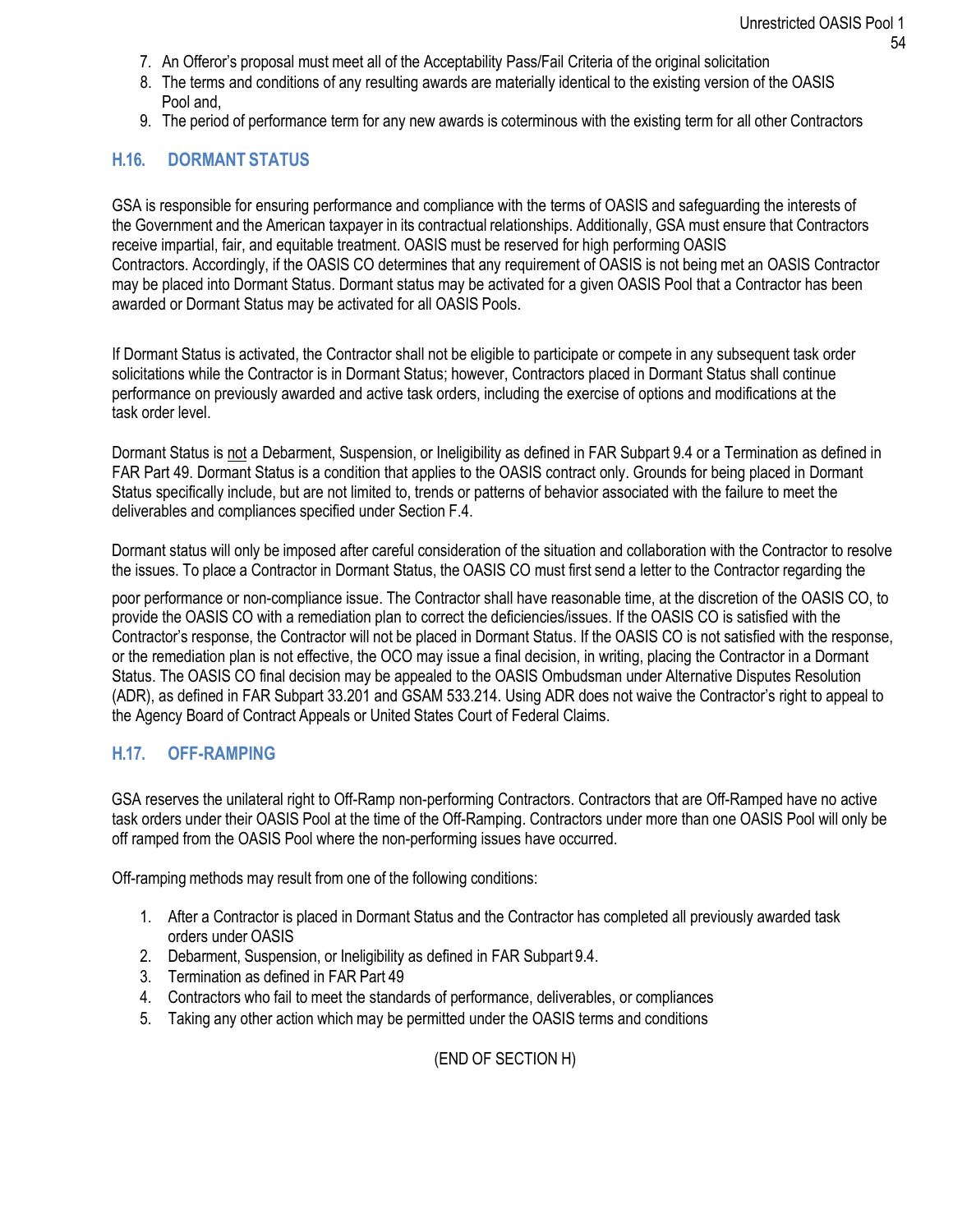# **PART II – CONTRACT CLAUSES**

## **SECTION I – CONTRACT CLAUSES**

#### **I.1. TASK ORDER CLAUSES**

In accordance with FAR 52.301, Solicitation Provisions and Contract Clauses (Matrix), the OASIS master contracts cannot predetermine all the contract provisions/clauses for future individual task orders.

Representation and Certification Provisions from the OASIS master contracts automatically flow down to all OASIS task orders.

All "Applicable" and "Required" provisions/clauses set forth in FAR 52.301 automatically flow down to all OASIS task orders based on their specific contract type (e.g. cost, fixed price, etc.), statement of work, competition requirements, commercial or not commercial, and dollar value as of the date the task order solicitation is issued. (**Note:** Any Applicable and/or Required provisions/clauses that require fill-in information must be provided by the OCO in full text).

The OCO must identify any "Optional" provisions/clauses set forth in FAR 52.301 and/or any of the ordering agency's "Supplemental" provisions/clauses for each individual task order solicitation and subsequent award. (**Note:** For Optional and/or agency Supplemental provisions/clauses, the OCO must provide the Provision/Clause Number, Title, Date, and fill-in information (if any), as of the date the task order solicitation is issued)

The OCO must identify in the task order solicitation whether FAR Part 12 commercial clauses/provisions apply or do not apply.

For T&M and/or L-H task orders **ONLY**, the OCO must identify one of the following provisions in the task order solicitation:

- 1. FAR 52.216-29 Time-and-Materials/Labor-Hour Proposal Requirements—Non-Commercial Item Acquisition with Adequate Price Competition. (**Note:** For organizations within DoD, when selecting FAR 52.216-29, the OCO must also identify DFARs 252.216-7002, Alternate A).
- 2. FAR 52.216-30 Time-and-Materials/Labor-Hour Proposal Requirements—Non-Commercial Item Acquisition Without Adequate Price Competition
- 3. FAR 52.216-31 Time-and-Materials/Labor-Hour Proposal Requirements—Commercial Item Acquisition

#### **I.2. OASIS CLAUSES**

The following clauses apply only to the OASIS MA-IDIQ task order contract. The clauses and dates remain unchanged throughout the term of OASIS unless changed through a bi-lateral modification to OASIS.

#### **I.2.1. FAR 52.252-2 CLAUSES INCORPORATED BYREFERENCE**

This contract incorporates one or more clauses by reference, with the same force and effect as if they were given in full text. Upon request, the Contracting Officer will make their full text available. Also, the full text of a clause may be accessed electronically at this address: <http://acquisition.gov/>

#### **I.2.2. GSAR 552.252-6 AUTHORIZED DEVIATIONS IN CLAUSES (DEVIATION FAR 52.252-6)(SEP1999)**

#### **(a)** *Deviations to FAR clauses***.**

(1) This solicitation or contract indicates any authorized deviation to a Federal AcquisitionRegulation (48 CFR Chapter 1) clause by the addition of "(DEVIATION)" after the date of the clause, if the clause is not published in the General Services Administration Acquisition Regulation (48 CFR Chapter 5).

(2) This solicitation indicates any authorized deviation to a Federal Acquisition Regulation (FAR) clause that is published in the General Services Administration Acquisition Regulation by the addition of "(DEVIATION (FAR clause no.))" after the date of the clause.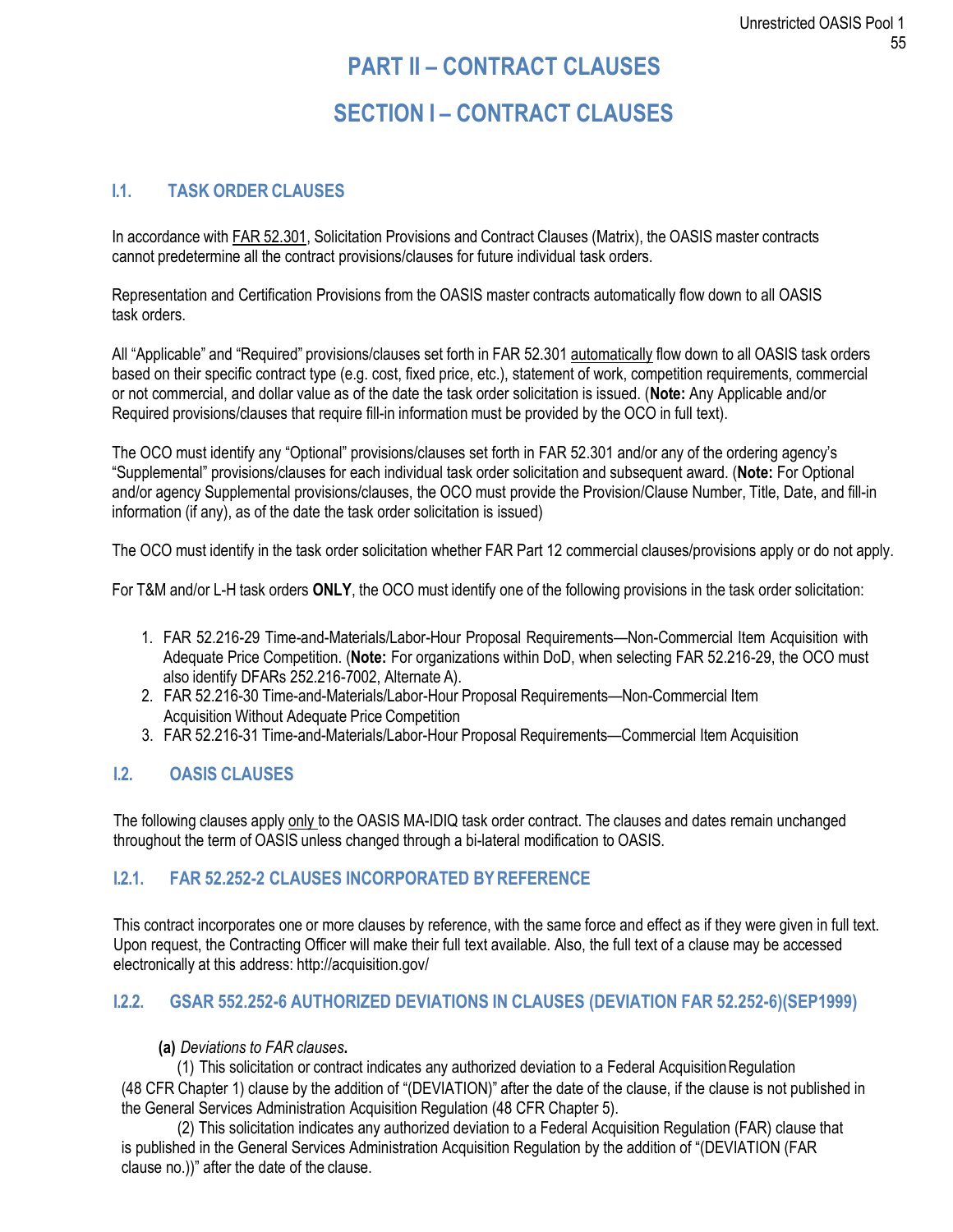**(b)** *Deviations to GSAR clauses.* This solicitation indicates any authorized deviation to a General Services Administration Acquisition Regulation clause by the addition of "(DEVIATION)" after the date of the clause.

**(c)** *"Substantially the same as" clauses.* Changes in wording of clauses prescribed for use on a "substantially the same as" basis are not considered deviations.

| <b>FAR</b> | <b>TITLE</b>                                                                                            | <b>DATE</b>     |
|------------|---------------------------------------------------------------------------------------------------------|-----------------|
| 52.202-1   | <b>Definitions</b>                                                                                      | <b>NOV 2013</b> |
| 52.203-3   | Gratuities                                                                                              | <b>APR 1984</b> |
| 52.203-5   | <b>Covenant Against Contingent Fees</b>                                                                 | <b>MAY 2014</b> |
| 52.203-6   | Restrictions on Subcontractor Sales to the Government                                                   | <b>SEP 2006</b> |
| 52.203-7   | Anti-Kickback Procedures                                                                                | <b>MAY 2014</b> |
| 52.203-8   | Cancellation, Rescission, and Recovery of Funds For Illegal or Improper Activity                        | <b>MAY 2014</b> |
| 52.203-10  | Price or Fee Adjustment for Illegal or Improper Activity                                                | <b>MAY 2014</b> |
| 52.203-12  | Limitation on Payments to Influence Certain Federal Transactions                                        | <b>OCT 2010</b> |
| 52.203-13  | <b>Contractor Code of Business Ethics and Conduct</b>                                                   | <b>OCT 2015</b> |
| 52.203-14  | Display of Hotline Poster(s)                                                                            | <b>OCT 2015</b> |
| 52.203-16  | Preventing Personal Conflict of Interest                                                                | <b>DEC 2011</b> |
| 52.203-17  | Contractor Employee Whistleblower Rights and Requirement to Inform Employees of<br>Whistleblower rights | <b>APR 2014</b> |
| 52.204-2   | <b>Security Requirements</b>                                                                            | <b>AUG 1996</b> |
| 52.204-4   | Printed or Copied Double-Sided on Postconsumer Fiber Content Paper                                      | <b>MAY 2011</b> |
| 52.204-9   | Personal Identity Verification of Contractor Personnel                                                  | <b>JAN 2011</b> |
| 52.204-10  | Reporting Executive Compensation and First-Tier Subcontract Awards                                      | <b>OCT 2016</b> |

(End of clause)

| <b>FAR</b>              | <b>TITLE</b>                                                                                                                | <b>DATE</b>     |
|-------------------------|-----------------------------------------------------------------------------------------------------------------------------|-----------------|
| 52.204-13               | <b>System for Award Management Maintenance</b>                                                                              | OCT 2016        |
| 52.204-19               | incorporation by Reference of Representations and Certifications                                                            | <b>DEC 2014</b> |
| 52.204-21               | Basic Safeguarding of Covered Contractor Information Systems                                                                | <b>JUN 2016</b> |
| 52.209-6                | Protecting the Government's Interest When Subcontracting with Contractors Debarred,<br>Suspended, or Proposed for Debarment | <b>OCT 2015</b> |
| 52.209-9                | Updates of Publicly Available Information Regarding Responsibility Matters                                                  | <b>JUL 2013</b> |
| 52.209-10               | Prohibition on Contracting with Inverted Domestic Corporations                                                              | <b>NOV 2015</b> |
| 52.210-1                | <b>Market Research</b>                                                                                                      | <b>APR 2011</b> |
| 52.211-5                | <b>Materials Requirements</b>                                                                                               | <b>AUG 2000</b> |
| 52.215-2                | Audit and Records -Negotiation                                                                                              | <b>OCT 2010</b> |
| $52.215 - 8$            | Order of Precedence - Uniform Contract Format                                                                               | <b>OCT 1997</b> |
| 52.215-14               | <b>Integrity of Unit Prices</b>                                                                                             | <b>OCT 2010</b> |
| 52.215-15               | Pension Adjustments and Asset Reversions                                                                                    | <b>OCT 2010</b> |
| 52.215-16               | <b>Facilities Capital Cost of Money</b>                                                                                     | <b>JUN 2003</b> |
| 52.215-17               | Waiver of Facilities Capital Cost of Money                                                                                  | <b>OCT 1997</b> |
| 52.215-18               | Reversion or Adjustment of Plans for Postretirement Benefits (PRB) other than Pensions                                      | <b>JUL 2005</b> |
| 52.215-19               | Notification of Ownership Changes                                                                                           | <b>OCT 1997</b> |
| $\overline{52}$ .215-21 | Requirements for Cost or Pricing Data or Information Other Than Cost or Pricing Data-<br>Modifications                      | <b>OCT 2010</b> |
| 52.215-21               | <b>Alternate IV</b>                                                                                                         | <b>OCT 2010</b> |
| 52.219-8                | <b>Utilization of Small Business Concerns</b>                                                                               | <b>NOV 2016</b> |
| 52.219-9                | <b>Small Business Subcontracting Plan</b>                                                                                   | <b>AUG 2018</b> |
| 52.219-9                | <b>Alternate II</b>                                                                                                         | <b>NOV 2016</b> |
| 52.219-16               | Liquidated Damages-Subcontracting Plan                                                                                      | <b>JAN 1999</b> |
| 52.219-28               | Post-Award Small Business Program Re-representation                                                                         | <b>JUL 2013</b> |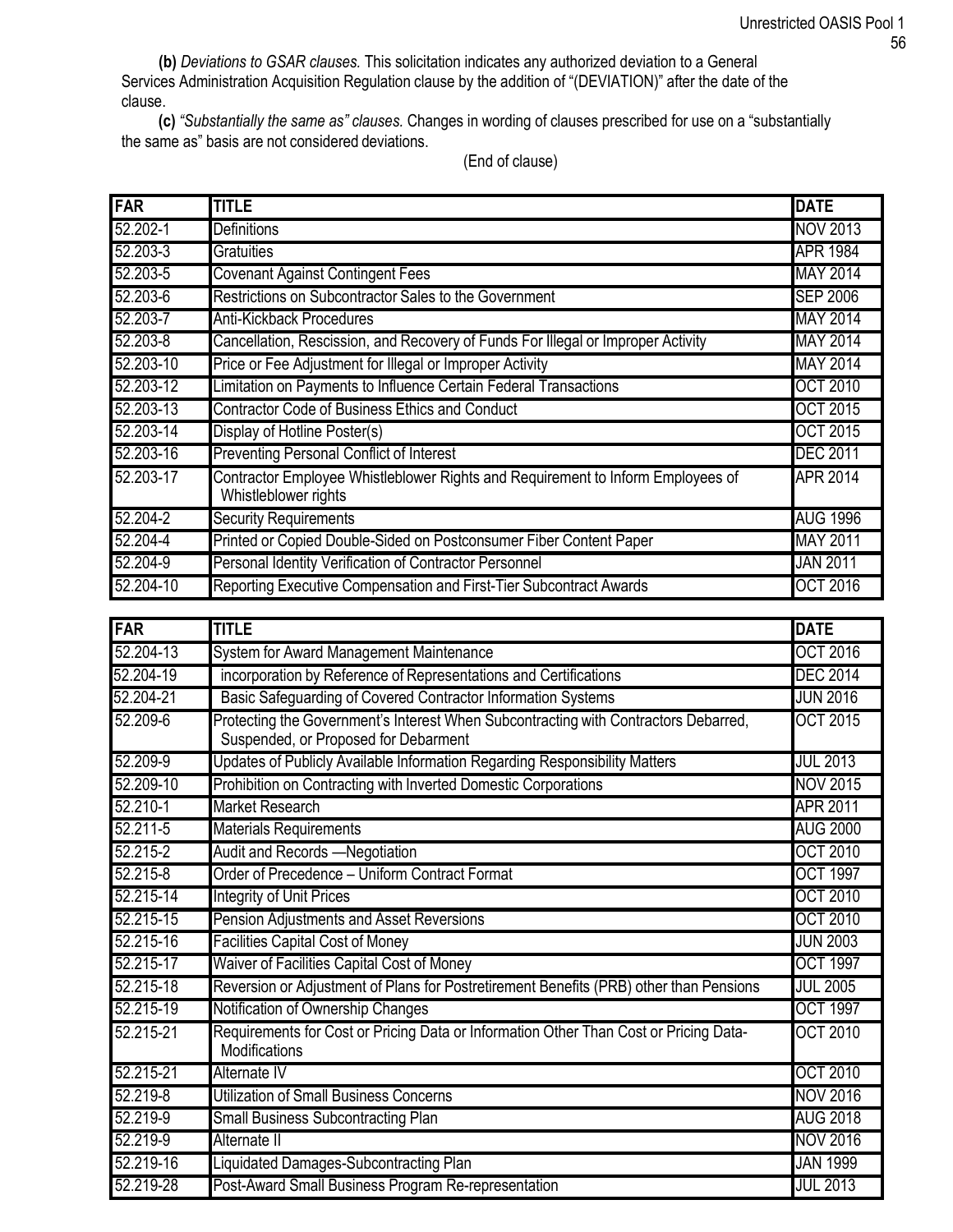| e v<br>I<br>×<br>I<br>×<br>×<br>۰. |  |
|------------------------------------|--|
|                                    |  |

| $52.222 - 3$ | <b>Convict Labor</b>                                                        | <b>JUN 2003</b> |
|--------------|-----------------------------------------------------------------------------|-----------------|
| 52.222-4     | Contract Work Hours and Safety Standards Act - Overtime Compensation        | <b>MAY 2018</b> |
| 52.222-19    | Child Labor - Cooperation with Authorities and Remedies                     | <b>JAN 2018</b> |
| 52.222-21    | <b>Prohibition of Segregated Facilities</b>                                 | <b>APR 2015</b> |
| 52.222-26    | <b>Equal Opportunity</b>                                                    | <b>SEP 2016</b> |
| 52.222-35    | <b>Equal Opportunity for Veterans</b>                                       | <b>OCT 2015</b> |
| 52.222-36    | Affirmative Action for Workers with Disabilities                            | <b>JUL 2014</b> |
| 52.222-37    | <b>Employment Reports Veterans</b>                                          | <b>FEB 2016</b> |
| 52.222-38    | Compliance with Veterans Employment Reporting Requirements                  | <b>FEB 2016</b> |
| 52.222-40    | Notification of Employee Rights Under the National Labor Relations Act      | <b>DEC 2010</b> |
| 52.222-50    | <b>Combating Trafficking in Persons</b>                                     | <b>MAR 2015</b> |
| 52.222-54    | <b>Employment Eligibility Verification</b>                                  | <b>OCT 2015</b> |
| 52.223-5     | Pollution Prevention and Right-To-Know Information                          | <b>MAY 2011</b> |
| 52.223-6     | Drug-Free Workplace                                                         | <b>MAY 2001</b> |
| 52.223-18    | Encouraging Contractor Policies to Ban Text Messaging While Driving         | <b>AUG 2011</b> |
| 52.223-19    | Compliance with Environmental Management Systems                            | <b>MAY 2011</b> |
| $52.224 - 1$ | <b>Privacy Act Notification</b>                                             | <b>APR 1984</b> |
| 52.224-2     | <b>Privacy Act</b>                                                          | <b>APR 1984</b> |
| 52.225-13    | Restrictions on Certain Foreign Purchases                                   | <b>JUN 2008</b> |
| 52.225-26    | Contractors Performing Private Security Functions Outside the United States | <b>OCT 2016</b> |
| $52.227 - 1$ | <b>Authorization and Consent</b>                                            | <b>DEC 2007</b> |
| $52.227 - 2$ | Notice and Assistance Regarding Patent and Copyright Infringement           | <b>DEC 2007</b> |
| 52.227-3     | Patent Indemnity                                                            | <b>APR 1984</b> |

| <b>FAR</b>         | <b>TITLE</b>                                                                                                  | <b>DATE</b>     |
|--------------------|---------------------------------------------------------------------------------------------------------------|-----------------|
|                    | 52.227-14 Rights in Data-General                                                                              | <b>MAY 2014</b> |
|                    | 52.227-17 Rights in Data-Special Works                                                                        | <b>DEC 2007</b> |
|                    | 52.228-5 Insurance - Work on a Government Installation                                                        | <b>JAN 1997</b> |
|                    | 52.229-3 Federal, State, and Local Taxes                                                                      | <b>FEB 2013</b> |
|                    | 52.230-2 Cost Accounting Standards (Deviation 2018-00015) *                                                   | <b>MAY 2018</b> |
|                    | 52.230-3 Disclosure and Consistency of Cost Accounting Practices (Deviation 2018-O0015) *                     | MAY 2018        |
|                    | 52.230-4 Disclosure and Consistency of Cost Accounting Practices-Foreign Concern (Deviation 2018-<br>O0015) * | <b>MAY 2018</b> |
|                    | 52.230-6 Administration of Cost Accounting Standards                                                          | <b>JUN 2010</b> |
|                    | 52.232-8 Discounts for Prompt Payment                                                                         | <b>FEB 2002</b> |
|                    | 52.232-9 Limitation on Withholding of Payments                                                                | <b>APR 1984</b> |
| 52.232-11 Extras   |                                                                                                               | <b>APR 1984</b> |
| 52.232-17 Interest |                                                                                                               | <b>MAY 2014</b> |
|                    | 52.232-33 Payment by Electronic Funds Transfer-System for Award Management                                    | <b>JUL 2013</b> |
|                    | 52.232-39 Unenforceability of Unauthorized Obligations                                                        | <b>JUN 2013</b> |
|                    | 52.232-40 Providing Accelerated payments to Small Business Subcontractors                                     | EC 2013         |
| 52.233-1 Disputes  |                                                                                                               | <b>MAY 2014</b> |
|                    | 52.233-1 Alternate I                                                                                          | <b>DEC 1991</b> |
|                    | 52.233-3 Protest After Award                                                                                  | <b>AUG 1996</b> |
|                    | 52.233-4 Applicable Law for Breach of Contract Claim                                                          | <b>OCT 2004</b> |
| 52.237-2           | Protection of Government Buildings, Equipment, and Vegetation                                                 | <b>APR 1984</b> |
| $52.237 - 3$       | <b>Continuity of Services</b>                                                                                 | <b>JAN 1991</b> |
|                    | 52.242-13 Bankruptcy                                                                                          | <b>JUL 1995</b> |
| 52.243-1           | Changes - Fixed-Price                                                                                         | <b>AUG 1987</b> |
|                    | 52.243-1 Alternate II                                                                                         | <b>APR 1984</b> |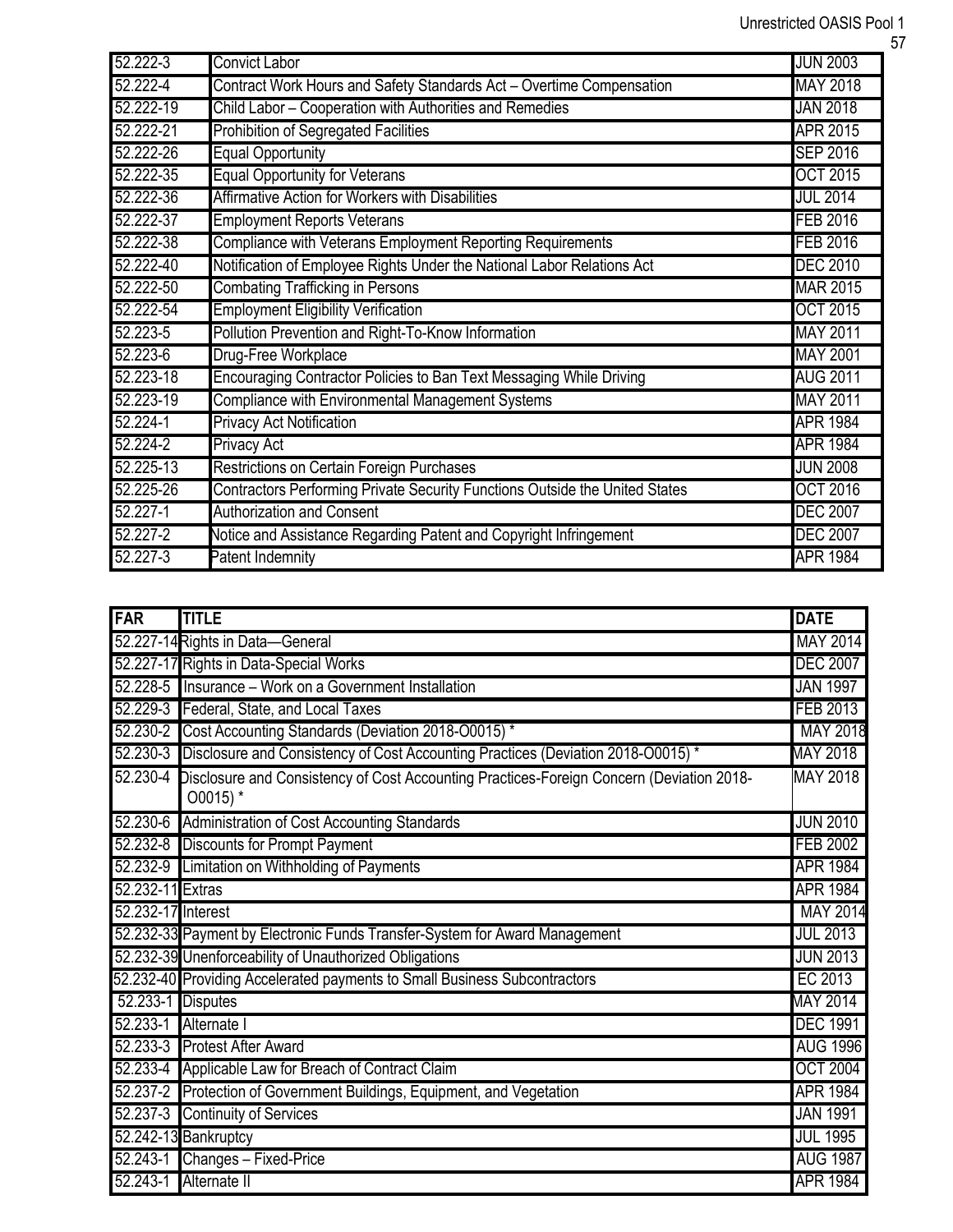|          | 52.244-5 Competition in Subcontracting                                                                                  | <b>DEC 1996</b> |
|----------|-------------------------------------------------------------------------------------------------------------------------|-----------------|
|          | 52.244-6 Subcontracts for Commercial Items                                                                              | <b>AUG 2018</b> |
|          | 52.245-1 Government Property                                                                                            | <b>JAN 2017</b> |
| 52.245-9 | Use and Charges                                                                                                         | APR 2012        |
|          | 52.246-4 Inspection of Services - Fixed Price                                                                           | <b>AUG 1996</b> |
|          | 52.246-25 Limitation of Liability - Services                                                                            | <b>FEB 1997</b> |
|          | 52.249-2 Termination for Convenience of the Government (Fixed-Price)                                                    | <b>APR 2012</b> |
|          | 52.249-8 Default (Fixed-Price Supply and Service)                                                                       | <b>APR 1984</b> |
|          | 52.251-1 Government Supply Sources                                                                                      | <b>APR 2012</b> |
|          | 52.253-1 Computer Generated Forms                                                                                       | <b>JAN 1991</b> |
|          | 52.204-24 Representation Regarding Certain Telecommunications & Video Surveillance Services or Equipment                | <b>AUG 2019</b> |
|          | 52.204-25 Prohibition on Contracting for Certain Telecommunications & Video Surveillance Services or Equipment AUG 2020 |                 |

\*full text for deviations is included below

#### **I.3. GSAR CLAUSES INCORPORATED BY REFERENCE**

| <b>GSAR</b> | <b>TITLE</b>                                                                                   | <b>DATE</b>     |
|-------------|------------------------------------------------------------------------------------------------|-----------------|
| 552.203-71  | Restriction on Advertising                                                                     | <b>SEP 1999</b> |
| 552.204-9   | <b>Personal Identity Verification Requirements</b>                                             | <b>OCT 2012</b> |
| 552.215-70  | <b>Examination of Records by GSA</b>                                                           | <b>JUL 2016</b> |
| 552.219-75  | GSA Mentor-Protégé Program                                                                     | <b>SEP 2009</b> |
| 552.228-5   | Government as Additional Insured                                                               | MAY 2009        |
| 552.232-1   | Payments (DEVIATION FAR 52.232-1)                                                              | <b>NOV 2009</b> |
| 552.232-23  | <b>Assignment of Claims</b>                                                                    | <b>SEP 1999</b> |
| 552.232-25  | Prompt Payment (DEVIATION FAR 52.232-25)                                                       | <b>NOV 2009</b> |
| 552.237-73  | Restriction on Disclosure Of Information                                                       | <b>JUN 2009</b> |
| 552.204-70  | Representation Regarding Certain Telecommunications & Video Surveillance Services or Equipment | <b>AUG 2019</b> |

**I.4. FAR AND GSAR CLAUSES IN FULL TEXT**

#### **I.4.1. FAR 52.209-9 Updates of Publicly Available Information Regarding Responsibility Matters (FEB 2012)**

(a) The Contractor shall update the information in the Federal Awardee Performance and Integrity Information System (FAPIIS) on a semi-annual basis, throughout the life of the contract, by posting the required information in the Central Contractor Registration database via https:[//www.acquisition.gov.](http://www.acquisition.gov/)

(b) As required by section 3010 of the Supplemental Appropriations Act, 2010 (Pub. L. 111-212), all information posted in FAPIIS on or after April 15, 2011, except past performance reviews, will be publicly available. FAPIIS consists of two segments—

(1) The non-public segment, into which Government officials and the Contractor post information, which can only be viewed by—

(i) Government personnel and authorized users performing business on behalf of the Government;or

(ii) The Contractor, when viewing data on itself; and

(2) The publicly-available segment, to which all data in the non-public segment of FAPIIS is automatically transferred after a waiting period of 14 calendar days, except for—

(i) Past performance reviews required by subpart 42.15;

(ii) Information that was entered prior to April 15, 2011; or

(iii) Information that is withdrawn during the 14-calendar-day waiting period by the Government official who posted it in accordance with paragraph (c)(1) of this clause.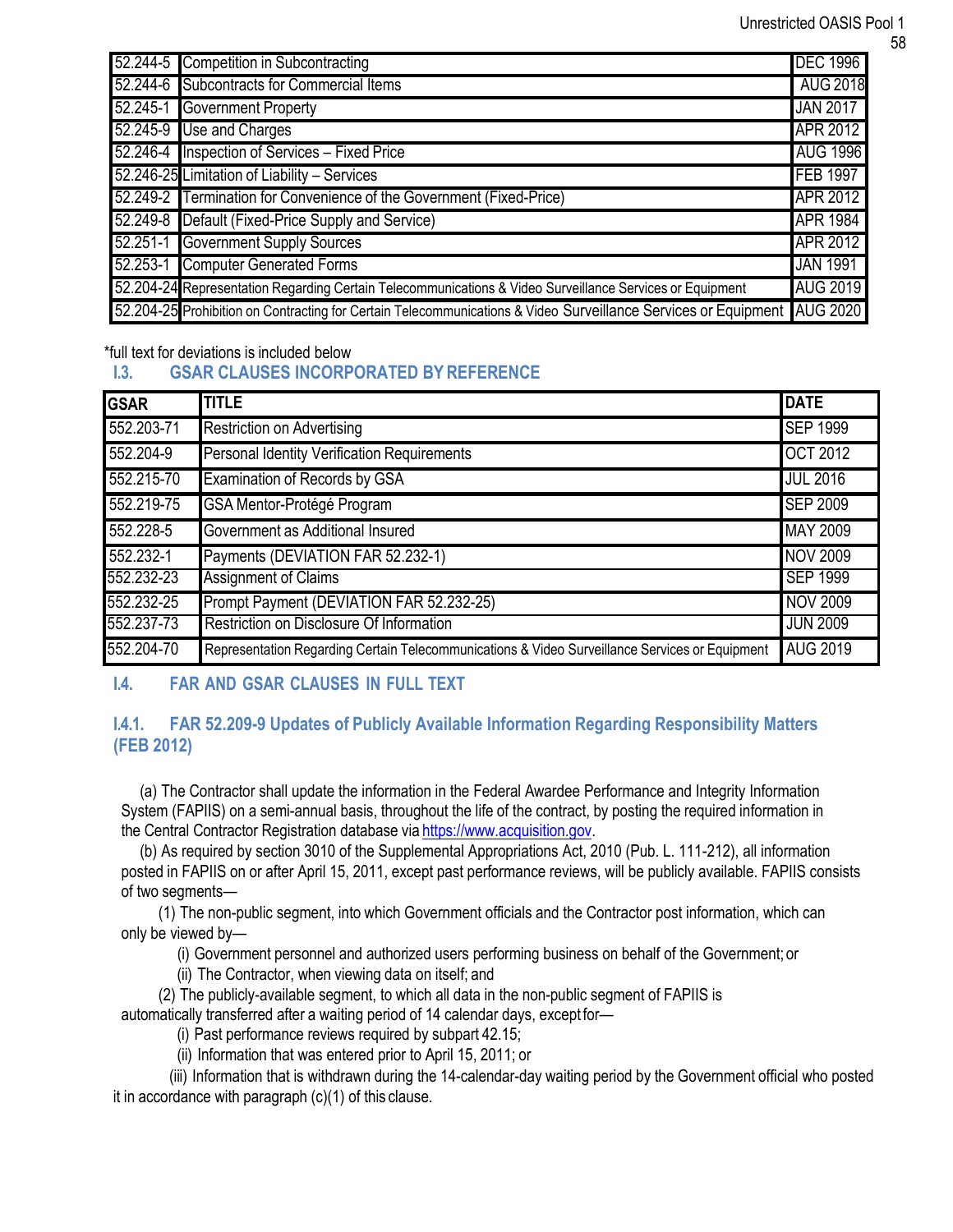(c) The Contractor will receive notification when the Government posts new information to the Contractor's record.

(1) If the Contractor asserts in writing within 7 calendar days, to the Government official who posted the information, that some of the information posted to the non-public segment of FAPIIS is covered by a disclosure exemption under the Freedom of Information Act, the Government official who posted the information shall within 7 calendar days remove the posting from FAPIIS and resolve the issue in accordance with agency Freedom of Information procedures, prior to reposting the releasable information. The Contractor shall cite 52.209-9 and request removal within 7 calendar days of the posting to FAPIIS.

(2) The Contractor will also have an opportunity to post comments regarding information that has been posted by the Government. The comments will be retained as long as the associated information is retained, *i.e.*, for a total period of 6 years. Contractor comments will remain a part of the record unless the Contractor revises them.

(3) As required by section 3010 of Pub. L. 111-212, all information posted in FAPIIS on or after April 15, 2011, except past performance reviews, will be publicly available.

(d) Public requests for system information posted prior to April 15, 2011, will be handled under Freedom of Information Act procedures, including, where appropriate, procedures promulgated under E.O.12600.

#### **I.4.2. FAR 52.216-18 Ordering (OCT 1995)**

(a) Any supplies and services to be furnished under this contract shall be ordered by issuance of delivery orders or task orders by the individuals or activities designated in the Schedule. Such orders may be issued from contract start date through the contract end date.

(b) All delivery orders or task orders are subject to the terms and conditions of this contract. In the event of conflict between a delivery order or task order and this contract, the contract shall control.

(c) If mailed, a delivery order or task order is considered "issued" when the Government deposits the order in the mail. Orders may be issued orally, by facsimile, or by electronic commerce methods only if authorized in the Schedule.

#### **I.4.3. FAR 52.216-19 Order Limitations (OCT 1995)**

(a) *Minimum order*. When the Government requires supplies or services covered by this contract in an amount of less than the Simplified Acquisition Threshold, as amended, the Government is not obligated to purchase, nor is the Contractor obligated to furnish, those supplies or services under the contract.

(b) *Maximum order*. The Contractor is not obligated to honor—

(1) Any order for a single item in excess of N/A per year

(2) Any order for a combination of items in excess of N/A per year

(3) A series of orders from the same ordering office within 365 days that together call for quantities exceeding the limitation in paragraph (b)(1) or (2) of this section.

(c) If this is a requirements contract (*i.e.,* includes the Requirements clause at subsection 52.216-21 of the Federal Acquisition Regulation (FAR)), the Government is not required to order a part of any one requirement from the Contractor if that requirement exceeds the maximum-order limitations in paragraph (b) of thissection.

(d) Notwithstanding paragraphs (b) and (c) of this section, the Contractor shall honor any order exceeding the maximum order limitations in paragraph (b), unless that order (or orders) is returned to the ordering office within 5 days after issuance, with written notice stating the Contractor's intent not to ship the item (or items) called for and the reasons. Upon receiving this notice, the Government may acquire the supplies or services from another source.

#### **I.4.4. FAR 52.216-22 Indefinite Quantity (OCT 1995)**

(a) This is an indefinite-quantity contract for the supplies or services specified and effective for the period stated, in the Schedule. The quantities of supplies and services specified in the Schedule are estimates only and are not purchased by this contract.

(b) Delivery or performance shall be made only as authorized by orders issued in accordance with the Ordering clause. The Contractor shall furnish to the Government, when and if ordered, the supplies or services specified in the Schedule up to and including the quantity designated in the Schedule as the "maximum." The Government shall order at least the quantity of supplies or services designated in the Schedule as the "minimum."

(c) Except for any limitations on quantities in the Order Limitations clause or in the Schedule, there is no limit on the number of orders that may be issued. The Government may issue orders requiring delivery to multiple destinations or performance at multiple locations.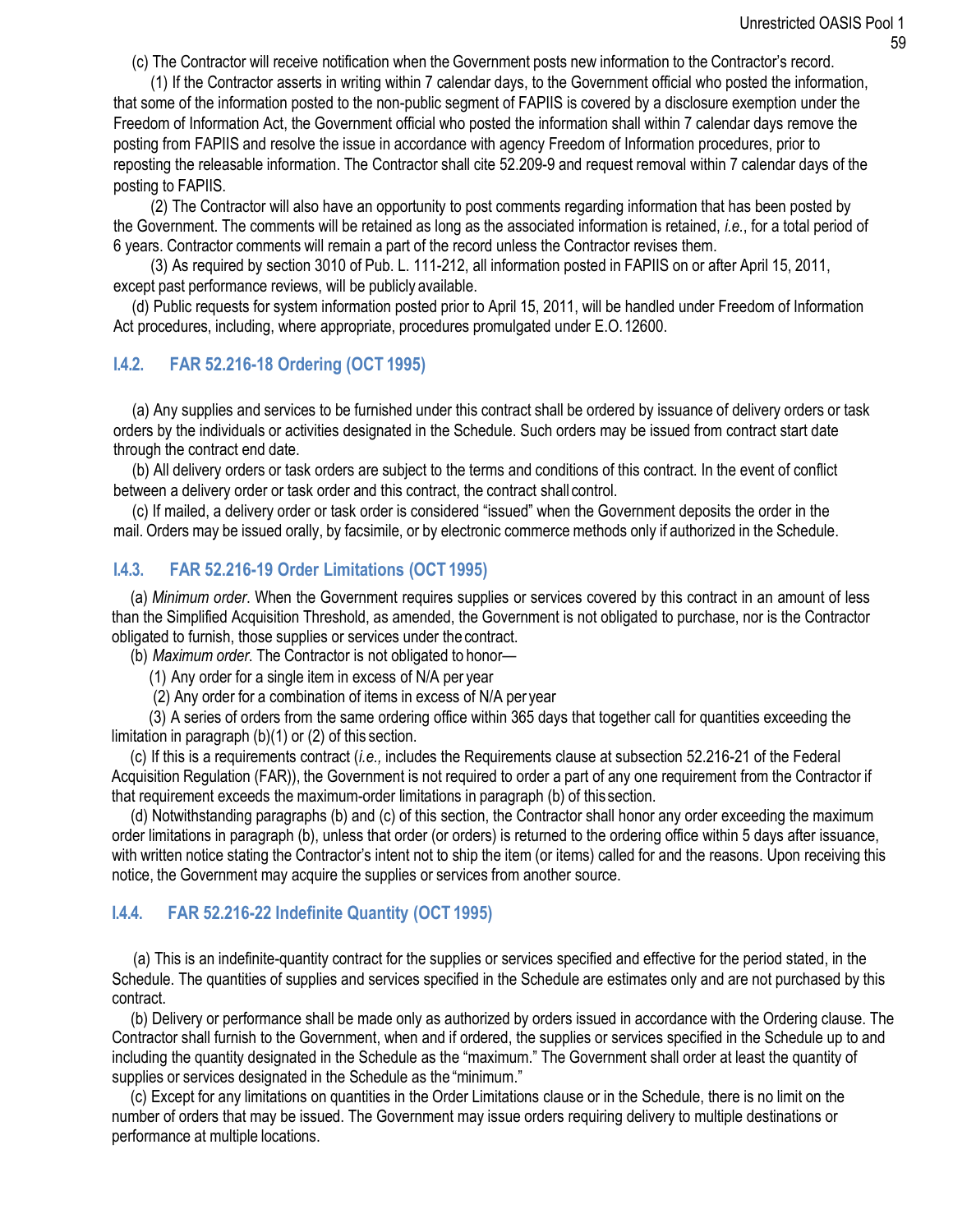(d) Any order issued during the effective period of this contract and not completed within that period shall be completed by the Contractor within the time specified in the order. The contract shall govern the Contractor's and Government's rights and obligations with respect to that order to the same extent as if the order were completed during the contract's effective period; *provided*, that the Contractor shall not be required to make any deliveries under this contract after the completion of customer order, including order options, five years following the expiration of the contract ordering period.

#### **I.4.5. 52.216-32 Task-Order and Delivery-Order Ombudsman. (Sept 2019)**

(a) In accordance with 41 U.S.C. 4106(g), the Agency has designated the following task-order and delivery-order Ombudsman for this contract. The Ombudsman must review complaints from the Contractor concerning all task-order and delivery-order actions for this contract and ensure the Contractor is afforded a fair opportunity for consideration in the award of orders, consistent with the procedures in the contract.

GSA Ombudsman (only for GSA issued Task Orders) 1800 F St NW, 2nd Floor Washington, D.C. 20405 Email: [GSAOmbudsman@gsa.gov](mailto:GSAOmbudsman@gsa.gov) URL to OMBUDSMAN PAGE: [www.gsa.gov/ombudsman.](http://www.gsa.gov/ombudsman)

**(b)** Consulting an ombudsman does not alter or postpone the timeline for any other process (e.g., protests).

(c) Before consulting with the Ombudsman, the Contractor is encouraged to first address complaints with the Contracting Officer for resolution. When requested by the Contractor, the Ombudsman may keep the identity of the concerned party or entity confidential, unless prohibited by law or agency procedure. (End of clause)

*Alternate I (Sept 2019)*. As prescribed in 16.506(j), add the following paragraph (d) to the basic clause.

(d) Contracts used by multiple agencies.

(1) This is a contract that is used by multiple agencies. Complaints from Contractors concerning orders placed under contracts used by multiple agencies are primarily reviewed by the task-order and delivery-order Ombudsman for the ordering activity.

(2) The ordering activity has designated the following task-order and delivery-order Ombudsman for this order:

[TO BE COMPLETED AT THE TASK ORDER LEVEL FOR NON-GSA INITIATED/PLACED ORDERS: *The ordering activity's contracting officer to insert the name, address, telephone number, and email address for the ordering activity's Ombudsman or provide the URL address where this information may be found.*]

(3) Before consulting with the task-order and delivery-order Ombudsman for the ordering activity, the Contractor is encouraged to first address complaints with the ordering activity's Contracting Officer for resolution. When requested by the Contractor, the task-order and delivery-order Ombudsman for the ordering activity may keep the identity of the concerned party or entity confidential, unless prohibited by law or agency procedure.

#### **I.4.6. FAR 52.217-8 Option to Extend Services (NOV1999)**

The Government may require continued performance of any services within the limits and at the rates specified in the contract. These rates may be adjusted only as a result of revisions to prevailing labor rates provided by the Secretary of Labor. The option provision may be exercised more than once, but the total extension of performance hereunder shall not exceed 6 months. The Contracting Officer may exercise the option by written notice to the Contractor within 30 days.

#### **I.4.7. FAR 52.217-9 Option to Extend the Term of the Contract (MAR2000)**

(a) The Government may extend the term of this contract by written notice to the Contractor within 30 days provided that the Government gives the Contractor a preliminary written notice of its intent to extend at least 60 days before the contract expires. The preliminary notice does not commit the Government to an extension.

(b) If the Government exercises this option, the extended contract shall be considered to include this option clause. The total duration of this contract, including the exercise of any options under this clause, shall not **exceed 10 years**.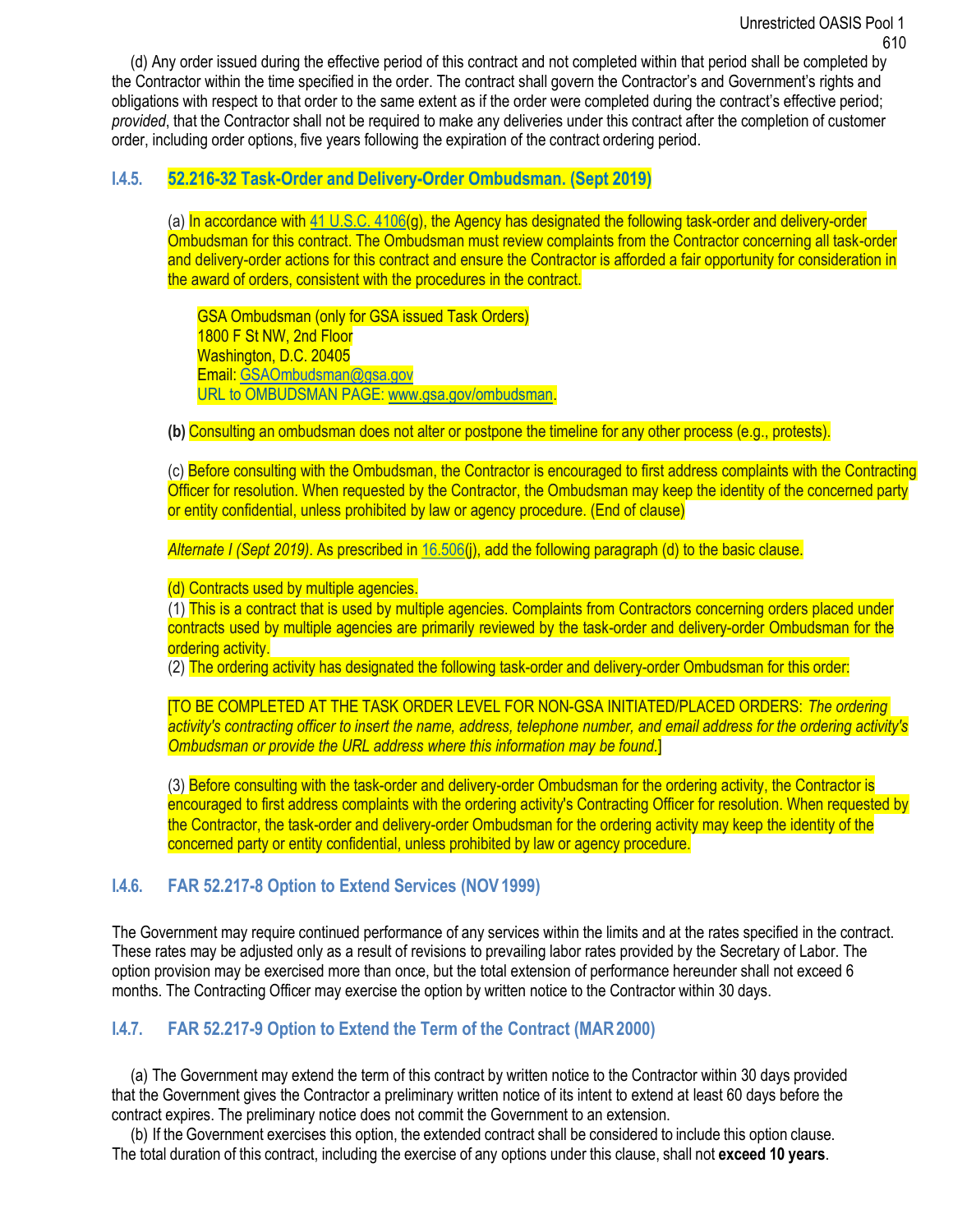#### **I.4.8. 52.223-99 ENSURING ADEQUATE COVID-19 SAFETY PROTOCOLS FOR FEDERAL CONTRACTORS (OCT 2021) (DEVIATION)**

(a) *Definition*. As used in this clause - *United States or its outlying areas* means— (1) The fifty States;

(2) The District of Columbia;

(3) The commonwealths of Puerto Rico and the Northern Mariana Islands;

(4) The territories of American Samoa, Guam, and the United States Virgin Islands; and

(5) The minor outlying islands of Baker Island, Howland Island, Jarvis Island, Johnston Atoll, Kingman Reef, Midway Islands, Navassa Island, Palmyra Atoll, and Wake Atoll.

(b) *Authority.* This clause implements Executive Order 14042, Ensuring Adequate COVID Safety Protocols for Federal Contractors, dated September 9, 2021 (published in the Federal Register on September 14, 2021, 86 FR 50985).

(c) *Compliance.* The Contractor shall comply with all guidance, including guidance conveyed through Frequently Asked Questions, as amended during the performance of this contract, for contractor or subcontractor workplace locations published by the Safer Federal Workforce Task Force (Task Force Guidance) at https:/www.saferfederalworkforce.gov/contractors/

(d) *Subcontracts*. The Contractor shall include the substance of this clause, including this paragraph (d), in subcontracts at any tier that exceed the simplified acquisition threshold, as defined in Federal Acquisition Regulation 2.101 on the date of subcontract award, and are for services, including construction, performed in whole or in part within the United States or its outlying areas. (End of clause)

#### **1.4.9 FAR 52.230-2 Cost Accounting Standards (DEVIATION 2018-O0015) (MAY 2018) \***

(a) Unless the contract is exempt under 48 CFR 9903.201-1 and 9903.201-2, the provisions of 48 CFR Part 9903 are incorporated herein by reference and the Contractor, in connection with this contract, shall-

(1) (CAS-covered Contracts Only) By submission of a Disclosure Statement, disclose in writing the Contractor's cost accounting practices as required by 48 CFR 9903.202-1 through 9903.202-5, including methods of distinguishing direct costs from indirect costs and the basis used for allocating indirect costs. The practices disclosed for this contract shall be the same as the practices currently disclosed and applied on all other contracts and subcontracts being performed by the Contractor and which contain a Cost Accounting Standards (CAS) clause. If the Contractor has notified the Contracting Officer that the Disclosure Statement contains trade secrets and commercial or financial information which is privileged and confidential, the Disclosure Statement shall be protected and shall not be released outside of theGovernment.

(2) Follow consistently the Contractor's cost accounting practices in accumulating and reporting contract performance cost data concerning this contract. If any change in cost accounting practices is made for the purposes of any contract or subcontract subject to CAS requirements, the change must be applied prospectively to this contract and the Disclosure Statement must be amended accordingly. If the contract price or cost allowance of this contract is affected by such changes, adjustment shall be made in accordance with paragraph (a)(4) or (a)(5) of this clause, as appropriate.

(3) Comply with all CAS, including any modifications and interpretations indicated thereto contained in 48 CFR Part 9904, in effect on the date of award of this contract or, if the Contractor has submitted certified cost or pricing data, on the date of final agreement on price as shown on the Contractor's signed certificate of current cost or pricing data. The Contractor shall also comply with any CAS (or modifications to CAS) which hereafter become applicable to a contract or subcontract of the Contractor. Such compliance shall be required prospectively from the date of applicability to such contract or subcontract. (4)(i) (Agree to an equitable adjustment as provided in the Changes clause of this contract if the contract cost is affected by a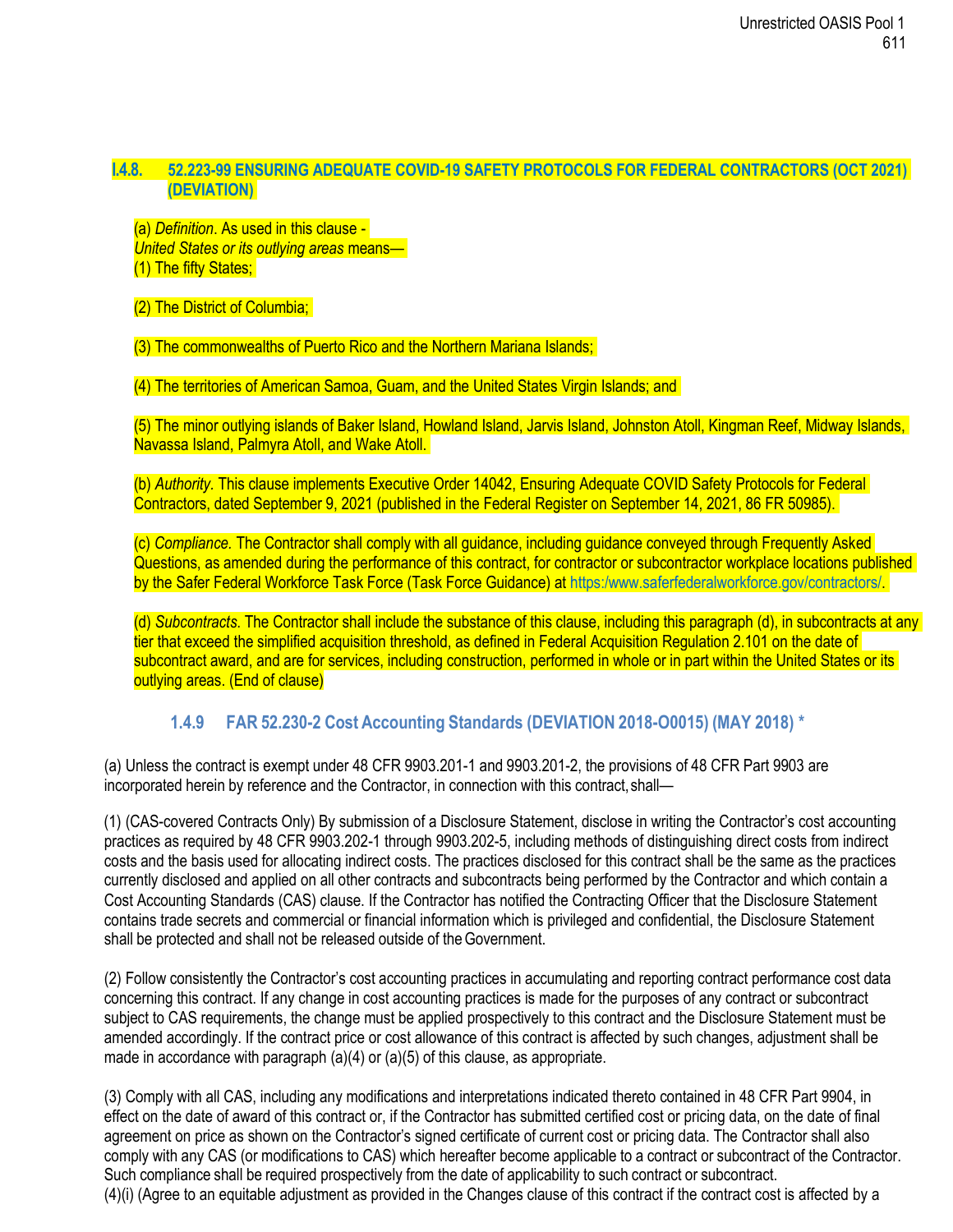change which, pursuant to paragraph (a)(3) of this clause, the Contractor is required to make to the Contractor's established cost accounting practices.

(ii) Negotiate with the Contracting Officer to determine the terms and conditions under which a change may be made to a cost accounting practice, other than a change made under other provisions of paragraph (a)(4) of this clause; provided that no agreement may be made under this provision that will increase costs paid by the United States.

(iii) When the parties agree to a change to a cost accounting practice, other than a change under subdivision (a)(4)(i) of this clause, negotiate an equitable adjustment as provided in the Changes clause of this contract.

(5) Agree to an adjustment of the contract price or cost allowance, as appropriate, if the Contractor or a subcontractor fails to comply with an applicable Cost Accounting Standard, or to follow any cost accounting practice consistently and such failure results in any increased costs paid by the United States. Such adjustment shall provide for recovery of the increased costs to the United States, together with interest thereon computed at the annual rate established under section 6621(a)(2) of the Internal Revenue Code of 1986 (26 U.S.C. 6621(a)(2)) for such period, from the time the payment by the United States was made to the time the adjustment is affected. In no case shall the Government recover costs greater than the increased cost to the Government, in the aggregate, on the relevant contracts subject to the price adjustment, unless the Contractor made a change in its cost accounting practices of which it was aware or should have been aware at the time of price negotiations and which it failed to disclose to the Government.

(b) If the parties fail to agree whether the Contractor or a subcontractor has complied with an applicable CAS in 48 CFR 9904 or a CAS rule or regulation in 48 CFR 9903 and as to any cost adjustment demanded by the United States, such failure to agree will constitute a dispute under 41 U.S.C. chapter 71, Contract Disputes.

(c) The Contractor shall permit any authorized representatives of the Government to examine and make copies of any documents, papers, or records relating to compliance with the requirements of thisclause.

(d) The Contractor shall include in all negotiated subcontracts which the Contractor enters into, the substance of this clause, except paragraph (b), and shall require such inclusion in all other subcontracts, of any tier, including the obligation to comply with all CAS in effect on the subcontractor's award date or if the subcontractor has submitted certified cost or pricing data, on the date of final agreement on price as shown on the subcontractor's signed Certificate of Current Cost or Pricing Data. If the subcontract is awarded to a business unit which pursuant to 48 CFR 9903.201-2 is subject to other types of CAS coverage, the substance of the applicable clause set forth in subsection 30.201-4 of the Federal Acquisition Regulation shall be inserted.

This requirement shall apply only to negotiated subcontracts in excess of \$2 million, except that the requirement shall not apply to negotiated subcontracts otherwise exempt from the requirement to include a CAS clause as specified in 48 CFR 9903.201-1.

#### **I.4.10 FAR 52.230-3 Disclosure and Consistency of Cost Accounting Practices (DEVIATION 2018-O0015)(MAY 2018) \***

(a) The Contractor, in connection with this contract, shall—

(1) Comply with the requirements of 48 CFR 9904.401, Consistency in Estimating, Accumulating, and Reporting Costs; 48 CFR 9904.402, Consistency in Allocating Costs Incurred for the Same Purpose; 48 CFR 9904.405, Accounting for Unallowable Costs; and 48 CFR 9904.406, Cost Accounting Standard—Cost Accounting Period, in effect on the date of award of this contract as indicated in 48 CFR Part 9904.

(2) (CAS-covered Contracts Only) If it is a business unit of a company required to submit a Disclosure Statement, disclose in writing its cost accounting practices as required by 48 CFR 9903.202-1 through 9903.202-5. If the Contractor has notified the Contracting Officer that the Disclosure Statement contains trade secrets and commercial or financial information which is privileged and confidential, the Disclosure Statement shall be protected and shall not be released outside of the Government. (3)(i) Follow consistently the Contractor's cost accounting practices. A change to such practices may be proposed, however, by either the Government or the Contractor, and the Contractor agrees to negotiate with the Contracting Officer the terms and conditions under which a change may be made. After the terms and conditions under which the change is to be made have been agreed to, the change must be applied prospectively to this contract, and the Disclosure Statement, if affected, must be amended accordingly.

(ii) The Contractor shall, when the parties agree to a change to a cost accounting practice and the Contracting Officer has made the finding required in 48 CFR 9903.201-6(c), that the change is desirable and not detrimental to the interests of the Government, negotiate an equitable adjustment as provided in the Changes clause of this contract. In the absence of the required finding, no agreement may be made under this contract clause that will increase costs paid by the United States.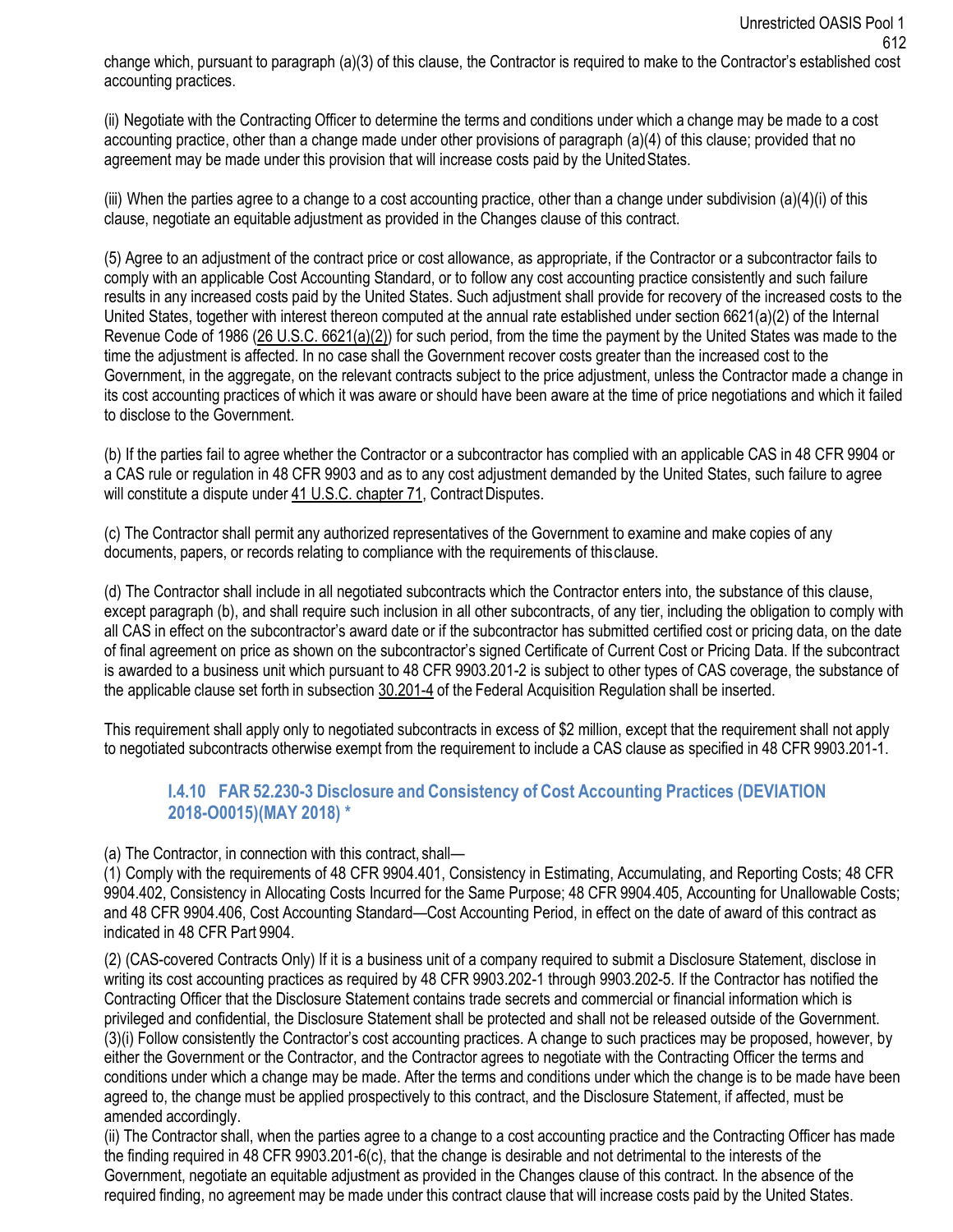(4) Agree to an adjustment of the contract price or cost allowance, as appropriate, if the Contractor or a subcontractor fails to comply with the applicable CAS or to follow any cost accounting practice, and such failure results in any increased costs paid by the United States. Such adjustment shall provide for recovery of the increased costs to the United States together with interest thereon computed at the annual rate established under section 6621(a)(2) of the Internal Revenue Code of 1986 (26 U.S.C. 6621(a)(2)), from the time the payment by the United States was made to the time the adjustment is affected.

(b) If the parties fail to agree whether the Contractor has complied with an applicable CAS, rule, or regulation as specified in 48 CFR 9903 and 9904 and as to any cost adjustment demanded by the United States, such failure to agree will constitute a dispute under 41 U.S.C. chapter 71, Contract Disputes.

(c) The Contractor shall permit any authorized representatives of the Government to examine and make copies of any documents, papers, and records relating to compliance with the requirements of this clause.

(d) The Contractor shall include in all negotiated subcontracts, which the Contractor enters into, the substance of this clause, except paragraph (b), and shall require such inclusion in all other subcontracts of any tier, except that—

(1) If the subcontract is awarded to a business unit which pursuant to 48 CFR 9903.201-2 is subject to other types of CAS coverage, the substance of the applicable clause set forth in subsection 30.201-4 of the Federal Acquisition Regulation shall be inserted.

(2) This requirement shall apply only to negotiated subcontracts in excess of \$2million.

(3) The requirement shall not apply to negotiated subcontracts otherwise exempt from the requirement to include a CAS clause as specified in 48 CFR 9903.201-1.

#### **I.4.11 FAR 52.230-4 Disclosure and Consistency of Cost Accounting Practices-Foreign Concerns(DEVIATION 2018-O0015) (MAY 2018) \***

(a) The Contractor, in connection with this contract, shall—

(1) Comply with the requirements of 48 CFR 9904.401, Consistency in Estimating, Accumulating, and Reporting Costs; and 48 CFR 9904.402, Consistency in Allocating Costs Incurred for the Same Purpose, in effect on the date of award of this contract, as indicated in 48 CFR 9904.

(2) (Cost Accounting Standard (CAS)-covered Contracts Only). If it is a business unit of a company required to submit a Disclosure Statement, disclose in writing its cost accounting practices as required by 48 CFR 9903.202-1 through 48 CFR 9903.202-5. If the Contractor has notified the Contracting Officer that the Disclosure Statement contains trade secrets and commercial or financial information which is privileged and confidential, the Disclosure Statement shall be protected and shall not be released outside of the U.S. Government.

(3)(i) Follow consistently the Contractor's cost accounting practices. A change to such practices may be proposed, however, by either the U.S. Government or the Contractor, and the Contractor agrees to negotiate with the Contracting Officer the terms and conditions under which a change may be made. After the terms and conditions under which the change is to be made have been agreed to, the change must be applied prospectively to this contract, and the Disclosure Statement, if affected, must be amended accordingly.

(ii) The Contractor shall, when the parties agree to a change to a cost accounting practice and the Contracting Officer has made the finding required in 48 CFR 9903.201-6(c) that the change is desirable and not detrimental to the interests of the U.S. Government, negotiate an equitable adjustment as provided in the Changes clause of this contract. In the absence of the required finding, no agreement may be made under this contract clause that will increase costs paid by the U.S. Government.

(4) Agree to an adjustment of the contract price or cost allowance, as appropriate, if the Contractor or a subcontractor fails to comply with the applicable CAS or to follow any cost accounting practice, and such failure results in any increased costs paid by the U.S. Government. Such adjustment shall provide for recovery of the increased costs to the U.S. Government, together with interest thereon computed at the annual rate established under section 6621(a)(2) of the Internal Revenue Code of 1986 (26

 $U.S.C. 6621(a)(2)$  for such period, from the time the payment by the U.S. Government was made to the time the adjustment is affected.

(b) If the parties fail to agree whether the Contractor has complied with an applicable CAS rule, or regulation as specified in 48 CFR 9903 and 48 CFR 9904 and as to any cost adjustment demanded by the U.S. Government, such failure to agree will constitute a dispute under 41 U.S.C. chapter 71, Contract Disputes.

(c) The Contractor shall permit any authorized representatives of the U.S. Government to examine and make copies of any documents, papers, and records relating to compliance with the requirements of this clause.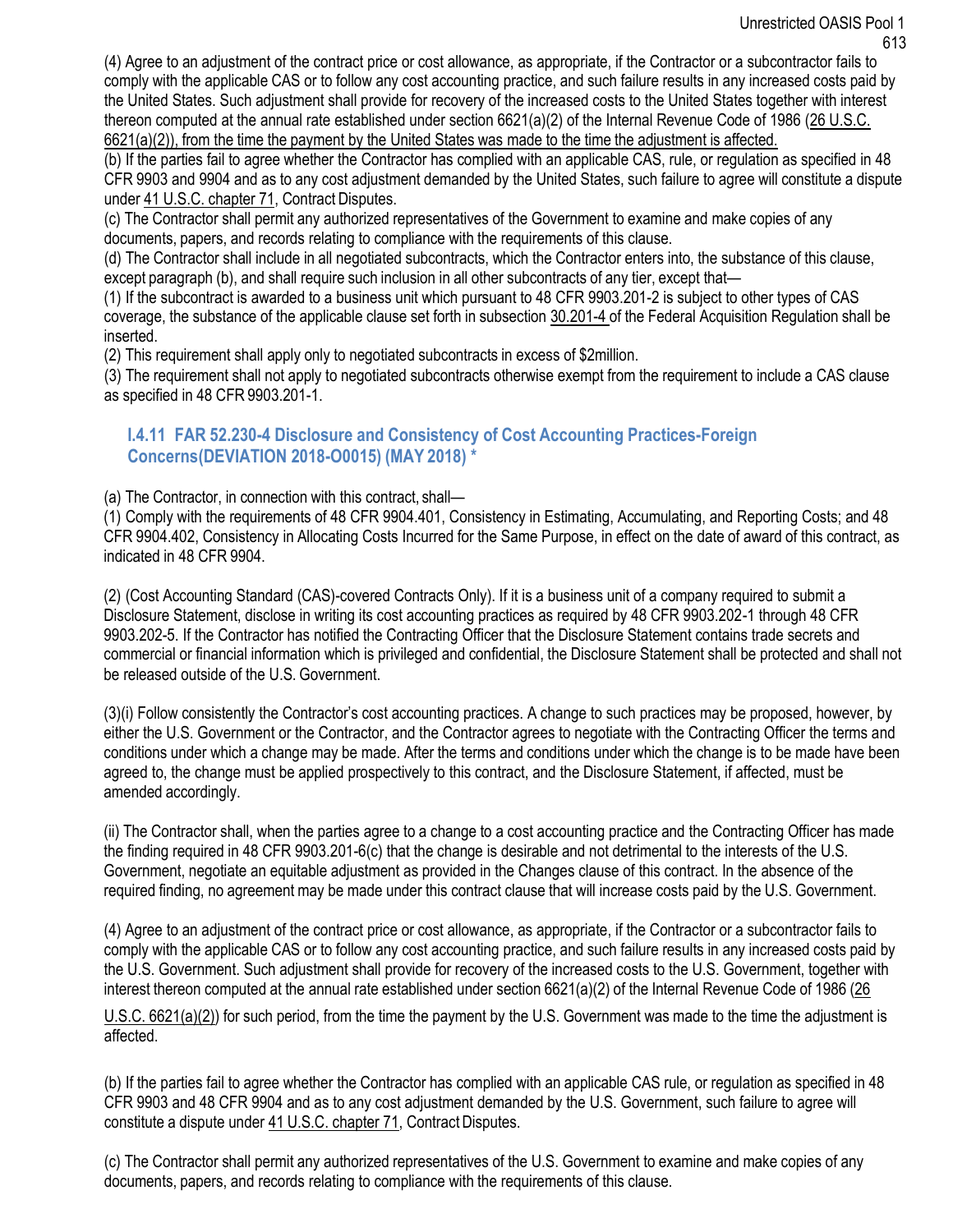(d) The Contractor shall include in all negotiated subcontracts, which the Contractor enters into, the substance of this clause, except paragraph (b), and shall require such inclusion in all other subcontracts of any tier, except that—

(1) If the subcontract is awarded to a business unit which pursuant to 48 CFR 9903.201-2 is subject to other types of CAS coverage, the substance of the applicable clause prescribed in FAR 30.201-4 shall be inserted.

(2) This requirement shall apply only to negotiated subcontracts in excess of \$2million.

(3) The requirement shall not apply to negotiated subcontracts otherwise exempt from the requirement to include a CAS clause as specified in 48 CFR 9903.201-1.

#### **I.4.12 FAR 52.204-24 Representation Regarding Certain Telecommunications and Video SurveillanceServices or Equipment (AUG 2019***). (THIS IS A REPRESENTATION PROVISION THAT MUST FLOW DOWN TO EACH TASK ORDER)*

(a) Definitions. As used in this provision— Covered telecommunications equipment or services, Critical technology, and Substantial or essential component have the meanings provided in clause 52.204-25, Prohibition on Contracting for Certain Telecommunications and Video Surveillance Services or Equipment.

(b) Prohibition. Section 889(a)(1)(A) of the John S. McCain National Defense Authorization Act for Fiscal Year 2019 (Pub. L. 115-232) prohibits the head of an executive agency on or after August 13, 2019, from procuring or obtaining, or extending or renewing a contract to procure or obtain, any equipment, system, or service that uses covered telecommunications equipment or services as a substantial or essential component of any system, or as critical technology as part of any system. Contractors are not prohibited from providing—

(1) A service that connects to the facilities of a third-party, such as backhaul, roaming, or interconnection arrangements; or

(2) Telecommunications equipment that cannot route or redirect user data traffic or permit visibility into any user data or packets that such equipment transmits or otherwise handles.

(c) Representation. The Offeror represents that— It [ ] will, [ ] will not provide covered telecommunications equipment or services to the Government in the performance of any contract, subcontract or other contractual instrument resulting from this solicitation.

(d) Disclosures. If the Offeror has responded affirmatively to the representation in paragraph (c) of this provision, the Offeror shall provide the following information as part of the offer—

(1) All covered telecommunications equipment and services offered (include brand; model number, such as original equipment manufacturer (OEM) number, manufacturer part number, or wholesaler number; and item description, as applicable);

(2) Explanation of the proposed use of covered telecommunications equipment and services and any factors relevant to determining if such use would be permissible under the prohibition in paragraph (b) of this provision.

(3) For services, the entity providing the covered telecommunications services (include entity name, unique entity identifier, and Commercial and Government Entity (CAGE) code, if known); and

(4) For equipment, the entity that produced the covered telecommunications equipment (include entity name, unique entity identifier, CAGE code, and whether the entity was the OEM or a distributor, if known).

(End of provision)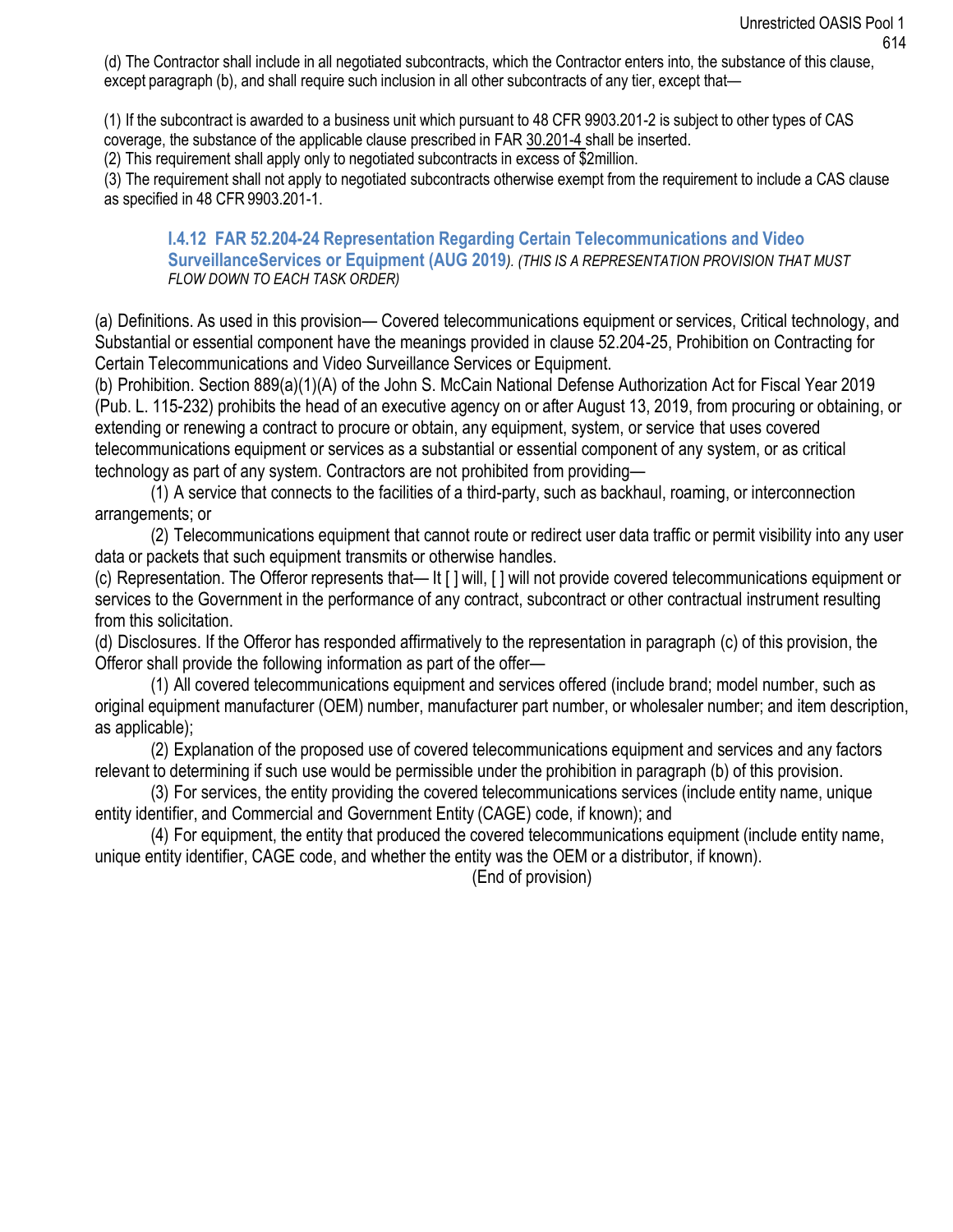#### **I.4.13 FAR 52.204-25 PROHIBITION ON CONTRACTING FOR CERTAIN TELECOMMUNICATIONS AND VIDEOSURVEILLANCE SERVICES OR EQUIPMENT (AUG 2020)**

(a) *Definitions.* As used in this clause—

*Backhaul* means intermediate links between the core network, or backbone network, and the small subnetworks at the edge of the network (*e.g.*, connecting cell phones/towers to the core telephone network). Backhaul can be wireless (e.g., microwave) or wired (*e.g.*, fiber optic, coaxial cable, Ethernet).

*Covered foreign country* means The People's Republic of China.

*Covered telecommunications equipment or services* means–

(1) Telecommunications equipment produced by Huawei Technologies Company or ZTE Corporation (or any subsidiary or affiliate of such entities);

(2) For the purpose of public safety, security of Government facilities, physical security surveillance of critical infrastructure, and other national security purposes, video surveillance and telecommunications equipment produced by Hytera Communications Corporation, Hangzhou Hikvision Digital Technology Company, or Dahua Technology Company (or any subsidiary or affiliate of such entities);

(3) Telecommunications or video surveillance services provided by such entities or using such equipment; or

(4) Telecommunications or video surveillance equipment or services produced or provided by an entity that the Secretary of Defense, in consultation with the Director of National Intelligence or the Director of the Federal Bureau of Investigation, reasonably believes to be an entity owned or controlled by, or otherwise connected to, the government of a covered foreign country.

*Critical technology* means–

(1) Defense articles or defense services included on the United States Munitions List set forth in the International Traffic in Arms Regulations under subchapter M of chapter I of title 22, Code of Federal Regulations.

(2) Items included on the Commerce Control List set forth in Supplement No. 1 to part 774 of the Export Administration Regulations under subchapter C of chapter VII of title 15, Code of Federal Regulations, and controlled-

(i) Pursuant to multilateral regimes, including for reasons relating to national security, chemical and biological weapons proliferation, nuclear nonproliferation, or missile technology; or

(ii) For reasons relating to regional stability or surreptitious listening;

(3) Specially designed and prepared nuclear equipment, parts and components, materials, software, and technology covered by part 810 of title 10, Code of Federal Regulations (relating to assistance to foreign atomic energy activities);

(4) Nuclear facilities, equipment, and material covered by part 110 of title 10, Code of Federal Regulations (relating to export and import of nuclear equipment and material);

(5) Select agents and toxins covered by part 331 of title 7, Code of Federal Regulations, part 121 of title 9 of such Code, or part 73 of title 42 of such Code; or

(6) Emerging and foundational technologies controlled pursuant to section 1758 of the Export Control Reform Act of 2018 (50 U.S.C. 4817).

*Interconnection arrangements* means arrangements governing the physical connection of two or more networks to allow the use of another's network to hand off traffic where it is ultimately delivered (*e.g.*, connection of a customer of telephone provider A to a customer of telephone company B) or sharing data and other information resources.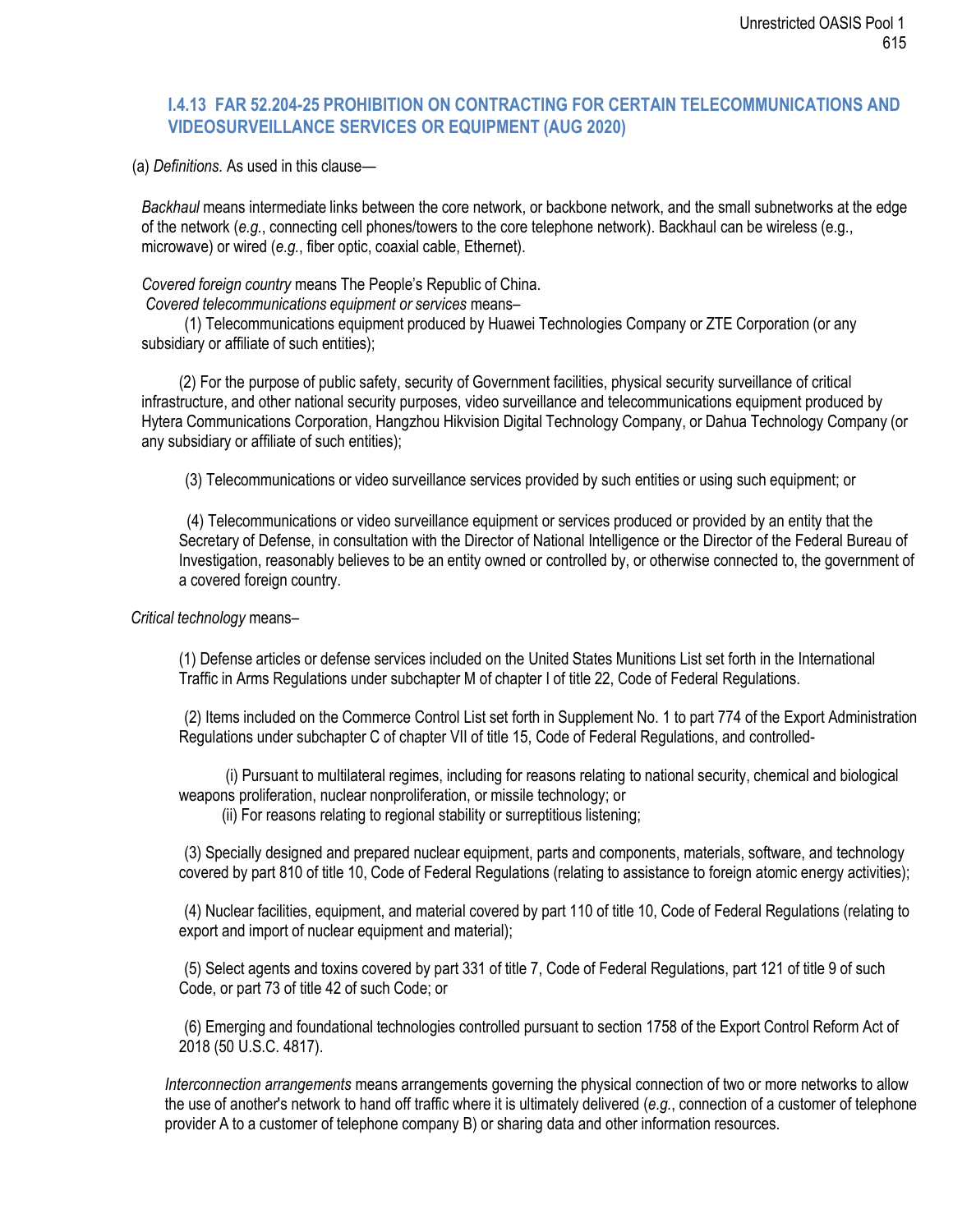*Reasonable inquiry* means an inquiry designed to uncover any information in the entity's possession about the identity of the producer or provider of covered telecommunications equipment or services used by the entity that excludes the need to include an internal or third-party audit.

*Roaming* means cellular communications services (*e.g.*, voice, video, data) received from a visited network when unable to connect to the facilities of the home network either because signal coverage is too weak or because traffic is too high.

*Substantial or essential component* means any component necessary for the proper function or performance of a piece of equipment, system, or service.

(b) *Prohibition*.

(1) Section 889(a)(1)(A) of the John S. McCain National Defense Authorization Act for Fiscal Year 2019 (Pub. L. 115-232) prohibits the head of an executive agency on or after August 13, 2019, from procuring or obtaining, or extending or renewing a contract to procure or obtain, any equipment, system, or service that uses covered telecommunications equipment or services as a substantial or essential component of any system, or as critical technology as part of any system. The Contractor is prohibited from providing to the Government any equipment, system, or service that uses covered telecommunications equipment or services as a substantial or essential component of any system, or as critical technology as part of any system, unless an exception at paragraph (c) of this clause applies or the covered telecommunication equipment or services are covered by a waiver described in FAR 4.2104.

(2) Section 889(a)(1)(B) of the John S. McCain National Defense Authorization Act for Fiscal Year 2019 (Pub. L. 115-232) prohibits the head of an executive agency on or after August 13, 2020, from entering into a contract, or extending or renewing a contract, with an entity that uses any equipment, system, or service that uses covered telecommunications equipment or services as a substantial or essential component of any system, or as critical technology as part of any system, unless an exception at paragraph (c) of this clause applies or the covered telecommunication equipment or services are covered by a waiver described in FAR 4.2104. This prohibition applies to the use of covered telecommunications equipment or services, regardless of whether that use is in performance of work under a Federal contract.

(c) *Exceptions.* This clause does not prohibit contractors from providing—

(1) A service that connects to the facilities of a third-party, such as backhaul, roaming, or interconnection arrangements; or

(2) Telecommunications equipment that cannot route or redirect user data traffic or permit visibility into any user data or packets that such equipment transmits or otherwise handles.

(d) Reporting requirement.

(1) In the event the Contractor identifies covered telecommunications equipment or services used as a substantial or essential component of any system, or as critical technology as part of any system, during contract performance, or the Contractor is notified of such by a subcontractor at any tier or by any other source, the Contractor shall report the information in paragraph (d)(2) of this clause to the Contracting Officer, unless elsewhere in this contract are established procedures for reporting the information; in the case of the Department of Defense, the Contractor shall report to the website at https://dibnet.dod.mil. For indefinite delivery contracts, the Contractor shall report to the Contracting Officer for the indefinite delivery contract and the Contracting Officer(s) for any affected order or, in the case of the Department of Defense, identify both the indefinite delivery contract and any affected orders in the report provided at https://dibnet.dod.mil.

(2) The Contractor shall report the following information pursuant to paragraph  $(d)(1)$  of this clause

(i) Within one business day from the date of such identification or notification: the contract number; the order number(s), if applicable; supplier name; supplier unique entity identifier (if known); supplier Commercial and Government Entity (CAGE) code (if known); brand; model number (original equipment manufacturer number, manufacturer part number, or wholesaler number); item description; and any readily available information about mitigation actions undertaken or recommended.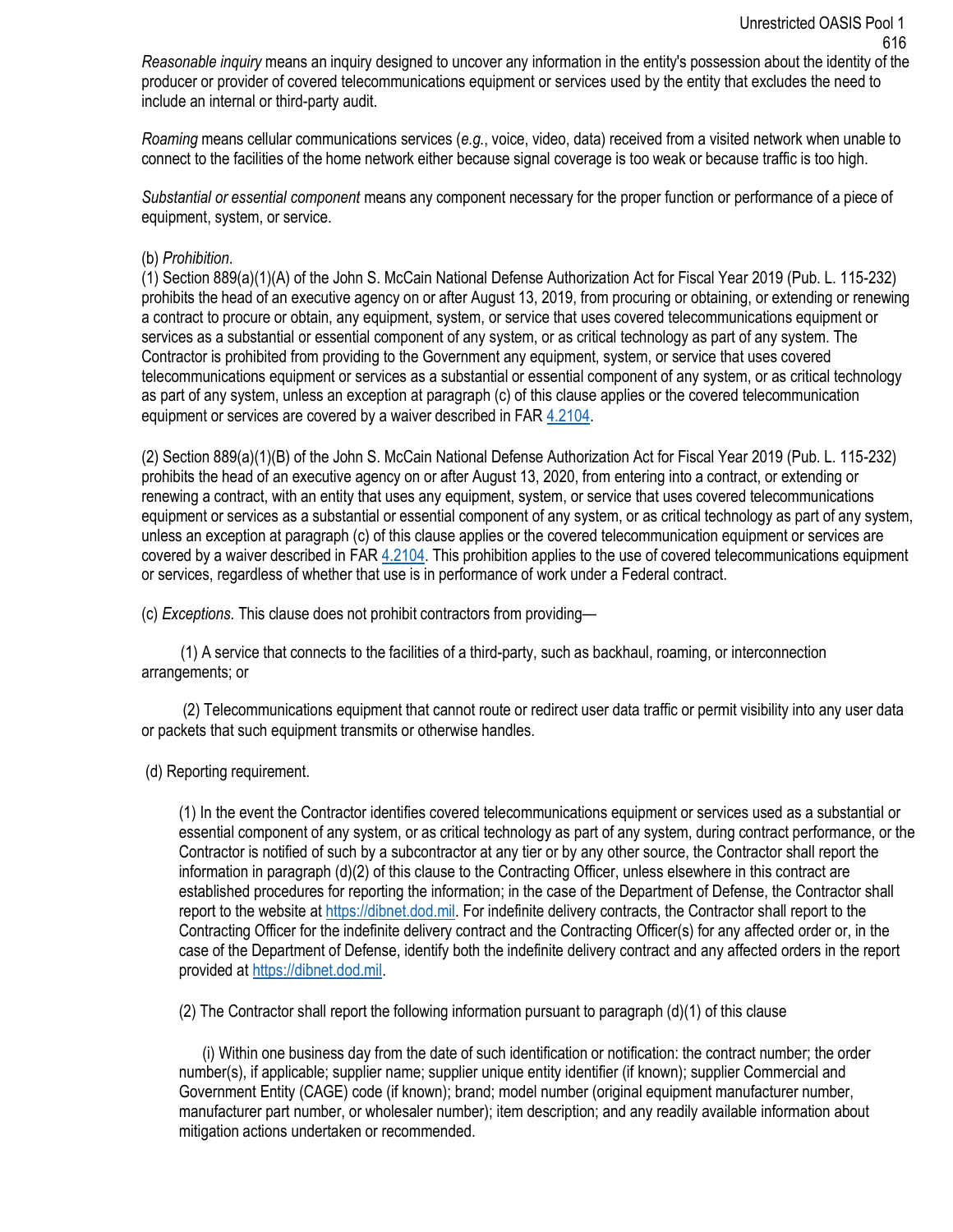(ii) Within 10 business days of submitting the information in paragraph (d)(2)(i) of this clause: any further available information about mitigation actions undertaken or recommended. In addition, the Contractor shall describe the efforts it undertook to prevent use or submission of covered telecommunications equipment or services, and any additional efforts that will be incorporated to prevent future use or submission of covered telecommunications equipment or services.

(e) *Subcontracts.* The Contractor shall insert the substance of this clause, including this paragraph (e) and excluding paragraph (b)(2), in all subcontracts and other contractual instruments, including subcontracts for the acquisition of commercial items. (End of clause)

**I.4.14 GSAR 552.204-70 Representation Regarding Certain Telecommunications and Video SurveillanceServices or Equipment (AUG 2019).**

(a) Definitions. As used in this clause- "Covered telecommunications equipment or services", "Critical technology", and "Substantial or essential component" have the meanings provided in FAR 52.204-25, Prohibition on Contracting for Certain Telecommunications and Video Surveillance Services or Equipment.

(b) Prohibition. Section 889(a)(1)(A) of the John S. McCain National Defense Authorization Act for Fiscal Year 2019 (Pub. L. 115-232) prohibits the head of an executive agency on or after August 13, 2019, from procuring or obtaining, or extending or renewing a contract to procure or obtain, any equipment, system, or service that uses covered telecommunications equipment or services as a substantial or essential component of any system, or as critical technology as part of any system. Contractors are not prohibited from providing-

(1) A service that connects to the facilities of a third-party, such as backhaul, roaming, or interconnection arrangements; or

(2) Telecommunications equipment that cannot route or redirect user data traffic or permit visibility into any user data or packets that such equipment transmits or otherwise handles.

(c) Representation. The Offeror or Contractor represents that it [ ] will or [ ] will not [Contractor to complete and submit to the Contracting Officer] provide covered telecommunications equipment or services to the Government in the performance of any contract, subcontract, order, or other contractual instrument resulting from this contract. This representation shall be provided as part of the proposal and resubmitted on an annual basis from the date of award. (d) Disclosures. If the Offeror or Contractor has responded affirmatively to the representation in paragraph (c) of this clause, the Offeror or Contractor shall provide the following additional information to the Contracting Officer—

(1) All covered telecommunications equipment and services offered or provided (include brand; model number, such as original equipment manufacturer (OEM) number, manufacturer part number, or wholesaler number; and item description, as applicable);

(2) Explanation of the proposed use of covered telecommunications equipment and services and any factors relevant to determining if such use would be permissible under the prohibition in paragraph (b) of this provision.

(3) For services, the entity providing the covered telecommunications services (include entity name, unique entity identifier, and Commercial and Government Entity (CAGE) code, if known); and

(4) For equipment, the entity that produced the covered telecommunications equipment (include entity name, unique entity identifier, CAGE code, and whether the entity was the OEM or a distributor, if known).

(End of clause)